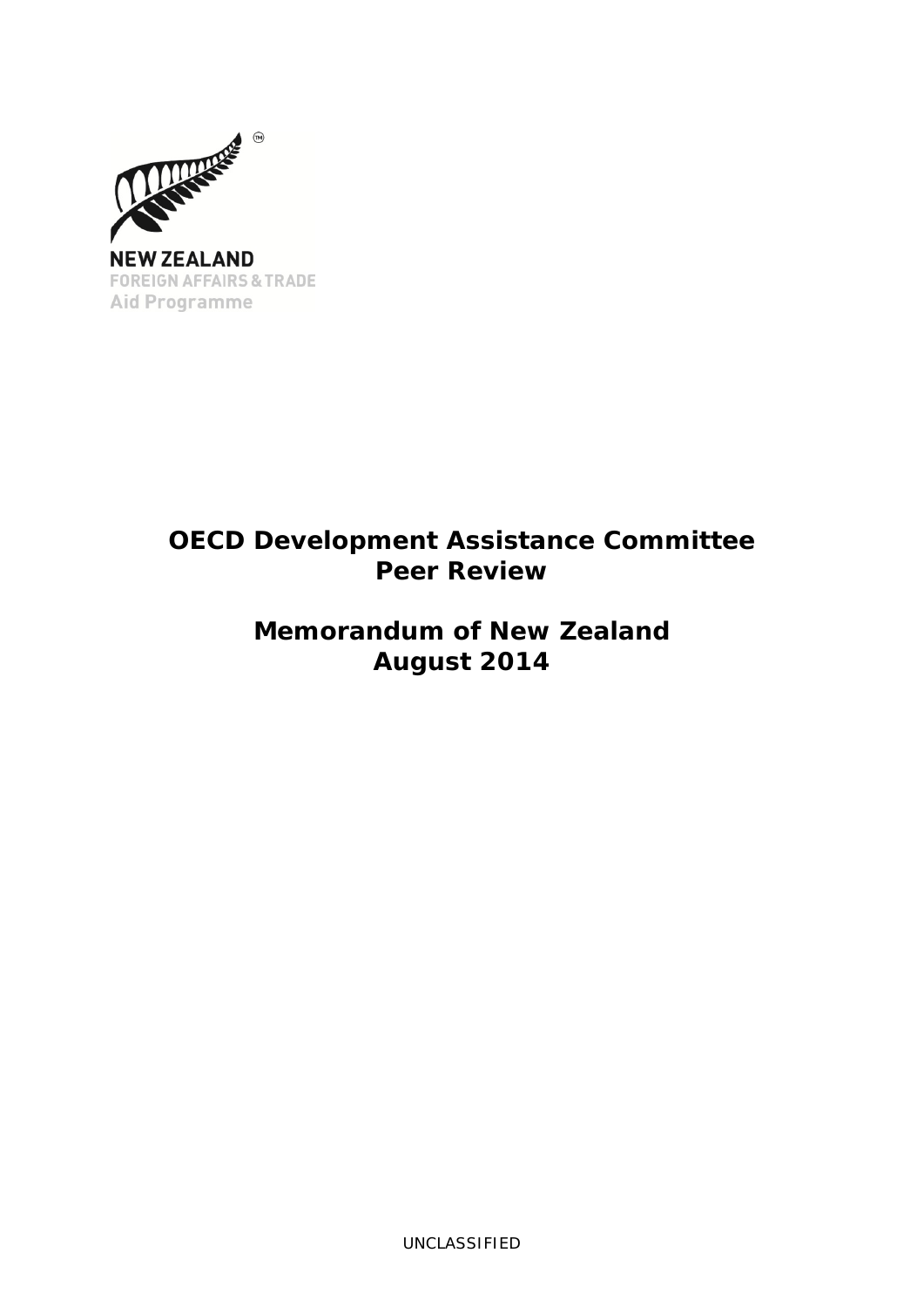## Page 2 of 88

# Table of Contents

| <b>Contents</b>                                                                                                 |                |
|-----------------------------------------------------------------------------------------------------------------|----------------|
| Introduction                                                                                                    | 3              |
| Findings and Recommendations of the 2010 DAC Peer Review                                                        | 3              |
| Results of DAC Mid-Term Review in 2012                                                                          | 3              |
| Major Changes since the 2010 DAC Peer Review                                                                    | $\overline{4}$ |
| Lessons and good practice                                                                                       | 5              |
| Challenges                                                                                                      | 8              |
| Towards a Comprehensive Development Effort<br>1.                                                                | 10             |
| Policy vision and strategic orientations<br>2.                                                                  | 19             |
| <b>Aid Allocations</b><br>3.                                                                                    | 26             |
| Organisation fit for purpose<br>4.                                                                              | 31             |
| Delivery modalities and partnerships for quality aid<br>5.                                                      | 40             |
| Results, transparency and accountability: managing for, evaluating, learning and<br>6.<br>communicating results | 51             |
| Humanitarian assistance<br>7.                                                                                   | 60             |
| Annex 1: Programme Framework                                                                                    | 67             |
| Annex 2: MFAT and IDG Organisational Structure                                                                  | 68             |
| Annex 3: Vote ODA                                                                                               | 69             |
| Annex 4: Total New Zealand Aid Programme and Country Expenditure (2012-2015)70                                  |                |
| Annex 5: New Zealand Aid Programme Performance System                                                           | 71             |
| Annex 6: Issues with Untying New Zealand ODA                                                                    | 72             |
| Annex 7: Progress against Recommendations from the 2010 DAC Peer Review of                                      |                |
| New Zealand: August 2014                                                                                        | 74             |
| Annex 8: Abbreviations                                                                                          | 86             |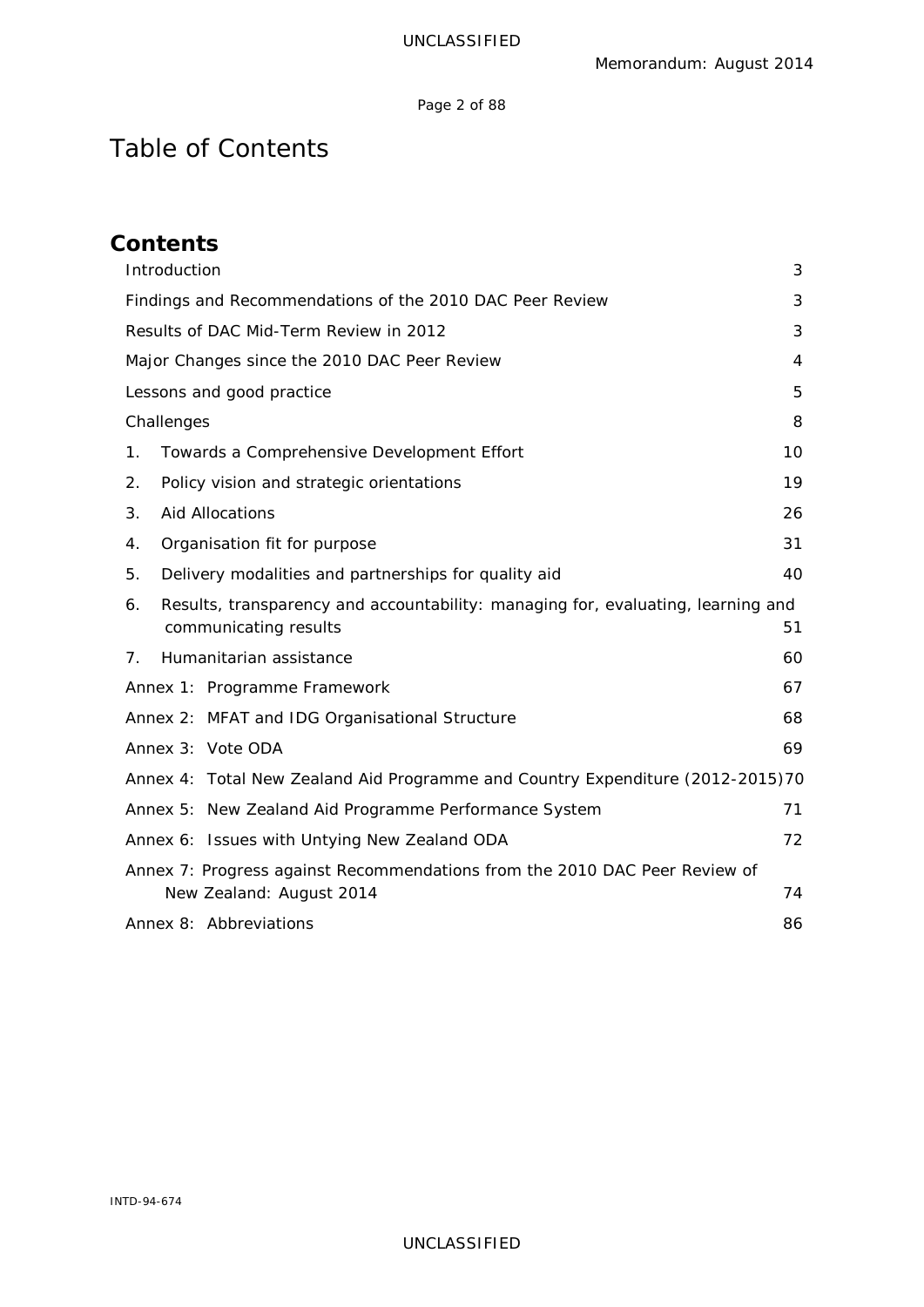Page 3 of 88

## <span id="page-2-0"></span>**Introduction**

This Memorandum has been prepared by the New Zealand (NZ) Ministry of Foreign Affairs and Trade (MFAT) to inform the Peer Review of New Zealand's development cooperation by the OECD's Development Assistance Committee (DAC).

The Ministry's International Development Group (IDG) is responsible for providing international development policy advice and management of the majority of New Zealand's Official Development Assistance (ODA) expenditure under the New Zealand Aid Programme. Other MFAT Groups and state sector organisations also contribute to the New Zealand Government's overall development cooperation effort by delivering a range of project and policy outcomes.

Development cooperation is a core pillar of New Zealand's international engagement. It forms an important component of our bilateral relationships with many countries both through policy dialogue and development assistance, and of our regional and multilateral engagement.

The Memorandum provides an outline of New Zealand's development cooperation in line with the DAC Peer Review Reference Guide.

<span id="page-2-1"></span>Findings and Recommendations of the 2010 DAC Peer Review The 2010 DAC Peer Review found that New Zealand's approach to development cooperation was evolving in a challenging geographical context. It recommended that New Zealand clarify the new strategic orientations of the aid programme, strengthen results-based management and whole-of-government frameworks, work towards meeting the 0.7% ODA/GNI target, further reduce geographic dispersion beyond the Pacific and move to multi-year commitments to priority multilateral partners. The review noted the need to complete MFAT's organisational change process and finish adjusting the aid programme's business model. It also recommended some steps for improving the effectiveness and impact of aid and investing more in communication. On humanitarian support, the review recommended consolidating expertise in one team, reviewing policy and clarifying the rationale for New Zealand engagement in global humanitarian affairs.

# <span id="page-2-2"></span>Results of DAC Mid-Term Review in 2012

In November 2012 the DAC mid-term review found that IDG was better placed to foster strong connections between development, foreign and trade policy following its reintegration into MFAT and establishment of a clearer policy framework. Public engagement and communication continued to be under-resourced. Relations across government appeared to be better and more effective but an agenda was needed to tackle policy coherence for development and a plan needed to reach the 0.7% ODA/GNI target. An increased focus on the Pacific, consolidation of bilateral programmes in Asia, planned changes to scholarships, a new Partnerships Fund and engagement with the private sector were all noted. Organisational change had been completed and the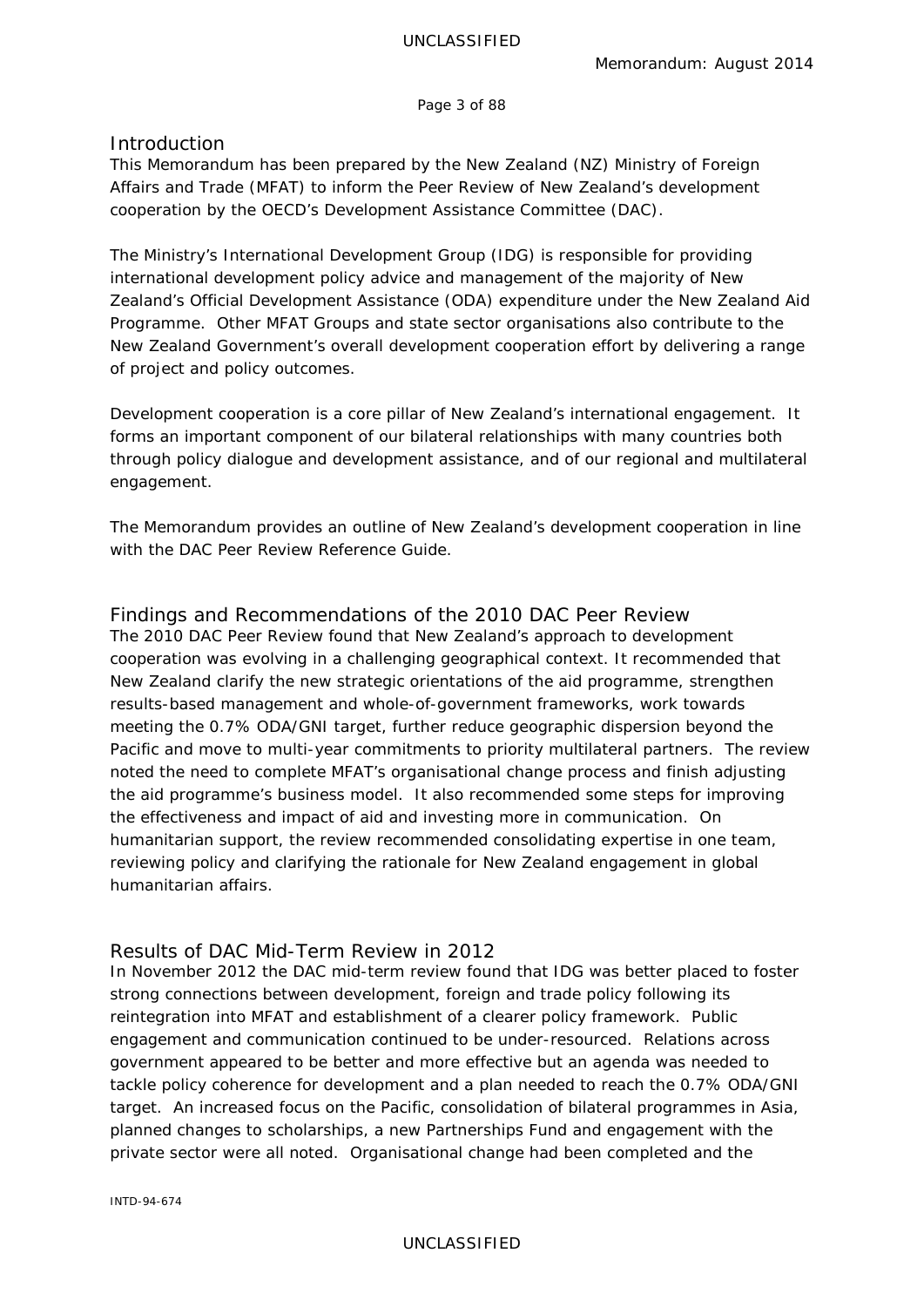#### Page 4 of 88

updated business model was expected to translate into a more efficiently delivered programme. The introduction of a new results management system and a three-year operational policy and strategic framework for humanitarian assistance were welcomed. A number of challenges were noted in the results space.

# <span id="page-3-0"></span>Major Changes since the 2010 DAC Peer Review *Development* Policy

A Policy Statement on International Development for the New Zealand Aid Programme was issued in 2011, linking the core focus on sustainable economic development to the goal of reducing poverty. The policy has been implemented through a three–year plan and allocations centred around a Strategic Results Framework. In line with these orientations, the Aid Programme has been significantly refocused on sustainable economic development, building on New Zealand's comparative advantage in clearly articulated sectoral priority areas.

The *Pacific Focus – Global Reach* framework and narrative has clarified our approach to geographic allocation of the New Zealand Aid Programme and the distinct difference between the roles New Zealand plays in the Pacific and beyond. The Pacific focus of the Aid Programme (55-60%) has been enhanced. New Zealand aims to use our relationships, scale, influence and resources in the Pacific to achieve strategic impacts.

Beyond the Pacific, New Zealand seeks to be an innovative and niche partner to achieve impact in five specific areas where we have a comparative advantage – agriculture and food security, renewable energy, disaster risk management, transparent government including ease of doing business, and knowledge and skills. We look for partnerships to leverage scale and greater reach and impact. The majority of our development assistance outside of the Pacific goes to South East Asia. Tightly targeted assistance is directed at other regions.

The second component of our *Global Reach* is New Zealand support for the multilateral development system and our humanitarian action. New Zealand is a core supporter of key multilateral agencies, engaging on governance, effectiveness and financing. New Zealand's humanitarian work spans conflict and natural disaster response.

## *Operational Policy*

The New Zealand Aid Programme targets a balanced portfolio with most of our investment going into larger, long-term interventions while retaining the ability in the remainder of the portfolio to respond flexibly to partners, which is particularly important for Small Island Developing States. Our pursuit of 'bigger, fewer, deeper, longer' activities is now being reinforced with a sharper *Five Plus* agenda (at least five years and \$5m), via which we are aiming for increased focus and scale.

Bilateral country programmes have *Strategic and Results Frameworks* that reflect total country aid flows, including significant engagement by other New Zealand government departments and NGOs. Partnership arrangements have been entered into between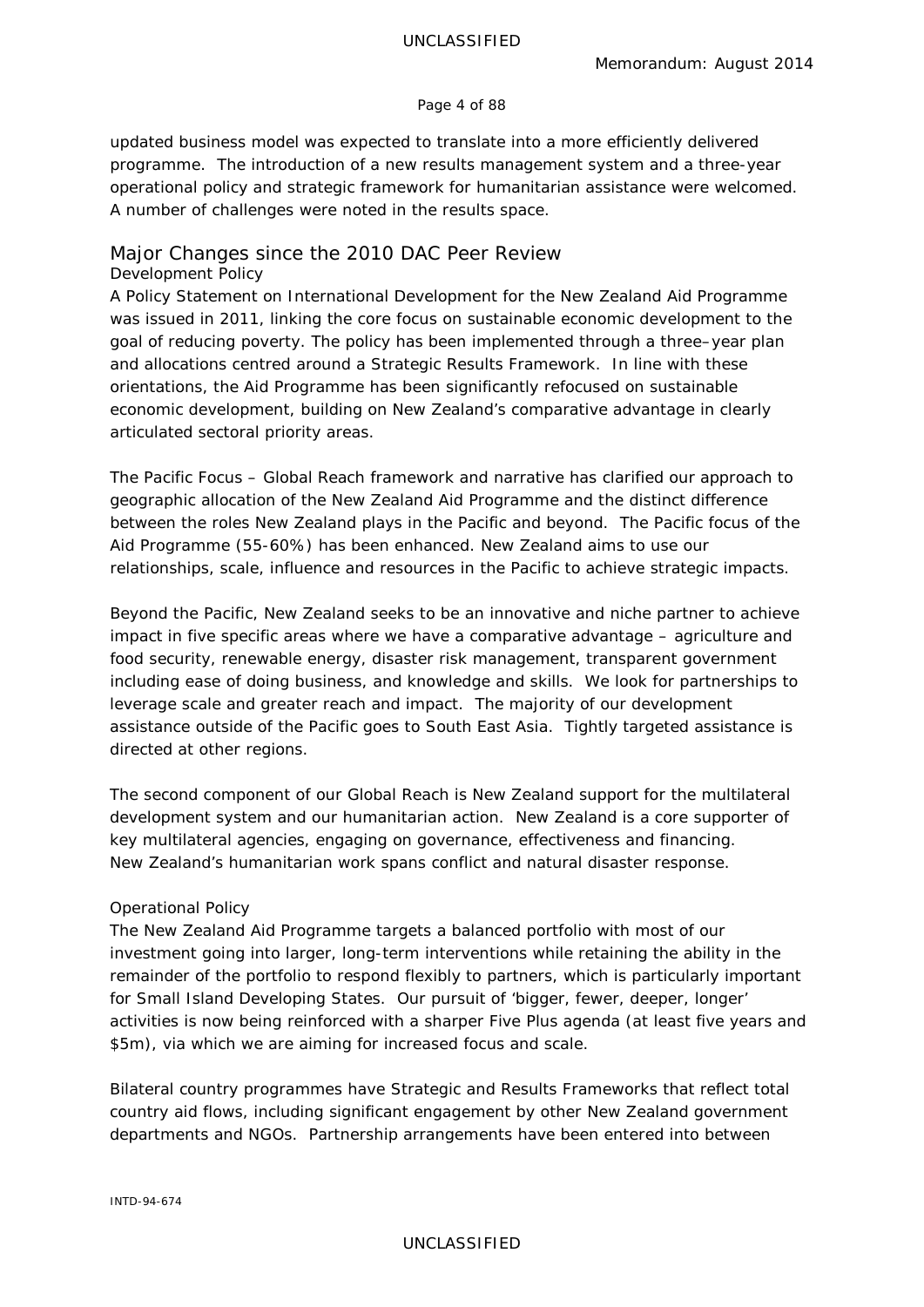#### Page 5 of 88

MFAT and selected New Zealand government agencies identifying medium- to long-term outcomes.

Scholarships policy, strategy and monitoring have been strengthened to improve their alignment with strategic development priorities and improve delivery and results.

Provision for multi-year appropriations for New Zealand's contributions to multilateral and international agencies was confirmed in the 2012 Budget and an increase in ODA levels for the next triennium (2015/16 – 2017/18) announced in the 2014 Budget.

A major restructuring of IDG in 2010/11 has aligned capability with policy direction. Systems and capability to support a stronger focus on managing for development results have been significantly enhanced. Delivery in Wellington and at Posts has been strengthened through refreshed business processes including mainstreaming of gender, human rights and environment and application of development effectiveness principles.

A *Development Effectiveness Action Plan* incorporating Busan commitments has been issued and policy and guidance on the use of partner government Public Financial Management systems rolled out. With respect to financing, Vote ODA's two multi-year appropriations, three year indicative allocations, together with *Joint Commitments for Development* and *Forward Aid Plans* containing total country aid flows, provide greater predictability for country partners.

New Zealand's approach to humanitarian support is articulated in a new, three-year operational policy and strategic framework, *Policy and Strategies for Humanitarian Assistance and Disaster Risk Reduction*. Specialist humanitarian staff have been brought into one team. The Wellington Emergency Coordination Centre has been established and Standard Operating Procedures for emergency response developed and rolled out through dedicated training of staff.

# <span id="page-4-0"></span>Lessons and good practice

*Mobilising resources –* The Pacific Energy Summit, co-hosted by New Zealand and the European Union in March 2013, brought together developing countries, donors, private sector and financiers in a unique conference. Developing country partners provided a pre-developed prospectus of investments that donors, through consortium partnerships, agreed to finance. New Zealand's NZ\$80 million investment leveraged around NZ\$635 million to fund more than 40 renewable energy initiatives across thirteen countries. New Zealand sees potential for the Energy Summit to be used as a replicable model for other regions and is presenting a case study on the Summit at the SIDS Conference, highlighting its success and the commitment from development partners to turn "energy talk" into "energy action". New Zealand will outline that a regional energy event provides a platform for leaders, private sector, investors and governments to mobilise around an ultimate goal. In the Pacific this was to increase access and reduce the region's dependence on fossil fuels.

*Operationalising New Zealand's aid policy* – The Pacific Energy Summit set a high level of ambition for renewable energy in the Pacific. New Zealand has committed over NZ\$80 million to 25 projects in seven countries. Seventeen projects are currently under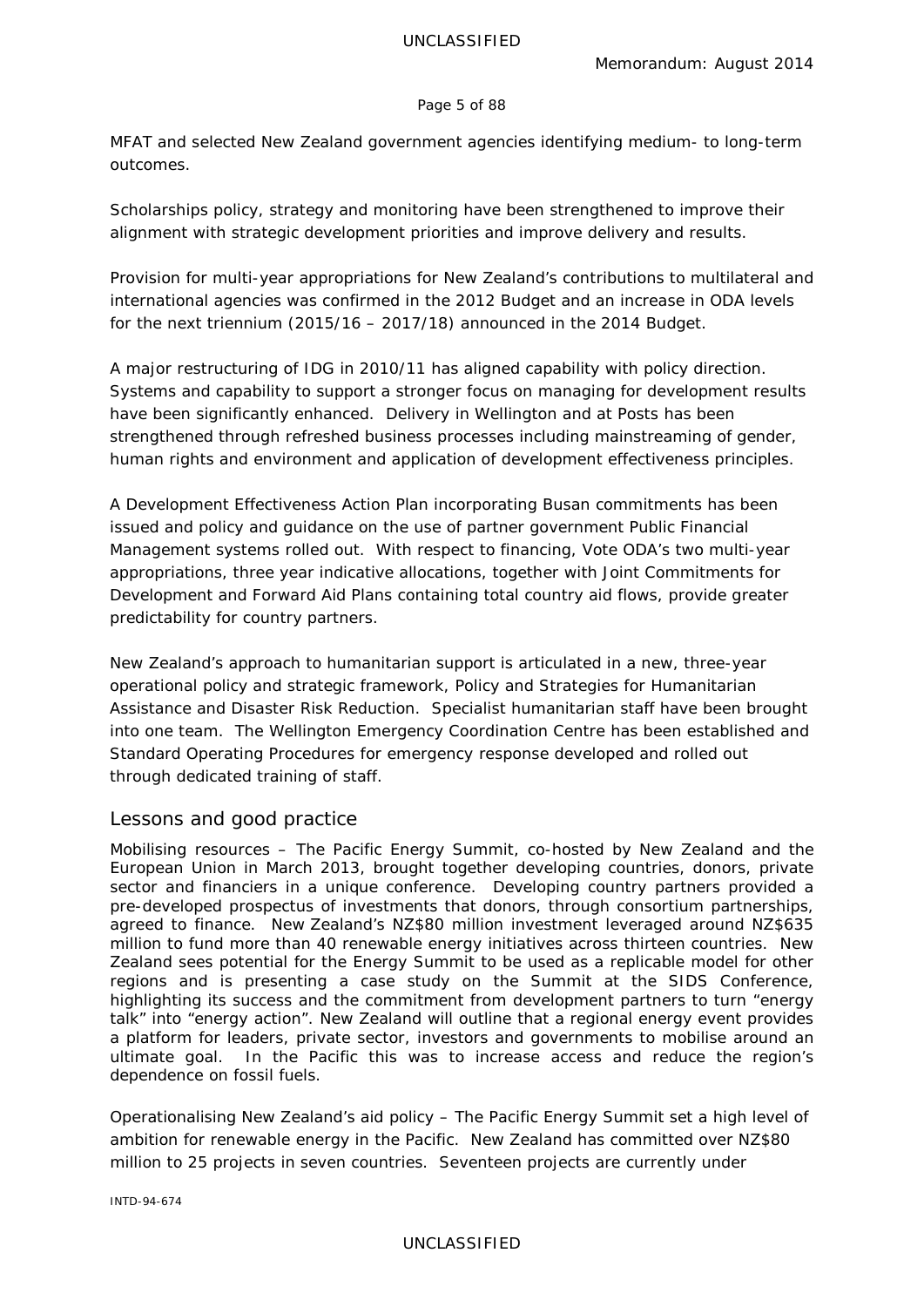#### Page 6 of 88

implementation with delivery expected between April 2014 and mid-2015. Design, implementation and monitoring of a large number of projects has challenged our normal programme and activity management processes. We have therefore conceptualised energy as a portfolio within the Pacific Economic Development Programme and are actively managing the energy projects as a portfolio to meet delivery targets.

*Partnerships* – New Zealand's strategy is to develop innovative partnerships with others for scale and leverage, thereby enhancing New Zealand's ability to achieve impact. We have fostered innovative country-led partnerships, such as the Cook Islands Water Partnership that has China and New Zealand as partners in a triangular initiative. When working as a niche donor, we have developed multi-stakeholder consortiums and leveraged other partners and finance by committing early. For example, New Zealand's early commitment to a food nutrition partnership in East Africa enabled an innovative project to move from design to implementation with support from companies, multilateral organisations, governments and philanthropic foundations. Our technical expertise, in combination with other development partners' resources, is helping small island developing states in the Caribbean realise their geothermal potential.

*Humanitarian assistance in the Pacific* – Reflecting on our response to the Samoan tsunami in 2009 led to significant change in how New Zealand delivers humanitarian assistance in the Pacific. A professional, well-coordinated, whole-of-government approach has clarified roles and functions in Wellington and in the field, identified a clear chain of command and draws on the wide range of New Zealand expertise available. Domestic experience of dealing with two major earthquakes in Christchurch has enhanced our thinking about Disaster Risk Reduction and its importance for development and we are contributing this to international discussions in the lead up to next year's conference in Sendai.

*Comprehensive and pragmatic commitment to Pacific development – The re-integration* of IDG into MFAT has enhanced the manner in which development, trade, migration and security policies work together in the Pacific. Closer working relationships across MFAT and with other government organisations and more regular and focused communication are achieving positive results. New Zealand has taken a lead in seeking positive development benefits from the PACER Plus regional trade and economic integration agreement in the Pacific. New Zealand Aid Programme-supported financial literacy, financial inclusion, business mentoring and remittance initiatives are enhancing the benefits of the Recognised Seasonal Employer (RSE) scheme for RSE workers, their families and communities.

*Pacific Focus – Global Reach* – We have clarified our approach to geographic allocation within the New Zealand Aid Programme and articulated the distinct difference between the roles New Zealand plays in the Pacific and beyond. The Pacific focus of the New Zealand Aid Programme has been enhanced through comprehensive, scaled and policyengaged relationships with country partners. In Asia, Africa, Latin America and the Caribbean we are targeted, responsive and thematically focused. We leverage our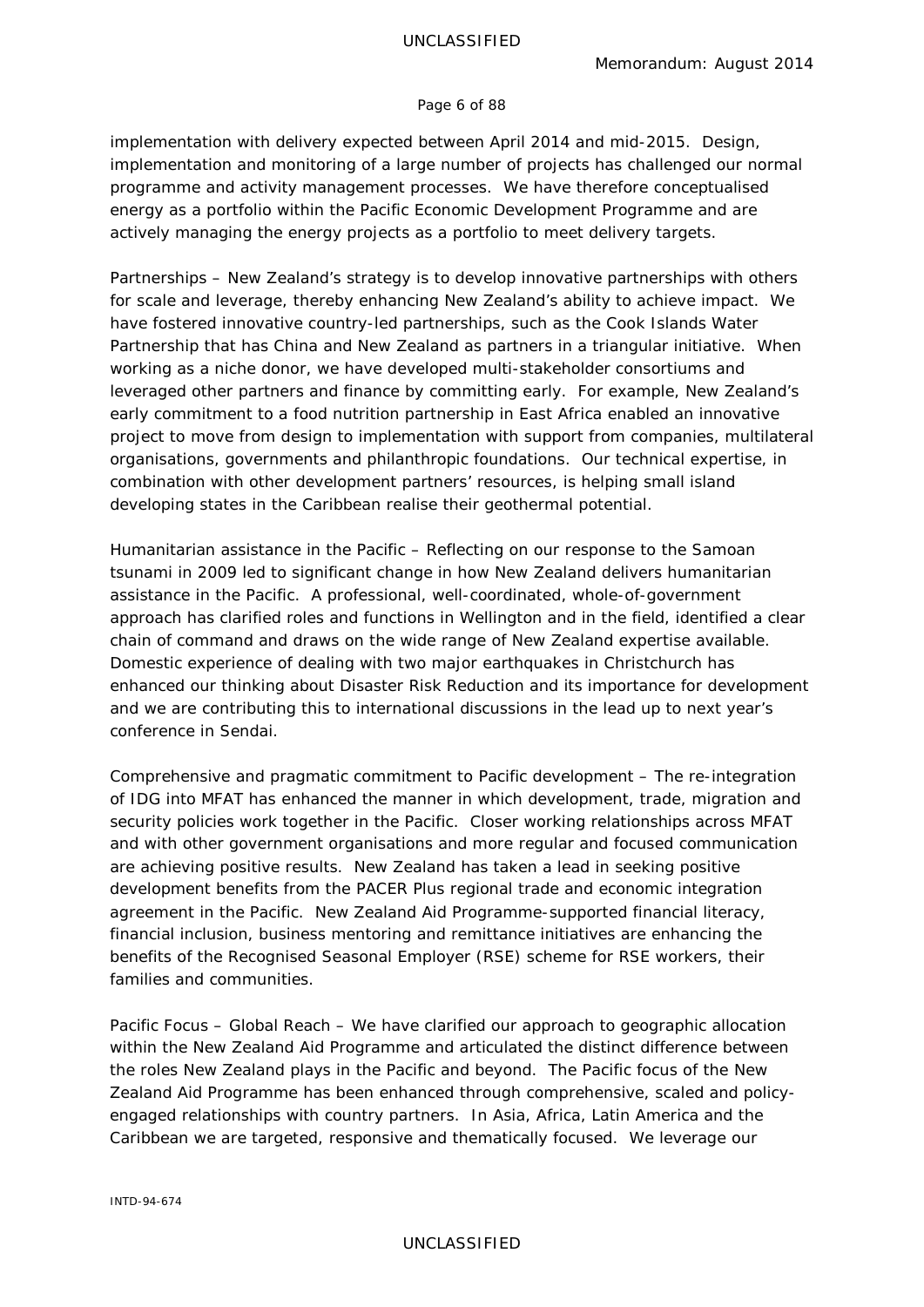#### Page 7 of 88

comparative advantage and relative nimbleness, and our focus on innovation, practical delivery and consortium partnerships, where appropriate.

*Mutual Accountability* – The introduction of Joint Commitments for Development has been successful in clarifying the responsibilities of New Zealand and our country partners. Together with accompanying results frameworks, they provide a solid basis for monitoring progress through country programme reviews with our bilateral partners. The Joint Commitments have a high degree of political ownership, being signed at Ministerial level and used as a reference point for ongoing engagement at that level.

*Climate change* – We have delivered on New Zealand's commitment to fast start climate finance and are mainstreaming climate initiatives for co-benefits with a strong adaptation component. We have a strong portfolio to mitigate the impact of climate change on Pacific partners through a significant programme of renewable energy investments across seven Pacific countries and have contributed to water security in Kiribati, Cook Islands and Tokelau.

*Enhancing the work of NGOs* – Changes to the partnership with New Zealand NGOs including new results-based management and finance, while not universally welcomed, have resulted in a strong results focus, increased New Zealand intellectual capital as part of projects implemented by off-shore partners and increased partnering between New Zealand NGOs and the private sector.

*Policy-based budget support* – A three year trial initiative to incentivise locally owned public finance and SOE reform in Samoa using a general budget support modality has proven very successful. We have extended this approach to Kiribati, a country with major capacity limitations. It is showing early promise in giving the government confidence to make bold policy reforms for development impact. We will consider applying it in other countries in the region where targeted and high value reforms could achieve development outcomes that other programme modalities are less likely to achieve. We currently engage with other development partners in policy dialogue with partner governments as the basis for general budget support to Solomon Islands, Samoa, Kiribati and Tuvalu. We offer sector budget support in Cook Islands and Solomon Islands.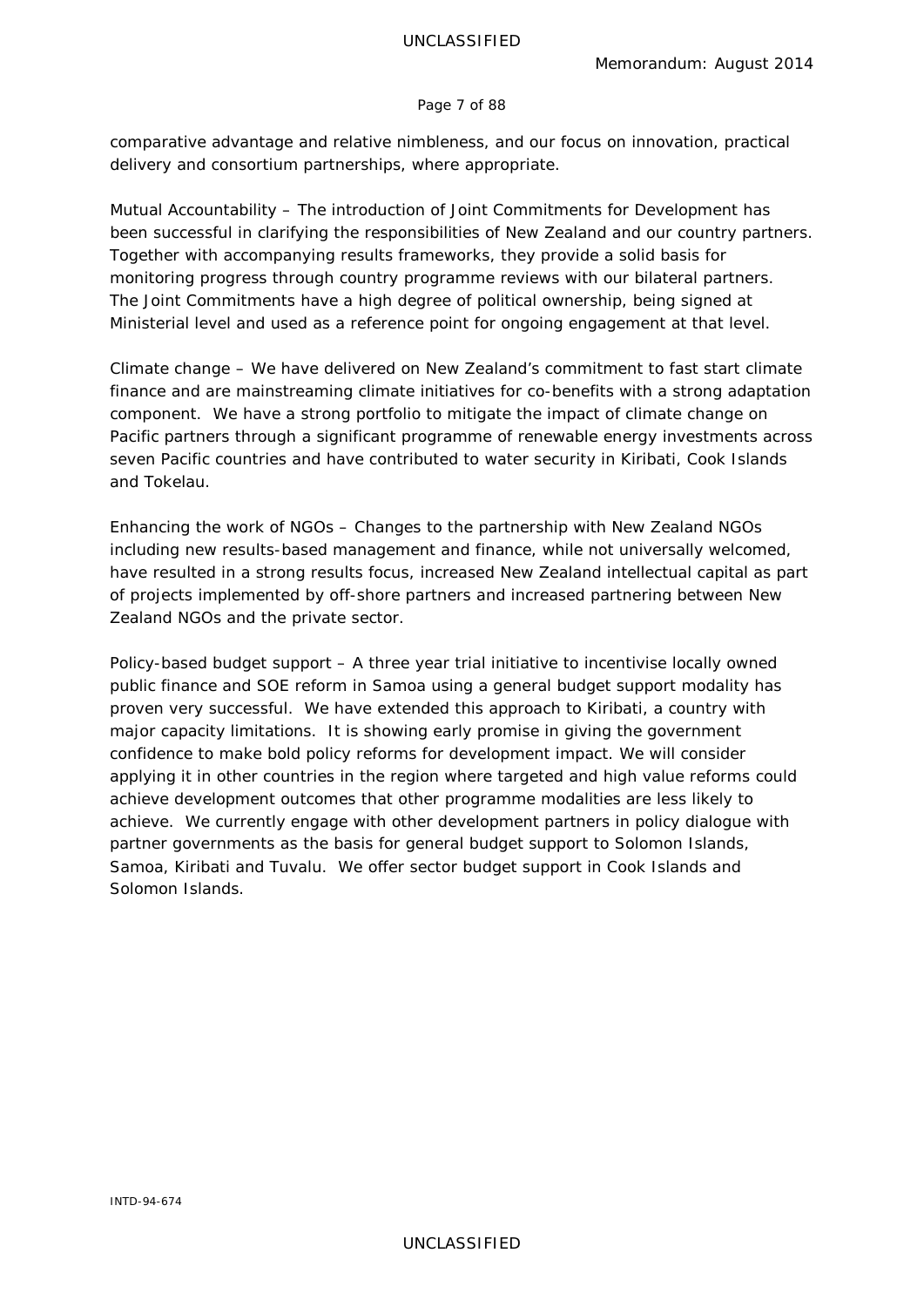Page 8 of 88

# <span id="page-7-0"></span>**Challenges**

We would welcome a discussion with the Peer Review team on a number of challenges.

*Working on development effectiveness and policy coherence with state sector agencies* Recent research has indicated that New Zealand government agencies are quite well attuned to the actual or potential flow-on effects of domestic policies for New Zealand's developing country partners and New Zealand's policy making process is also reasonably well aligned to the Government's international development objectives. We would appreciate ideas about harnessing the full potential of New Zealand's resources for international development through stronger whole-of-government approaches on policy and aid programme delivery (e.g. migration, agriculture and biosecurity, policing) and ways of working with other government agencies to develop their understanding of development effectiveness and how it might be applied in their work with partners in developing countries.

## *Untying*

In 2012, an analysis of the tied status of New Zealand's ODA found that the NZ\$100 million of New Zealand's bilateral Vote ODA reported as tied was due to scholarships (62%), funding of the New Zealand Police (15%), funding of other state sector organisations (10%) and using New Zealand companies and contractors without following an open international procurement process (10%). This is unlikely to change without greater clarity of definitions by the DAC and more consistent application of these by DAC members. We would welcome a discussion on this.

## *Engagement with the private sector*

Since 2010, we have placed emphasis both on developing the private sector to drive sustainable economic development in partner countries and on engaging the New Zealand private sector in New Zealand's international development objectives. We have realigned our organisational structure and programme to deliver on this focus through the establishment of sector priorities, recruitment of relevant industry expertise and allocation of budget to support a range of private sector interventions. While we have enhanced private sector engagement in delivering development cooperation, we are still exploring options for private sector partnerships that would lead to greater private sector investment in developing countries. We would welcome a discussion on good practice in enhancing private sector investment in sustainable development.

## *Further sharpening the focus of the New Zealand Aid Programme*

We are considering ways of further sharpening the focus of our development cooperation through strengthening sectoral concentration within individual countries and targeting a share of our assistance at addressing hardship and vulnerability in the Pacific (country by country, and within countries). We have in mind identifying some flagships for the New Zealand Aid Programme and setting investment targets for these (e.g. renewable energy, agriculture, internet connectivity). We would welcome a discussion on successful experience with achieving development impact through strategic focus. We are also looking at taking a strong Small Islands States focus leveraging our work in the Pacific into the Caribbean and the Atlantic and Indian Oceans.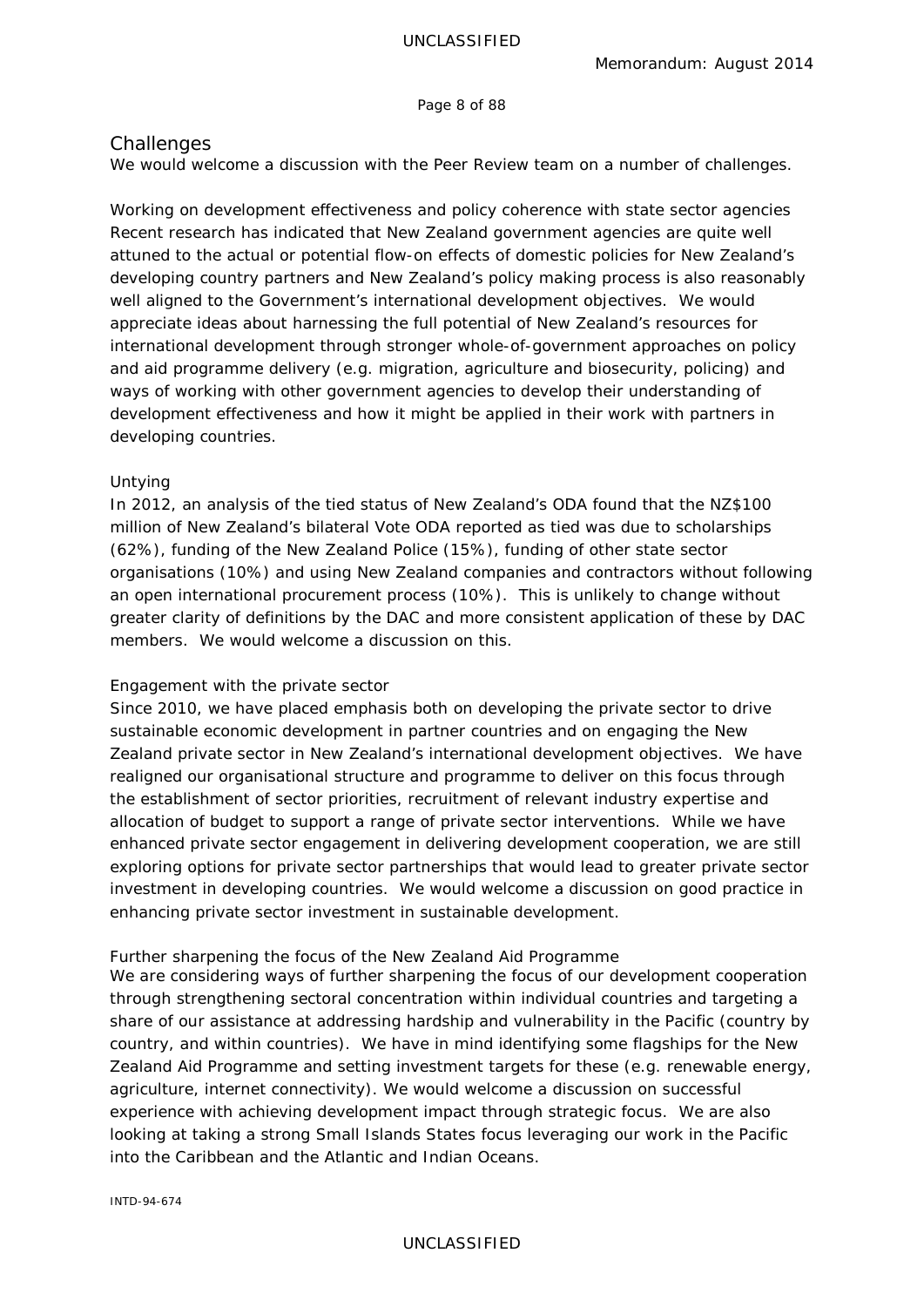Page 9 of 88

## *Communication strategy and resources*

Despite considerable efforts, we face a challenge in improving our communications output due to a combination of delivery pressures and constrained communication resources. We would be interested in discussing successful experience with different communication channels including social media in agencies facing similar challenges.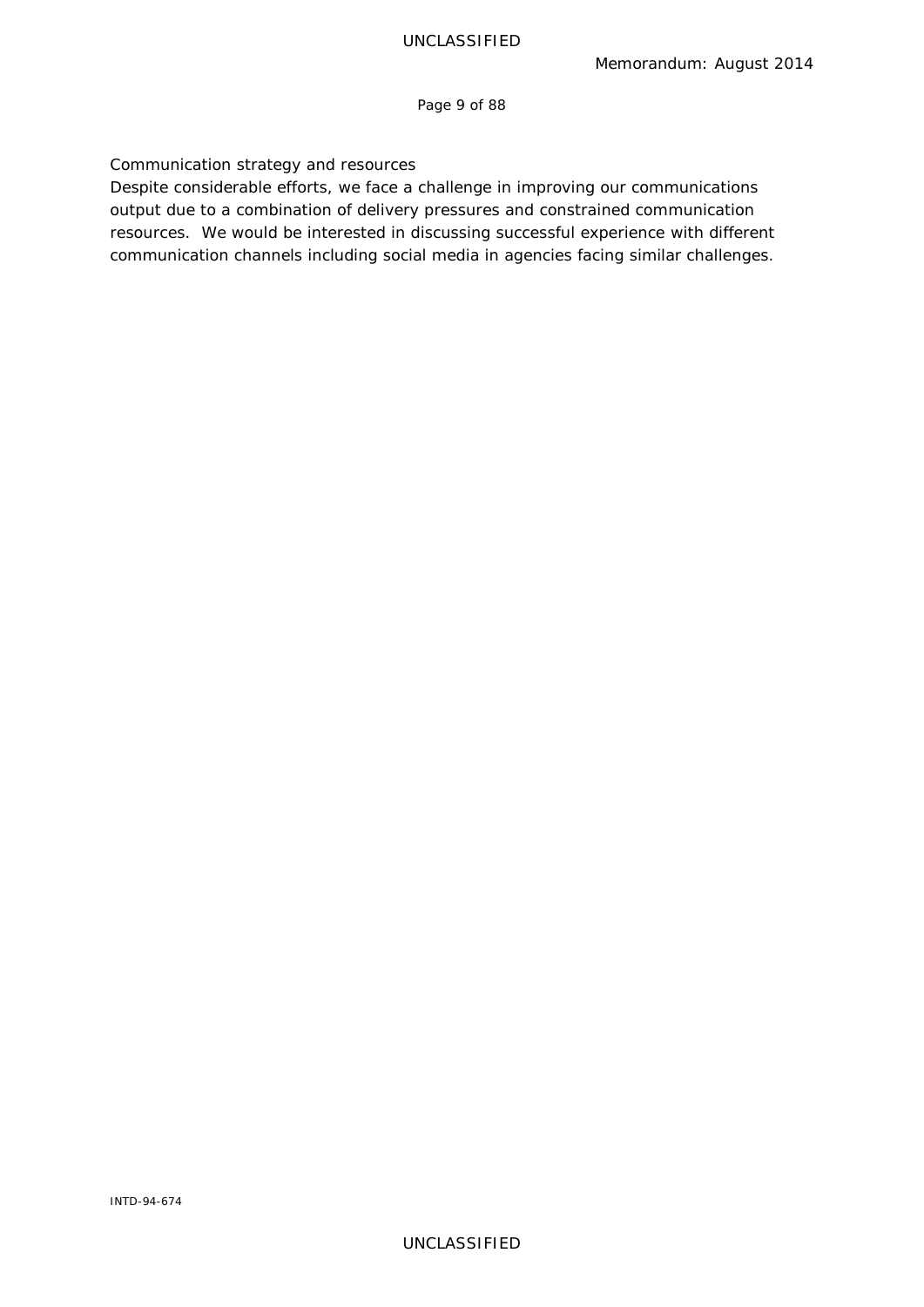#### Page 10 of 88

# <span id="page-9-0"></span>1. Towards a Comprehensive Development Effort

# **1.1. Global development issues**

#### *Relation to the global development landscape*

New Zealand has always been committed to the multilateral system for global prosperity and security. As a small country, we benefit from an international system of rules and commitments and we seek to maximise our opportunities for global influence through the multilateral system. We are also very attuned to the impact of global rules, trends and shocks on our closest neighbours in the Pacific, and pay close attention to Pacific interests in relevant forums.

In line with our commitment to being a good and influential global citizen, New Zealand is a candidate for election to the United Nations Security Council for 2015-16 [\(http://www.nzunsc.govt.nz/home\)](http://www.nzunsc.govt.nz/home). In our campaign we are emphasising that the UN needs to pay more attention to the interests of small states and emerging economies. If elected to the Security Council, New Zealand will enhance the voice of small states and will bring our unique skills and experience to the table.

New Zealand has a track record as a strong advocate for international attention to the unique challenges of Small Island Developing States (SIDS). We co-chaired the Preparatory Committee for the 3<sup>rd</sup> International Conference on Small Island Developing States (and also chaired the negotiations leading to the Mauritius Strategy on SIDS in 2005). We are actively supporting Samoa in preparing for the SIDS conference in September 2014.

As a supporter of SIDS, we have advocated in our own region and internationally for the right of states to protect and sustainably manage their ocean resources, in particular their fisheries. We have also been a strong advocate for eliminating subsidies which contribute to overcapacity, overfishing, and illegal unregulated and unreported fishing.

New Zealand has taken a targeted approach to influencing the shape of the post-2015 development agenda, focusing on issues of concern to New Zealand, the Pacific and SIDS. We have argued for a strong focus on sustainable economic development to underpin the post-2015 development agenda with concerted action on oceans and fisheries, energy and agriculture; other important areas include health and noncommunicable diseases, education and gender.

We are a long-standing advocate for trade liberalisation and a rules-based multilateral trading system through the World Trade Organisation. New Zealand's position as Chair of the Agriculture negotiations has engaged us in efforts to deliver outcomes that will support the Doha Development Agenda.

New Zealand's core focus is on the Pacific, where small size, remoteness, a narrow resource and export base, and exposure to external shocks and global environmental challenges, including climate change and natural disasters, help shape each country's particular vulnerability. In developing each bilateral country *Programme Strategic and* 

#### UNCLASSIFIED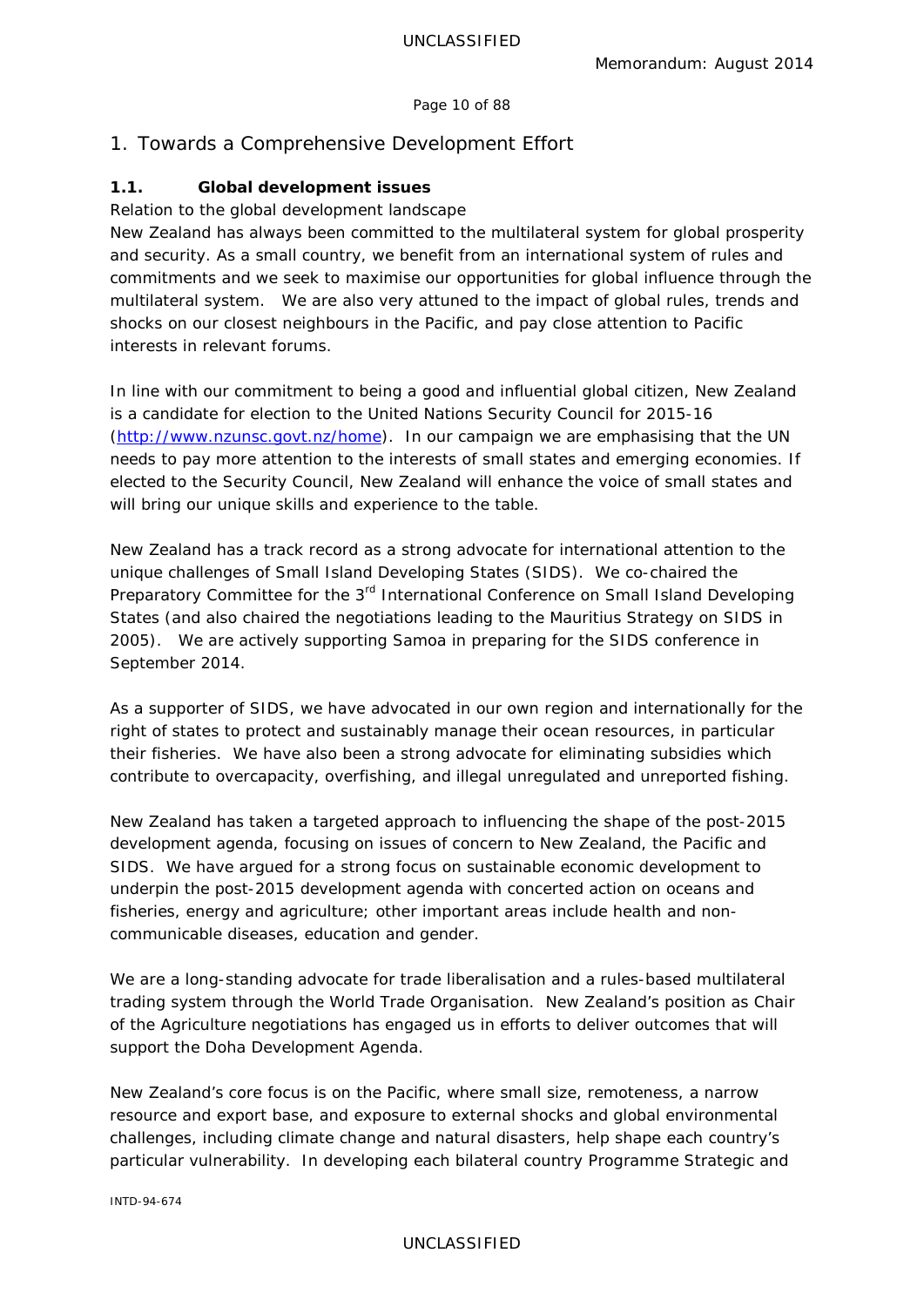#### Page 11 of 88

*Results Framework,* the Programme Team considers the country context, the particular vulnerabilities that country partners face and what New Zealand will do to assist in addressing these.

New Zealand's aim in negotiating within the UN Framework Convention on Climate Change (UNFCCC) is for a rules-based global agreement that is dynamic and flexible enough to cover diverse national circumstances and changing economic and environmental realities. We consider that the new climate change agreement must be ambitious and applicable to all countries, according to their respective capabilities. It is important to find creative solutions to achieve both broad participation and ambitious action.

New Zealand made a three-year unconditional "fast-start finance" commitment of up to \$30 million per annum for the 2010–2012 period. We met this commitment, spending NZ\$90.34 million to 30 June 2013, delivered primarily as grant-based bilateral assistance through the New Zealand Aid Programme. Our fast-start finance was used to increase water security, energy security and disaster resilience for communities and infrastructure. Fifty-three percent of our support was delivered to small island developing states and least-developed countries in the Pacific where climate change outcomes represent a co-benefit.

Nearly forty percent of New Zealand's fast-start finance was delivered to support adaptation activities.

We are actively advocating within the UNFCCC for a commitment to effective climate finance.

# **1.2. Policy coherence for development**

# **1.2.1. Political commitment and policy statements**

*Public commitments*

The **[New Zealand International Development Policy Statement](http://www.aid.govt.nz/webfm_send/454)** articulates the importance of policy coherence. It emphasises:

- That New Zealand seeks to ensure the coherence of policies in areas such as trade, migration, investment and the environment so they are consistent with international development commitments and goals
- Whole-of-government coherence that links political, security, climate change and development objectives, especially in fragile states.

The New Zealand Aid Programme's statement on policy coherence for development (PCD), *Enhancing the Development Impact of New Zealand Policies*, expands on this Government commitment. It states that alongside direct support for sustainable development in developing countries, New Zealand aims to generate positive change by ensuring that wider New Zealand policies achieve positive results for developing countries.

We define Policy Coherence for Development as actions that New Zealand takes to achieve positive impacts or avoid negative consequences on development outcomes in

INTD-94-674

## UNCLASSIFIED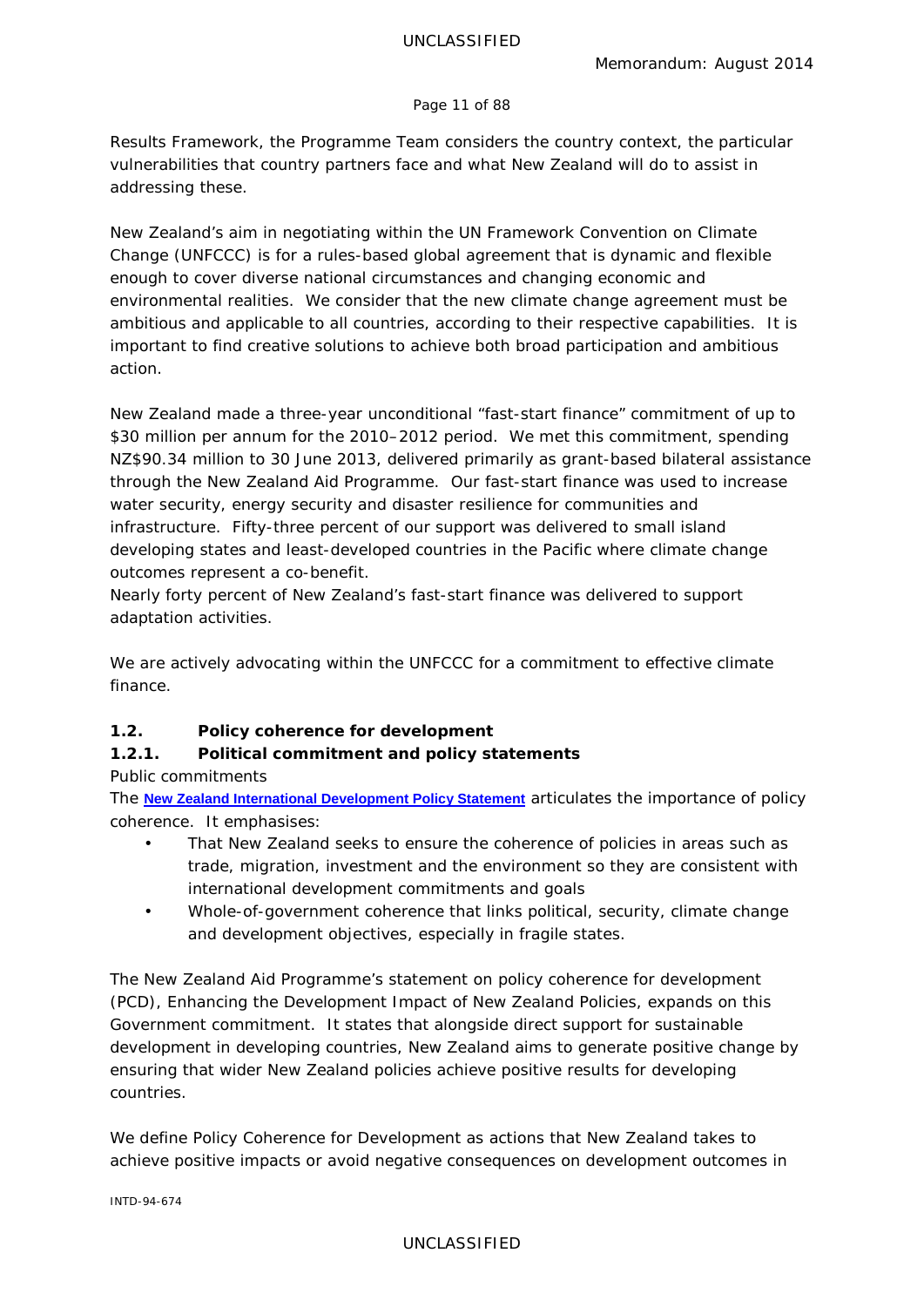#### Page 12 of 88

developing countries in domestic policy settings and international negotiations and processes.

#### *Priority issues*

Specific, substantive opportunities for policy action that will make a difference to our developing country partners are outlined in an annual *Policy Coherence for Development Action Plan*.

The *PCD Action Plan, 2014-15* comprises two broad work streams. The first focuses on strengthening PCD relationships with external agencies, mapping existing mechanisms used by MFAT for cross-government engagement and incorporating PCD into new partnership arrangements through which we institutionalise our relationships with other key New Zealand government departments.

The second work stream focuses on pursuing two PCD opportunities – identify and promote emerging PCD opportunities in the Pacific through PACER Plus, and explore opportunities to further lower remittance transfer costs in the Pacific.

#### *Raising awareness and building support*

MFAT engages on issues of policy coherence with the umbrella body for New Zealand NGOs, the Council for International Development, and its members. We have also sought ideas from New Zealand Aid and Development Dialogues (NZADDs), an independent group of academics and development practitioners, on areas where New Zealand could do more on PCD. Both institutions and selected members of each were included in a PCD research project undertaken in 2014.

The New Zealand Aid Programme's website [\(www.aid.govt.nz\)](http://www.aid.govt.nz/) and publications publicise PCD work and New Zealand contributes to the OECD's annual flagship report on PCD, *Better Policies for Development*.

## **1.2.2. Policy coordination mechanisms**

#### *Inter-ministerial coordination*

MFAT's International Development Group is the central coordinating point on PCD within the New Zealand government. IDG is initiating six-monthly meetings of government agencies to report on progress and to identify future work streams.

This complements a number of broader mechanisms in place across the New Zealand Government which MFAT utilises in order to achieve its PCD objectives, including a general requirement for New Zealand government agencies to consult with relevant Departments on all Cabinet Papers, with the outcome of the consultation (including any difference in views) recorded in the Cabinet Paper.

MFAT also leads working level meetings on specific issues such as climate change, oceans, remittance costs and disaster risk reduction.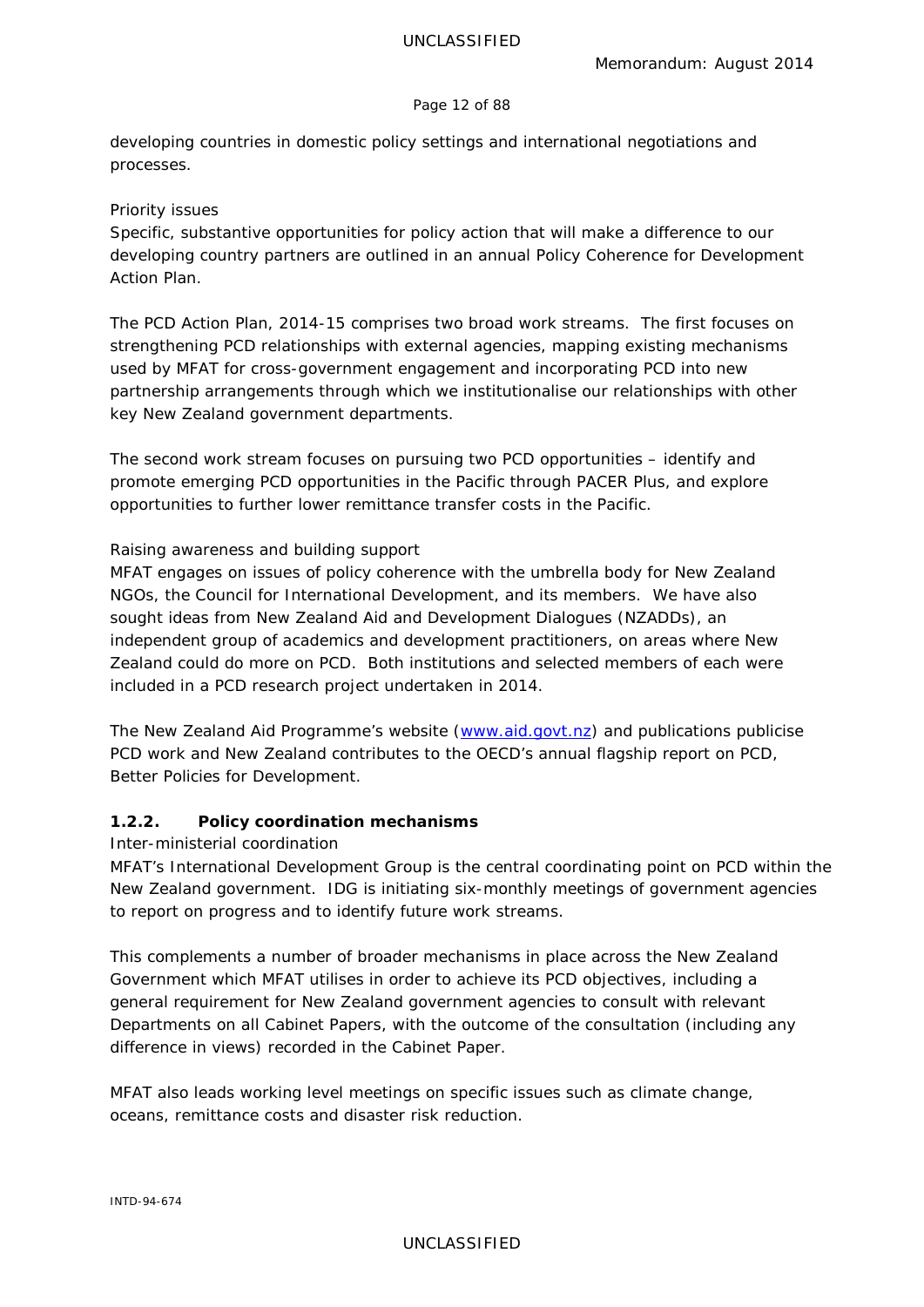#### Page 13 of 88

# *Capacity and awareness of government departments*

In 2014, research into opportunities to improve New Zealand's policy coherence for development found that most government agencies with responsibilities over domestic policies which had PCD effects were quite well attuned to the actual or potential flow on effects of these policies on New Zealand's developing country aid partners. New Zealand's policy making process was found to be reasonably well aligned to the government's international development objectives, mostly as a result of the personal experience and background of the officials involved who were often found to be knowledgeable about the development challenges that Pacific Island countries face.

# **1.2.3. Systems for monitoring, analysis and reporting**

## *Monitoring the impacts at the field level*

Posts have primary responsibility for monitoring the impact of New Zealand policies on partner countries.

New Zealand's participation in regional and sub-regional processes such as the Forum Fisheries Agency and the Western and Central Pacific Fisheries Commission provide an opportunity to identify policy coherence challenges and to agree actions to address these.

Monitoring and evaluation informs New Zealand's understanding of the impacts of the Recognised Seasonal Employer (RSE) scheme in New Zealand and in source countries. The Ministry of Business, Innovation and Employment has in place a process for monitoring and evaluation of the RSE scheme, including its impact on growers, on the integrity of immigration compliance and on the pastoral care of workers. The University of Waikato, in concert with the World Bank, has researched the economic development impacts of the RSE in two source countries – Vanuatu and Tonga. This research is important because critics of temporary migration programmes suggest that workers may be exploited or not earn enough to make short-term migration worthwhile.

# *Analysis of policy coherence for development issues*

In late 2013, MFAT commissioned research into opportunities to improve New Zealand's policy coherence for development. The objectives were to:

- Identify good examples of known PCD initiatives in New Zealand, and assess how these potentially could be expanded
- Find new areas where PCD could be improved
- Assess the extent to which other New Zealand government departments are currently considering development impacts in their policy formulation work, and to what extent they are willing to include development objectives in their considerations.

The researchers conclude that while there are some opportunities to improve the New Zealand Government's PCD, these are quite limited and all require significant further analysis. They proposed a number of opportunities for improving PCD, including expanding the size and scope of labour mobility initiatives, shared procurement and training, safeguarding remittances to Pacific Island countries, enlarging pension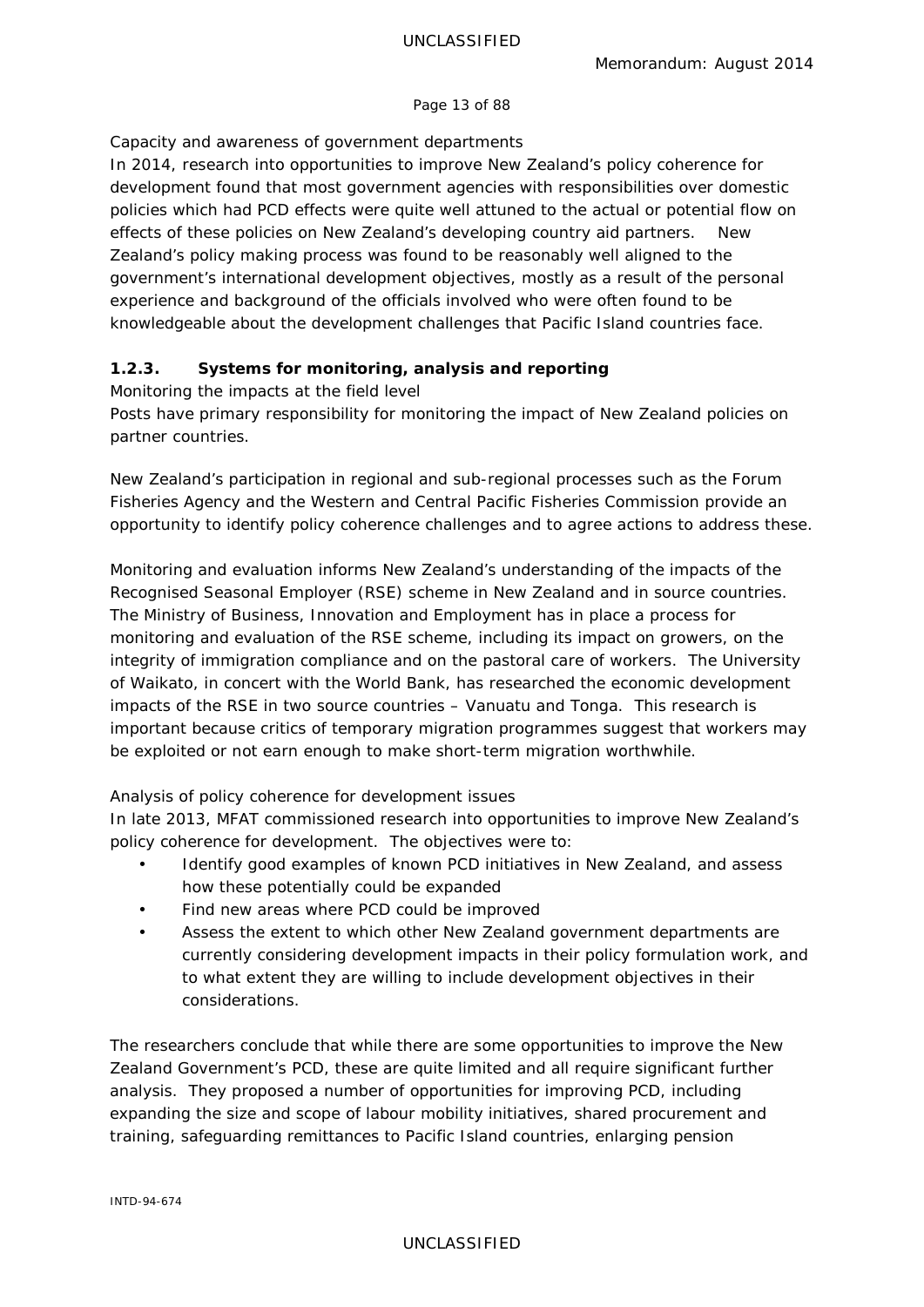#### Page 14 of 88

portability and further developing flexibility of risk underwriting for exports and services in Pacific Island countries.

MFAT reviewed the report's proposals, discounted some as being not possible at this time, noted that others were more likely to be achieved in the medium-term and identified two areas where immediate action is being or could be taken for inclusion in the *PCD Action Plan, 2014-15*.

# *Reporting on policy coherence for development*

The *[MFAT Annual Report](http://www.mfat.govt.nz/downloads/media-and-publications/annual-report/MFAT%20Annual%20Report%20201213.pdf)*, the annual *[Year in Review](http://www.aid.govt.nz/webfm_send/558)* publication and items on the Aid Programme website<sup>[1](#page-13-0)</sup> are the primary ways in which we report to parliament and the wider public on progress with making policies development friendly.

# **1.2.4. Illustrations of policy coherence for development in specific areas** *Analysis on specific issues*

The *PCD Action Plan, 2014-15* has identified opportunities for improved labour mobility under the current PACER Plus negotiations and the possibility of further lowering remittance transfer costs with a focus on the Pacific – this as part of the G20 commitment to take action in this area in 2014.

Our analysis indicates that work on further changes to pension portability, while possible in the medium-term, would need to wait until the recent changes for citizens of the Cook Islands, Niue and Tokelau have been evaluated in 2015. Extending all-of-government procurement to Pacific Island Countries and expanding the mandate of the New Zealand Export Credit Office are also more of a medium-term possibility.

## *Action on specific issues*

We provide an update on three specific areas of policy coherence.

# **PACER Plus**

The Pacific Agreement on Closer Economic Relations (PACER) was agreed in 2001. PACER Plus negotiations for a regional trade and economic integration agreement were launched in August [2](#page-13-1)009<sup>2</sup>. New Zealand's overriding interest in the negotiations is to secure an outcome that advances the economic development of Forum Island countries (FICs).

New Zealand seeks to develop an agreement that is fit for purpose taking into account the challenges FICs face in benefiting from economic integration, and to address these challenges in a realistic and pragmatic way.

PACER Plus was always intended to be different from a conventional free trade agreement. Pacific negotiators talk about adopting a 'holistic approach' to structuring the

<span id="page-13-1"></span><sup>2</sup> PACER Plus details are at<http://mfat.govt.nz/Foreign-Relations/Pacific/Trade/index.php>

INTD-94-674

<span id="page-13-0"></span><sup>&</sup>lt;sup>1</sup> Available at<http://www.aid.govt.nz/media-and-publications/publications>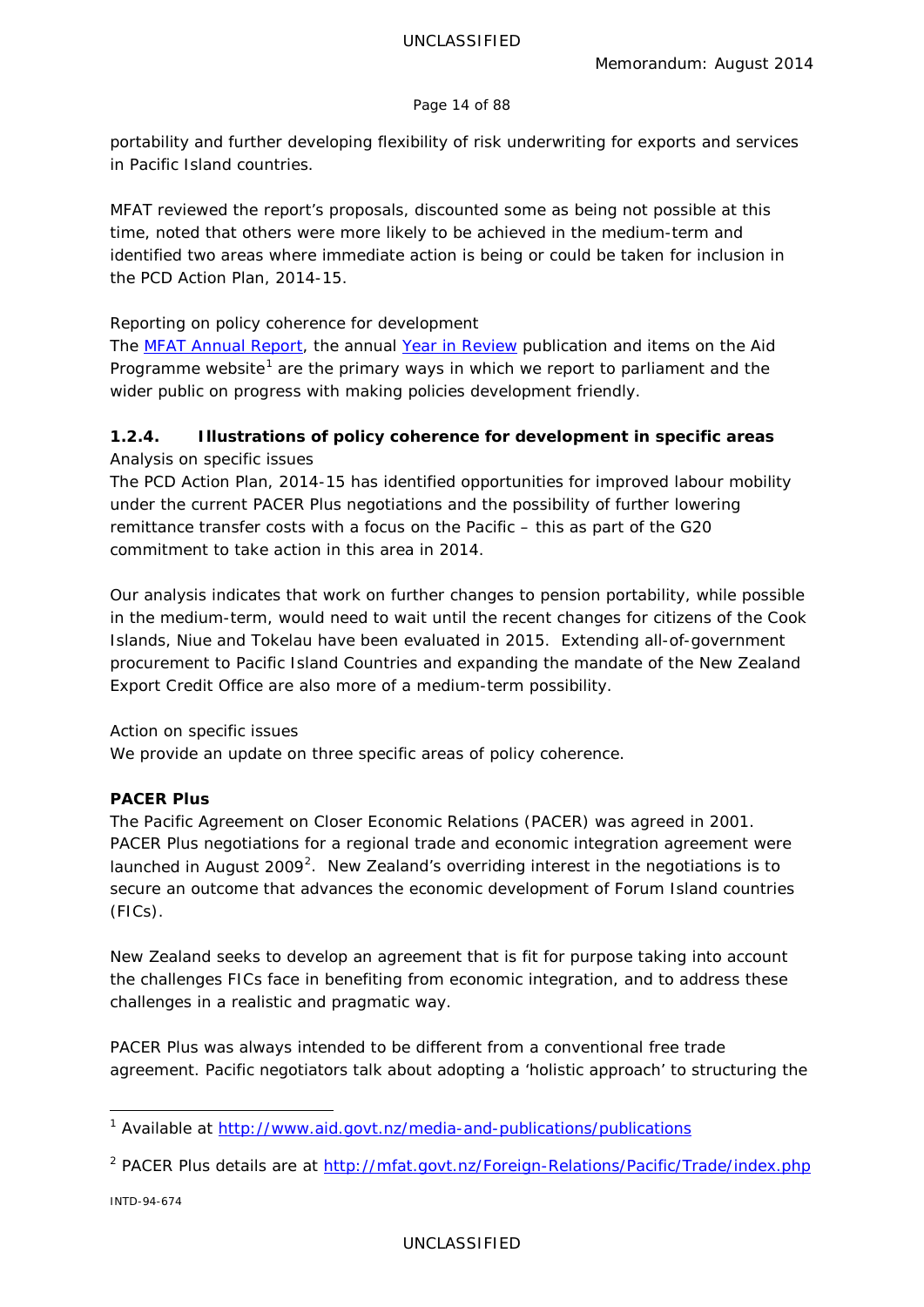#### Page 15 of 88

Development Assistance Chapter, which will provide support not just for implementation, but also for broader 'supply-side' constraints.

New Zealand has decided to assist FICs with the priority trade related challenges that they face and to leverage existing bilateral, regional and multilateral efforts to achieve this. Assisting FICs to implement obligations entered into under PACER Plus will involve New Zealand domestic legislative and regulatory changes as well as trade-related development assistance. In view of the latter, trade has been added as an enabler of growth in the **[New Zealand Aid Programme's Sector Priorities 2012-15](http://www.aid.govt.nz/webfm_send/509)**.

## **Recognised Seasonal Employer Scheme**

The Recognised Seasonal Employer (RSE) policy, now in its seventh season, is the New Zealand government's response to the seasonal labour needs of New Zealand's horticulture and viticulture industries. From the outset, the RSE was crafted to both meet New Zealand employer needs and to maximise development benefits for Pacific countries. Implementation of the RSE policy benefits developing countries (primarily in the Pacific and Asia) by providing an opportunity for people who may not qualify to live or work overseas under other immigration categories to earn an income, learn new skills and be exposed to new experiences in New Zealand. The policy allows overseas workers to plant, maintain, harvest and pack crops in the New Zealand horticulture and viticulture industries.

In response to FICs' call for enhanced labour mobility during PACER Plus negotiations, Cabinet has agreed to increase the RSE worker cap by 1,000 to a total of 9,000 workers commencing with the 2014/15 season.

New Zealand Aid Programme-supported financial literacy, financial inclusion, business mentoring and remittance initiatives are enhancing the benefits of the RSE scheme for RSE workers, their families and communities. The *RSE Worker Training Programme,* known in the Pacific as *Vakameasina*, aims to ensure that RSE workers derive the maximum benefit possible from their time and work in New Zealand. The Programme provides English language, numeracy, financial literacy and other practical skills training to RSE workers while they are in New Zealand. It was piloted in 2010-11 and following a positive evaluation, the programme was extended in 2012.<sup>[3](#page-14-0)</sup> It is highly regarded by employers and workers - to date more than 1,500 RSE workers have been trained.

The programme will be further extended to provide additional training places, to reach additional areas of the country and to broaden the range of courses on offer. Part of this scaling-up may also include a new Business Development Pilot which will support workers to establish businesses on their return home.

<span id="page-14-0"></span><sup>&</sup>lt;sup>3</sup> Details available at [http://www.aid.govt.nz/media-and-publications/development](http://www.aid.govt.nz/media-and-publications/development-stories/february-2012/vakameasina-training-extended-rse-employees)[stories/february-2012/vakameasina-training-extended-rse-employees](http://www.aid.govt.nz/media-and-publications/development-stories/february-2012/vakameasina-training-extended-rse-employees)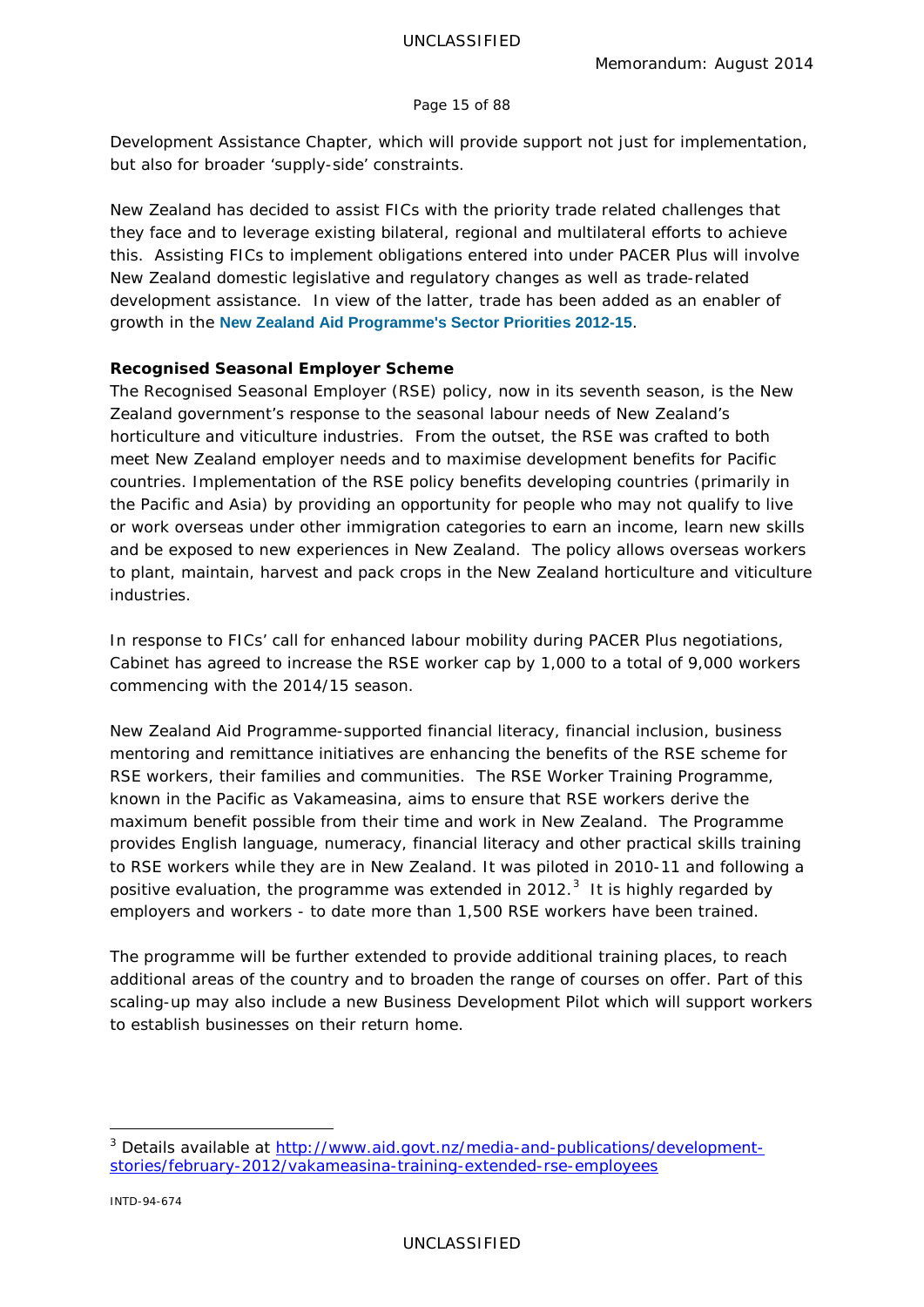Page 16 of 88

# **Remittances**

Remittances account for a significant proportion of GDP in Polynesia (21% in Samoa and 15% in Tonga) and a smaller but growing proportion in other parts of the Pacific.

New Zealand has introduced a number of initiatives since 2007 to encourage competition, promote transparency, and build financial capability, including:

- Regulatory changes governing anti-money laundering which allowed the launch of a new card-based remittance product from New Zealand (Westpac Express Card launched in 2008).
- The New Zealand-Pacific Financial Capability Programme (MoneyPACIFIC)<sup>[4](#page-15-0)</sup> to develop financial education material and awareness-raising programmes to encourage financial awareness in Pacific households in Samoa, Tonga, Vanuatu and Solomon Islands with a corresponding programme in New Zealand.
- In 2008, New Zealand and Australia funded the establishment of the [Send Money](http://www.sendmoneypacific.org/)  [Pacific](http://www.sendmoneypacific.org/) website comparing transaction costs for sending money from Australia, New Zealand and (from early 2013) the US to the Pacific.
- The RSE Worker Training Programme, *Vakameasina*, providing Pacific RSE workers with English language, numeracy, financial and computer literacy, health and life skills training while they are in New Zealand.

In 2009, G20 leaders committed to reducing average remittance costs to 5% within 5 years. In response to Australia's call for G20 members to take additional action to bring down remittance costs during this year when New Zealand is an invited G20 participant, MFAT has convened an inter-agency working group to explore a range of options involving domestic policy, international influence, market-based solutions and Aid Programme support. Advice to the Government is currently under preparation.

# **1.3. Engaging in partner countries: coordinated government approach at partner country level**

# *Whole-of-government strategy and Coordination of policies*

There is a good level of coherence in the way in which government agencies engage at the partner country level. This is achieved as a result of well-established coordination in Wellington and at posts. In fragile contexts this strong, coherent approach is based on solid, whole of government analysis reflecting diplomacy, security and development considerations.

The Cabinet mandate directs that New Zealand's international development outcomes should be consistent with, and support, New Zealand foreign policy and external relations outcomes. Organisational and institutional changes have been introduced to support greater alignment. Implementation of this mandate also offers opportunities to better integrate development objectives within New Zealand's trade and foreign policy agenda.

New Zealand's engagement in the Pacific benefits from whole-of-MFAT and whole-ofgovernment coordination. Weekly coordination meetings are held between IDG Divisions

INTD-94-674

<span id="page-15-0"></span> <sup>4</sup> <http://www.moneypacific.org/>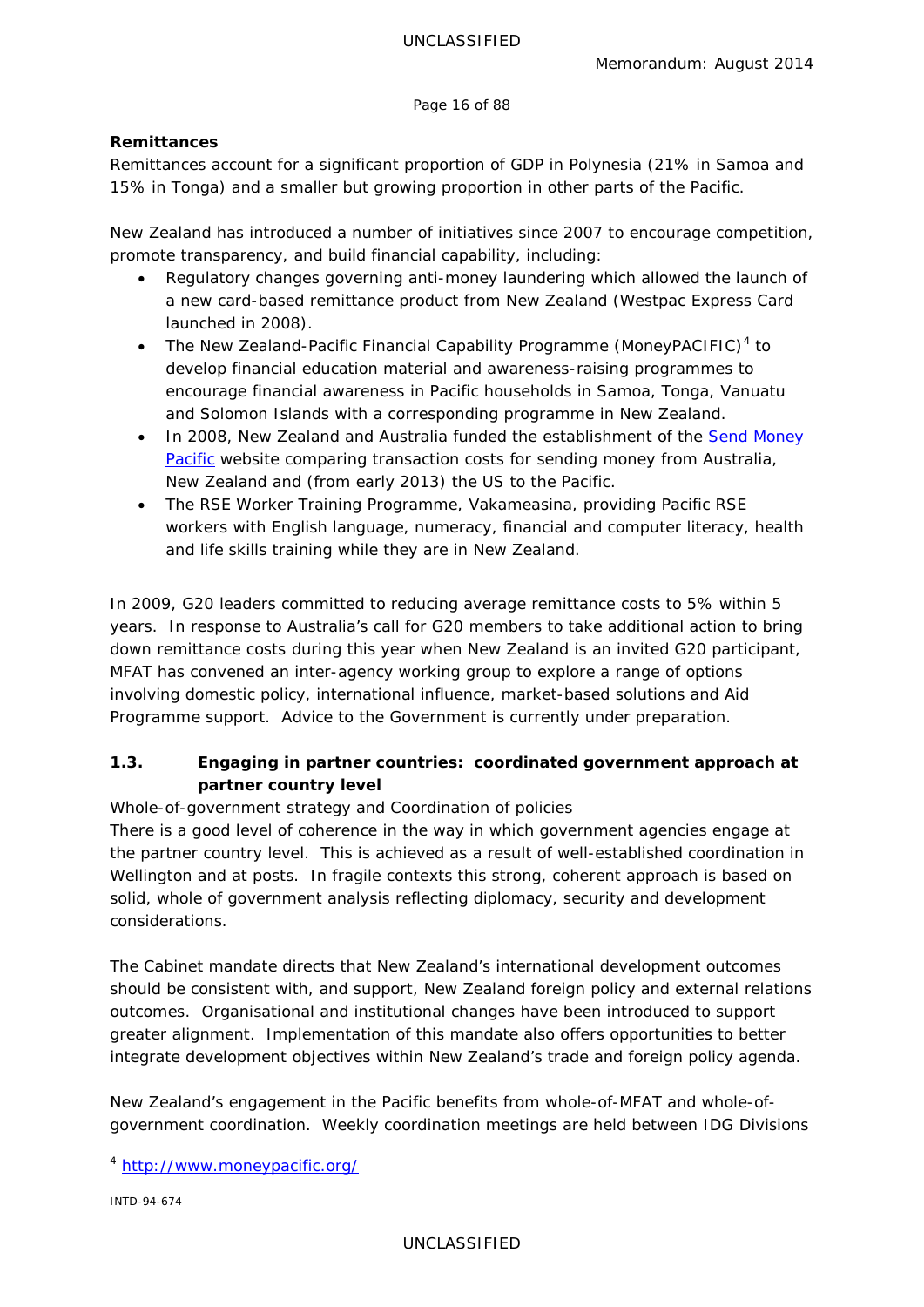#### Page 17 of 88

and MFAT's Pacific Division (PAC), providing the opportunity to raise policy and programmatic issues internally on a "no-surprises" basis. PAC and IDG Divisions coordinate closely with other New Zealand government agencies. This close coordination between IDG and other relevant MFAT divisions and government agencies is also true for our development engagement in Asia, Africa and Latin America and the Caribbean.

The role of Head of Mission (HOM) in achieving a coordinated approach in country has been strengthened, with recognition that development is an integral part of relevant Posts' work, particularly in Aid Posts<sup>[5](#page-16-0)</sup>. New Zealand's HOMs are responsible for ensuring that Posts pursue development and wider foreign policy objectives in a coherent, coordinated way that maximises synergies among them. The HOM is tasked with coordinating the breadth of New Zealand's activities in-country (commonly referred to as NZ Inc) and works closely with representatives of other government agencies, whether they are posted in-country or involved in ongoing engagement with the partner government, to ensure a coordinated and comprehensive approach.

Partnership arrangements have been entered into with other key government agencies with an interest in Pacific (and broader) development outcomes including the Ministry of Primary Industries (MPI – responsible for agriculture, biosecurity, fisheries and forestry), New Zealand Police, New Zealand Customs Service and Audit New Zealand. These practical partnerships enable the New Zealand Aid Programme to draw on the strengths of others and encourage a whole-of-government approach to key challenges and opportunities facing the region. The planned renewal of these arrangements, and possible creation of new arrangements, provides an opportunity to ensure a stronger focus on PCD.

New Zealand has not formulated specific whole-of-government strategies and objectives for our engagement in Pacific Island countries, but is currently considering whether this might be useful to undertake in future. Development and foreign policy objectives are taken into account in formulating *Joint Commitments for Development* with each Pacific country and these include, where appropriate, initiatives implemented by other government agencies.

Outside of the Pacific, MFAT has led the development of NZ Inc strategies, which are plans of action for strengthening New Zealand's economic, political and security relationships with key international partners. The ASEAN NZ Inc Strategy is the only one where development cooperation is an important element of the relationship. IDG has engaged in its formulation and implementation, which is overseen by a permanent steering group of Chief Executives chaired by MFAT. IDG is also engaged in the whole of government ASEAN 2035 project and the MFAT Africa engagement strategy.

<span id="page-16-0"></span><sup>&</sup>lt;sup>5</sup> Aid Posts are Posts which have responsibility for delivery of the New Zealand Aid Programme, whether as a core part of their work (such as in Pacific Posts) or as an element of their work (such as in Latin American Posts).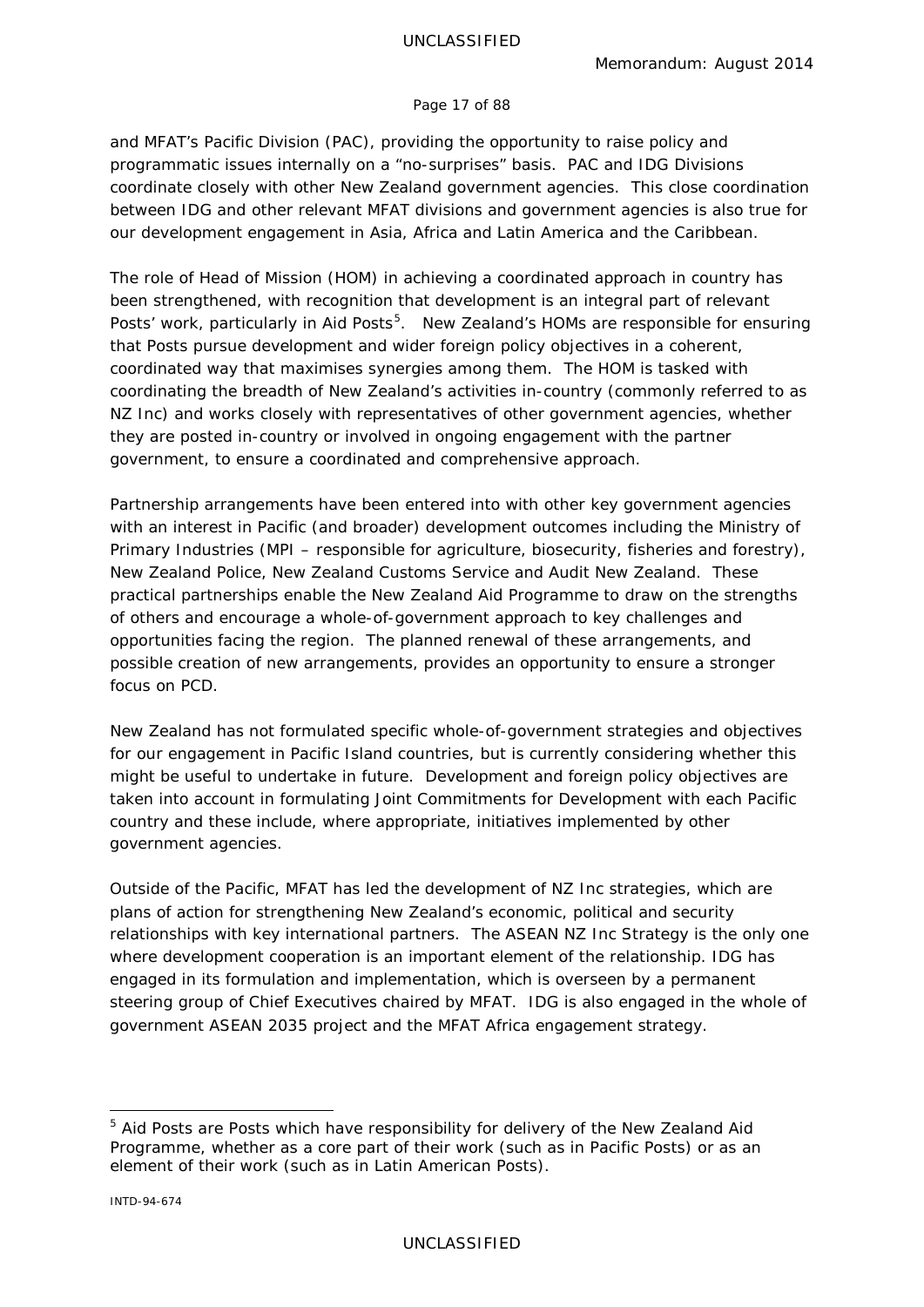Page 18 of 88

# **1.4. Financing for development**

## *ODA as a catalyst*

New Zealand supports recognition in the Busan outcome document that development cooperation plays a catalytic and indispensable role in supporting poverty eradication, social protection, economic growth and sustainable development. Like other Global Partnership members, we seek to facilitate, leverage and strengthen the impact of diverse sources of finance to support sustainable and inclusive development, including taxation and domestic resource mobilisation, private investment, aid for trade, philanthropy, non-concessional public funding and climate change finance.

We recognise the need for development financing additional to ODA and have invested considerable energy in attempting to encourage greater private sector investment in the Pacific including through the annual Private Sector Dialogue<sup>[6](#page-17-0)</sup>. We invest in the business enabling environment in the Pacific, Southeast Asia and Africa with a view to improving the operating environment for greater levels of private sector investment – domestic and foreign. We are currently undertaking research exploring the feasibility of using public private partnerships in the New Zealand Aid Programme. The research will examine the use of PPPs in comparison to other ways that MFAT can deliver aid and aims to inform options for meeting international expectations to use aid as a catalyst for private sector investment to support development efforts in partner countries and to influence how the New Zealand Aid Programme will engage with the domestic and international private sector in future.

As we noted above, New Zealand has supported discussions within the UNFCCC on effective climate finance. We are currently exploring how private investors and sovereign wealth funds might support climate initiatives in the Pacific.

## *Development of official finance instruments and flows*

Unlike some DAC members, New Zealand does not have a Development Finance Institution. Such an approach was considered in 2013 by the International Development Advisory and Selection Panel<sup>[7](#page-17-1)</sup> and agreement reached that the New Zealand Aid Programme is better to invest in existing multilateral and regional financing institutions rather than establishing its own.

## *Tracking and reporting non-ODA flows*

MFAT formally tracks and reports Other Official Flows to the OECD and the Council for International Development (CID) tracks and reports aid provided by NGOs. However, MFAT does not currently track and report other non-ODA flows such as investment and commercial loans.

<span id="page-17-0"></span><sup>&</sup>lt;sup>6</sup> Details available at: [http://www.forumsec.org/pages.cfm/strategic-partnerships](http://www.forumsec.org/pages.cfm/strategic-partnerships-coordination/pacific-principles-on-aid-effectiveness/forum-compact/cairns-compact-1.html)[coordination/pacific-principles-on-aid-effectiveness/forum-compact/cairns-compact-](http://www.forumsec.org/pages.cfm/strategic-partnerships-coordination/pacific-principles-on-aid-effectiveness/forum-compact/cairns-compact-1.html)[1.html](http://www.forumsec.org/pages.cfm/strategic-partnerships-coordination/pacific-principles-on-aid-effectiveness/forum-compact/cairns-compact-1.html)

<span id="page-17-1"></span> $\frac{1}{7}$  The International Development Advisory and Selection Panel advises the Minister of Foreign Affairs on international development issues and serves as the selection panel for applications to the *New Zealand Partnerships for International Development Fund*.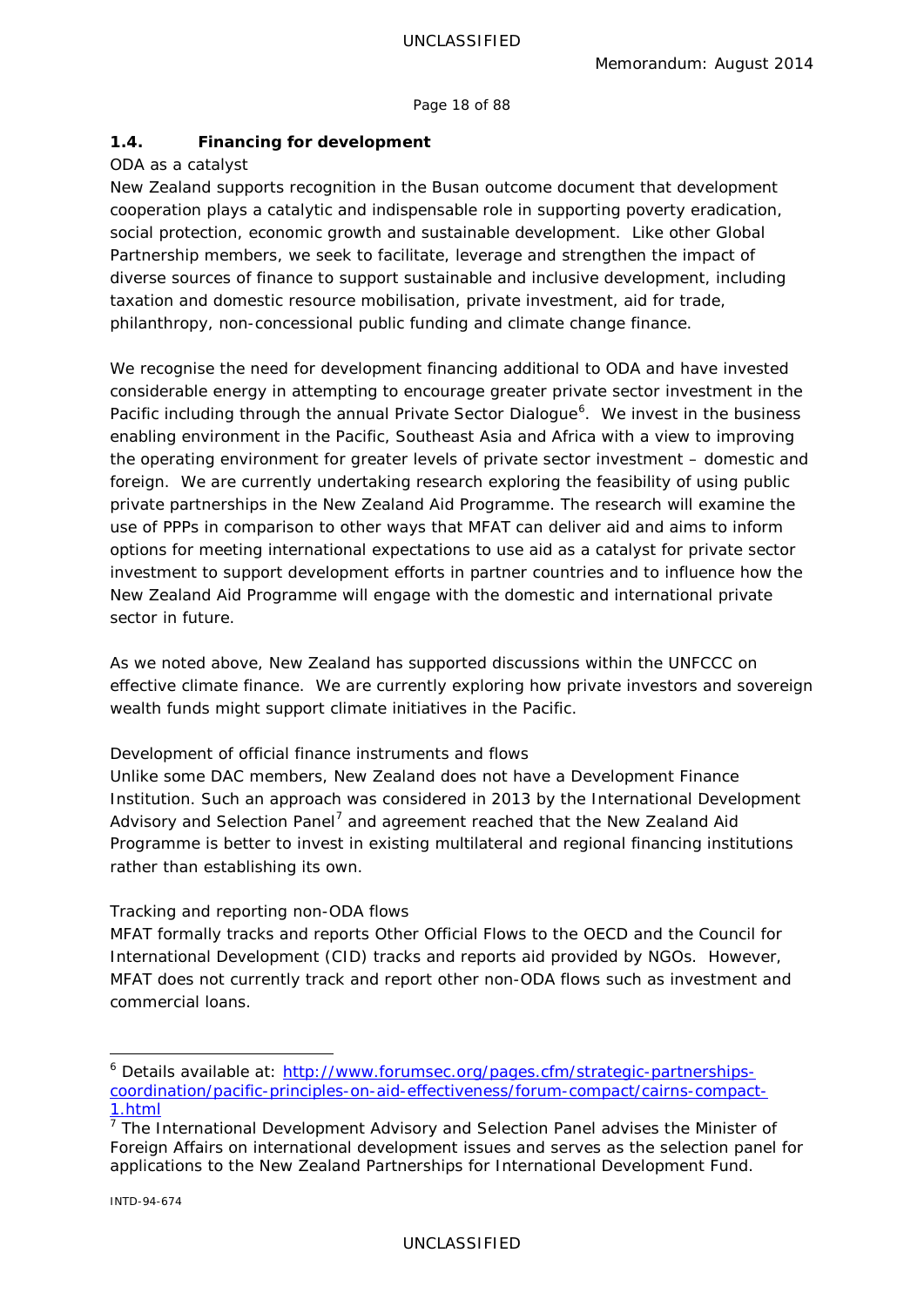Page 19 of 88

# <span id="page-18-0"></span>2. Policy vision and strategic orientations

# **2.1. Policies, strategies and commitments**

#### *Overall framework*

The purpose of New Zealand's development cooperation is to support sustainable development in developing countries, in order to reduce poverty and to contribute to a more secure, equitable and prosperous world.

## *Strategic orientations*

The *International Development Policy Statement: Supporting sustainable development* provides a clear set of priorities: a core focus on sustainable economic development and a core geographic focus on the Pacific. We seek to achieve poverty reduction and a secure, equitable and prosperous world.

New Zealand's geographical focus responds to the Pacific being the second most off-track region to achieving the MDGs and one of the regions most vulnerable to climate change. It reflects the fact that New Zealand is of the Pacific, has close historical, cultural and people to people links with Pacific Island countries and is in a unique position to play a significant role in improving the circumstances of Pacific people. New Zealand has relationships, scale and leverage to make sustained and transformative development impacts in the Pacific region.

New Zealand has reflected carefully on how to be impactful outside the Pacific. We have sharpened our focus around five themes. We look for consortium partnerships and innovative initiatives that leverage New Zealand's comparative advantage and capabilities. This drives our targeted approach to working in Asia, Africa, Latin America and the Caribbean.

Our multilateral agency engagement and portfolio has been focused to 27 agencies, which complement our work on humanitarian action. The international disaster response components of our humanitarian action are focused on the Pacific and South East Asia.

We explicitly seek to make our development cooperation more effective, reflecting our commitments to Paris, Accra and Busan and our participation in the Forum (Cairns) Compact on Strengthening Development Coordination in the Pacific. We also focus on New Zealand's comparative advantage, particularly in Asia, Africa, Latin America and the Caribbean.

The **[International Development Group Strategic Plan 2012-2015](http://www.aid.govt.nz/webfm_send/448)** sets out four strategic outcomes that guide the overall direction of New Zealand's development cooperation:

- improved economic well-being
- improved human development outcomes
- improved resilience and recovery from emergencies
- improved governance, security and conditions for peace.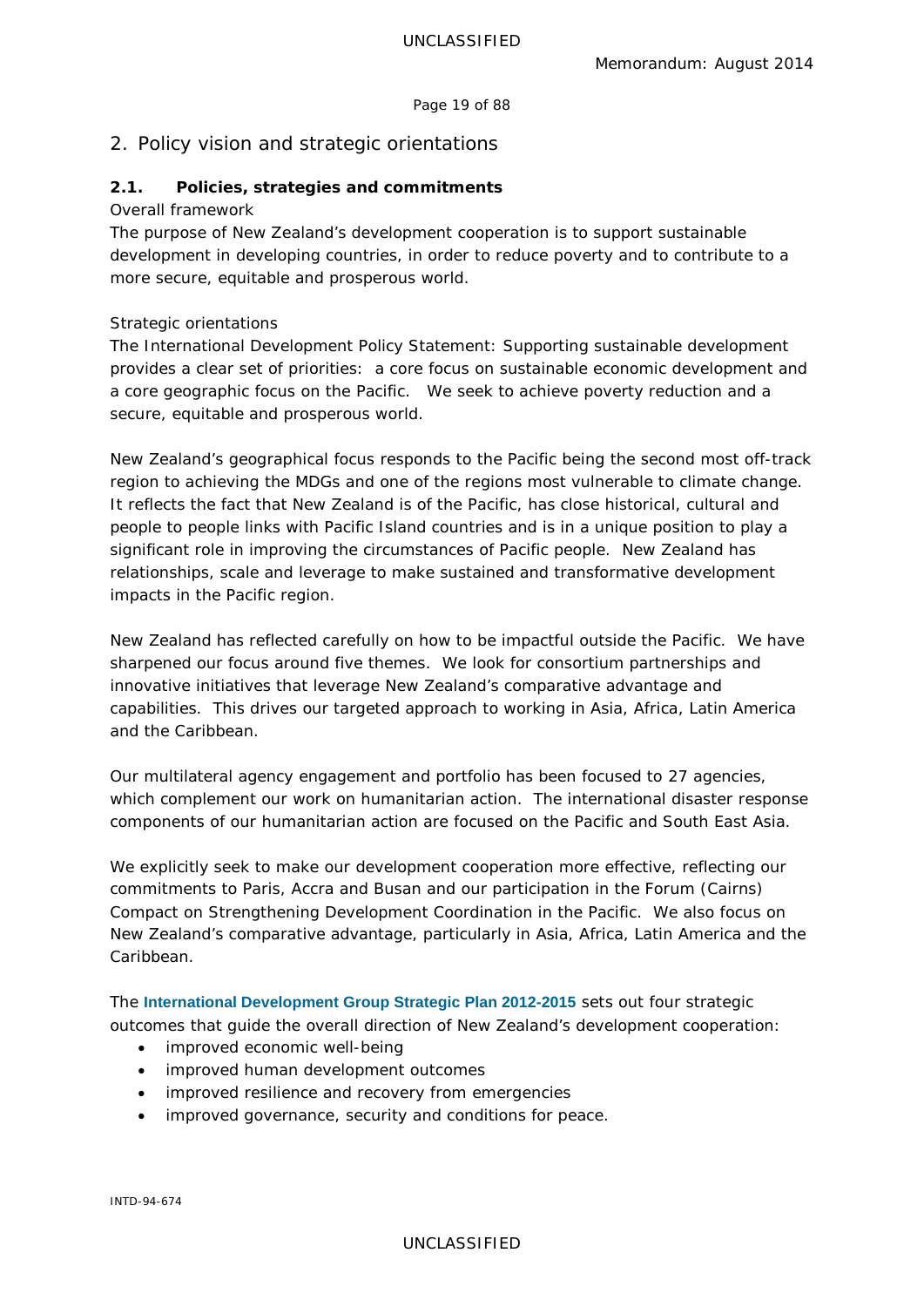#### Page 20 of 88

Because of the importance of partnerships across all the sectors we work in, a fifth thematic area was added:

improved development outcomes through strategic partnerships with others.

The **[New Zealand Aid Programme's Sector Priorities 2012-15](http://www.aid.govt.nz/webfm_send/509)** set out in greater detail the rationale, expected focal areas and expected outcomes for each of the main sectors.

Sector priorities are hubbed around:

- three drivers of growth agriculture, fisheries and tourism
- eight enablers of growth renewable energy, transport and communication infrastructure, private sector development, trade, education and training, health, waste supply and sanitation, and safe and secure communities.

They are underpinned by:

• three cross-cutting issues – environment, gender and human rights.

Our new strategic results framework aims to improve the way we target, measure and are accountable for the impact of New Zealand's development cooperation. Progress towards the MDGs forms part of Level One – global development results.

## **2.2. Decision-making**

## *Approach to allocating resources*

The *International Development Policy Statement* provides the rationale for allocating ODA based on our mission to support sustainable economic development and our core geographic focus on the Pacific. It also signals New Zealand's intent to focus on our comparative advantage in particular sectors.

The *Programme Framework* (**Annex 1**) lists all approved programmes and other Crown expenditure. It forms part of the IDG Three Year Strategic Plan and may be reviewed annually if required.

Each programme is required to have a *Programme Strategic and Results Framework* which provides the rationale for the assistance the New Zealand government will contribute and includes a description of how New Zealand's ODA can make the most difference to programme outcomes. It provides the logic supporting the Programme, the intended results, and how these will be measured, monitored and evaluated over the period of the Framework (usually five years).

In approving allocations for each programme, the Minister of Foreign Affairs takes account of the overall balance between Pacific and other regions and the proportion of sector-allocable ODA to be directed primarily to sustainable economic development.

## *Approach to multilateral ODA*

The draft *Multilateral Agencies Programme Strategic and Results Framework 2012-2016* lists the multilateral agencies which receive core funding from the New Zealand Aid Programme and the strategic-level engagement New Zealand has with these agencies. It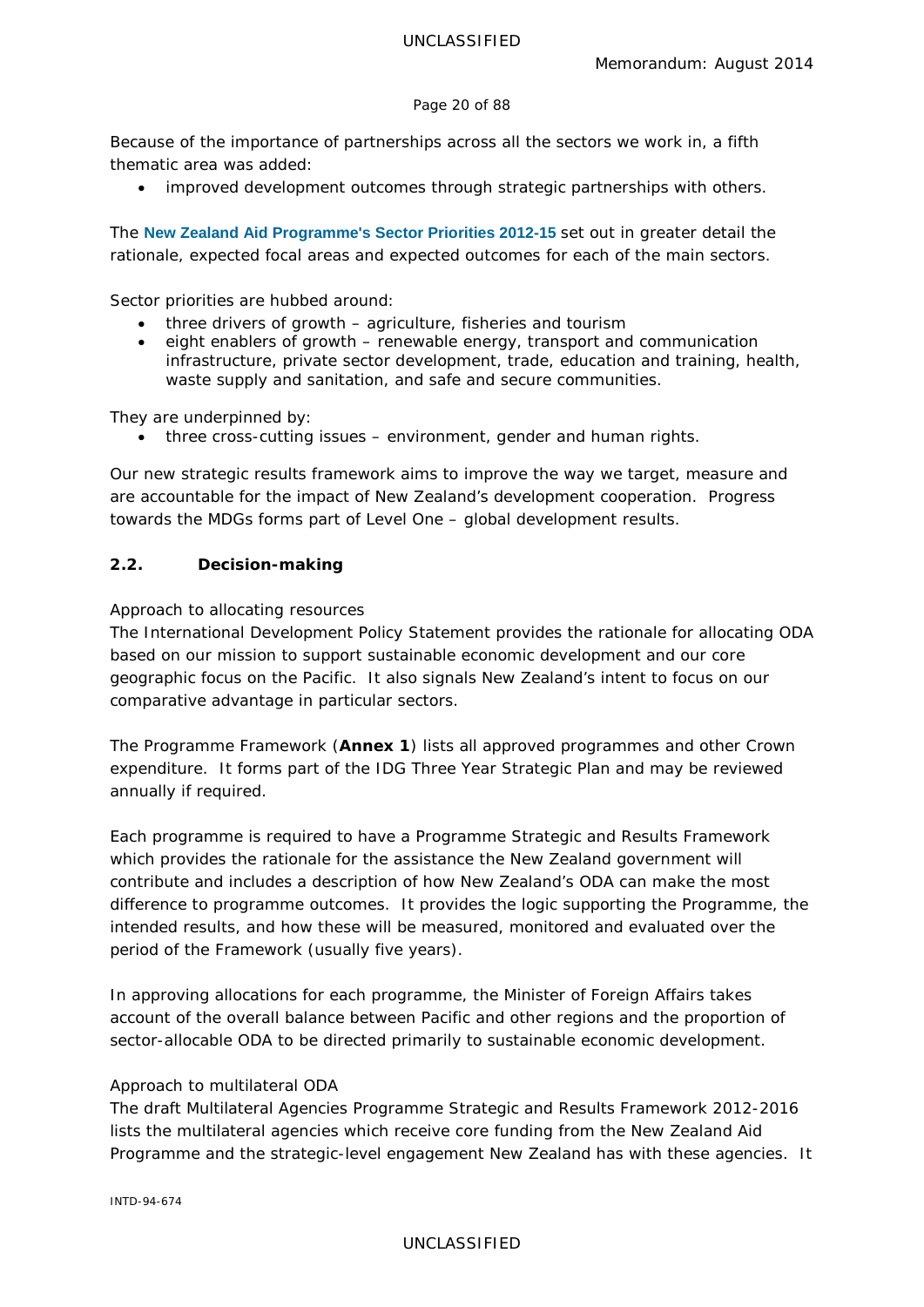#### Page 21 of 88

includes New Zealand's overall expectations of multilateral partners, outcomes sought from these partnerships, cross-cutting and development effectiveness considerations and the rationale for the varying levels of funding provided to agencies. This rationale includes the extent to which the mandate of individual agencies is aligned to the key strategic themes of the New Zealand Aid Programme, agency performance and the international role of individual agencies.

New Zealand has a comprehensive relationship with nine multilateral agencies, engages in a targeted manner with a further eight multilateral agencies and is providing niche support to a further ten agencies, four of which will see a cessation of funding during the period.

## *Approach to bilateral ODA*

Bilateral ODA reflects the New Zealand Aid Programme's core focus on the Pacific and sector priorities described above.

New Zealand supports fifteen bilateral country programmes, twelve in the Pacific and three in Asia – the reduction since the 2010 peer review has been achieved through a shift to regional programming in Southeast Asia.

Policy is for each bilateral country programme to have a *Programme Strategic and Results Framework* which includes:

- The context in which the Programme takes place;
- The goal the Programme is expected to contribute towards;
- The intended outcomes the Programme expects to achieve;
- New Zealand support, including the priority sectors to work in and the actions to be taken to achieve intended outcomes;
- Contributions and actions by the partner to achieve intended outcomes;
- How international commitments to development effectiveness will be addressed;
- How cross-cutting issues will be addressed;
- Indicative budget and other resourcing for the Programme;
- A Programme Results Framework.

Frameworks take into account "total country aid flows", i.e. including activities that are funded from non-bilateral allocations (e.g. through the New Zealand Partnerships for International Development Fund or thematic/multi-country programme activities).

In recent years, the strategy and expected results for individual Pacific country programmes have been articulated at a political level in a *Joint Commitment for*  Development (JCfD)<sup>[8](#page-20-0)</sup>. JCfDs are signed by the Minister of Foreign Affairs and his relevant counterpart.

<span id="page-20-0"></span> $8$  Copies of JCfDs for Pacific countries are available by accessing country pages on at: <http://www.aid.govt.nz/where-we-work/pacific>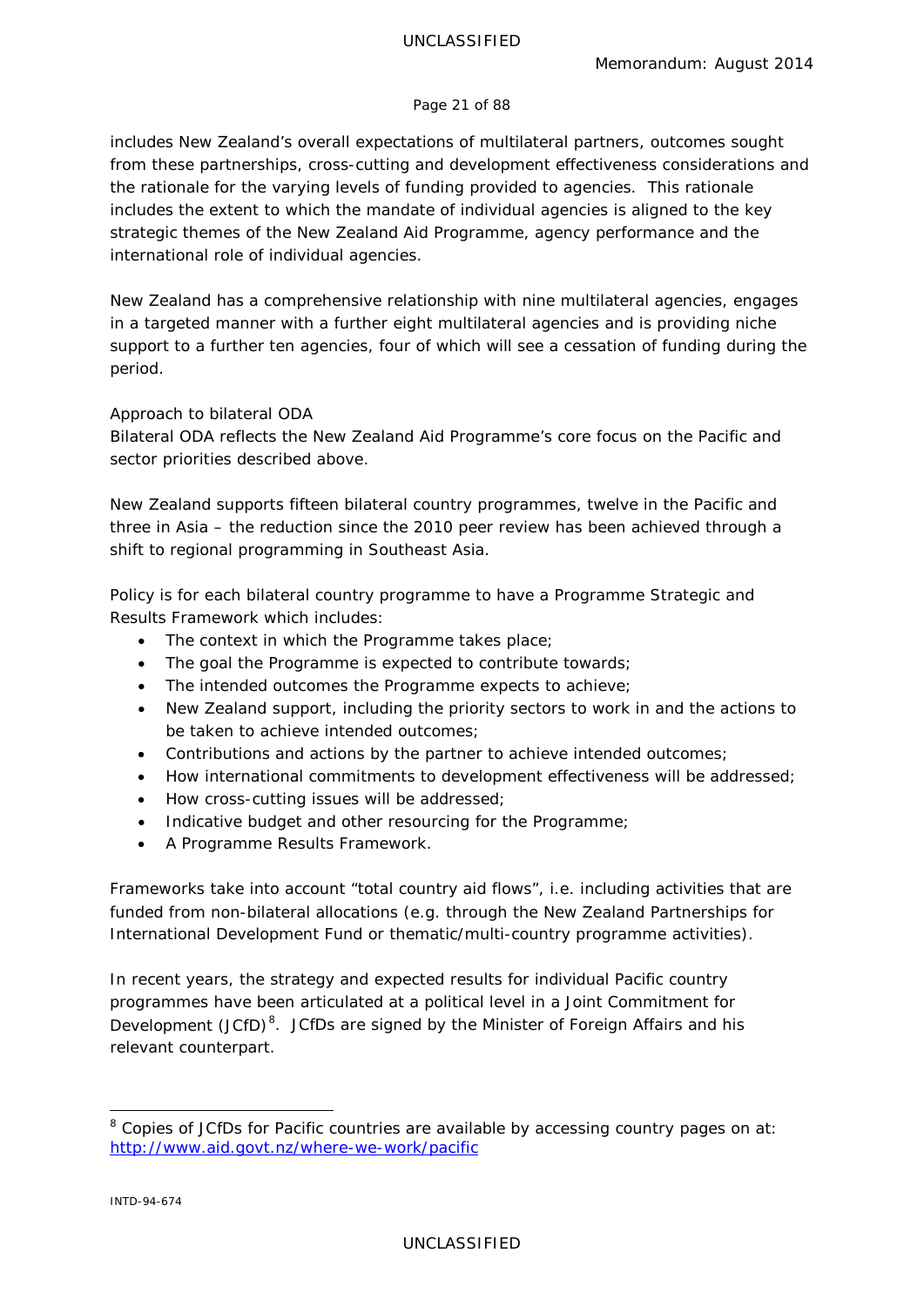Page 22 of 88

# **2.3. Policy focus**

## *Focus on poverty reduction*

New Zealand's support for broad-based sustainable economic development recognises the importance of ensuring that poverty is eradicated, jobs are created and prosperity is achieved in a sustainable manner.

## *Selected focus areas*

The choice of partner countries in the Pacific is based on the geographic focus of the New Zealand Aid Programme and we target the poorer members of the Association of South East Asia Nations (ASEAN). In response to conflict and fragility, we extended our bilateral footprint to include Afghanistan in 2003 and committed to significant investments in Timor Leste and the Regional Assistance Mission to Solomon Islands (RAMSI). Our longstanding engagement in Latin America and Africa continued, although with a shift to focusing on sustainable economic development. We have extended our support for small island developing states to the Caribbean, working in areas of comparative advantage.

While Pacific Island countries exhibit a high level of political, social, cultural and environmental diversity<sup>[9](#page-21-0)</sup>, all are small island developing states characterised mostly by:

- high vulnerability to natural disasters and climate change
- small land areas but vast oceans
- low growth exacerbated by small market size, isolation and high transport costs
- limited economic diversification, poor economies of scale, high transaction costs
- limited skills bases.

Hardship and vulnerability are increasingly prominent concerns in Pacific Island countries<sup>[10](#page-21-1)</sup> and the region's progress on reducing poverty is constrained by generally low economic growth, lack of job opportunities and rising prices. The Pacific is the second most off-track region to achieving the MDGs and progress across countries is mixed.<sup>[11](#page-21-2)</sup>

## *Relationship between development and humanitarian programmes*

New Zealand introduced a dedicated humanitarian programme and humanitarian capability in the organisational reforms of 2011. The Humanitarian and Disaster Management programme engages on global humanitarian policy, supports humanitarian action to save lives, responds to disasters and supports disaster risk reduction, promotes disaster resilience and preparedness. It ensures a smooth transition to country bilateral engagement to assist countries in recovery from disasters. The approach is outlined in the [Policy and Strategies for Humanitarian Assistance and Disaster Risk Reduction](http://www.aid.govt.nz/webfm_send/325).

<span id="page-21-0"></span><sup>&</sup>lt;sup>9</sup> Countries vary greatly in size and composition, from relatively large multi-lingual Papua New Guinea (population approximately 6 million), to very small island states such as Niue and Tokelau (each with populations of approximately 1,500).

<span id="page-21-1"></span><sup>10</sup> World Bank, 2014, *Hardship and Vulnerability in the Pacific Island Countries*: *a Regional Companion to the World Development Report 2014*, p 4.

<span id="page-21-2"></span><sup>11</sup> Pacific Islands Forum Secretariat, 2013, *2013 Regional MDGs Tracking Report*, p 10 (2014 report forthcoming).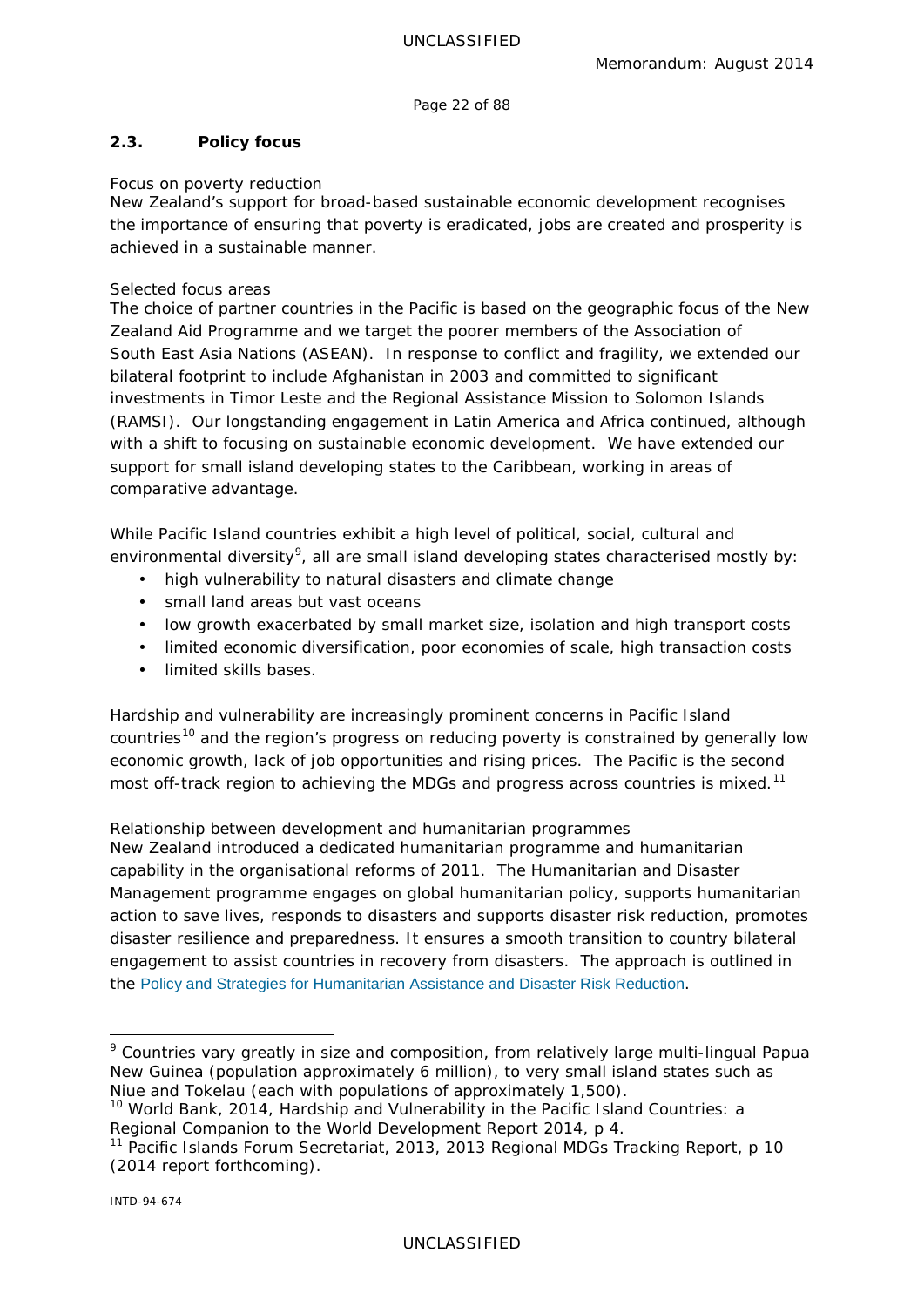#### Page 23 of 88

This is complemented by bilateral and regional programmes which support recovery, disaster risk management and resilience, in the Pacific and South East Asia (c.f. Case Study below). Recent examples of this have been in New Zealand's response to Typhoon Haiyan in the Philippines where existing investments (ASEAN AHA Centre and Red Cross pre-positioned supplies) proved useful during the response and to Cyclone Ian in Tonga where previous investments were found to have strengthened and supplemented Tonga's ability to respond and recover.

# **Case Study: Support for Disaster Risk Management in ASEAN**

NZ is committed to supporting disaster risk management in ASEAN, with a particular focus on supporting ASEAN's own Agreement on Disaster Management and Emergency Relief. NZ's support is focused on risk reduction. Total investment across both risk reduction and humanitarian response in ASEAN is approximately \$10m per annum and includes:

- Implementation of the Extreme Dam Discharge Initiative in Viet Nam with the technical support of NZ's Institute of Geological and Nuclear Sciences (GNS) and Damwatch Services Ltd to the Water Resources University in Ha Noi. The project strengthens Viet Nam's mitigation of dam failures;
- A new capacity building partnership with the Philippines Red Cross to train staff in logistics, preposition supplies, and strengthen and disaster proof priority warehouses;
- A programme of capacity building for local government in Indonesia in partnership with GNS and Indonesia's University of Gadjah Mada.
- A package of training and technical assistance to the Jakarta-based ASEAN Humanitarian Assistance (AHA) Centre in recognition of the trans-boundary impacts of natural disasters.
- Support to Myanmar, Lao PDR, Viet Nam and the Philippines to strengthen risk management and recovery planning via the Bangkok-based Asian Disaster Preparedness Centre.
- Our contributions to the Indonesia Disaster Fund (IDF) have supported both disaster recovery as well as risk reduction activities. Following the IDF's success to date, Indonesia has decided the IDF will be its only multi-donor trust fund for disaster management and recovery and that its scope will be broadened to include disaster risk reduction and preparedness.

## *Fragile states and situations*

New Zealand has endorsed the *New Deal for Engagement in Fragile States and* is active in supporting development activities in several fragile states and situations, including in recent years as a part of whole-of-government engagements in Afghanistan, Bougainville<sup>[12](#page-22-0)</sup>, Timor-Leste<sup>[13](#page-22-1)</sup>, and Solomon Islands. These whole-of-government efforts

<span id="page-22-0"></span><sup>&</sup>lt;sup>12</sup> In the Autonomous Region of Bougainville, Papua New Guinea

<span id="page-22-1"></span><sup>&</sup>lt;sup>13</sup> NZ police and defence forces participated in the United Nations Mission in Timor-Leste (UNMIT), which came to an end in December 2012. NZ Inc (NZP, MOD, MFAT, DPMC,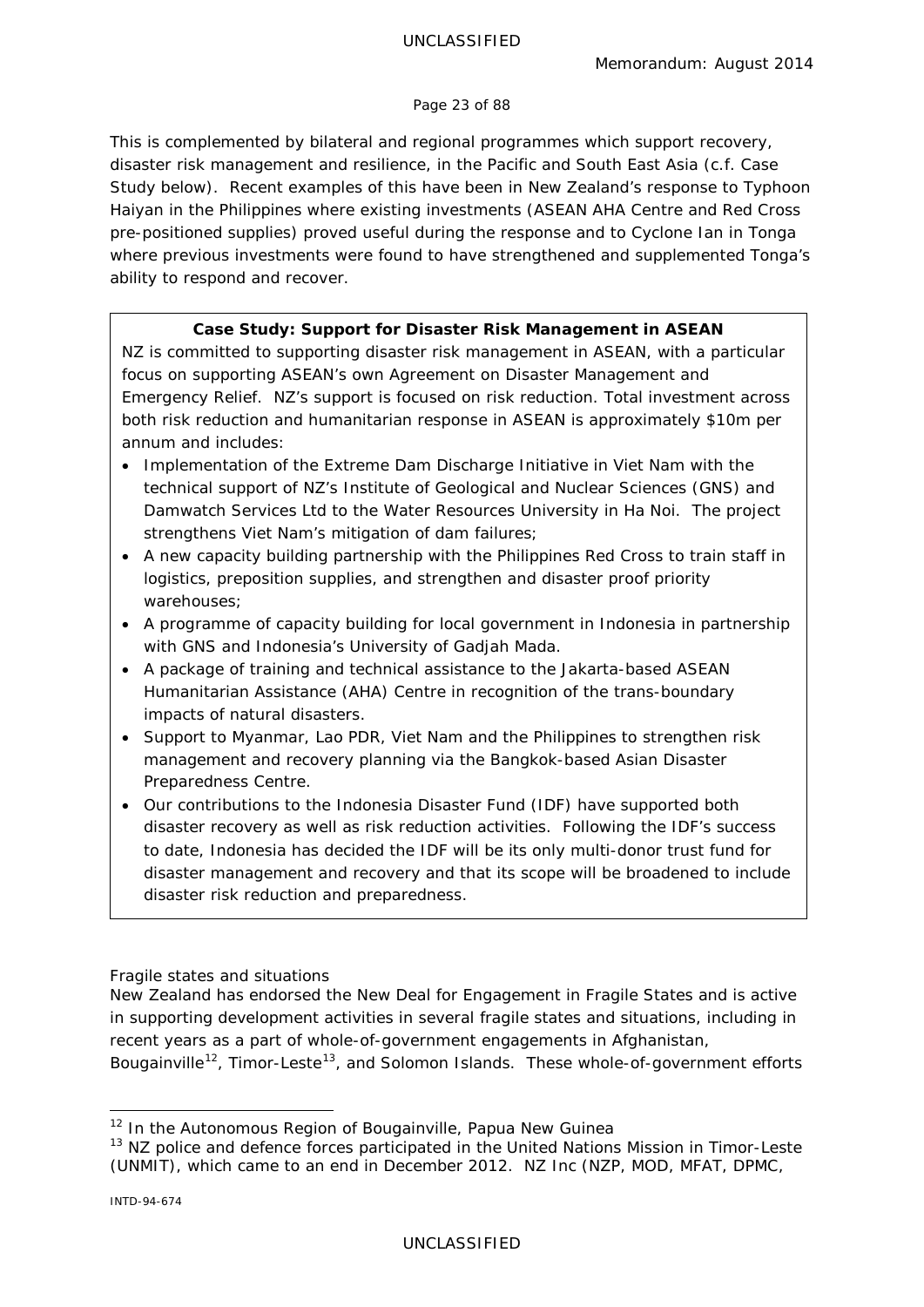#### Page 24 of 88

are coordinated in Wellington through senior level interdepartmental groups, with responsibility for agreeing whole of government objectives and strategy, as well as coordination of implementation. MFAT takes the lead in organising these coordination groups.

In the field, regular coordination meetings between departments also take place. New Zealand's engagement in fragile states is reported to Cabinet through regular whole-ofgovernment updates.

In developing a *Programme Strategic and Results Framework* for aid programmes in fragile states, account is taken of significant political, security, governance and socioeconomic factors, economic and human development indicators, community safety, security and resilience issues. The *Guideline on Applying Aid Effectiveness Principles in Fragile States and Situations* and *Conflict-Risk Assessment Guideline* are available to assist staff in this process<sup>14</sup>. By way of example, security and justice is one of three focal areas of New Zealand's [Timor-Leste Strategic Framework for Development, 2012-2015](http://www.aid.govt.nz/webfm_send/561).

#### **Case Study: Bougainville Policing**

Since 1998, NZ has supported the restoration of law and order in Bougainville through a highly successful Bougainville Community Policing Project (BCPP), managed by NZ Police.

The key focus has been building an effective rural policing service across Bougainville through the training and mentoring of Community Auxiliary Police (CAP).

NZ has also worked to build capability and capacity within the Bougainville Police Service (BPS) and transfer the management and financing of the CAP to the BPS and the Autonomous Bougainville Government.

An independent evaluation in 2013 found that, while there are formidable challenges going forward with the BPS, BCPP's work with the CAP is highly relevant and wellregarded throughout Bougainville. CAP play an important and multifaceted role as awareness raisers, educators, mediators, and conflict preventers. This was seen as a rare example of a successful international police building engagement, attributed to an innovative and context-specific approach that engages with the complex social realities of Bougainville.

#### *Cross-cutting issues*

The three year strategy *Strengthening the Integration of Cross-cutting Issues into the New Zealand Aid Programme (2012-2015)* seeks to integrate the three Cabinetmandated cross-cutting issues (gender equality, environment and human rights) across the New Zealand Aid Programme and involves five work streams:

NAB) regularly met in Wellington to discuss and coordinate NZ's contribution and position on key policies and operational issues relating to the UNMIT.

<span id="page-23-0"></span> $14$  Available together with other programme management tools at: [http://www.aid.govt.nz/about-aid-programme/how-we-work/tools-and](http://www.aid.govt.nz/about-aid-programme/how-we-work/tools-and-templates/programmes)[templates/programmes](http://www.aid.govt.nz/about-aid-programme/how-we-work/tools-and-templates/programmes)

-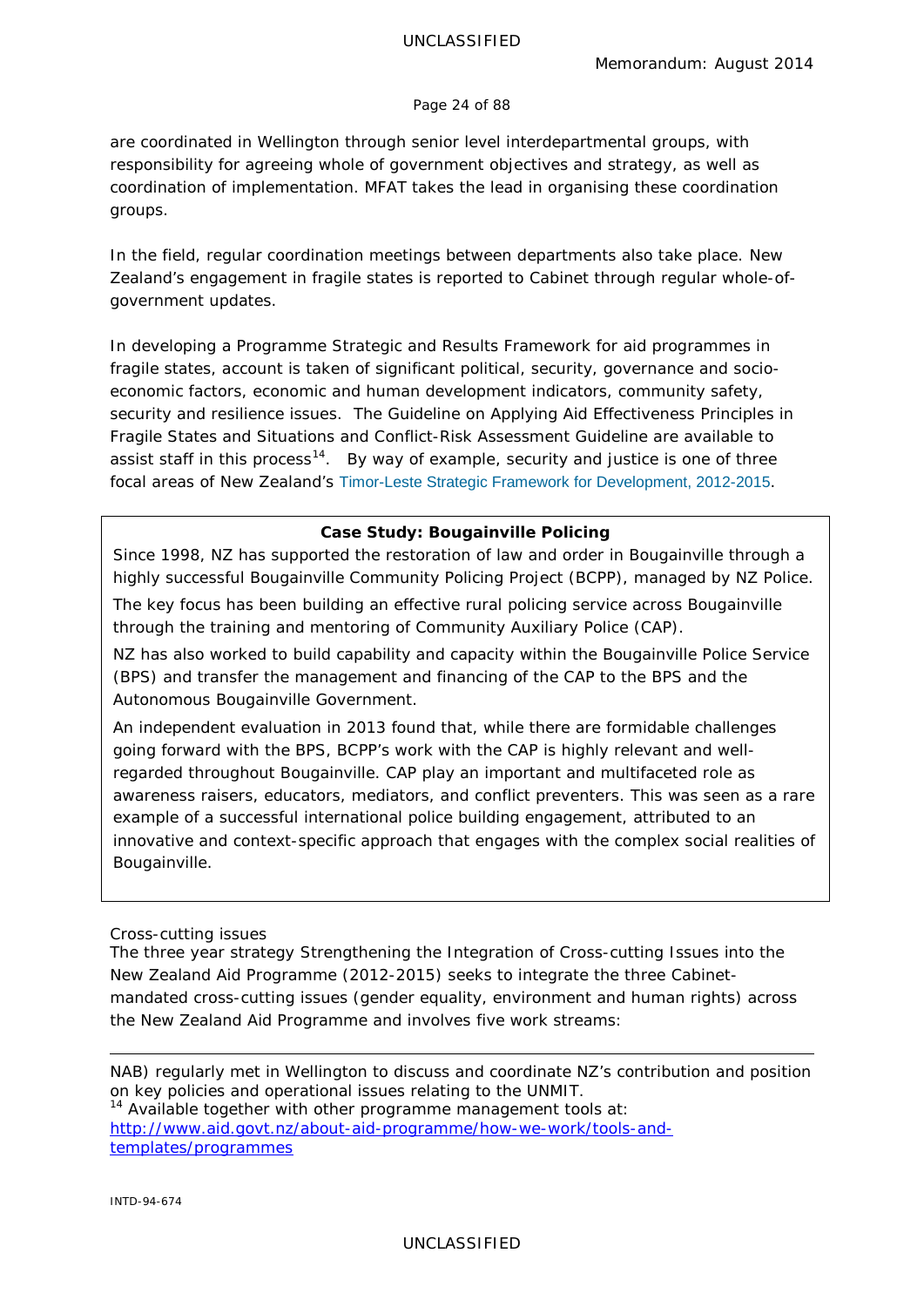#### Page 25 of 88

- Build staff capability by providing necessary training, learning and professional development opportunities and advisory support
- Integrate cross-cutting issues into policies and business processes
- Reinforce leadership and accountability with Directors championing cross-cutting issues and report annually to the Development Leadership Team (DLT) on progress and recommendations
- Manage specific activities that directly target environment, human rights and gender equality
- Strengthen policy analysis, advice and briefings on cross-cutting issues.

Th*e Quality Standards* for Programme<sup>[15](#page-24-0)</sup> and Activity Management require that cross-cutting issues are considered and incorporated in planning and implementation. Staff are required to demonstrate that progress on cross-cutting issues is being monitored and evaluated and action is being taken to address issues as a result of the monitoring and evaluation.

#### *Gender Equality and Women's Empowerment in the Pacific*

*In 2012 NZ provided political and technical support to the Pacific Leaders' Gender Equality Declaration "which brought new determination and invigorated commitment to efforts to lift the status of women in the Pacific." Working with Australia and regional agencies, we developed a progress report to ensure effective monitoring and accountability of the Declaration.* 

*In response to the Leaders' Declaration, NZ is targeting women's economic empowerment in our priority sectors of agriculture, transport, tourism, energy and fisheries and seeking to achieve better gendered outcomes in health and education. NZ has also extended its investment in the Pacific Prevention of Domestic Violence Programme, a tripartite arrangement between MFAT, the NZ Police and the Pacific Islands Chiefs of Police.*

Policy, guidance and knowledge notes are available to staff on *Compass*, the one-stop shop for business processes used in managing the New Zealand Aid Programme. These include the *Environmental and Social Impacts Operational Policy*, the *Climate Change Operational Policy*, the *Environmental and Social Impacts Guideline*, the *Gender Analysis Guideline* and the *Human Rights Analysis Guideline*[16](#page-24-1).

<span id="page-24-0"></span><sup>&</sup>lt;sup>15</sup> Quality Standards for [Programme](http://www.aid.govt.nz/sites/default/files/Programme%20Management%20Policy_0.pdf) Management are appended to the Programme [Management Policy.](http://www.aid.govt.nz/sites/default/files/Programme%20Management%20Policy_0.pdf)

<span id="page-24-1"></span><sup>&</sup>lt;sup>16</sup> Available on the external website at [http://www.aid.govt.nz/about-aid](http://www.aid.govt.nz/about-aid-programme/how-we-work/tools-and-templates/sectoral-thematic-and-cross-cutting-issues-tools)[programme/how-we-work/tools-and-templates/sectoral-thematic-and-cross-cutting](http://www.aid.govt.nz/about-aid-programme/how-we-work/tools-and-templates/sectoral-thematic-and-cross-cutting-issues-tools)[issues-tools](http://www.aid.govt.nz/about-aid-programme/how-we-work/tools-and-templates/sectoral-thematic-and-cross-cutting-issues-tools)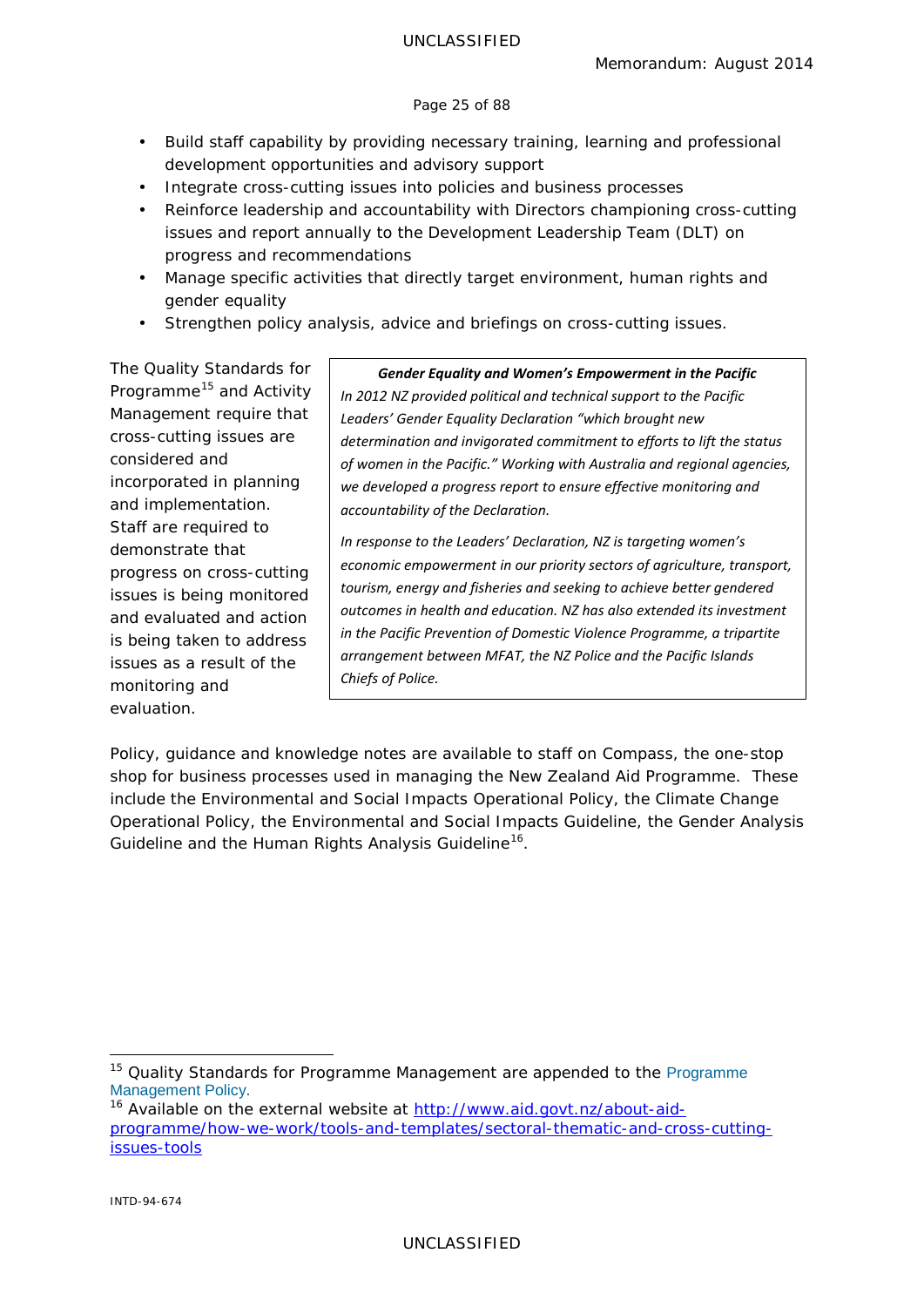Page 26 of 88

# <span id="page-25-0"></span>3. Aid Allocations

## **3.1. Overall ODA volume**

#### *ODA targets*

Successive New Zealand governments have reiterated their support for increases to ODA levels as resources permit. Since 2009/10, budget increases for Vote ODA have been based on performance and delivery of outcomes, rather than ODA:GNI targets. As outlined below, progress has been made in difficult circumstances.

#### *ODA trends and plans to meet targets*

Between 2004/05 and 2009/10, ODA levels rose by 52% from NZ\$390 million to NZ\$538 million (equating to 0.3% of GNI for 2008/09 and 0.29% for the 2009 calendar year).

Following its election in November 2008, at the start of the global economic crisis and in a context where most other New Zealand public sector agencies faced flat-lined or reducing budgets, the New Zealand Government reiterated its commitment to increase Vote ODA from NZ\$500 million in 2009/10 to NZ\$600 million by 2012/13.

However, due to significant fiscal pressures arising from the 2010 and 2011 Christchurch earthquakes, the planned increases to NZ\$600 million were spread over four years rather than two, with the intention to achieve this target in 2015/16.

Total expenditure in Vote ODA has increased from NZ\$473.806 million in 2009/10 to a projected level of NZ\$586.490 million in 2014/15, an increase of NZ\$112.684 million.

The improving fiscal outlook has enabled the New Zealand Government to step up ODA investment for the next triennium. In Budget 2014, the baseline for Vote ODA, previously set at NZ\$600 million for 2015/16 onwards, was increased by a new policy initiative *New Zealand Aid Programme Strategic Investment* to almost NZ\$650 million by  $2017/18<sup>17</sup>$  $2017/18<sup>17</sup>$  $2017/18<sup>17</sup>$ . This establishes a new baseline for 2017/18 and out years and will support targeted new strategic investments under the New Zealand Aid Programme in the Pacific and ASEAN regions, and thematic areas such as agriculture and food security, renewable energy and disaster risk management. The overall step up in ODA investment of nearly NZ\$220 million for the three year period starting in 2015/16 demonstrates New Zealand's continued commitment to addressing the challenges faced by developing countries, particularly in the Pacific.

Budget information is publicly available in the *MFAT Four Year Plan*, *MFAT Statement of Intent*, *Information Supporting the Estimates for Vote ODA*, the *New Zealand Aid Programme Strategic Plan* and the *MFAT Annual Report[18](#page-25-2)*.

<span id="page-25-2"></span><span id="page-25-1"></span><sup>&</sup>lt;sup>17</sup> Vote ODA details at:<http://www.budget.govt.nz/budget/2014/by/vote/offdev.htm> <sup>18</sup> MFAT documents available publicly at: [http://www.mfat.govt.nz/Media-and](http://www.mfat.govt.nz/Media-and-publications/Publications/SOI-2014/index.php)[publications/Publications/SOI-2014/index.php](http://www.mfat.govt.nz/Media-and-publications/Publications/SOI-2014/index.php)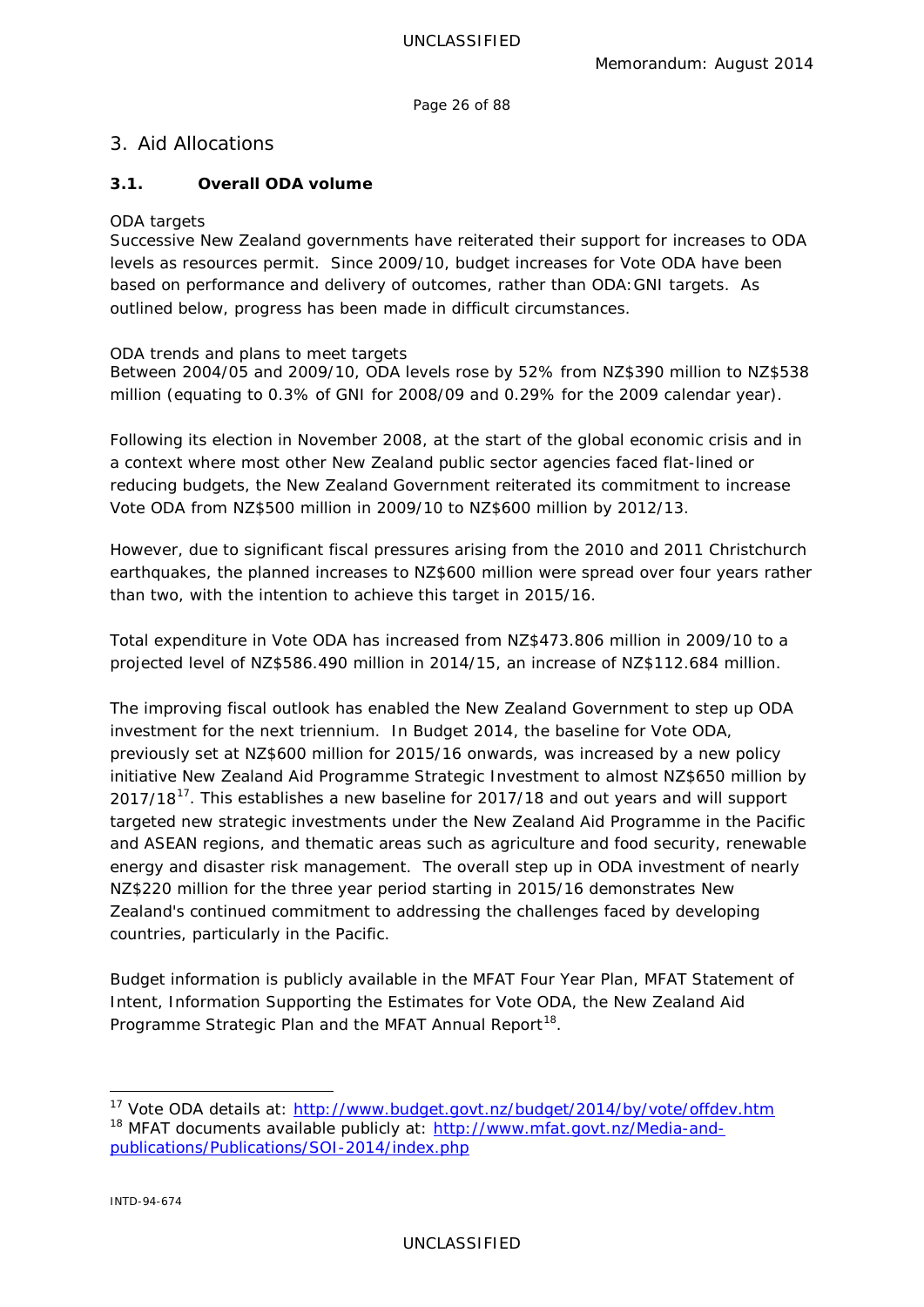Page 27 of 88

## *ODA reporting and forward looking information*

New Zealand complies with DAC Recommendations on aid and our statistical reports are in conformity with ODA rules.

*Forward Aid Plans* (FAPs) provide indicative four year forward projections. These are shared with bilateral country partners. Country partners funded through regional programmes in Asia (Cambodia, Lao PDR, Viet Nam and the Philippines) are provided with annual updates of approved projects and projected expenditure.

New Zealand is a member of the *International Aid Transparency Initiative* (IATI). In line with our Busan commitment, we have planned how we will meet the common standard for electronic publication of information and published the [New Zealand Implementation](http://www.aid.govt.nz/webfm_send/515)  [Schedule for the Transparency Common Standard](http://www.aid.govt.nz/webfm_send/515). As of 2014, we are reporting against the IATI standard using the IATI code format. We are also reporting transactions for each activity<sup>[19](#page-26-0)</sup>. We have also invested in ensuring that our existing IT system can support more frequent reporting.

# **3.2. Bilateral ODA allocations**

## *Geographic allocations*

Expenditure targets for Vote ODA in the 2012-2015 triennium reflect the New Zealand Aid Programme's core focus on the Pacific and targeted approach in Asia, Africa and Latin America and the Caribbean. Targets planned for the triennium and current forecasts against these are:

| <b>Geographic Focus</b>                                       | 2012/13-2014/15<br><b>Indicative Target</b> |       | 2012/13-2014/15<br><b>Updated Forecast</b> |       | <b>Movement</b> |
|---------------------------------------------------------------|---------------------------------------------|-------|--------------------------------------------|-------|-----------------|
|                                                               | \$M                                         | ℅     | \$M                                        | ℅     | ℅               |
| Pacific                                                       | 842.0                                       | 56.5  | 896.8                                      | 59.8  | 3.2             |
| Asia                                                          | 283.0                                       | 19.0  | 263.0                                      | 17.5  | (1.5)           |
| Africa                                                        | 60.0                                        | 4.0   | 24.6                                       | 1.6   | (2.4)           |
| Latin America/Caribbean                                       | 22.0                                        | 1.5   | 15.7                                       | 1.0   | (0.5)           |
| Multilateral                                                  | 282.0                                       | 18.9  | 282.9                                      | 18.9  | 0.0             |
| Multi-region, Core Funds for Global<br>Entities, Humanitarian |                                             |       | 17.4                                       | 1.2   | 1.2             |
| Total                                                         | 1,489.0                                     | 100.0 | 1,500.4                                    | 100.0 | 0.0             |

Within the Pacific, New Zealand is a significant donor in Polynesia and the central Pacific and complements the work of other donors in Melanesia by focusing on areas of comparative advantage. We have comprehensive, scaled and policy-engaged relationships and target our investments in sectors that contribute to economic growth and that are enablers of growth. (See Section 2.1 for further explanation.)

<span id="page-26-0"></span><sup>&</sup>lt;sup>19</sup> Details at: [http://www.aid.govt.nz/about-aid-programme/aid-statistics/aid-activity](http://www.aid.govt.nz/about-aid-programme/aid-statistics/aid-activity-reporting)[reporting](http://www.aid.govt.nz/about-aid-programme/aid-statistics/aid-activity-reporting)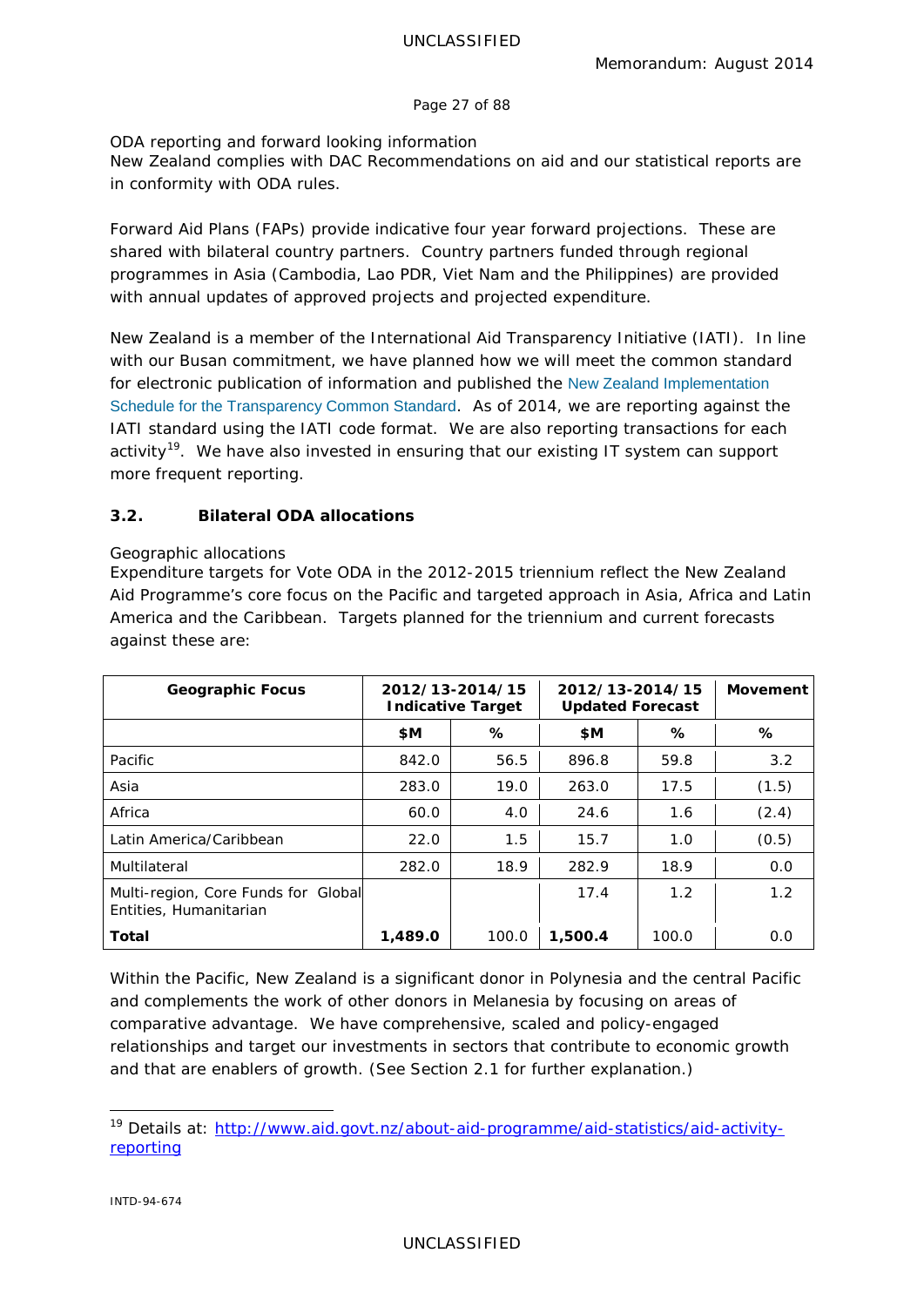#### UNCLASSIFIED

Page 28 of 88

Outside of the Pacific, New Zealand seeks to achieve impact in areas where we have a comparative advantage – agriculture and food security, renewable energy, disaster risk management, transparent government including ease of doing business, and knowledge and skills. We choose to work in partnership with others to achieve greater impact than our limited resources would normally allow.

**Case Study: Leveraging our Comparative Advantage in the Caribbean** Support to develop geothermal energy resources forms one of three pillars of NZ's development programme in the Caribbean. It's an area where NZ has significant niche expertise and is proving extremely useful for countries as they increasingly look to renewable energy options to reduce their reliance on imported fossil fuels.

Geothermal energy has high start-up costs and is considered a high risk investment until expensive drilling confirms the actual resource. New Zealand technical expertise is helping to determine the size and location of geothermal resources, which will give Caribbean governments greater certainty of their resource and put them in a stronger bargaining position with private sector investors. We are also providing independent 'peer review' assistance to governments to assist with their decision making.

New Zealand's technical assistance is also providing information that is useful to larger donors considering investments in Caribbean countries e.g. the World Bank, l'Agence Française de Développement and DFID. Technical assistance is complemented by renewable energy scholarships to NZ universities and support through the Inter-American Development Bank to strengthen Caribbean tertiary institutes' renewable energy programmes.

## *Sector allocations*

At the start of the current triennium, New Zealand set a target of 40% of sector specific aid to be offered in support of sustainable economic development (agriculture, tourism, fisheries, energy, transport and communication infrastructure, trade and private sector development, and urban development). The target for human development was 36.7% of sector specific aid. Updated forecasts in the final year of the triennium are in the table below.

| Sector Specific Expenditure <sup>20</sup>      | 2012/13-2014/15 Forecast |       |
|------------------------------------------------|--------------------------|-------|
|                                                | \$m                      | ℅     |
| Economic Development                           | 501.6                    | 40.7% |
| Human Development                              | 457.3                    | 37.1% |
| Law, Justice, Leadership, Governance, Security | 119.4                    | 9.7%  |
| Humanitarian Aid                               | 153.4                    | 12.5% |
| <b>Sector Specific Total</b>                   | 1,231.7                  | 100%  |

<span id="page-27-0"></span><sup>&</sup>lt;sup>20</sup> Sector-specific ODA accounts for 82% of total ODA, with agencies, multi-sector and budget support accounting for the remainder.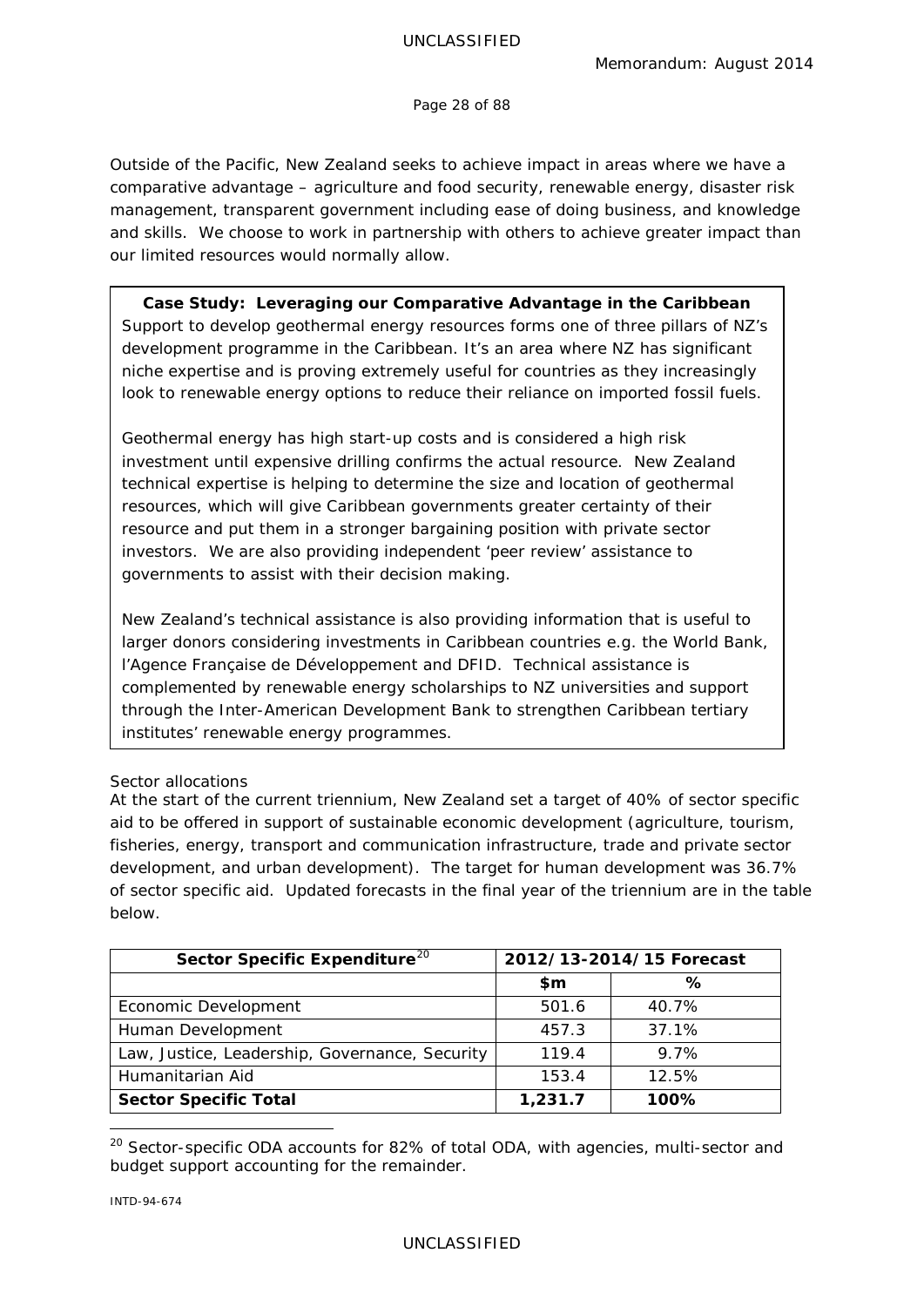Page 29 of 88

*Joint Commitments for Development* and *Programme Strategic Results Frameworks* articulate the sector and thematic priorities for each bilateral country and regional programme. *Forward Aid Plans* provide forward projections of expenditure on activities funded by the programme, listed by strategic theme, sector and region. This enables prioritisation and planning to achieve sector commitments.

# **3.3. Multilateral ODA channel**

*Multilateral channel*

Core funding to, and engagement with, multilateral agencies is based on the *Multilateral Agencies Programme Strategic and Results Framework 2012-2016* (Section 2.2 above).

Decisions, including funding, draw on performance assessments of agencies – both internal annual monitoring assessments undertaken by New Zealand and the more comprehensive assessments undertaken by others such as the UK and Australia. The work of agencies in the Pacific is also a consideration in these decisions.

New Zealand has commenced core funding, or significantly increased its support, to a number of well performing multilateral agencies whose mandate is particularly well aligned with broader New Zealand Aid Programme priorities – notably the International Fund for Agricultural Development (IFAD) and the Consultative Group on International Agricultural Research (CGIAR). To ensure that the multilateral programme is able to maintain a tight strategic focus and to facilitate impact, core funding has been phased out from a number of agencies whose performance has been judged not to be as strong and/or who are not as closely aligned with current New Zealand priorities as other partners – notably the United Nations Industrial Development Organisation (UNIDO) and the Commonwealth Youth Programme.

We provide non-core funding to specific multilaterals in response to prioritised humanitarian appeals and bilaterally in response to appropriate proposals which meet partner priorities and needs, relevant strategic priorities and our quality requirements. The monitoring and quality assurance work undertaken in support of New Zealand's strategic-level engagement with core-funded partners is increasingly being applied in support of decision making on possible non-core funding.

New Zealand works closely with specific multilateral agencies in particular areas, e.g. with the Asian Development Bank (ADB) on sustainable energy programmes in the Pacific and with UNDP in support of parliamentary strengthening in Fiji. In the Pacific Regional Infrastructure Facility (PRIF), a multi-partner investment, coordination and technical facility for improved infrastructure in the Pacific, New Zealand works with the ADB and the World Bank Group.

# *International aid architecture*

New Zealand works closely with other nations to enhance the effectiveness of both the overall multilateral system and of individual agencies. This includes our active engagement in, and strong support for, the Quadrennial Comprehensive Policy Review.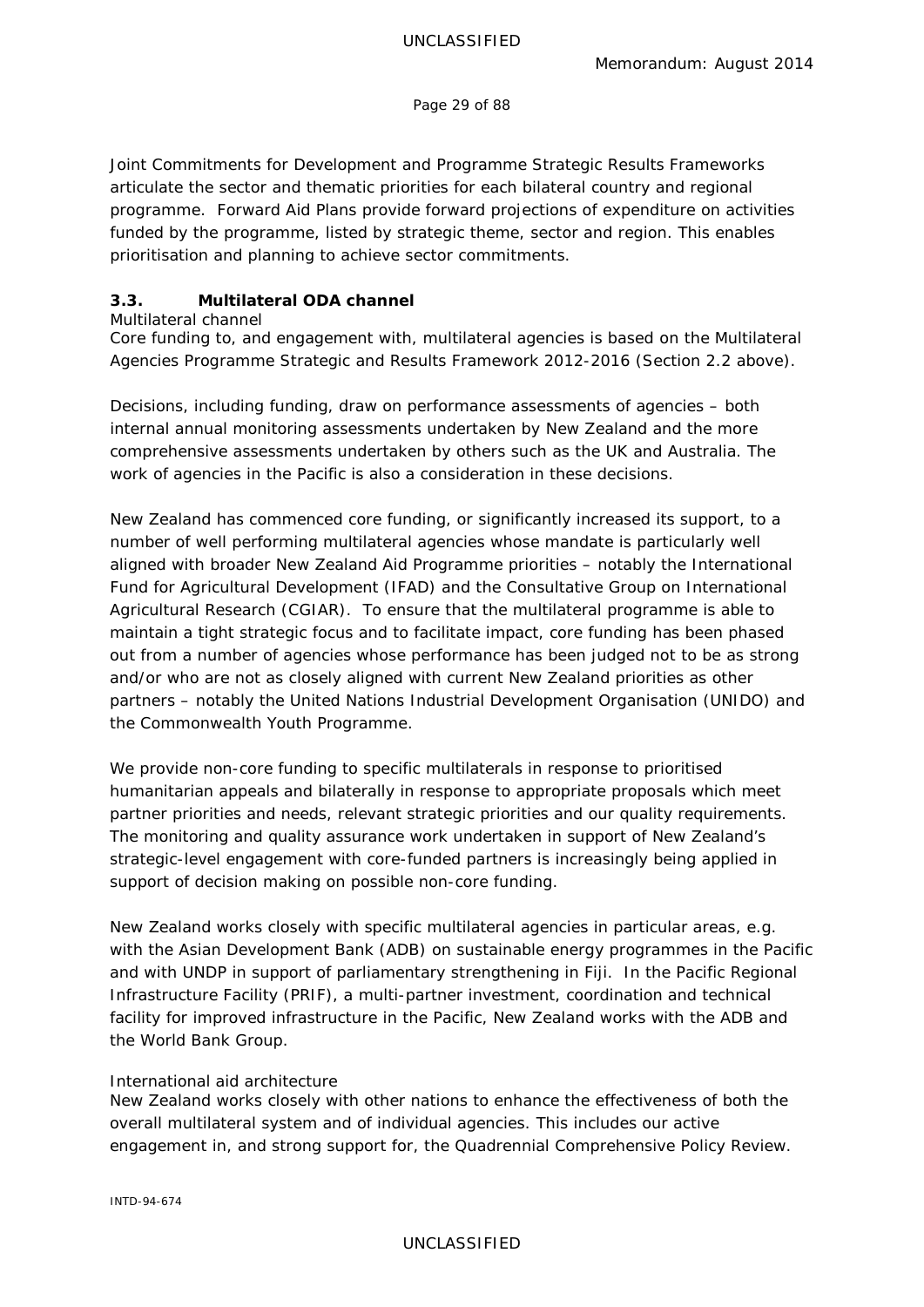Page 30 of 88

We participate actively in joint constituency arrangements where relevant (e.g. UNAIDS, World Bank and ADB) and contribute to common List statements and other interventions designed to strengthen agency effectiveness, impact and efficiency (e.g. we engage in the World Food Programme List D network). In addition New Zealand participates in our own right as a donor in the replenishment negotiations (directly contributing to strategy and policy formulation) for the International Development Association and Asian Development Fund.

New Zealand invests significantly in efforts to improve the regional architecture in the Pacific, and to promote engagement between the Pacific and regional, international and multilateral agencies. We seek to ensure that international and multilateral agencies are sufficiently attuned to Pacific priorities and that Pacific issues are considered appropriately by them.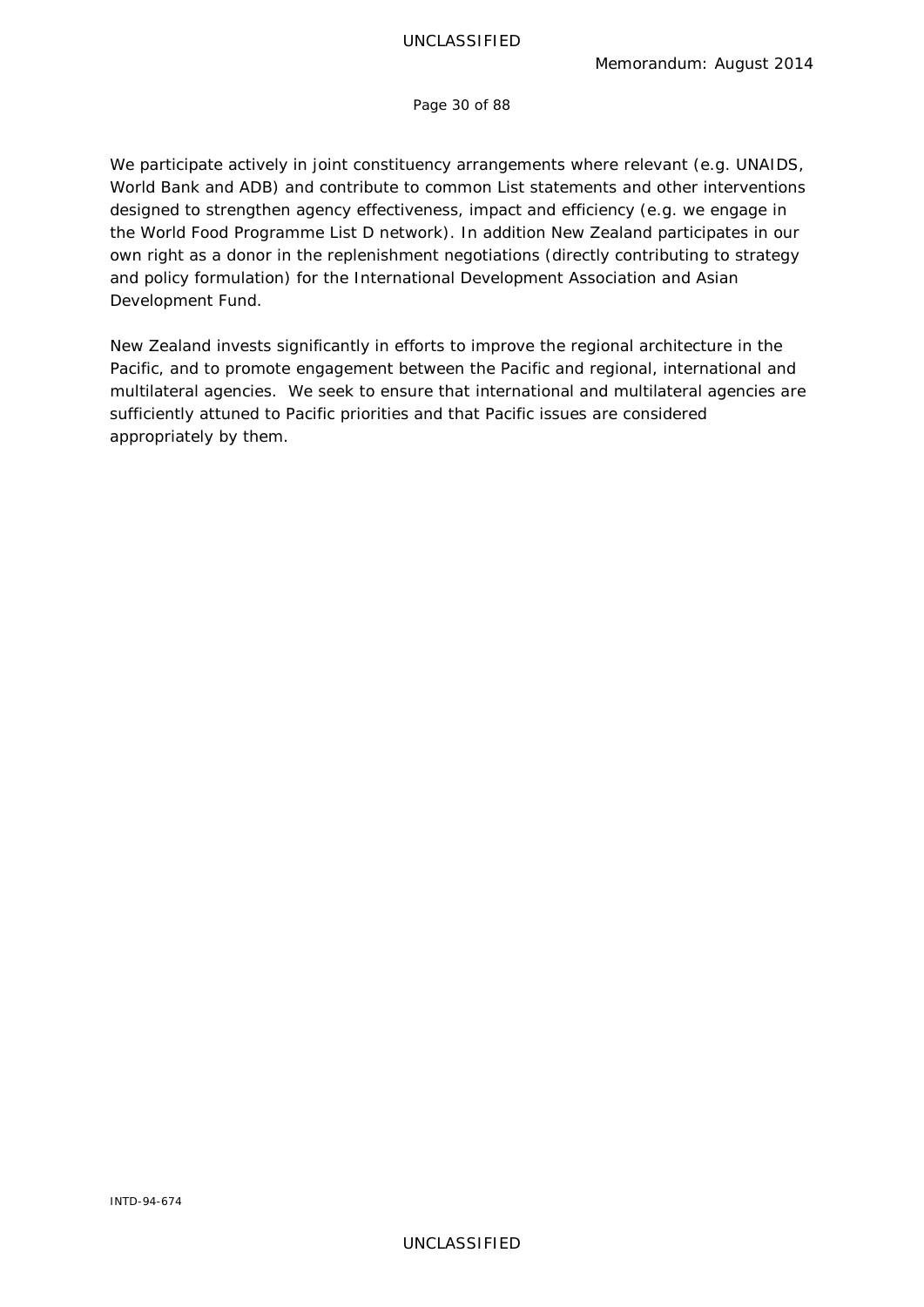Page 31 of 88

# <span id="page-30-0"></span>4. Organisation fit for purpose

# **4.1. Institutional system**

## *Leadership and management*

The *New Zealand Aid Programme Strategic Plan 2012-15* operationalises the *International Development Policy Statement* setting out the themes and expected outcomes for New Zealand's development cooperation and the overall strategy to be pursued to deliver on these. The *International Development Group Operational Plan* outlines annual priorities for IDG, linked as relevant to division and programme-level planning and staff *Performance Management Plans*.

The Secretary of Foreign Affairs and Trade has overarching accountability for New Zealand's development cooperation. MFAT's International Development Group is led by the Deputy Secretary International Development Group (DS IDG), who chairs the *Development Leadership Team* (DLT). DLT provides thought leadership, people leadership and high-level governance of the New Zealand Aid Programme to ensure effective and efficient delivery.

## *Internal coordination*

Each month DLT's weekly meetings focus on the following topics:

- Week 1 Policy, strategy and strategic direction
- Week 2 Programme performance
- Week 3 Practice, processes and systems
- Week 4 People.

The *IDG Management Forum*, comprising tier two, three and four managers, meets on a monthly basis. It exists as a forum to create shared responsibility for the group's strategic direction and common purpose.

Coordination within IDG and between IDG and other MFAT Groups and Divisions occurs on a formal and an informal basis. The Deputy Secretary IDG is a member of the Ministry's Senior Leadership Team and, with Directors, attends meetings of MFAT's Policy Coordination Group and Management Group.

Formal cross-MFAT meetings involving coordination on development cooperation include:

- Pacific coordination: a weekly management meeting between MFAT's Pacific Division (PAC), Pacific Development Division (PACDEV), Sustainable Economic Development Division (SED) and Partnerships, Humanitarian and Multilateral Division (PHM)
- South East Asia coordination: a fortnightly management meeting between MFAT's South and South East Asia Division (SEA) and Global Development Division (GLO)
- Latin America and Caribbean coordination: a weekly meeting between the Latin America Unit within MFAT's Americas Division (AMER) and GLO and; a weekly Caribbean meeting between MFAT's Americas Division (AMER) and GLO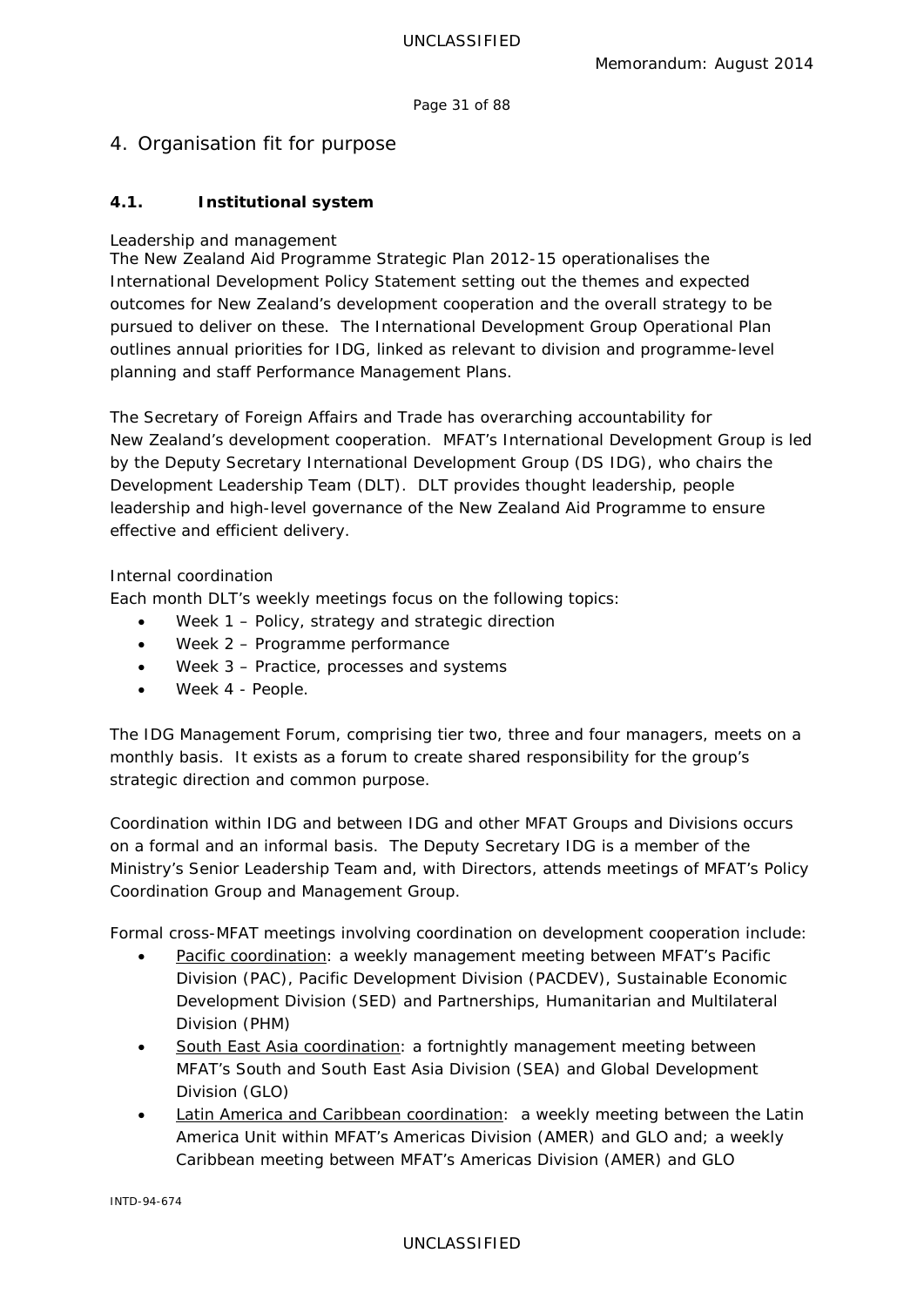#### Page 32 of 88

- Africa coordination: periodic meetings between MFAT's Middle East and Africa Division (MEA) and GLO
- Environment and Climate Change coordination: a six weekly coordination meeting between MFAT's Environment Division (ENV) and Development Strategy and Effectiveness Division (DSE), SED, PHM, PAC and MFAT's SIDS Unit
- **International Development Policy coordination:** a fortnightly coordination meeting between MFAT's United Nations, Human Rights and Commonwealth Division (UNHC), DSE, the SIDS Unit and the New Zealand Mission in New York, and; a monthly coordination meeting between DSE, UNHC, ENV, the SIDS Unit and MFAT's Economic (ECO) and Trade Negotiations (TND) Divisions.

These provide the basis for a wide array of informal working level meetings and communication between staff and across divisions which occur on an as-needed basis, often daily.

## **SIDS Coordination**

The 3<sup>rd</sup> International Conference on Small Island Developing States is to be held in Apia, 1-4 September 2014. NZ co-chaired the Preparatory Committee.

Based on learning from the Pacific Energy Summit, a dedicated unit was established to manager a whole-of-MFAT engagement in the SIDS Conference. The SIDS Unit has coordinated and managed NZ's preparation for and participation in the SIDS Conference.

Its Governance Group comprised Deputy Secretaries from IDG, the Strategy and Governance Group and the Australia, Pacific, Europe, Middle East and Africa Group. Its Steering Group comprised Directors from PAC, SED, DSE, UNHC, and MFAT's Communications Division (CMD) and Protocol Division, the SIDS Special Coordinator and NZ's High Commissioner in Apia, Samoa.

## *Structure and systems*

IDG is one of eight groups within MFAT. IDG's Deputy Secretary is accountable to MFAT's Chief Executive and is a member of MFAT's Senior Leadership Team.

IDG comprises the Office of the Deputy Secretary (DS IDG) and five Divisions led by a Director:

- the Pacific Development Division (PACDEV):
- the Global Development Division (GLO);
- the Partnerships, Humanitarian and Multilateral Division (PHM);
- the Sustainable Economic Development Division (SED);
- the Development Strategy and Effectiveness Division (DSE).

MFAT and IDG's organisational structures are shown in **Annex 2**[21.](#page-31-0) Within the International Development Group, four Divisions provide policy advice and manage development assistance. The thematic and sectoral advisory function is now embedded

<span id="page-31-0"></span><sup>&</sup>lt;sup>21</sup> For further information go to [http://www.mfat.govt.nz/About-the-Ministry/Our](http://www.mfat.govt.nz/About-the-Ministry/Our-structure/index.php)[structure/index.php](http://www.mfat.govt.nz/About-the-Ministry/Our-structure/index.php)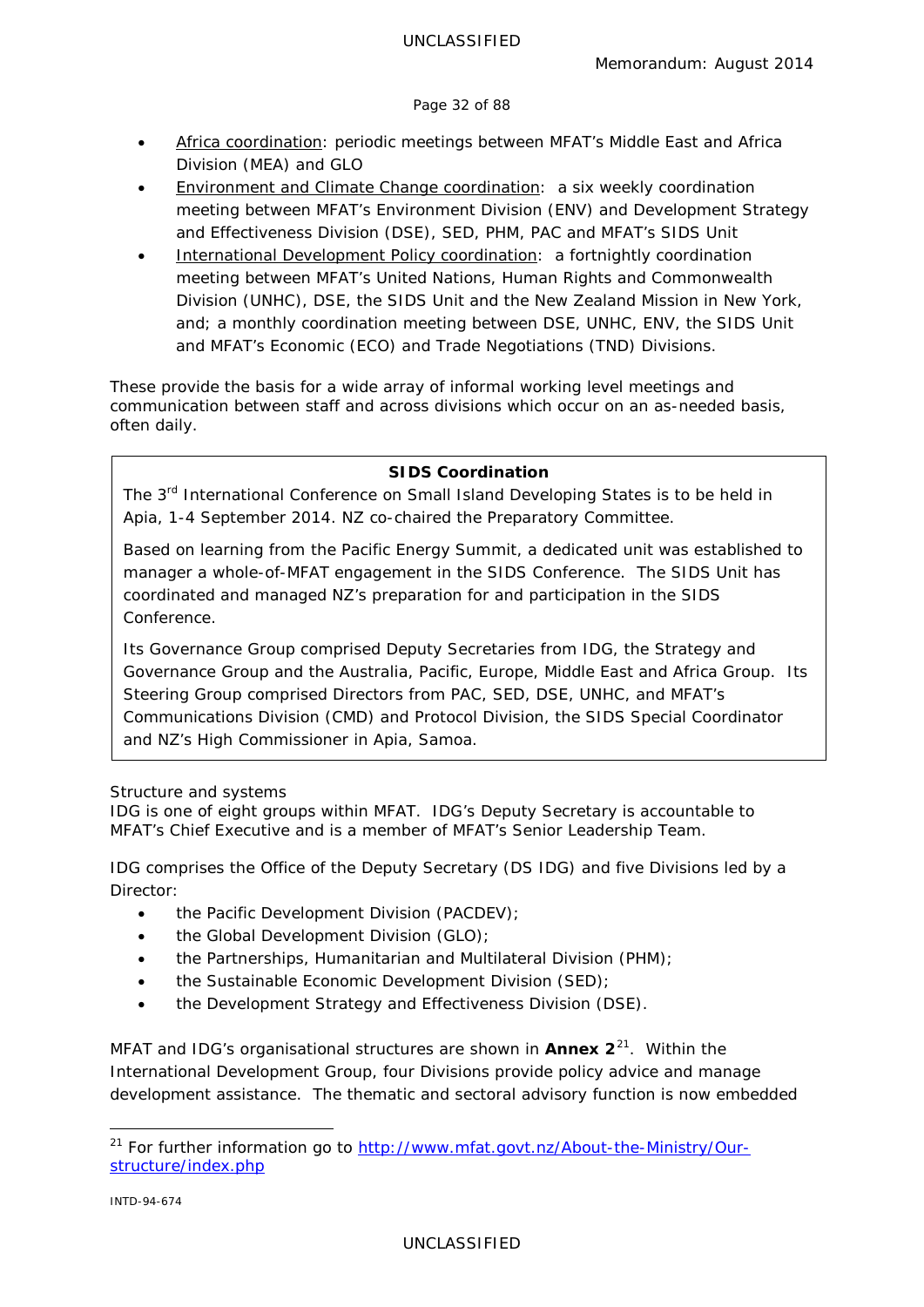#### Page 33 of 88

across the Divisions (e.g. SED for sectoral advice, SED/PHM/DSE for thematic advice – e.g. humanitarian, civil society and cross-cutting issues) with the intention of bringing policy, advisory and programming together. The DSE Division has oversight of strategy and performance, evaluation and research, international development policy, agency business practices, training and procurement.

IDG follows a matrix approach ensuring inter-relationships between and across programmes. SED's sectoral and thematic expertise, PHM's engagement with domestic and international stakeholders and DSE's focus on development effectiveness all contribute to the bilateral and regional programmes managed in PACDEV and GLO.

The MFAT offshore network of Posts<sup>[22](#page-32-0)</sup> provides in-country management of the New Zealand Aid Programme. Programme teams comprising Wellington and Post staff share responsibility for activity and programme management, humanitarian response and policy engagement.

## **Demining in the West Bank: A Whole-of-MFAT Effort**

A whole-of-MFAT effort involving our post in Ankara, MEA and PHM has ensured that New Zealand's signature demining initiative in the West Bank is a tangible and meaningful demonstration of our balanced and constructive engagement on the Middle East Peace Process.

The first phase of this demining initiative (2012-13) was challenging due to the need to identify sites, get Israeli permission, build Palestinian capability and gain the confidence of all parties. Our investment has contributed to building the Palestinian Mine Action Centre and has been critical in building the infrastructure and relationships necessary for operational demining.

High level diplomatic engagement by New Zealand resulted in an important breakthrough in October 2013 when Israel provided written directives for starting mine clearance in two priority sites (a-Nabi Elias and Jinsafut). Operational demining was able to begin in early 2014 and significant progress has already been made in clearing mine sites.

Since New Zealand's investment in de-mining in the West Bank, other donors have also begun to show interest.

Corporate services (finance, information technology, communications and human resources) are provided by MFAT business groups. The cost of these and the portion of offshore Posts operating costs are allocated to Vote ODA in accordance with New Zealand Treasury instructions.

Financial and programming delegations were confirmed as part of IDG's restructuring in 2011 but may be further reviewed.

<span id="page-32-0"></span><sup>&</sup>lt;sup>22</sup> Details available at: [http://www.mfat.govt.nz/Embassies/1-NZ-representatives](http://www.mfat.govt.nz/Embassies/1-NZ-representatives-overseas/index.php)[overseas/index.php](http://www.mfat.govt.nz/Embassies/1-NZ-representatives-overseas/index.php)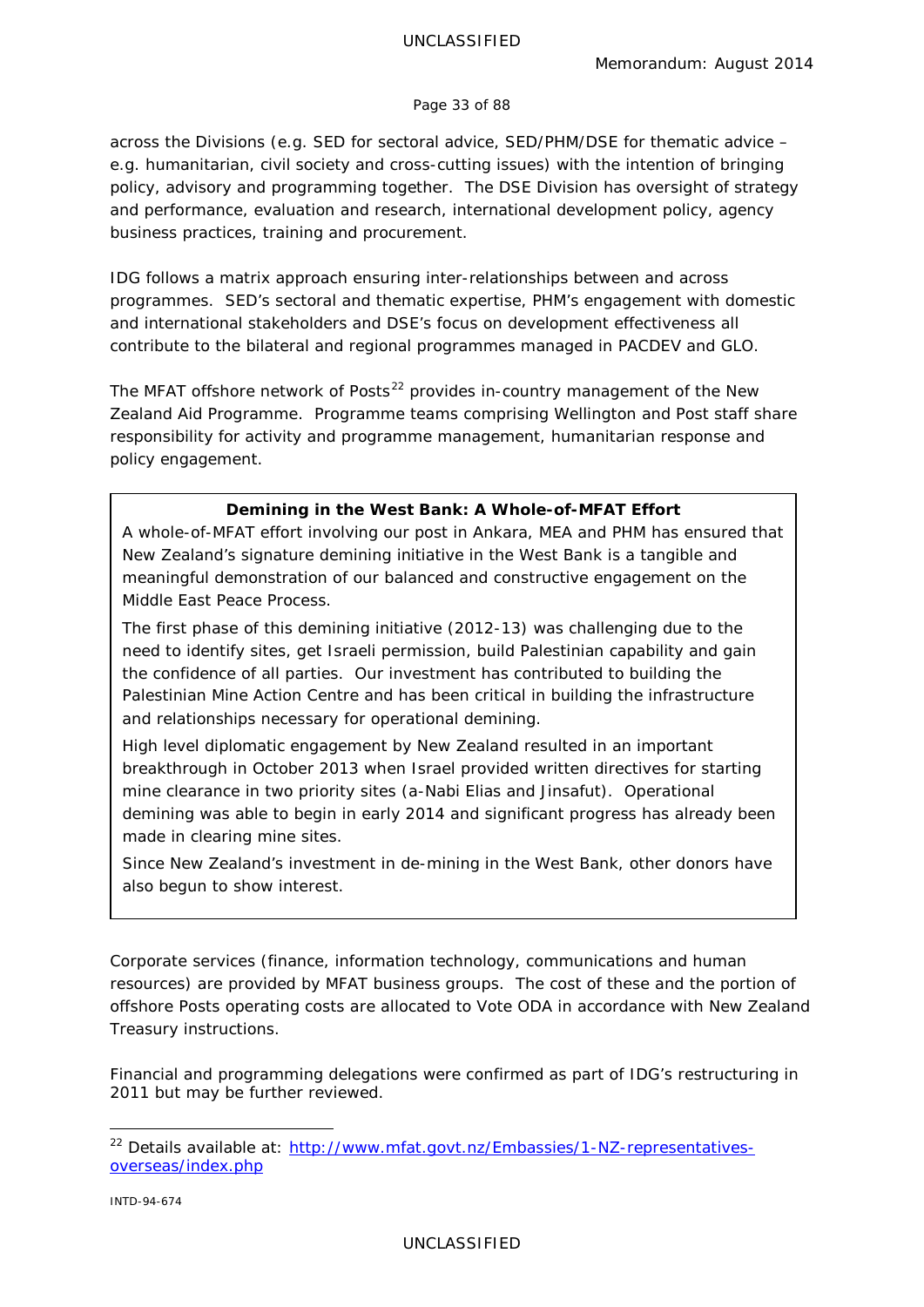Page 34 of 88

## **4.2. Innovation and behaviour change**

## *Organisational change*

Following the integration of IDG into MFAT in 2009, a business model refresh was initiated in late 2010 and resulting structural changes were implemented from 1 May 2011. The refresh sought to bring programming and policy together and support implementation of the new focus on sustainable economic development.

New and updated business processes for activity management were rolled out to staff in IDG and at Posts from 1 July 2011, with programme management business processes following in early 2012. Investigation of options for devolving management of activities to Posts was undertaken during the second half of 2011. A review of procurement practices was completed in November 2011 and a new model introduced that increased programme teams' responsibility for contracting.

In 2011/12 a project to explore and design *Devolution to Posts* of the management of New Zealand Aid Programme activities found that good progress had been made with devolution of activity management to Posts, and the new business processes for activity management had helped to facilitate greater ownership of activity implementation at Post. IDG has continued work on business processes, training and up skilling of development staff and systems improvement.

A review of IDG's new operating model was undertaken in December 2011, seven months after its introduction, in order to assess the changes and make any recommendations on alterations or modifications required to 'tweak' the model to further improve effectiveness and efficiency. The March 2012 report found that:

## Processes and Systems

- The new business processes were having a positive impact on quality and consistency; further streamlining was recommended.
- Transfer of activities between Divisions and between Divisions and Posts needed to be clearer and formalised
- Devolution needed a rethink in light of wider MFAT reforms
- More investment was needed in training at Posts
- Investment was needed in a trusted external adviser model to support activity design
- Programme management business processes needed to be completed.

## People Resources and Roles

- The new model had led to better spans of control
- Vacant roles needed to be filled, especially in SED (agriculture and energy)
- Some roles needed to be reviewed

# Structure and Soft wiring

- The new structure is generally working well
- There is a stronger performance and delivery culture

INTD-94-674

## UNCLASSIFIED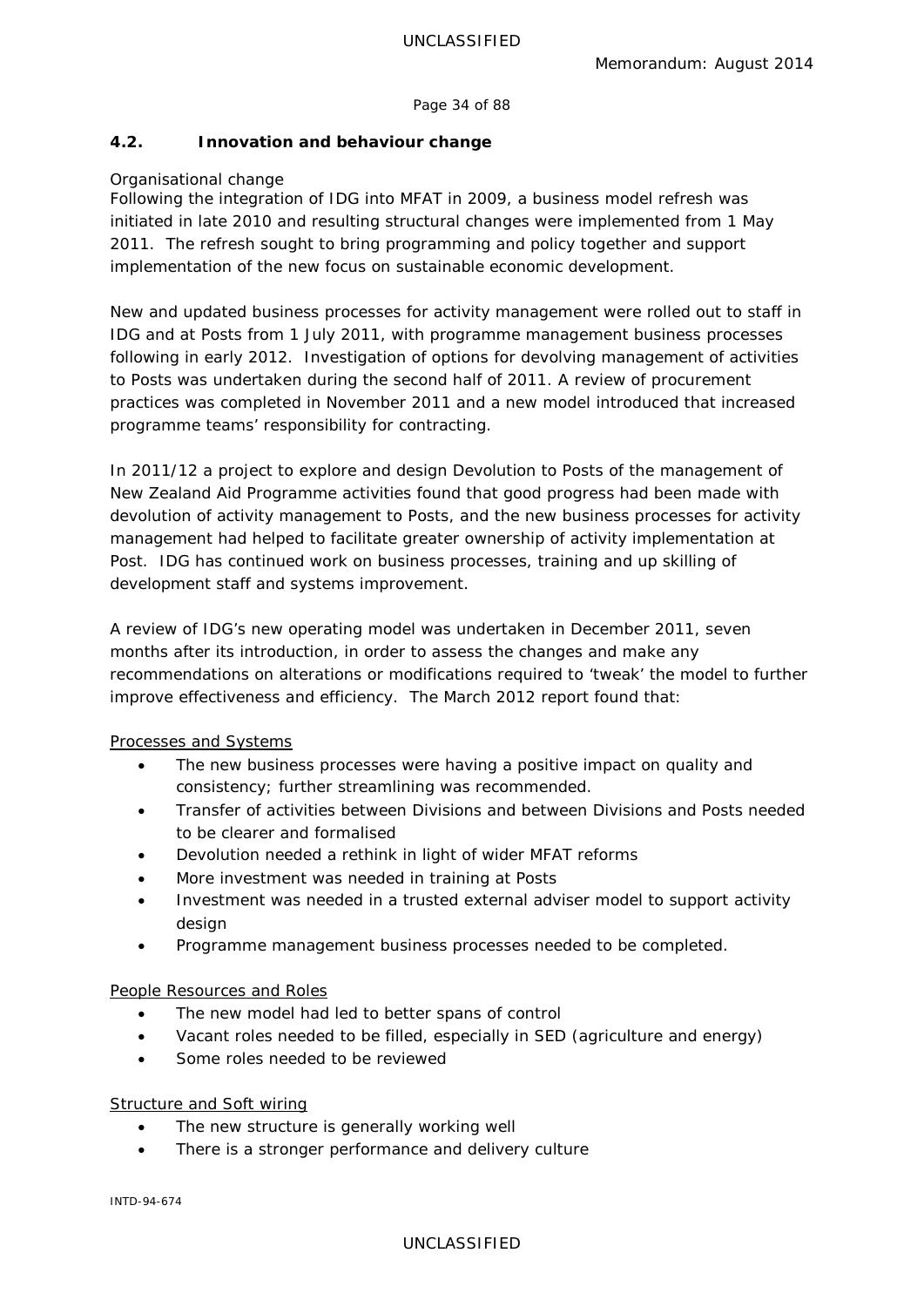#### Page 35 of 88

- Team relationships are the strongest and most positive
- The narrative for the strategic direction of the aid programme could be strengthened and more commonly owned

DLT monitored follow-up to the review's recommendations during 2012 with all items either being completed as planned or reverting to action as part of business as usual.

The restructuring has resulted in efficiencies in the cost of managing the New Zealand Aid Programme. By June 2012, the reform of the development function had equated to a 15% reduction in budget (-\$10m) and reduction of 63 positions (although 19.5 were initially transferred to the wider MFAT, and a number subsequently disestablished as part of wider restructuring).

## *Programme innovation*

Programme and activity innovation is a growing focus of New Zealand's development cooperation. As a small donor we are relatively nimble, and we aim to exploit the opportunity we have to achieve greater development impact through innovation and excellence.

Innovation is one of five Ministry values. Innovation and scaling up is one of four operational priorities for 2012-15 and is enhanced via the establishment of a three-year NZ\$100 million allocation for Pacific Transformational Projects.

Examples of innovation include the Pacific Energy Summit, co-hosted by New Zealand and the European Union in March 2013, the water partnership between Cook Islands, China and New Zealand, the food nutrition initiative in Africa and the New Zealand Partnerships for International Development Fund.

The Pacific Energy Summit<sup>[23](#page-34-0)</sup> responded to a high level of ambition for renewable energy in the Pacific. It was an opportunity to connect national roadmaps and targets with donors, finance and the private sector and resulted in commitments of NZ\$635 million for more than 40 renewable energy initiatives across thirteen countries.

Negotiating the triangular water partnership between Cook Islands, China and New Zealand has been a positive learning experience for all parties. There has been a strong commitment and a willingness to work together to make this happen. It has seen agreement on an initiative that has scale and will transform the water sector in the Cook Islands. Governance is in place and the implementation is proceeding well.

Changes have been introduced to partnership with New Zealand NGOs, including new results-based management and financing – initially through the Sustainable Development Fund and later through the New Zealand Partnerships for International Development. While not universally welcomed, the reforms have resulted in a strong results focus,

<span id="page-34-0"></span><sup>&</sup>lt;sup>23</sup> Details available at:<http://www.pacificenergysummit2013.com/>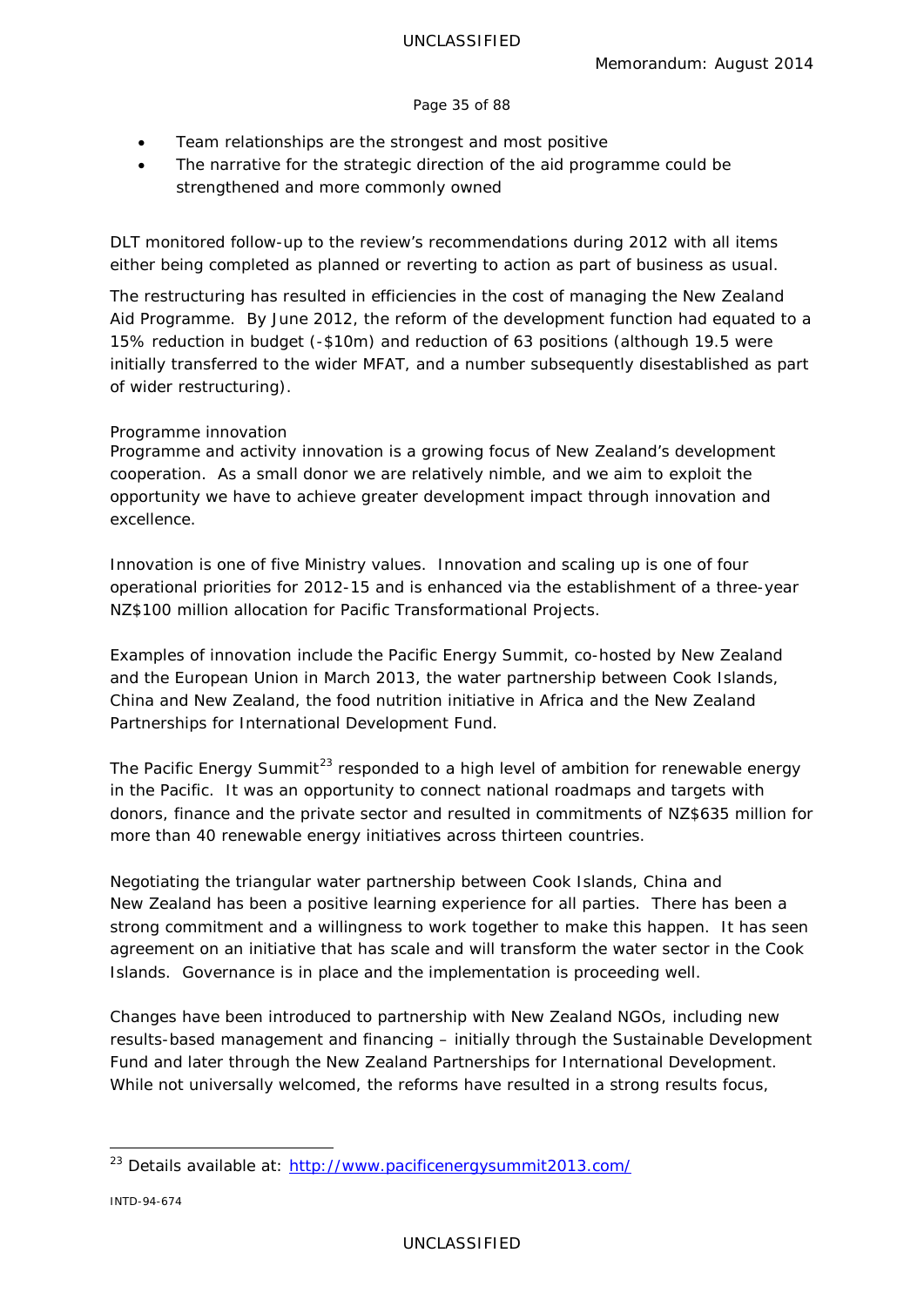#### Page 36 of 88

increased New Zealand intellectual capital in projects implemented by off-shore partners and increased partnering between New Zealand NGOs themselves and the private sector.

Innovating with the private sector has proved challenging but ambition and commitment to our private sector engagement remain high. Since 2010, we have placed emphasis on developing and engaging the private sector to drive economic growth. We have realigned our organisational structure and programme to deliver on this focus through the establishment of sector priorities, recruitment of relevant industry expertise and allocation of budget to support a range of private sector interventions.

New Zealand is in the process of reviewing our portfolio of private sector development activities to ensure that it reflects partner priorities and evolving private sector requirements while maximising development impact through New Zealand's position as a trusted partner in the Pacific and our relatively limited resources as a donor.

Our approach to private sector engagement will continue to focus on leveraging New Zealand's comparative advantage, particularly in the fisheries, agriculture and tourism sectors. This approach has led MFAT to partner with public sector agencies responsible for New Zealand economic and industry growth (e.g. Ministry for Primary Industries, Ministry of Business, Innovation and Employment) as well as the private sector (e.g. Fonterra) to leverage knowledge and expertise to build capacity in partner country institutions and private sector businesses.

In Papua New Guinea New Zealand is taking an innovative approach with the private sector in agriculture. A produce company has been formed with the lead companies in the sector as shareholders. They are working together on procurement, provide critical mass to achieve savings on inputs and transport and are mutual investors (along with New Zealand) in infrastructure, capacity building and transport.

Remittances make a significant contribution to Pacific economies. Marginal improvements to the productivity of remittances could result in a significant impact on poverty. In looking at how to increase the investment value and impact of remittances, we have identified remittances by professional athletes<sup>[24](#page-35-0)</sup> as an area for further work, in particular the way in which substantial sums are remitted and utilised for productive purposes in Pacific Island countries.

## **4.3. Human resources**

## *Staffing levels, composition and location*

The delivery of an effective development cooperation programme requires good knowledge of the context, excellent relationships with partners and technical and

<span id="page-35-0"></span><sup>&</sup>lt;sup>24</sup> There are more than 850 professional athletes from Fiji, Samoa and Tonga who play and earn offshore. Combined average sports-generated remittance values range from between 7.9 and 8.7 times greater than the average remittance per migrant for each country. Annual average rugby salaries are between NZ\$131,000 and \$140,000.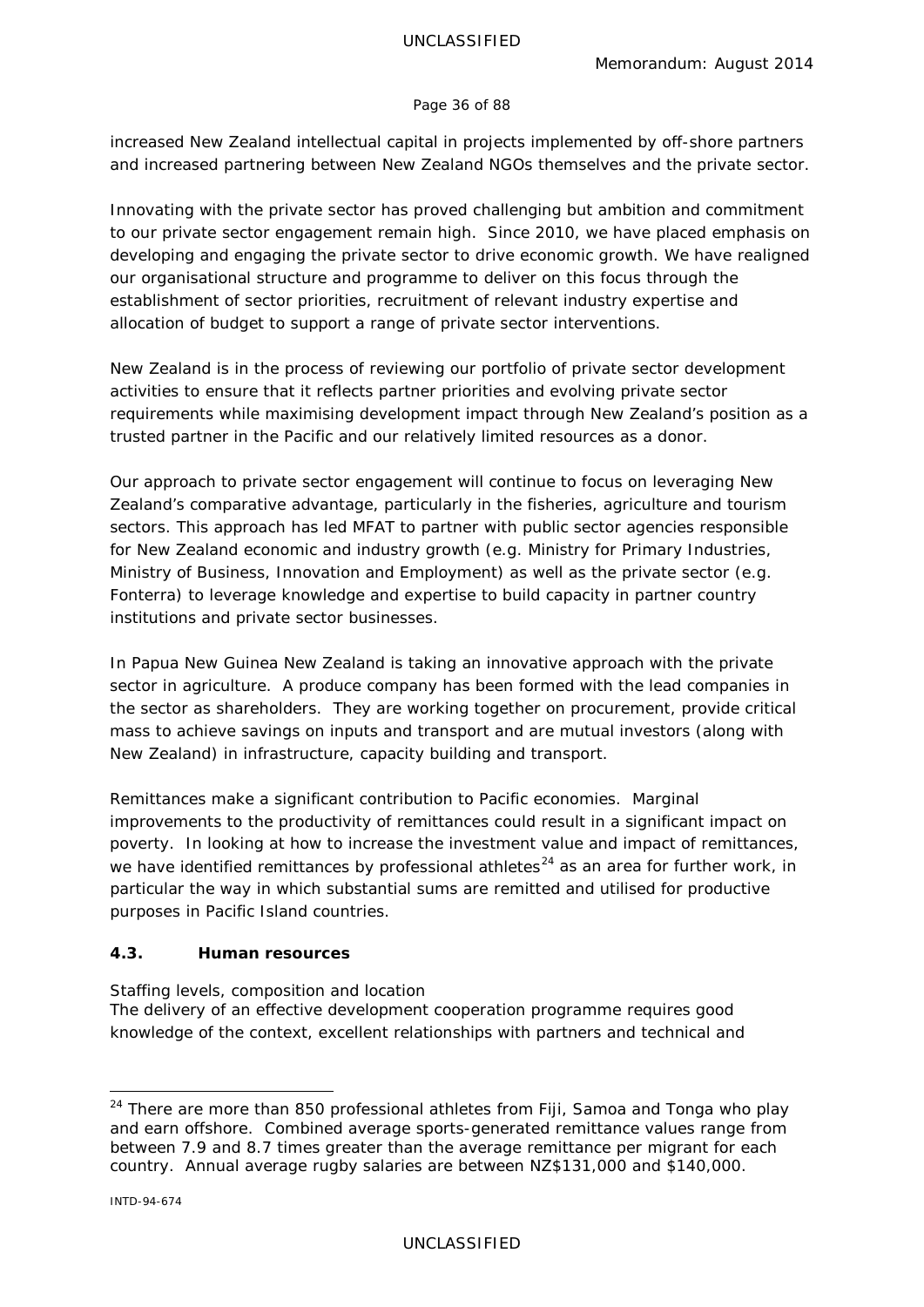#### Page 37 of 88

professional expertise. The role of staff based at New Zealand's Embassies and High Commissions (Posts) is crucial.

As of 1 July 2014, the New Zealand Aid Programme is served by 206 fulltime equivalent (FTE) staff positions, with 140 FTEs based in Wellington and 66 FTEs based at Posts (19 seconded staff and 47 locally engaged staff (LES)). The appointment to role approach instigated following IDG's restructuring in 2011 has resulted in a good degree of stability across the Group. On average, staff remain in roles for 4.5 years.

With the current staff establishment now in place, recruitment is managed as required by staff turnover.

In conjunction with the strategic planning exercise under way for the next three years, a staff capability review will be carried out to ensure that IDG has the right skills on board to deliver on the strategic direction and guide allocation of additional resources for implementing the expanding aid programme.

As the table below shows, there were significant increases in the number of staff in Wellington and at Posts through the period 2001/02 to 2009/10. While the number of staff in Wellington was reduced as part of the restructuring which occurred in 2010/11, Post staff numbers have remained stable over the past five years and the percentage of staff at Post compared with total staff has increased to just under one third.

|                                  | 2001/02 | 2005/06 | 2009/10 | 2014/15 |
|----------------------------------|---------|---------|---------|---------|
| <b>Total Staff in Wellington</b> | 79.00   | 105.50  | 186.00  | 140.00  |
| Seconded Staff at Post           | 5.94    | 8.28    | 20.53   | 19.00   |
| Locally Engaged Staff at Post    | 17.48   | 27.58   | 45.97   | 47.00   |
| <b>Total Staff at Posts</b>      | 23.42   | 35.86   | 66.55   | 66.00   |
| % Staff at Posts                 | 22.87%  | 25.37%  | 26.36%  | 32.04%  |
| <b>TOTAL STAFF (FTEs)</b>        | 102.42  | 141.36  | 252.50  | 206.00  |

# **Table: Fulltime Equivalent Staff**

The majority of Wellington staff (63%) provide policy advice and manage development cooperation activities. The remainder are managers (16%), provide procurement services (6%) and administrative support (9%) or specialist functions (6%).

# **Table: Breakdown of FTE Positions in Wellington**

| <b>Positions</b>                   | Number FTEs | %      |               |
|------------------------------------|-------------|--------|---------------|
| Deputy Secretary                   |             | 0.71%  | Management    |
| Director                           | 5           | 3.57%  | $(16.4\%)$    |
| Deputy Director                    | 16          | 11.42% |               |
| <b>Executive Officer</b>           |             | 0.71%  |               |
| <b>Business Operations Manager</b> |             | 0.71%  |               |
| Principal Development Manager      | 8           | 5.71%  | Policy and    |
| Development Manager                | 52.5        | 37.50% | Management of |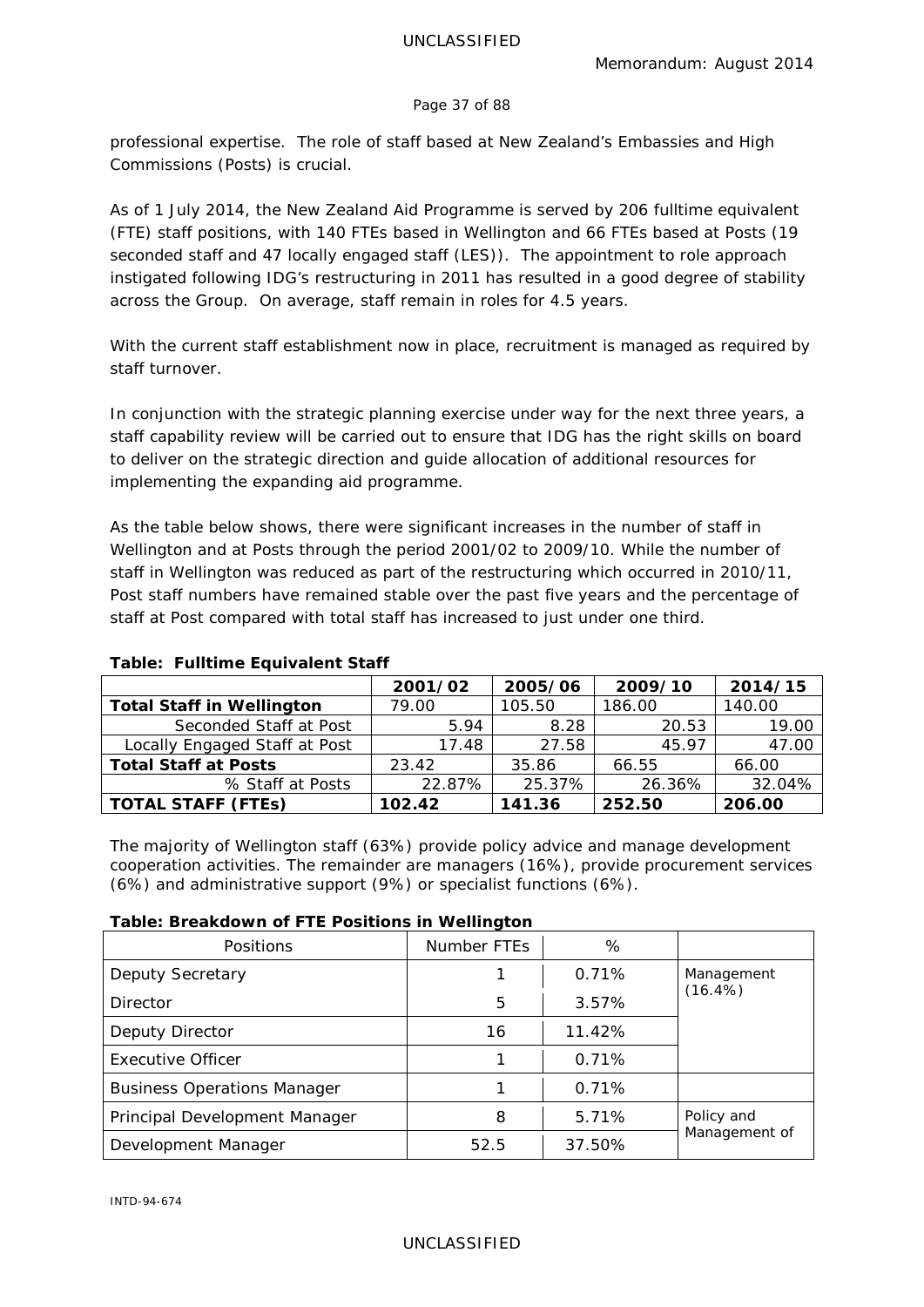| Development Officer             | 27.5 | 19.64% | Development<br>Activities (63%) |
|---------------------------------|------|--------|---------------------------------|
| Development Support Officer/PAs | 12   | 8.57%  |                                 |
| Adviser/Coordinator/etc         | 5    | 3.57%  |                                 |
| Procurement Staff               | 8    | 5.71%  |                                 |
| PAM Project <sup>25</sup>       | 3    | 2.14%  |                                 |
| Total                           | 140  | 99.96% |                                 |

Page 38 of 88

DLT monitors staff levels and capacity as part of its monthly focus on people. IDG has the ability to add fixed term employees to the staffing baseline in response to specific needs such as the significant increase in our energy portfolio as a result of the Pacific Energy Summit in 2013.

Post staff focus primarily on managing implementation of development cooperation activities and engagement with country partners and other development actors.

| <b>Position</b>                              | <b>Number FTEs</b> | ℅      |
|----------------------------------------------|--------------------|--------|
| <b>Seconded Staff</b>                        | 19                 | 28.78  |
| Counsellor                                   | 4                  |        |
| First Secretary or<br>Deputy Head of Mission | 13                 |        |
| Second Secretary                             | 2                  |        |
| <b>Locally Engaged Staff</b>                 | 47                 | 71.21  |
| NZ Aid Manager                               | 2                  |        |
| Senior Development Programme Coordinator     | 8                  |        |
| Development Programme Coordinator            | 28                 |        |
| Administrative and Scholarships Support      | 9                  |        |
| Total                                        | 66                 | 100.00 |

# **Table: Breakdown of FTE Positions at Posts**

# *Staff development*

MFAT has a strong commitment to staff development, based on the 70:20:10 learning model. An *IDG Learning and Career Development Strategy* was approved by DLT on 4 July 2012. It focuses on:

- building capability of staff to do their role
- investing in people
- creating a learning culture

Delivery is provided jointly through development-specific training and wider Ministry programmes including for management skills.

<span id="page-37-0"></span><sup>&</sup>lt;sup>25</sup> PAM is the interim name for a Programme and Activity Management software system being developed for the New Zealand Aid Programme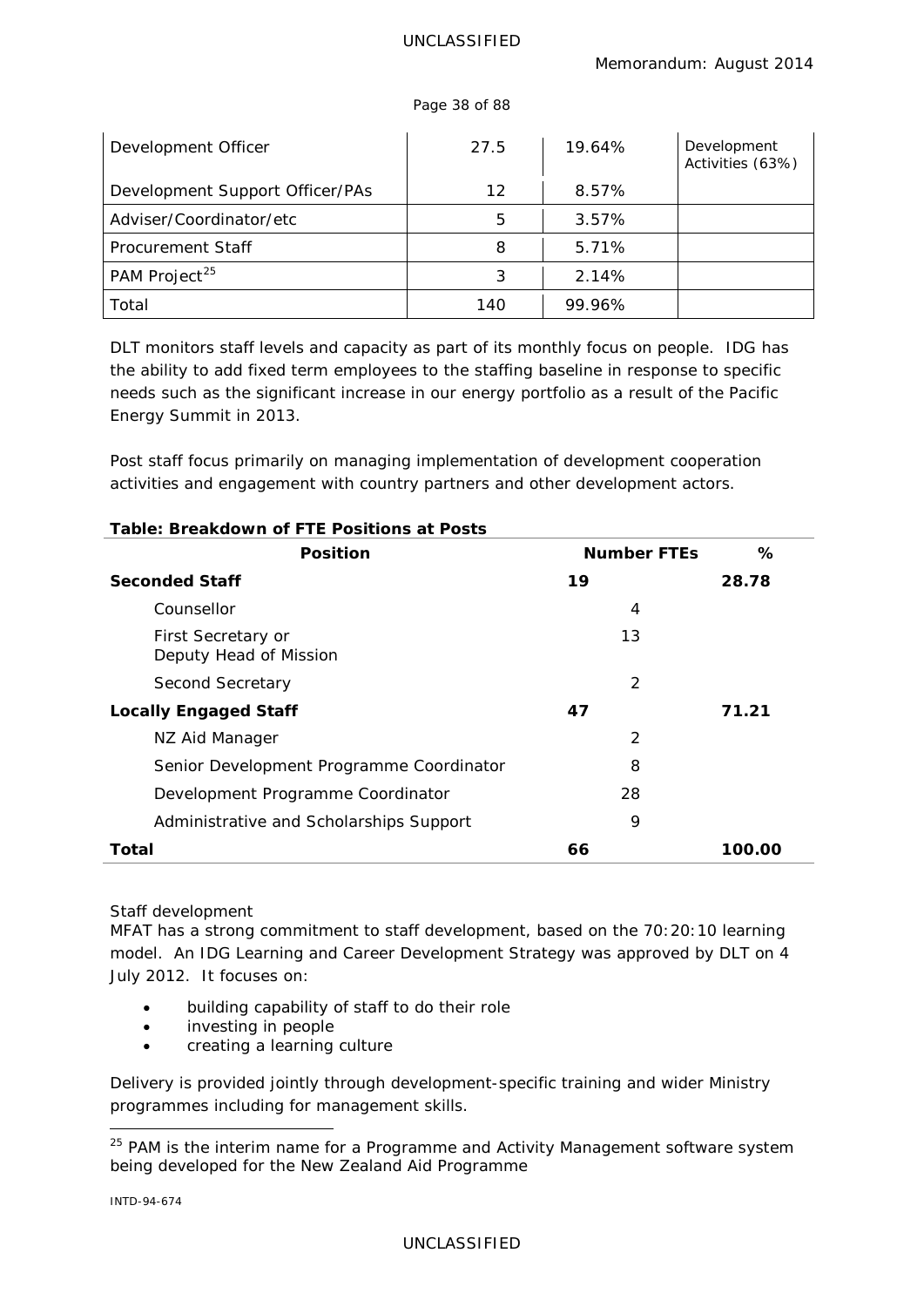Page 39 of 88

Staff capability building commences with an induction programme for all new staff in Wellington and at Post. IDG-specific learning pathways provide generic and role-specific suggestions for induction and learning in a staff member's first year.

IDG offers a two-day *Orientation Programme* to all new Wellington and Post staff. Post staff also attend a two-day *Activity Management Essentials* training which is run back-toback with orientation.

All new staff in Wellington are required to undertake the core development skills toolkit training modules which are offered three times per year. These are supplemented by more advanced training in certain areas. Specific support is provided for Deputy Directors to exercise their quality assurance responsibilities.

Development and maintenance of local staff skills is important for us. Alongside the Wellington-based orientation and training noted above, we provide periodic training at post to both seconded and locally recruited staff. This is being systematised on the basis of three workshops per annum, using a 'hub' approach to gather staff from a region or sub-region. An e-learning module is currently being developed for cash-flow management.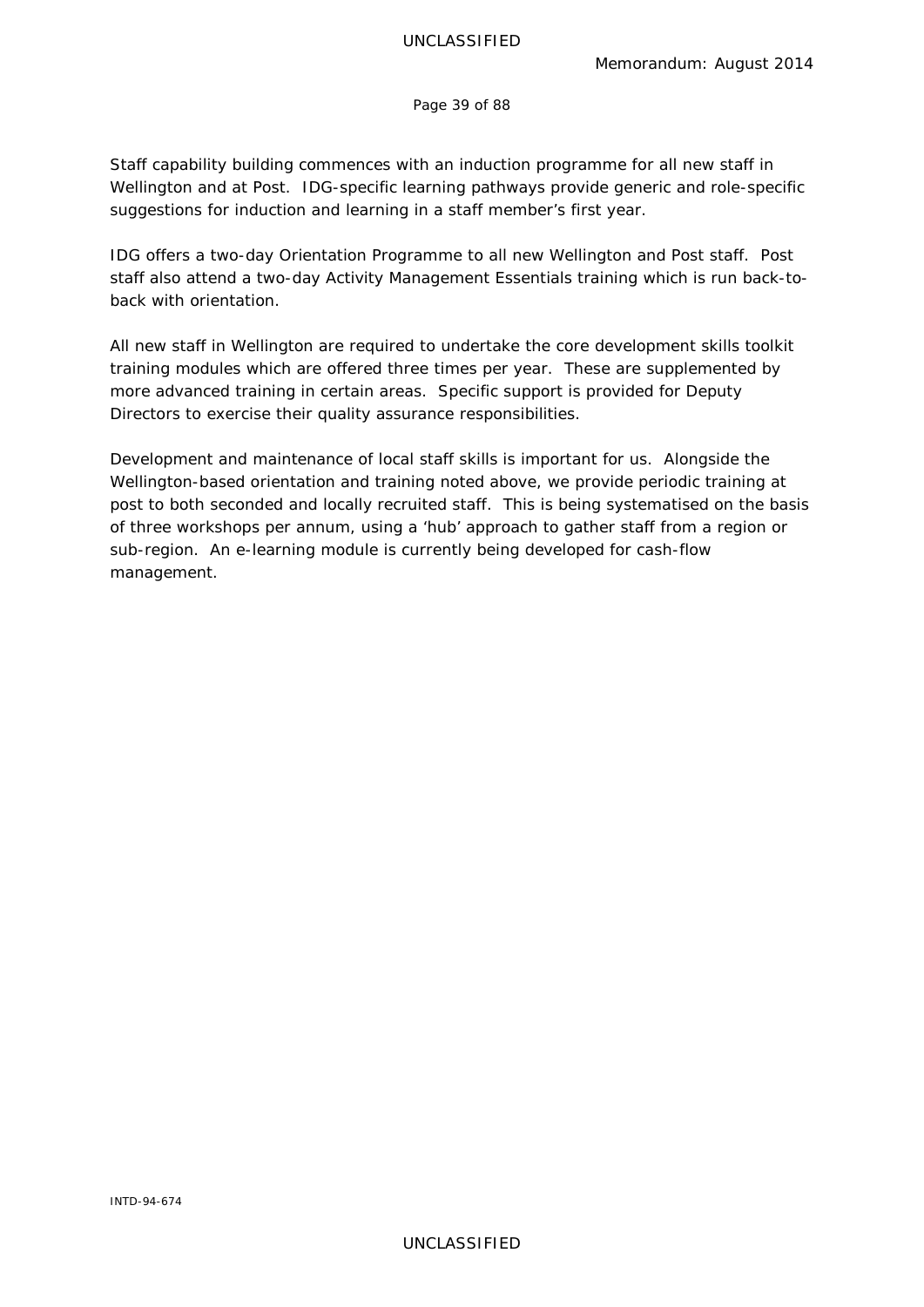### Page 40 of 88

# 5. Delivery modalities and partnerships for quality aid

# **5.1. Budgeting and programming processes**

# *Budgeting process, predictability and flexibility*

New Zealand has maintained multi-year appropriations for development cooperation based on a triennium (**Annex 3** contains details of Vote ODA appropriations and **Annex 4** lays out the actual and forecasted expenditure by programme for 2012-2015 as well as total country expenditure for 2012-14). Multi-year appropriations provide the flexibility to under or over spend the annual indicative spending profile while remaining within the total three-year appropriation set by Government. This reduces the "use it or lose it" pressure on programme managers and partners to expend budgets fully by the end of a financial year. It also contributes to improving the predictability of funding for partners by enabling the approval and publication of three year indicative allocations to each Programme. As part of New Zealand's whole of Government Budget and Economic Forecasting Processes, our Budget Estimates documents indicate the current and future four year baseline for Vote ODA. This provides certainty to enable MFAT to plan and contract using multi-year grant funding arrangements against future appropriations that are not yet legislated. It supports our target of a lifespan of at least five years for most activities.

In 2012/13, New Zealand introduced multi-year grant funding arrangements to a small number of multilateral organisations in receipt of core funding, expanding this to most of the remaining organisations in 2013/14. This enables New Zealand to provide a predictable flow of funds to multilateral organisations (New Zealand had previously provided multi-year funding only for the Multilateral Debt Relief Initiative and International Development Association and Asian Development Fund replenishment rounds). We expect that contracting three year grant funding arrangements will be the norm for our multilateral partners from the start of the next triennium.

*Forward Aid Plans* (FAPs) outline the indicative New Zealand Aid Programme funding allocations for all activities that are being identified, designed, implemented or completed within a programme over a four year cycle. Country programme FAPs represent total country aid flows comprising activities funded from bilateral and non-bilateral allocations. Each FAP is shared and discussed with the relevant partner following approval in July, and at High-Level Consultations and Annual Review Meetings. The timing of these meetings should align with the partner's own planning and budgeting processes. The *Annual Programme Plan/Report* template includes planning and reporting on the sharing of FAPs with partners in time for the partner's budget planning and based on the partner's financial year.

At the beginning of the 2012/13-2014/15 triennium, following the Budget announcement and confirmation of Vote ODA, the Minister approved a total three year indicative allocation by programme and indicative allocations by year. For the first time, this also set both regional and sector expenditure targets. All targets are monitored on a monthly basis. Allocations and targets may be reviewed if required to take into account actual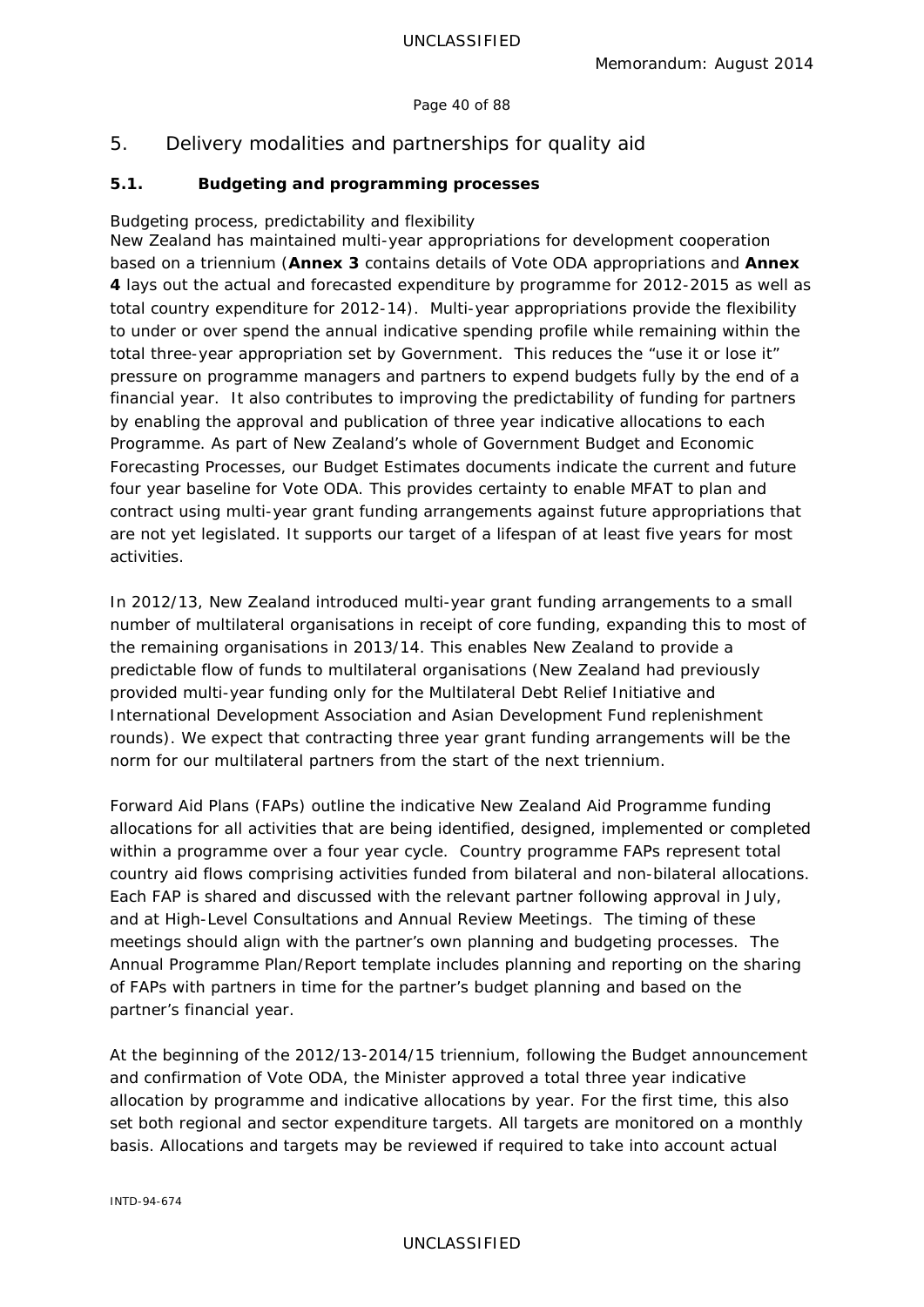#### Page 41 of 88

timing of expenditure, any changes in appropriations (e.g. due to funding transferred from other Votes) or any reprioritisation adjustments. This provides MFAT with the flexibility to reallocate aid where needed. Coming into the final year of the appropriation, allocations have been revised to equal the total funds remaining.

*Programming process context-based and supporting alignment to national strategies* The New Zealand Aid Programme's programming process is premised on country ownership and expect alignment to partner policies, processes and results frameworks, harmonisation with other development partners, a focus on development results and mutual accountability. Transparency and predictability are also essential components.

In line with our commitment to development effectiveness, New Zealand bases our bilateral programme strategies on the National Development Strategies and Sector Strategies of our partner governments and draws on their results frameworks and related statistics for our *Programme Strategic and Results Frameworks*. The extent to which this is done by development partners is incorporated in country reporting under the *Forum Compact on Strengthening Development Coordination in the Pacific*.

The [Programme Management Policy](http://www.aid.govt.nz/sites/default/files/Programme%20Management%20Policy_0.pdf) specifies the *Programme Framework*, provides *Quality Standards for Programme Management* and defines the minimum requirements for key elements of planning (setting the strategic direction and expected results), implementing (annual cycle of planning and reporting) and reviewing programmes.

All programmes are expected to align with international commitments to improve development effectiveness, meet the programme management quality standards and present a coherent picture of all New Zealand Aid Programme funding in FAPs – recording total country aid flows and total funding to multilateral or regional agencies, as well as funding to New Zealand private sector, state sector or non-governmental organisations from more than one programme. All country FAPs now contain information on total country aid.

A *Programme Strategic and Results Framework* sets out assistance the New Zealand Government will contribute to a development Programme, and includes a description of how New Zealand's development cooperation can make the most difference to Programme outcomes. It provides the logic supporting the Programme, how crosscutting issues are to be addressed, the intended results, and how these will be measured, monitored and evaluated over the period of the Framework (from three to five years).

#### *Alignment and use of country systems*

In 2013, IDG issued a new *Use of Partner Government Public Financial Management Systems Policy*. The policy requires staff to consider how to increasingly use partner government public financial management (PFM) systems when reviewing and developing programmes, and in planning all activities that will be, or could be, managed by the partner government's public sector. This commitment is to be carried out while ensuring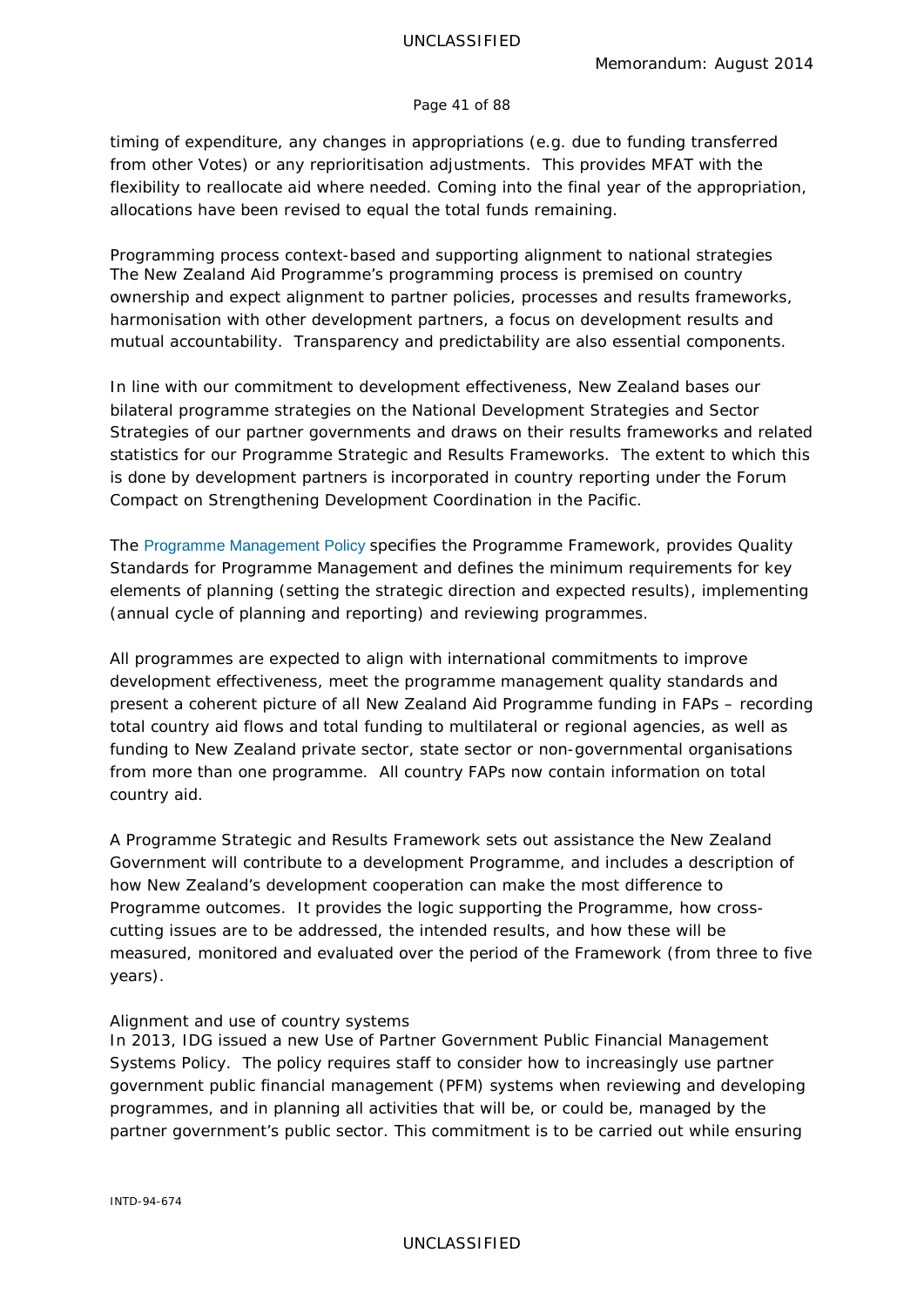#### Page 42 of 88

that we meet our fiduciary responsibility to manage New Zealand public funds in the most responsible manner.

It is expected that all activities are 'on plan', 'on budget', and 'on report', whatever the modality. Given New Zealand's close working relationship with Australia, in determining whether to use partner government PFM systems, or the degree to which they should be used, staff should primarily make use of Australia's Assessments of National Systems and Sector-level PFM and Procurement Assessments in order to increase harmonisation with established Australian processes. Other donors' assessments are also drawn upon.

The extent to which we align to and use country PFM systems in the Pacific is reported on via the Forum Compact on Strengthening Development Coordination in the Pacific<sup>26</sup>.

*Analysis of risks and opportunities informs planning and programming* In developing a programme (whether bilateral, regional, thematic or multilateral) it is expected that risks are identified and mitigation measures determined. A key element in this is assessing partner country systems (see above) and identifying where their strengths and weaknesses lie. The *Programme Plan/Report* records risks to each programme and is updated annually.

Where corruption or fiduciary risks exist, mitigation measures are expected to be employed as part of the Accra commitment to using partner country systems or identifying them and working with the partner to address them. Similarly, where institutional risks exist, mitigation measures are expected to be employed including capacity building or supplementation.

New Zealand Aid Programme risk management sits under MFAT's *Risk Management Policy*. The Assessing and Managing Activity Risk guideline provides staff with guidance on assessing sources of risk to an Activity, determining the level of individual risks, calculating the overall Activity risk profile and managing Activity risk, including when they may eventuate and become issues to be escalated and carefully handled.

An Activity Risk Register template is completed for each activity. Its purpose is to identify and enable effective on-going management of the risks relating to a given activity that MFAT is responsible for. It should hold the main risks that MFAT should monitor and/or manage in order to achieve the planned results.

Where grant funding will be provided to a partner, a [Partner Risk Assessment template](http://www.aid.govt.nz/sites/default/files/Partner%20Risk%20Assessment%20template_0.xls) is completed. These assessments are most applicable for non-government, multilateral and regional institutions and private sector organisations. Assessing risk when funding

<span id="page-41-0"></span><sup>&</sup>lt;sup>26</sup> The 2013 report on *Tracking the Effectiveness of Development Efforts in the Pacific* can be found at: [http://www.forumsec.org.fj/pages.cfm/strategic-partnerships](http://www.forumsec.org.fj/pages.cfm/strategic-partnerships-coordination/pacific-principles-on-aid-effectiveness/forum-compact/cairns-compact-1.html)[coordination/pacific-principles-on-aid-effectiveness/forum-compact/cairns-compact-](http://www.forumsec.org.fj/pages.cfm/strategic-partnerships-coordination/pacific-principles-on-aid-effectiveness/forum-compact/cairns-compact-1.html)[1.html.](http://www.forumsec.org.fj/pages.cfm/strategic-partnerships-coordination/pacific-principles-on-aid-effectiveness/forum-compact/cairns-compact-1.html) The 2014 report is expected to be published in August.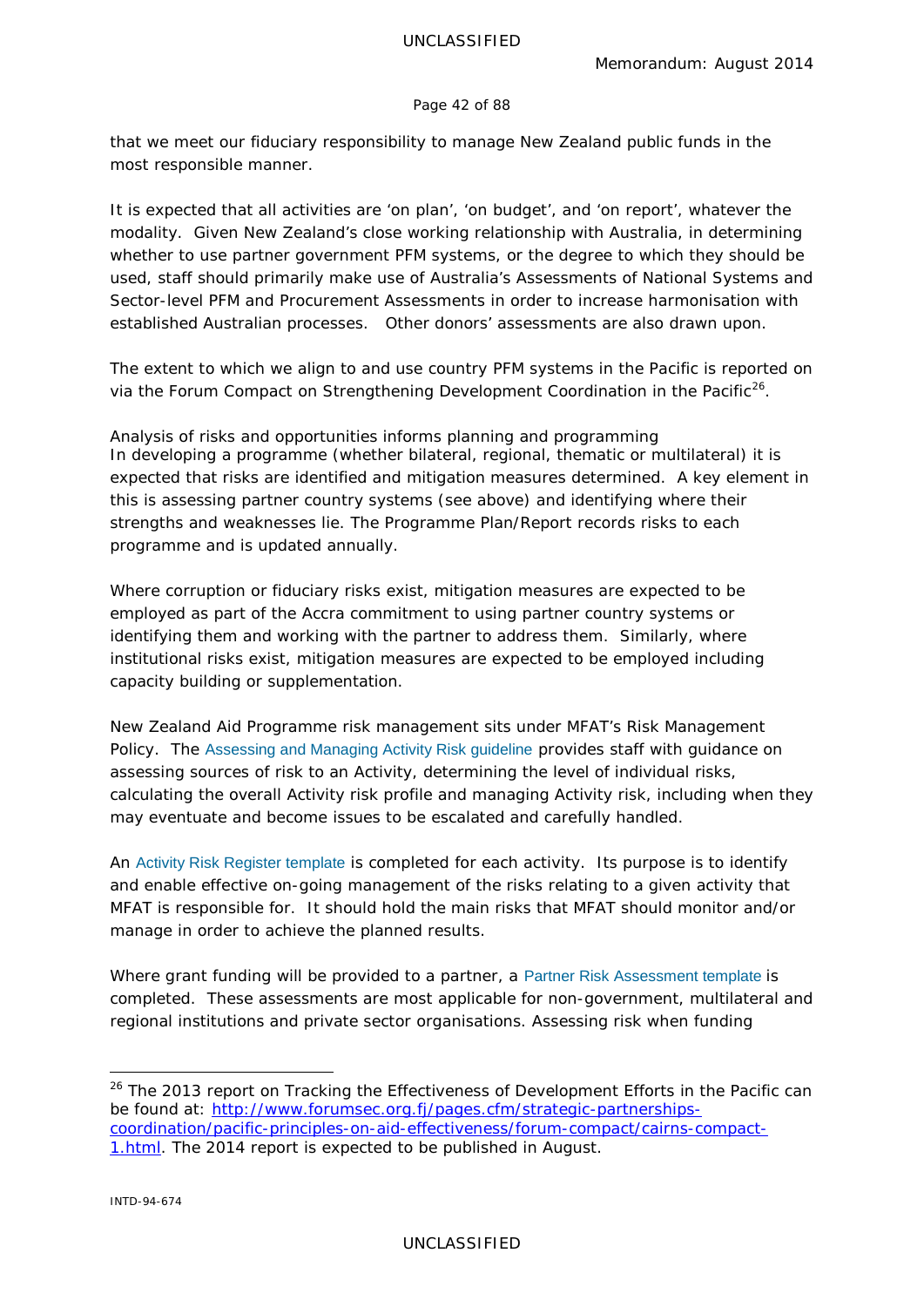### Page 43 of 88

partner governments is covered in the *Use of Partner Government PFM Systems Policy* and guideline.

Where fraud is alleged, suspected or detected, MFAT:

- ensures the case is investigated
- seeks prosecution of offenders wherever possible and appropriate; and
- seeks the recovery of misappropriated funds or assets and the application of appropriate penalties wherever possible

# *Untying*

New Zealand is party to the DAC 2001 Recommendation on Untying Aid (and associated 2006 and 2008 amendments), committing members to untie their bilateral ODA to Least Developed Countries (LDCs) and Highly Indebted Poor Countries to the greatest extent possible. New Zealand has reported the tied/untied status of its aid since 2002, when it began providing returns to the Creditor Reporting System of the DAC Secretariat.

|                        | 2009/10 | 2010/11 | 2011/12 | 2012/13 | 2013/14 |
|------------------------|---------|---------|---------|---------|---------|
| % Untied Aid           | 86%     | 88%     | 87%     | 83%     | 85%     |
| $2013/14$ is estimated |         |         |         |         |         |

*2013/14 is estimated*

In September 2012, New Zealand undertook an analysis of our untying/tying status. Using 2011 figures we found that there are four main elements contributing to the portion of New Zealand's Vote ODA that is currently reported as tied (approximately NZD100 million):

- Scholarships<sup>[27](#page-42-0)</sup> approximately 62% of the bilateral Vote ODA reported as tied was due to scholarships in New Zealand and the Pacific.
- New Zealand Police funding to New Zealand Police accounted for 15% of bilateral Vote ODA considered as tied.
- New Zealand State Sector Organisations (SSOs) funding to New Zealand SSOs accounted for approximately 13% of New Zealand's tied aid. This is predominantly in the form of technical assistance using SSOs' own staff, although the RSE scheme also falls into this category.
- New Zealand companies and contractors approximately 10% (NZD10 million) of New Zealand's Vote ODA reported as tied went to New Zealand companies and contractors that were not selected through an open international procurement process.

Definitions of what counts as tied/untied aid can be very unclear and we suspect that DAC members interpret them differently. At the 30 October 2012 DAC Meeting, the Chair asked that members provide written feedback on the points that they wished to raise in relation to untying aid. New Zealand raised four areas:

- Regional Procurement
- Scholarships consistency of reporting

```
INTD-94-674
```
<span id="page-42-0"></span><sup>&</sup>lt;sup>27</sup> Note that scholarships are considered Free Standing Technical Cooperation so are not reported under the 2001 Recommendation.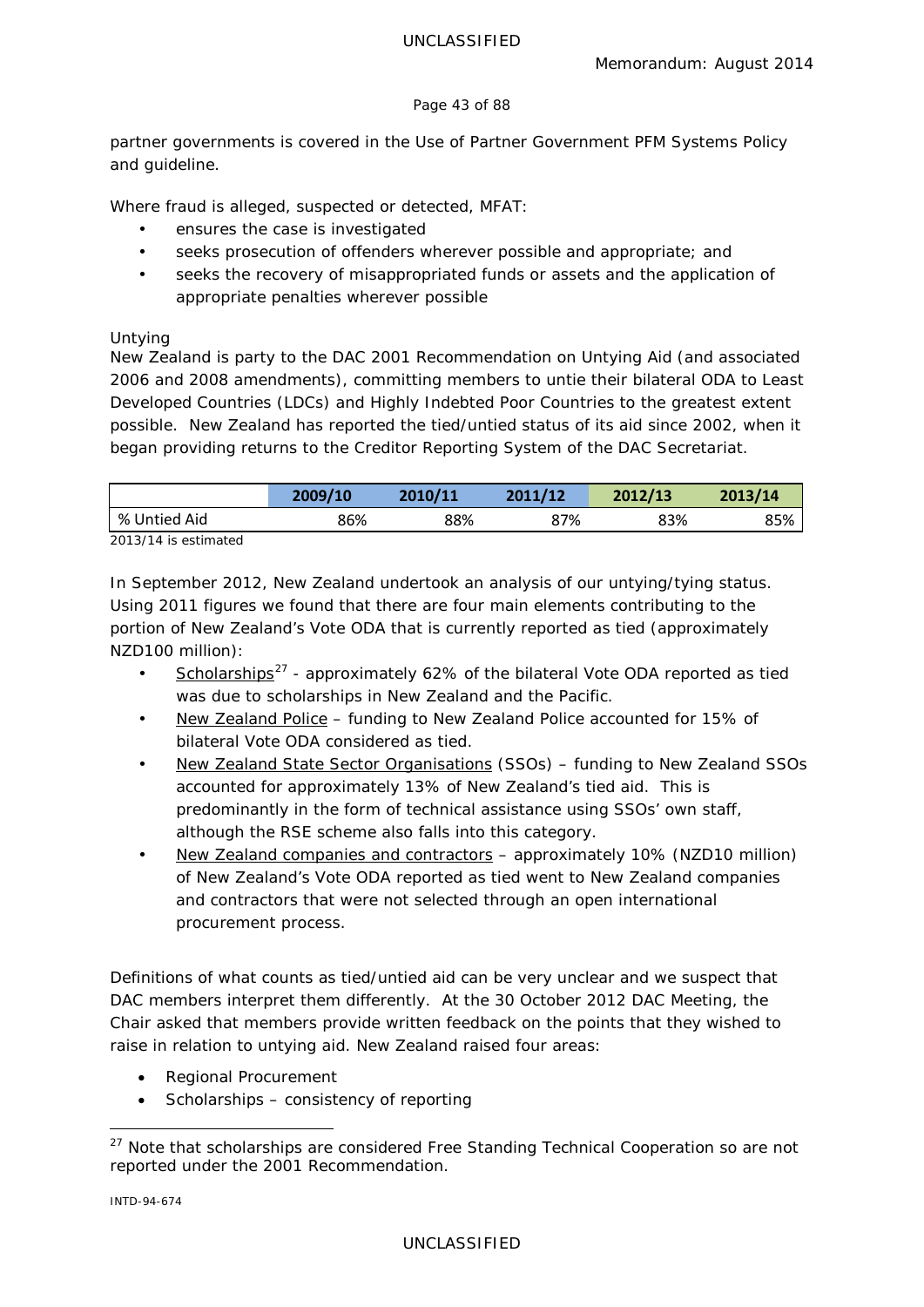### Page 44 of 88

- Funding to Non-Governmental Organisations (NGOs)
- Funding to State Sector Organisations

On Scholarships, the OECD acknowledged that there is inconsistent reporting and the aim should be to get DAC clarity on how to report (tied or untied) and then get members to respect that decision in reporting. On the other three issues, it was acknowledged that discussion is required within the Working Party on Development Finance Statistics in advance of a decision by the DAC. The issues New Zealand raised are detailed in **Annex 6**.

# *Conditionality*

In line with our strategic and international commitments to improve the efficiency and effectiveness of our development cooperation, New Zealand is committed to increasing its use of partner country systems in the region, including through the use of budget support. New Zealand's general and sector budget support investments are linked to conditions that are agreed with bilateral partners and coordinated as much as possible with other contributing development partners.

For general budget support, policy actions are drawn from a set of shared priorities between the bilateral country partner and donors from national development strategies that strongly reflect the priorities and development aspirations of the partner. These actions together form an agreed policy matrix that constitute conditions, which when achieved, trigger the release of budget support. Sector budget support investments work in a similar manner, but are linked to shared priorities in a specific sector that are drawn from relevant sector strategies.

# **5.2. Partnerships**

# *Division of labour and joint approaches*

New Zealand participates in country-led aid coordination mechanisms and has supported their uptake in the Pacific through the (Cairns) Forum Compact on Strengthening Development Coordination in the Pacific. These take a variety of forms depending on the country context – the annual Consultative Meeting in Viet Nam, annual Development Partners' Meetings in Cook Islands, Timor Leste and Cambodia and less regular meetings in other partner countries.

We work closely with key development partners – Australia, the World Bank, the Asian Development Bank, the European Union, UN agencies – in the Pacific, participating in bilateral and multilateral coordination meetings<sup>[28](#page-43-0)</sup>. We have a long history of joint approaches in health, education, PFM, transport and infrastructure.

Division of labour is a consideration included in the process of developing *Programme Strategic and Result Frameworks*. Changes in the operating environment, such as the

<span id="page-43-0"></span><sup>&</sup>lt;sup>28</sup> The annual Quads meeting (Australia, NZ, the ADB and the World Bank) on Pacific cooperation has recently been expanded to include the EU and Japan.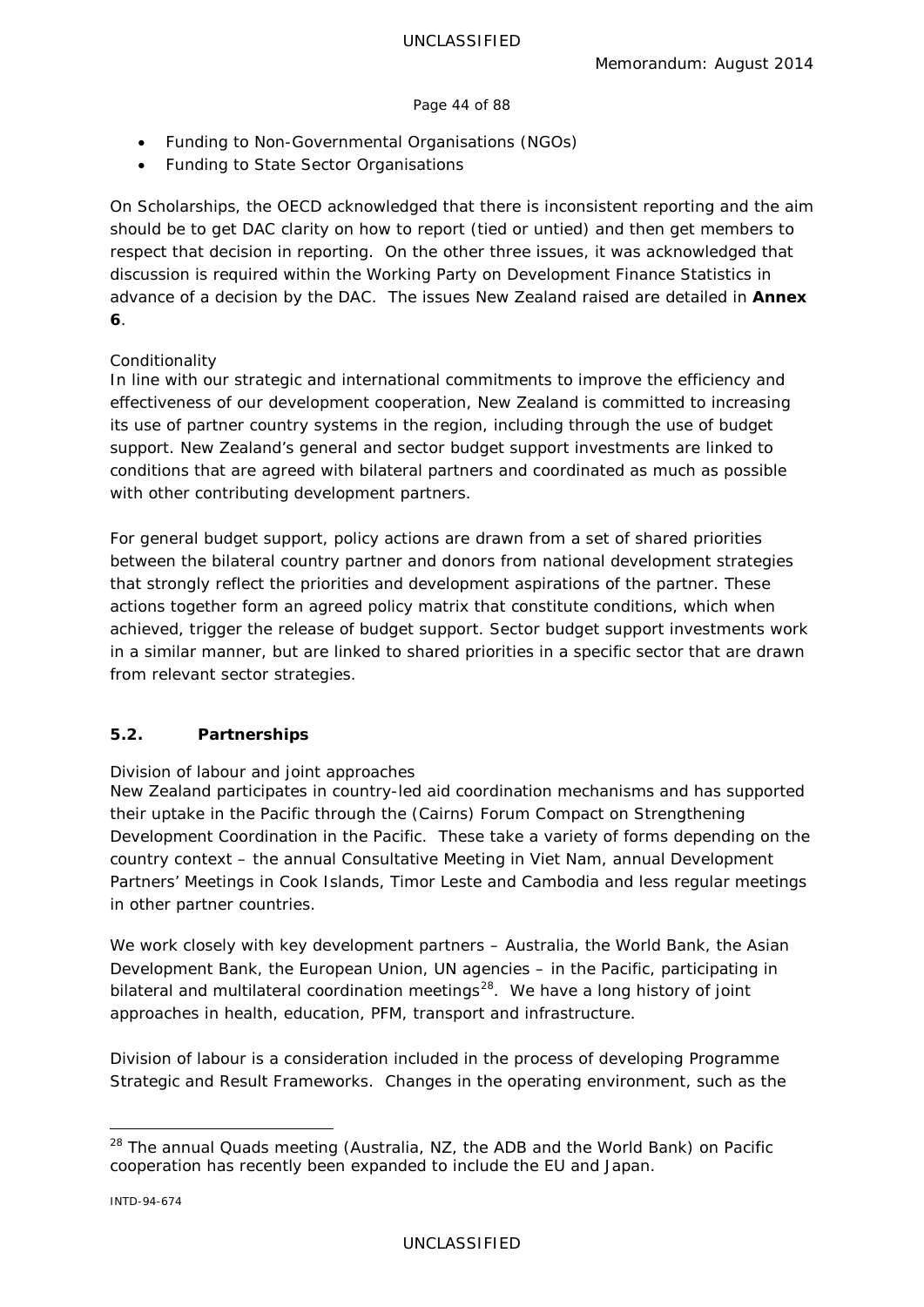#### Page 45 of 88

recent change in direction of Australia's aid programme, also have flow-on impacts for the New Zealand Aid Programme.

Delegated cooperation arrangements are in place between Australia and New Zealand – New Zealand leads in Cook Islands and Australia leads in Nauru – and are being discussed with the European Union in Vanuatu.

### *Accountability*

In the Pacific, mutual accountability is a key feature of New Zealand's *Joint Commitments for Development[29](#page-44-0)* (JCfDs) with bilateral country partners. These lay out the commitments of each party and are used for joint reviews of progress. For example, a *JCfD Progress Table* providing a self-assessment of progress against the JCfD in 2012 and 2014 informed a review meeting between the governments of New Zealand and Solomon Islands in May.

New Zealand is actively engaged in the Forum (Cairns) Compact on Development Coordination in the Pacific, volunteering to be one of the first development partners to be reviewed under the Compact.

Development cooperation is an element of regular Foreign Ministry Consultations and annual meetings of Foreign Ministers. In Indonesia, for example, following the development of a new Indonesia aid programme strategy, at the 2012 talks New Zealand and Indonesia agreed to develop a results framework for the programme strategy. The monitoring and evaluation plan includes annual reporting to Indonesia's Planning and Development Ministry (Bappenas) with the first of these due in September 2014.

#### *Partnerships*

Because of the importance of partnerships across all of the sectors we work in, a fifth thematic area reflecting our principal operational priority – Partnerships – was included as a strategic result in the *New Zealand Aid Programme Strategic Plan 2012/15*. As a small donor we need to draw on other development actors' strengths to help deliver on our and our partner countries' development objectives. Partnerships also enable us to extend our reach to regions in which we would not otherwise be able to work effectively, including in humanitarian responses.

The New Zealand Aid Programme partners with a wide range of actors including UN and international agencies, International Financial Institutions, regional organisations, other donors (traditional and emerging), NGOs, New Zealand state sector organisations, including Crown Research Institutes, local government entities, the private sector and foundations.

In addition to the those featured below, examples include our renewable energy partnership with the International Renewable Energy Agency (IRENA) and work with the Secretariat of the Pacific Community (SPC) and others on non-communicable diseases.

<span id="page-44-0"></span> $29$  For example, the JCfD with Solomon Islands can be found at: <http://www.aid.govt.nz/where-we-work/pacific/solomon-islands>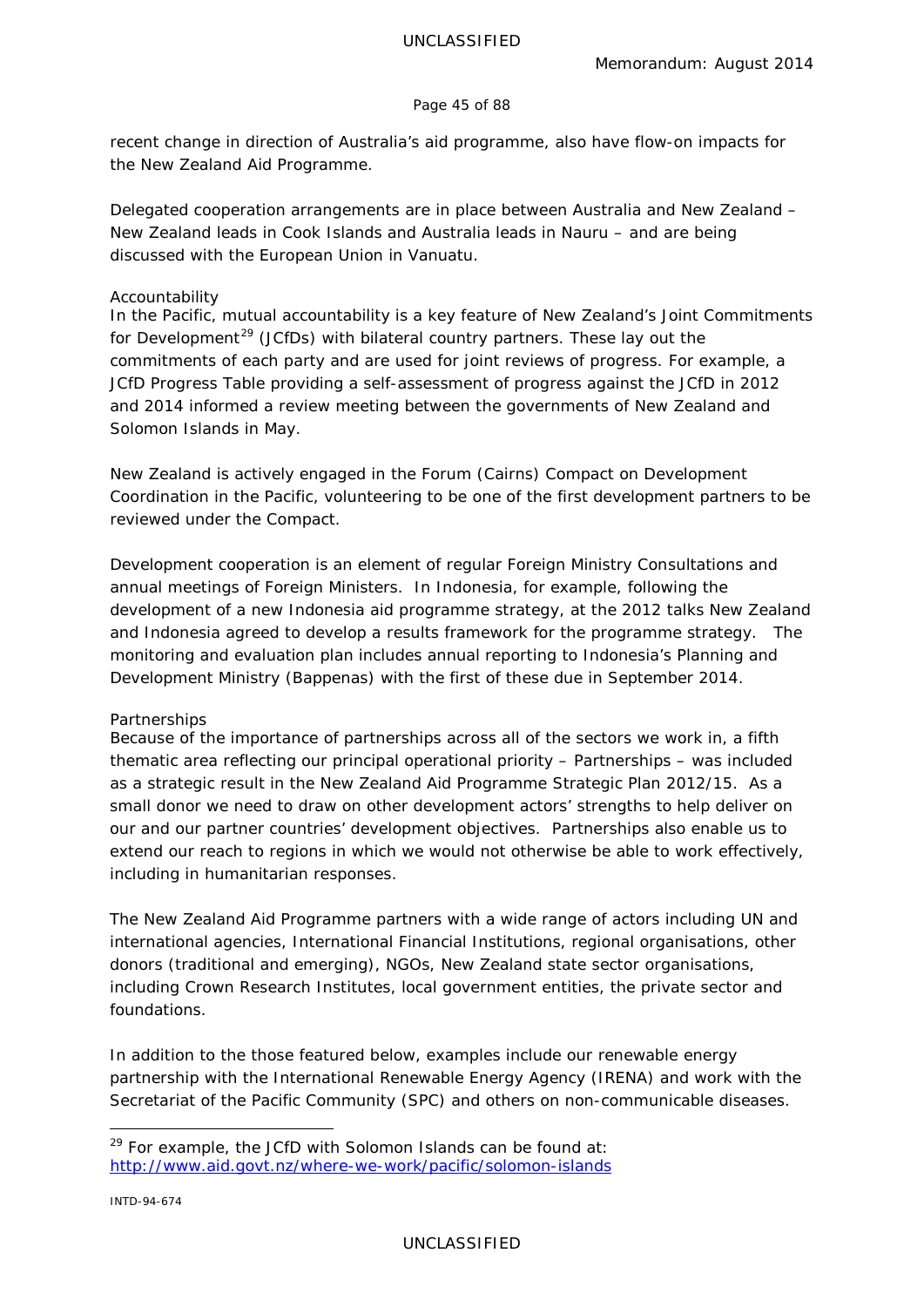#### Page 46 of 88

We are happy to provide more information or expand on these in advance of or during the Peer Review visit.

The *New Zealand Partnerships for International Development Fund[30](#page-45-0)*, launched in mid-2012, is a multi-sectoral fund focused on sustainable economic development in developing countries. It supports New Zealand organisations (NGOs, state sector organisations or private sector entities) who work with in-country partners on development activities and encourages partnerships amongst all three. Financing is available for activities which align with the strategic focus and sector priorities of the New Zealand Aid Programme. One of the Fund's aims is to increase the diversity and number of New Zealand based partners in development, in particular the private sector. The initiative is a matched or partial funding modality, leveraging NZ\$5.3 million in its first year (2013/14).

In addition, MFAT partners directly with a wide range of New Zealand state sector agencies, which have channelled an average of NZ\$5.8 million per year of ODA to developing countries over the past three financial years. IDG is currently

**Case Study: Partnering to Reduce Malnutrition** New Zealand is partnering to reduce malnutrition and increase agriculture incomes in selected Africa countries. This ambitious and innovative activity, managed by the Clinton Health Access Initiative (CHAI), draws on the expertise of the private sector, bilateral donors, foundations, multinational organisations and African governments.

CHAI's strong connections with partner governments, expertise in brokering deals with private sector and significant *mana* (prestige) is bringing big players to the table.

Local farmers will supply purpose-built, local factories producing a world class nutritional porridge designed for children between six and twenty-three months. African governments, international companies and the International Finance Corporation (IFC) will be equity partners in the factories and the IFC will provide finance for farmers.

New Zealand funds CHAI for the agriculture strengthening component and will also provide agricultural technical expertise to work in-country. Following the up-front financial commitment by New Zealand, South African private philanthropic organisation, the Elma Foundation, also provided funding.

DFID, the other current bilateral donor, brings extensive technical experience dealing with malnutrition and the World Food Programme will purchase the product for distribution in their humanitarian work.

developing a new framework for development partnerships with the state sector. Its goal is to establish higher level leadership involvement, more strategic engagements and to increase 'NZ Inc' co-ownership of New Zealand Aid Programme objectives.

<span id="page-45-0"></span><sup>&</sup>lt;sup>30</sup> Details available at: [http://www.aid.govt.nz/funding-and-contracts/nz-partnerships](http://www.aid.govt.nz/funding-and-contracts/nz-partnerships-international-development-fund)[international-development-fund](http://www.aid.govt.nz/funding-and-contracts/nz-partnerships-international-development-fund)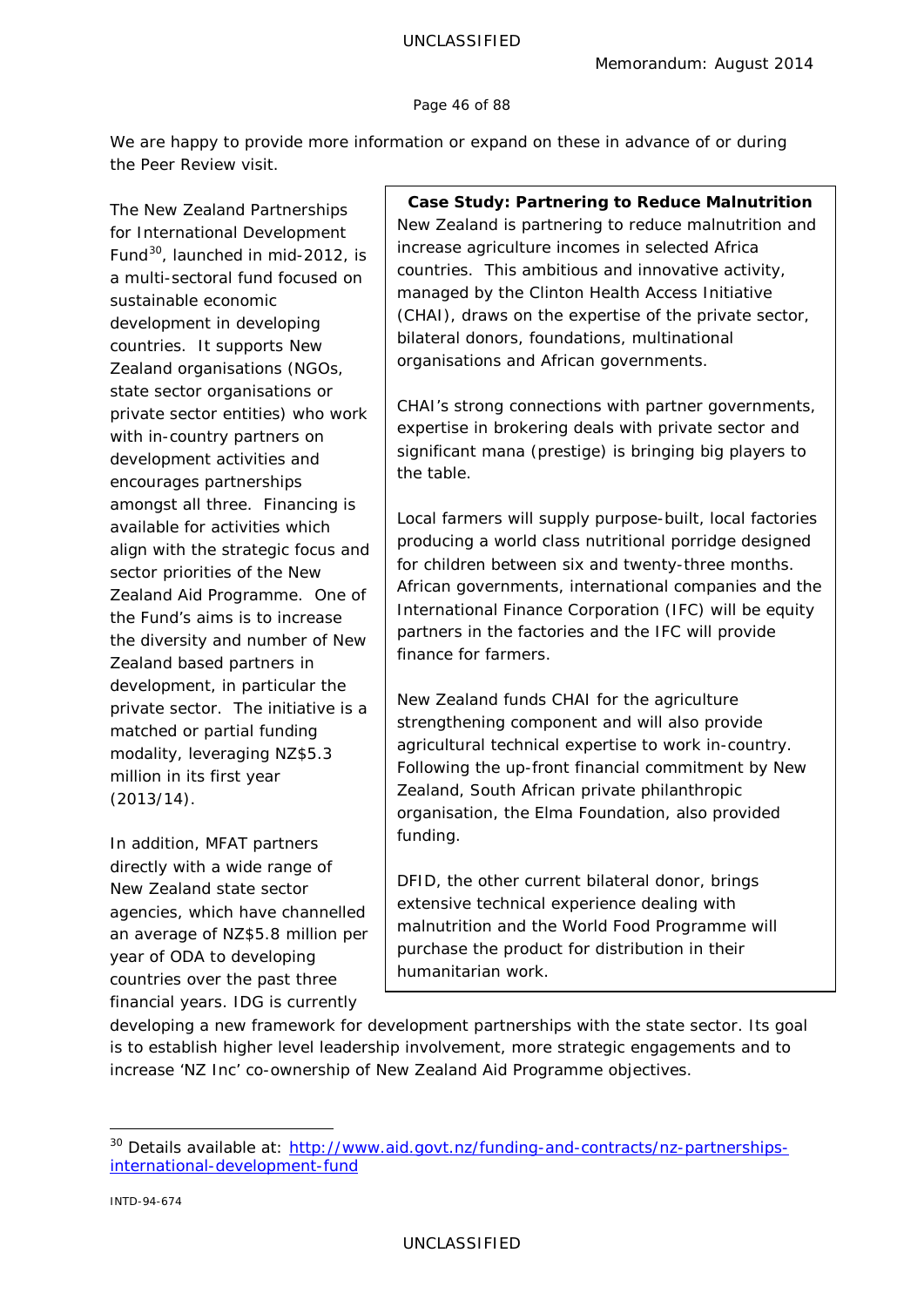#### Page 47 of 88

*PacificTA* draws on local government technical expertise in assisting Pacific Island countries to develop and deliver appropriate solutions to service delivery at the local level. This can relate to areas such as urban planning and development and planning and management of infrastructure including water, waste and landfill management. *PacificTA* is managed by Local Government New Zealand.

Our approach to private sector engagement of leveraging New Zealand's comparative advantage, particularly in the fisheries, agriculture and tourism sectors, has led us to partner with public sector agencies responsible for New Zealand economic and industry growth (e.g. MPI and MBIE) as well as the private sector (e.g. Fonterra) to leverage knowledge and expertise to build capacity in partner country institutions and private sector businesses. We also work with universities and Crown Research Institutes to leverage their research and development capabilities to assist the development of industries in partner countries. Our sector supplier panels enable us to draw on private sector experience to identify industry best-practice that can be applied in the design and implementation of our activities.

The Partnerships and Funds Team has run an active outreach programme with the private sector over the past two years. Two dedicated staff were employed in the Auckland office, closer to New Zealand's primary commercial centre, generating a lot of interest from the private sector. But the work has also identified barriers to the private sector's engagement through the current contestable funding model, in particular the private sector's level of knowledge and resourcing required to lead on a medium term international development project. Progress has been made through a number of New Zealand NGOs beginning to partner with private sector organisations, successfully capturing commercial skills and intellectual capital.

We also work through triangular cooperation partnerships, with the Cook Islands-China-New Zealand Water Partnership, *Te Mato Vai* being the newest and the Mekong Institute in Thailand the oldest examples.

#### *Civil Society Organisations (CSOs)*

The New Zealand Aid Programme acknowledges and values the important role of a strong civil society in supporting the development of vibrant economies and communities. CSOs have a critical comparative advantage in addressing the root causes of poverty and often have an enduring presence in a country even when other actors withdraw.

We partner with experienced and effective CSOs to promote innovative solutions to development challenges, better access to quality social services, sustainable economic development, safer communities, basic human needs and community resilience.

Funding decisions are based on the CSO's ability to make a real and positive difference for individuals, families and communities in developing countries. Decisions to support and strengthen in-country CSOs are made based on their potential to achieve tangible and sustainable results.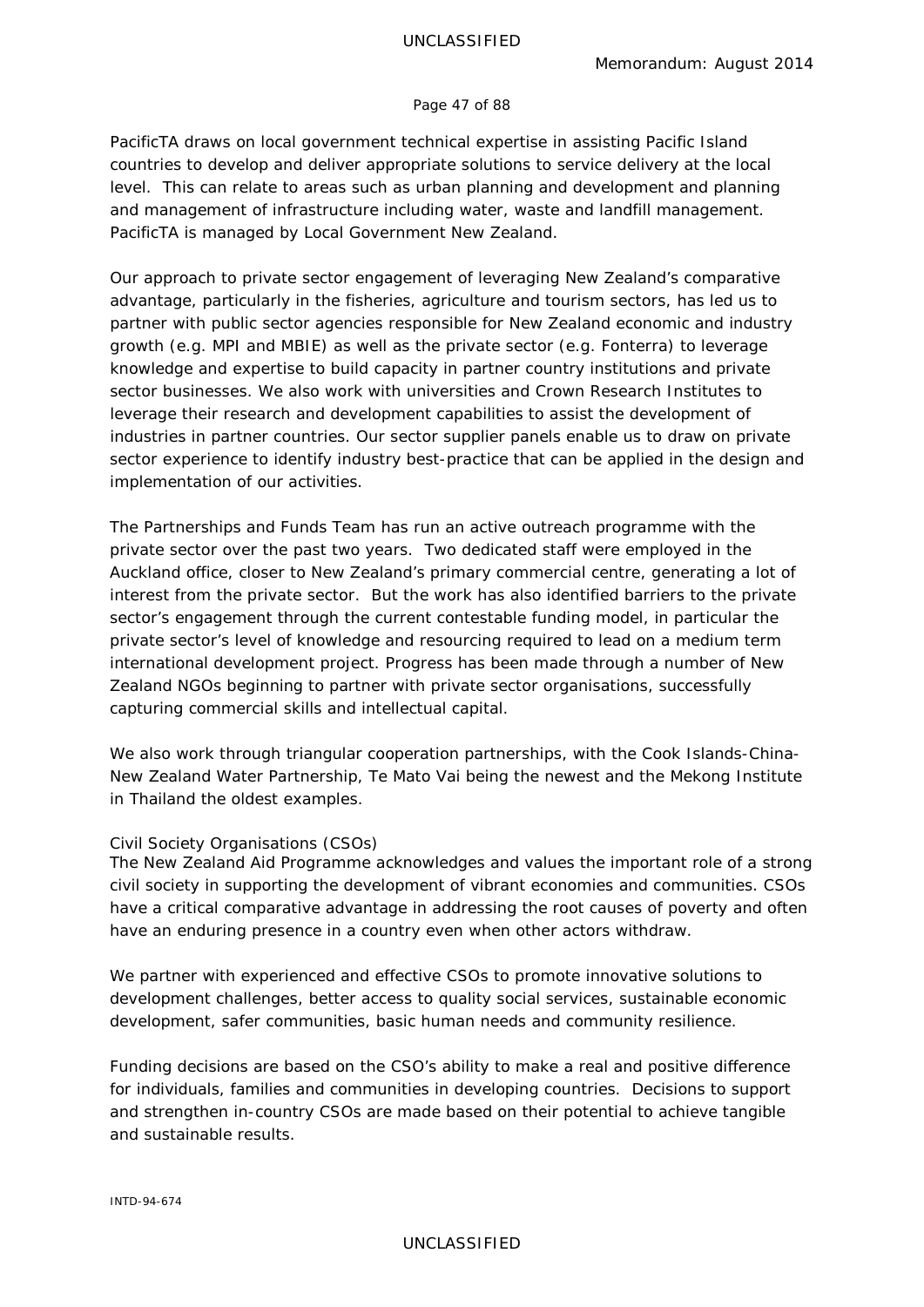### Page 48 of 88

CSOs are able to access a number of funding mechanisms:

- The *New Zealand Partnerships for International Development Fund*<sup>[31](#page-47-0)</sup> is the primary mechanism for CSOs to access New Zealand Aid Programme funding.
- The *New Zealand Disaster Response Partnership*<sup>[32](#page-47-1)</sup> provides funding to facilitate the effective and efficient mobilisation of humanitarian assistance following natural disasters or armed conflict.
- Long term partnerships with New Zealand CSOs, where the CSO's core mandate and service meet a particular New Zealand Government strategic need<sup>[33](#page-47-2)</sup>.

CSOs can also compete to deliver particular development activities and to participate in supplier Panels.

Through the *Partnerships Fund*, New Zealand NGOs are encouraged to develop new and innovative partnerships with in-country civil society as well as with the private sector and state sector.

While changes to the relationship with New Zealand NGOs, particularly results-based management and finance, have not been universally welcomed by the NGO community, they have resulted in a strong results focus, increased New Zealand intellectual capital in projects implemented by off-shore partners and increased partnering between New Zealand NGOs and the private sector. The Wanni Dairy Regeneration Initiative<sup>[34](#page-47-3)</sup> is a case in point.

MFAT communicates regularly with CID and its members on New Zealand Aid Programme priorities and the policy positions that New Zealand is taking in international development processes (e.g. the Open Working Group on Sustainable Development Goals, the 3rd International Conference on Small Island Developing States and at the DAC). MFAT, under the New Zealand Aid Programme, also provides financing of about 50% of CID's budget for agreed deliverables that have mutual benefit to the NGO community and the New Zealand Government.

# **5.3. Fragile states**

*Country strategies address conflict and fragility and focus on essential peacebuilding and statebuilding priorities*

The New Zealand Aid Programme has been and remains actively engaged in several fragile states and situations, initially as whole-of-government initiatives and later as ongoing development programmes, in Afghanistan, Timor-Leste, Bougainville and

<span id="page-47-0"></span><sup>&</sup>lt;sup>31</sup> [http://www.aid.govt.nz/funding-and-contracts/nz-partnerships-international](http://www.aid.govt.nz/funding-and-contracts/nz-partnerships-international-development-fund)[development-fund](http://www.aid.govt.nz/funding-and-contracts/nz-partnerships-international-development-fund)

<span id="page-47-1"></span><sup>32</sup> [http://www.aid.govt.nz/funding-and-contracts/new-zealand-disaster-response](http://www.aid.govt.nz/funding-and-contracts/new-zealand-disaster-response-partnership)[partnership](http://www.aid.govt.nz/funding-and-contracts/new-zealand-disaster-response-partnership)

<span id="page-47-2"></span><sup>&</sup>lt;sup>33</sup> Four currently: the Council for International Development, Volunteer Service Abroad, Trade Aid Importers and the Himalayan Trust.

<span id="page-47-3"></span><sup>&</sup>lt;sup>34</sup> [http://www.aid.govt.nz/media-and-publications/case-studies/partnerships-and-funds](http://www.aid.govt.nz/media-and-publications/case-studies/partnerships-and-funds-case-studies)[case-studies](http://www.aid.govt.nz/media-and-publications/case-studies/partnerships-and-funds-case-studies)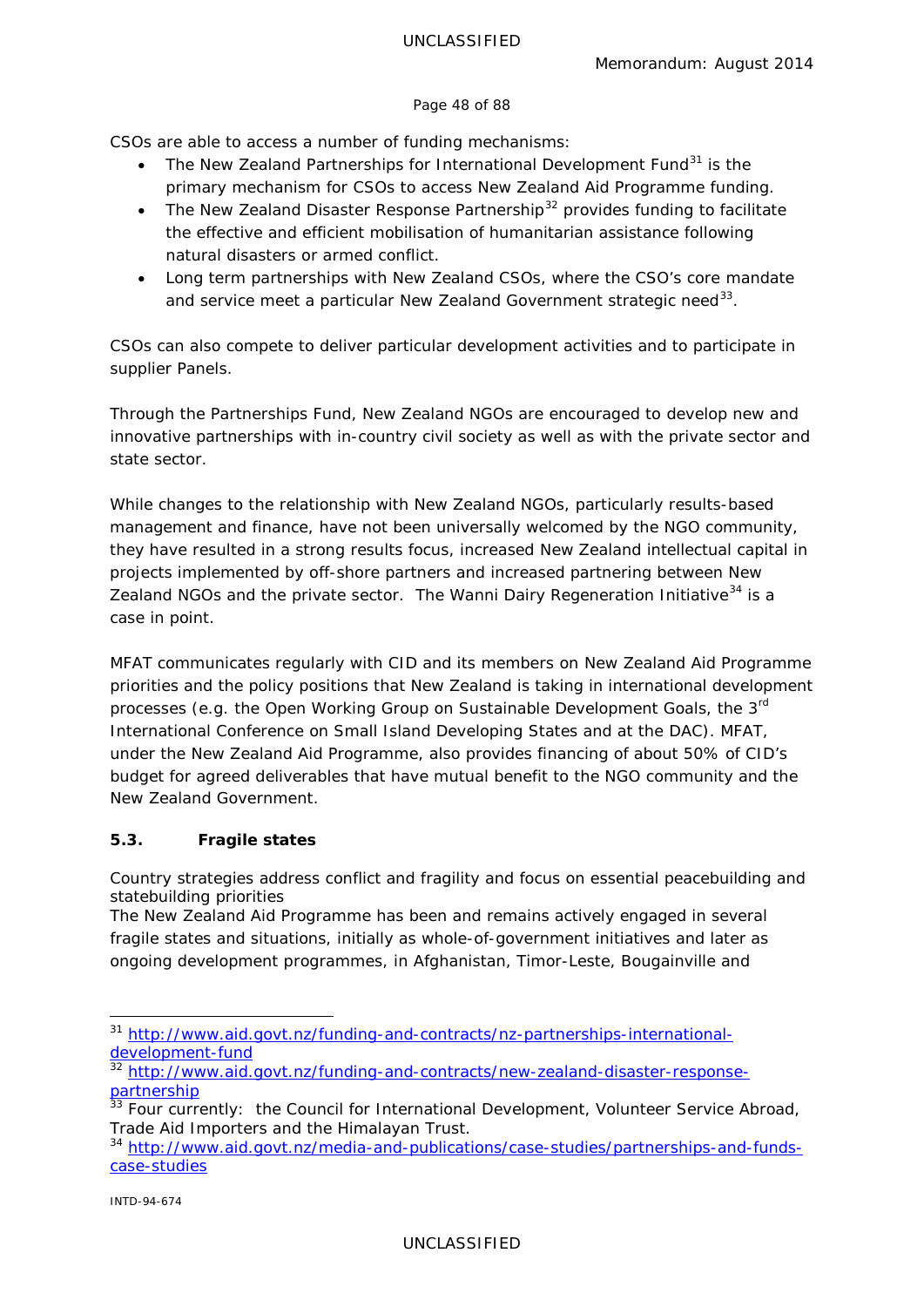#### Page 49 of 88

Solomon Islands. As a result of this engagement, New Zealand was pleased to sign up to the *New Deal for Engagement in Fragile States* in early 2012.

In developing a *Programme Strategic and Results Framework*, account is taken of significant political, security, governance and socio-economic factors, economic and human development indicators, community safety, security and resilience issues. The *Guideline on Applying Aid Effectiveness Principles in Fragile States and Situations* and the *Conflict-Risk Assessment Guideline[35](#page-48-0)* are available to assist staff in this process.

*Coordination with government and other donors* New Zealand's engagement in fragile states, whether as part of an international, regional or national response is undertaken in coordination with other government agencies and other donors. Our initial engagement in Afghanistan and Timor-Leste was as part of a whole-of-New Zealand-government effort in support of a UNled response to conflict. Our involvement in Solomon Islands was as part of a Regional Assistance Mission to Solomon Islands  $(RAMSI)^{36}$ . We have invested significantly in programme-based approaches (eg in fisheries, revenue and education) in Solomon Islands since 2003. From January 2013, New Zealand and Australia through their tripartite arrangement with the Solomon Islands Government have agreed a similar performance matrix approach for education sector support to that used by CEWG (see box). We have also invested in government capacity in Timor-Leste and provincial government capacity in Afghanistan<sup>[37](#page-48-2)</sup>.

# **Core Economic Working Group**

The Solomon Islands Government and Donor Core Economic Working Group (CEWG) was established in 2009 in response to the Global Financial Crisis and integrated with the RAMSI response to the 2003/4 breakdown of law and order. It tackles public financial management and economic governance issues that have been rife for many years. NZ was a founding member of CEWG along with RAMSI, Australia, the European Union, the ADB and the World Bank.

The CEWG has focused on the Government's medium-term economic and financial reform efforts and strongly supports the existence of a stability-oriented macroeconomic framework and IMF engagement. The CEWG has been a catalyst for a reform effort resulting in significant improvements to macro-fiscal management across government.

<span id="page-48-0"></span> <sup>35</sup> [http://www.aid.govt.nz/about-aid-programme/how-we-work/tools-and](http://www.aid.govt.nz/about-aid-programme/how-we-work/tools-and-templates/programmes)[templates/programmes](http://www.aid.govt.nz/about-aid-programme/how-we-work/tools-and-templates/programmes)

<span id="page-48-1"></span><sup>&</sup>lt;sup>36</sup> [http://www.aid.govt.nz/media-and-publications/development-stories/july-2013/ten](http://www.aid.govt.nz/media-and-publications/development-stories/july-2013/ten-years-regional-assistance-mission-solomon-i)[years-regional-assistance-mission-solomon-i;](http://www.aid.govt.nz/media-and-publications/development-stories/july-2013/ten-years-regional-assistance-mission-solomon-i) see also [Ten Years of New Zealand Contribution](http://www.aid.govt.nz/webfm_send/487)  [to Peace and Development in Solomon Islands](http://www.aid.govt.nz/webfm_send/487)

<span id="page-48-2"></span><sup>37</sup> [http://www.aid.govt.nz/media-and-publications/development-stories/may-](http://www.aid.govt.nz/media-and-publications/development-stories/may-2013/bettering-bamyan-10-years-nz-presence-afghanista)[2013/bettering-bamyan-10-years-nz-presence-afghanista](http://www.aid.govt.nz/media-and-publications/development-stories/may-2013/bettering-bamyan-10-years-nz-presence-afghanista) and Our Story - [10 years of](http://www.aid.govt.nz/sites/default/files/Our%20Story%20-%2010%20years%20of%20development%20in%20Bamyan.pdf)  [development in Bamyan](http://www.aid.govt.nz/sites/default/files/Our%20Story%20-%2010%20years%20of%20development%20in%20Bamyan.pdf)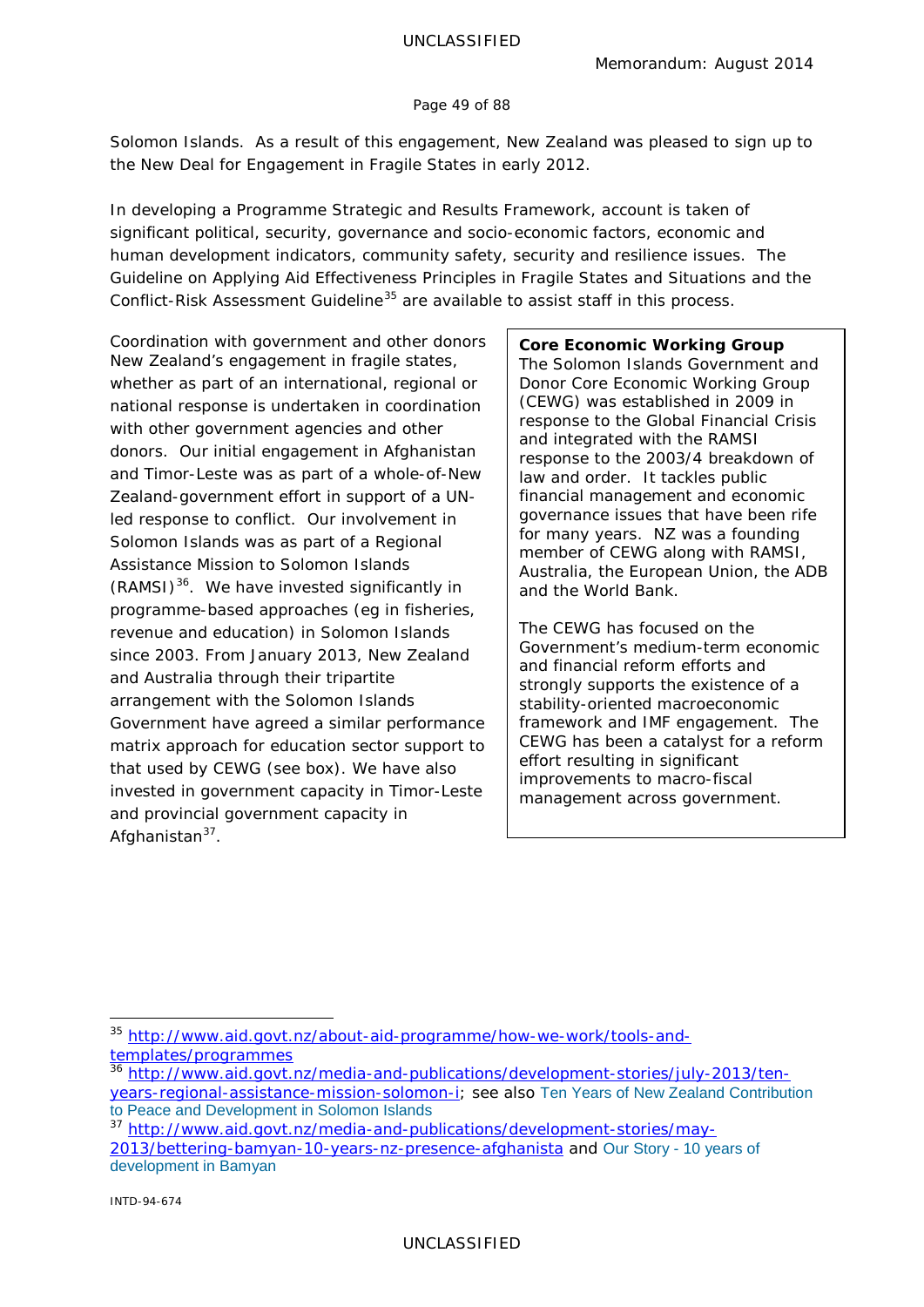Page 50 of 88

*Programme delivery modalities in fragile contexts* New Zealand makes efforts to ensure that programme delivery approaches are appropriate to the context.

#### **New Zealand in Afghanistan**

After NZ took over leadership of the Bamyan Provincial Reconstruction Team (PRT) in 2003, MFAT, the NZ Defence Force (NZDF) and the NZ Police worked together on a wide range of projects, in close cooperation with the Provincial Governor and other Afghan officials. Singaporean, Malaysian and US military contingents, and US, UK and Afghan civilians were also at various times part of the NZ-led PRT and provided development assistance in the province. Without the presence of NZ's soldiers these achievements would not have been possible.

Initially development assistance was delivered largely through the NZDF. 2005 saw the establishment of a dedicated Afghanistan Programme within the NZ Aid Programme and funding increased to approximately NZ\$5 million per year. In addition to the funding provided to the NZDF, NGOs were funded to deliver health, education, governance, tourism and agriculture activities.

In 2010 MFAT took over the lead of the PRT. Development assistance increased and the focus changed to include a greater emphasis on increasing opportunities for sustainable economic development, specifically a larger agriculture programme and a renewable energy project. This shift reflected the situation in the province and the NZ Aid Programme's sector priorities for 2012-2015. By the end of the 2013/14 financial year, NZ had invested NZ\$83.68 million on development in Afghanistan.

NZ's development assistance to Bamyan will have a slower exit than our military and political footprint. The period 2015-2017 will focus on strengthening NZ's work in the agriculture and renewable energy sectors in Bamyan province. The programme includes our US\$2 million per year commitment for three years to support the Afghan National Security Forces.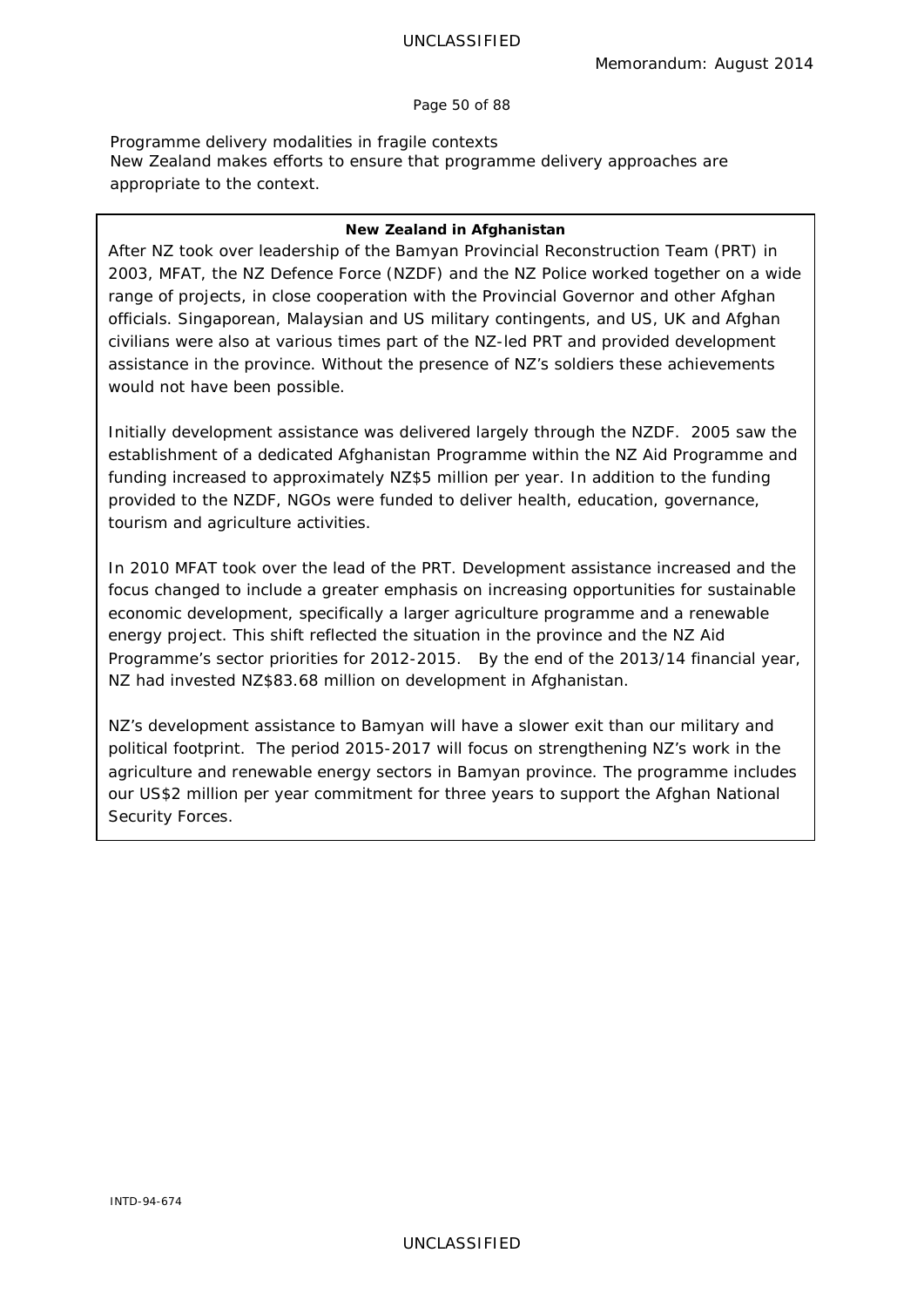# Page 51 of 88

6. Results, transparency and accountability: managing for, evaluating, learning and communicating results

# **6.1. Policies, strategies, plans, monitoring and reporting**

*Development cooperation policies, strategies, plans, budget and programmes* Improving the way we target, measure and are accountable for the impact of New Zealand's development assistance lies at the centre of the *New Zealand Aid Programme Strategic Plan 2012-15* and our new Strategic Results Framework. The new operating model, structure and business processes implemented in 2011 also sought to ensure a strong focus on results. Since 2011 we have invested significantly in strengthening the culture of evidence-based practice to deliver development results.

The *New Zealand Aid Programme Performance System* (**Annex 5**) draws together planning, monitoring, reporting, and evaluation mechanisms across:

- o Whole-of-New Zealand Aid Programme level
- o Programme and sector level
- o Activity level.

The Performance System is used to:

- o enhance management decision-making in order to deliver effective and efficient development results;
- o underpin learning and continuous improvement; and
- o provide accountability to Parliament and taxpayers for MFAT's management of the New Zealand Aid Programme.

The Strategic Results Framework monitors our impact and effectiveness across three distinct results areas:

Global development results – this monitors key development progress that the New Zealand Aid Programme and others contribute towards. While not directly attributable to our efforts, these measures provide an indication of the overall trend of our collective efforts. They include many of the MDG standard indicators and a set of economic, worldwide governance, human development and development effectiveness indicators.

Direct New Zealand development results – this monitors key development results that the New Zealand Aid Programme directly contributes to and is also accountable for. It includes development results (key outputs and short-term and medium-term outcomes) at a programme, sector, thematic and activity level.

Operational and organisational performance – this captures how efficiently and effectively we are managing the New Zealand Aid Programme.

We have taken a careful and planned approach to the introduction of the Strategic Results Framework across the New Zealand Aid Programme, ensuring that we use the opportunity to increase staff understanding of the importance of results measurement and reporting. Results Advisers have taken a hands-on approach to build capacity of staff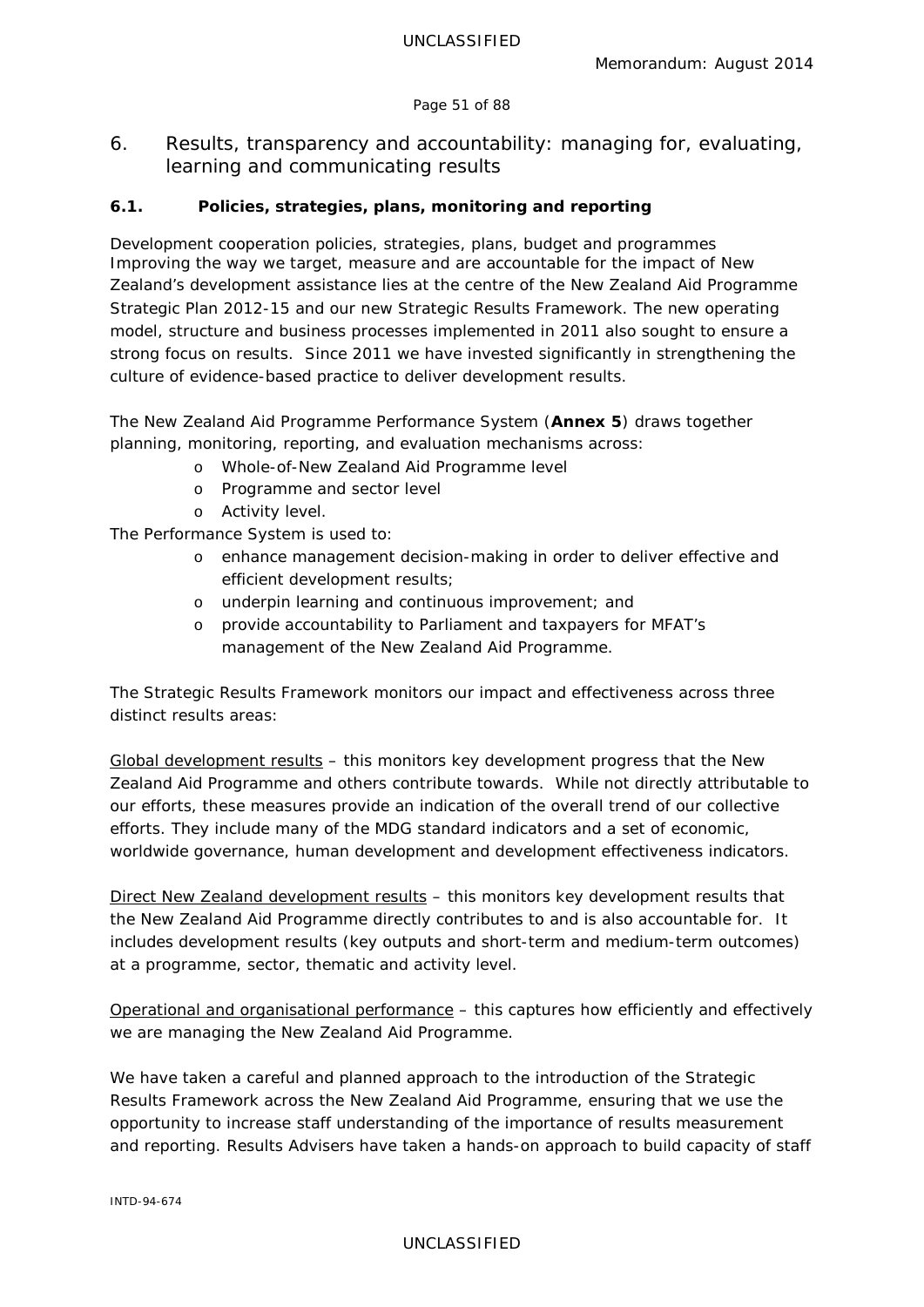#### Page 52 of 88

to engage with partners, select appropriate indicators, set targets, track performance, report results and use this information in planning and decision making.

In planning activities and programmes, staff are required to articulate their expected results (outputs and outcomes), including how these are to be measured, in results frameworks. Progress against these results is monitored during programme and activity implementation and reported on an annual basis. Completion assessment reports summarise overall achievement of results. These annual and completion reports inform reporting against our sector strategies and overall strategic framework.

### *Approach to results measurement*

Guidance to staff when developing a *Programme Strategic and Results Framework* requires that they refer to and use all available information. Typically this includes:

- Any existing New Zealand Aid Programme strategies, strategic and results frameworks or sector strategies;
- Relevant partner, agency or other donor strategies or strategic plans, national development plans, sector plans and associated results measurement tables or monitoring mechanisms;
- Programme monitoring, evaluation or review information;
- Any Programme performance reports or partner feedback;
- For Country Programmes in particular, any analytical work including of crosscutting issues and of country systems (e.g. Public Expenditure and Financial Accountability (PEFA) assessments, Australian national and sector assessments).

We use measures from country results frameworks wherever possible to avoid imposing additional burdens on developing countries. This includes use of indicators and targets from national development strategies, sector plans and other relevant frameworks, use of national statistics and data from sector information systems, and use of country monitoring and evaluation systems at the country and/or sector level.

# *Monitoring individual programme results in fragile contexts*

New Zealand's engagement in fragile contexts is supported by a whole-of-government effort coordinated in Wellington through senior level inter-departmental groups, with responsibility for agreeing whole of government objectives and strategy as well as coordination and monitoring of implementation.

# **6.2. Evaluation system**

# *Evaluation policy and capability*

The New Zealand Aid Programme's *Evaluation Policy* sets the core requirements for conduct of strategic, programme and activity evaluations. The policy reflects the *OECD DAC Principles of Evaluation for Development Assistance* and applies the *DAC Evaluation Quality Standards for Development Evaluation*. It is supported by operational guidelines, knowledge notes, evaluation resources and staff training.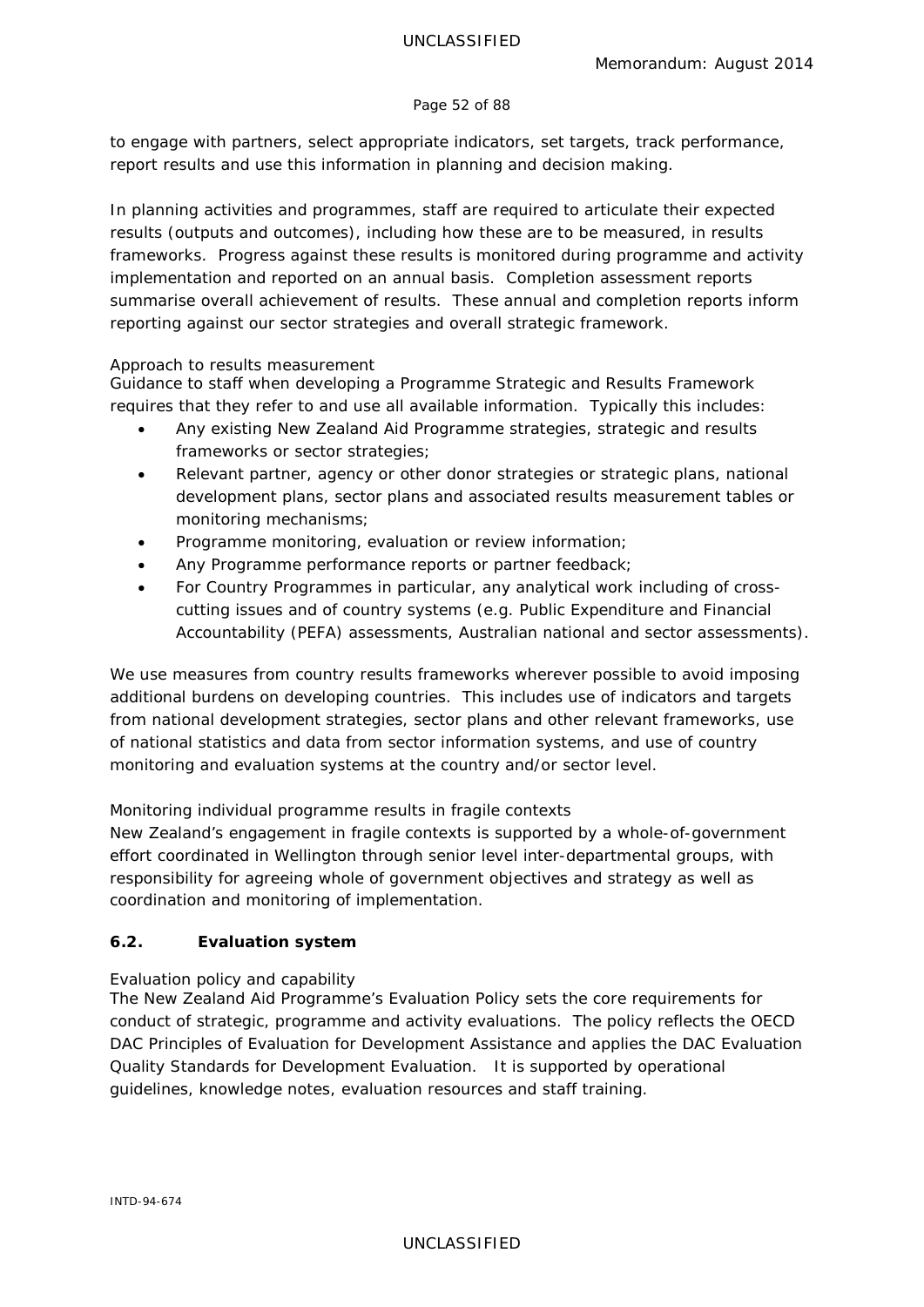### Page 53 of 88

The Evaluation and Research (ER) Team has four staff members (three FTEs). Three staff (2.5 FTE) are focused on evaluation and research; one staff member (0.5 FTE) is focused on disseminating results and helping build an evidence based culture.

The Team is responsible for

- the development of the New Zealand Aid Programme's evaluation programme;
- commissioning strategic evaluation and research;
- providing assistance to staff commissioning programme and activity evaluations to help ensure they are relevant, robust, timely and useful;
- ensuring the New Zealand Aid Programme implements good development evaluation practice (through evaluation policy, resources and training);
- disseminating evaluation results.

The *Evaluation and Research Board* plays a key role in supporting an evidence-based culture in IDG through the expertise and advice it contributes on evaluation practice and its role in monitoring the evaluation and research programme.

# *Independence of evaluations*

The ER team is based in DSE and operates outside the design, delivery and management of the New Zealand Aid Programme's development interventions.

Evaluations are carried out by external specialists who have no vested interest in the outcomes of the evaluation and are independent of those responsible for policy making and delivery of development assistance. These external specialists are selected through competitive tendering with transparent criteria.

The evaluation governance structures, management processes and quality assurance mechanisms also help safeguard independence, as does involving a broad range of partners and stakeholders in the evaluation process.

Evaluation results are reported to senior management and the New Zealand Aid Programme's Evaluation and Research Board.

*Planning and budgeting for the evaluation of development assistance activities* The New Zealand Aid Programme has moved in 2014 to setting a multi-year *Evaluation and Research Programme* encompassing strategic, programme and activity evaluations, with the intention that evaluations at the different levels complement and reinforce each other.

The programme is reviewed annually to ensure it is responsive to the strategic and operational needs of the New Zealand Aid Programme.

Strategic evaluations are selected to address significant cross-New Zealand Aid Programme issues (e.g. sectoral, thematic or process). Programmes are to be evaluated every two strategy periods. Evaluations are required for all activities over NZ\$10 million. Activities less than \$10 million may also be evaluated if doing so would be useful for decision-making, learning or accountability. Activities of any value may also be evaluated

INTD-94-674

# UNCLASSIFIED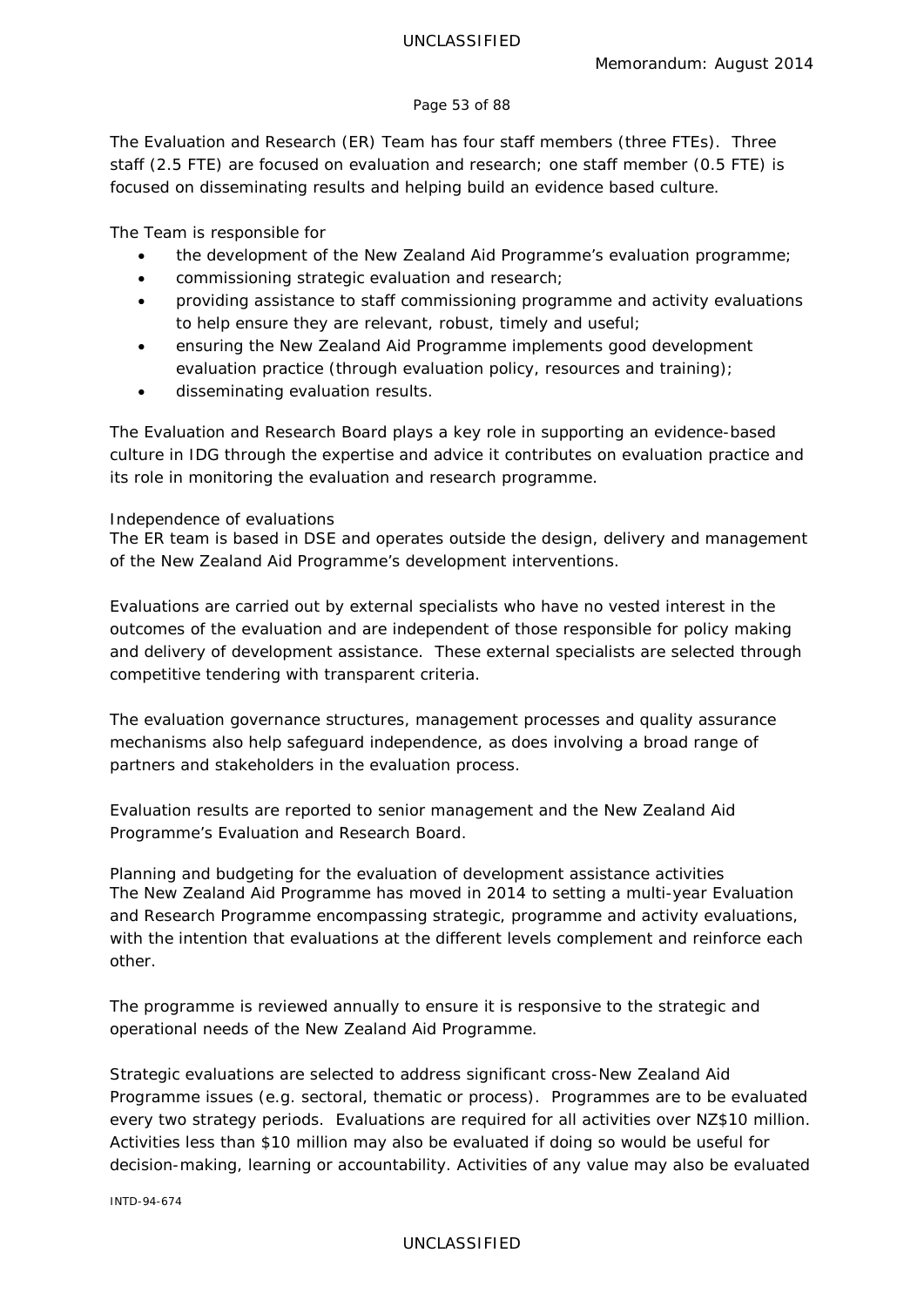### Page 54 of 88

in response to a particular strategic and operational information need. The decision to evaluate these Activities will be agreed through the annual forward planning process.

A dedicated three-year budget of \$3 million funds approximately six strategic evaluations and six research projects.

Activity evaluations are planned and budgeted at the activity design phase when a monitoring and evaluation plan is included in the Results Framework. Activity evaluations are funded from the activity budget.

# *Evaluation partnerships and strengthening capacity*

Where appropriate we support partner-led evaluations of our development interventions (e.g. for activities supported by the Partnerships Fund), working in partnership with them to ensure DAC quality standards apply in order to promote evaluation quality, utilisation and learning.

Partners' involvement in New Zealand Aid Programme evaluations also builds their capacity. Partners are part of evaluation governance groups, promoting capacity development and increasing ownership and usage of the evaluation findings. Whenever stakeholders are affected by an evaluation, their views and expertise form an integral part of the evaluation.

We also pursue opportunities to work collaboratively with other donors and agencies on joint evaluations. A recent tax revenue reform evaluation was undertaken with the Pacific Financial Technical Assistance Centre.

# **6.3. Institutional learning**

# *Evaluation feedback mechanisms*

Utility of evaluations is a priority and we aim to ensure that outcomes from evaluations are fed back to all those to whom they are relevant.

Evaluation results are reported to senior management and to the *Evaluation and Research Board*. They are shared and discussed with relevant partners. For example, following a presentation to the Pacific Island Tax Administrators' Association (PITAA) in 2013 to elicit feedback on the draft findings of the tax revenue reform evaluation, we presented the final findings, conclusions and next steps to the 2014 PITAA conference. See also comments in following two sections on dissemination and knowledge sharing.

A management response is required for all evaluations. This identifies whether and why we agree or disagree with the key recommendations and identifies what action we will take in response.

A *Management Action Report* is being designed in order to monitor over time the implementation of evaluation recommendations. Management Action Reports of strategic and programme evaluations will be presented to the Evaluation and Research Board. It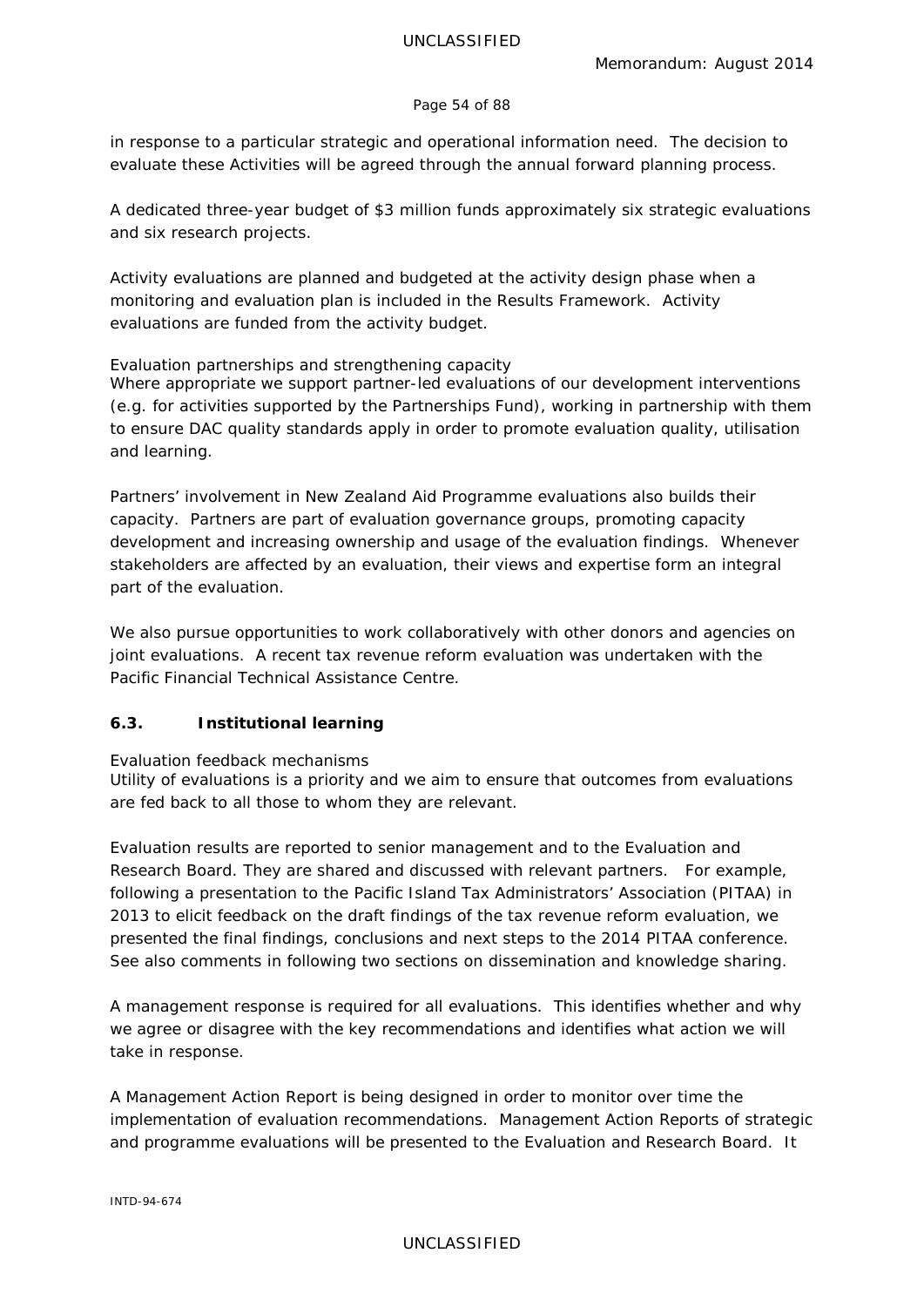### Page 55 of 88

is anticipated that Management Action Reports of activity evaluations be monitored by Directors and a summary reported to the Board.

### *Dissemination of evaluation results and lessons*

Evaluations are published on the MFAT intranet and the New Zealand Aid Programme website along with a short summary of key findings, conclusions and lessons learned.

Findings and lessons learned are actively shared using workshops, 'catch-up cafés', result stories published in the *IDG Weekly Message*, staff forums and knowledge-sharing lunches led by staff.

Each strategic evaluation has a dissemination plan including a range of activities appropriate to each evaluation. For example, we have disseminated the findings and recommendations of the tax revenue reform evaluation to other government agencies including the Inland Revenue Department and Treasury as well as to regional stakeholders at the PITAA conference.

We also intend to distribute a short summary of each evaluation to all those who directly participated in the evaluation.

An annual overview of activity evaluations draws together lessons with wider relevance and helps identify issues that may require a strategic evaluation.

### *Knowledge management*

The New Zealand Aid Programme has increased its investment in improving knowledge management over the past year. The Development Planning and Results Team and the Evaluation and Research Team work closely together to strengthen an evidence-based culture across the New Zealand Aid Programme. A shared *Knowledge and Results Strategy* with a five year time frame has been developed to guide these efforts. This has a strong focus on the generation of high quality results data and information, capacity development, and dissemination and knowledge sharing, to provide opportunities for staff to share and engage with research, evaluation and results.

The *IDG Monitoring, Evaluation and Results* hub on MFAT's intranet is a one-stop-shop for results, evaluation and research data and information. It contains:

- *New Zealand Aid Programme Performance System* (**Annex 5**) draws together planning, monitoring, reporting, and evaluation mechanisms at different levels.
- *DLT Dashboard* assists with day-to-day management in IDG by summarising and analysing key operational data on topics like expenditure, results, human resources and ongoing projects. Initially developed for DLT use, it is now available across the organisation and is updated monthly providing an up-to-date snapshot of our performance.
- *AMA and ACA Database* contributes to the sharing of knowledge and experience across the New Zealand Aid Programme providing visibility to *Activity Monitoring*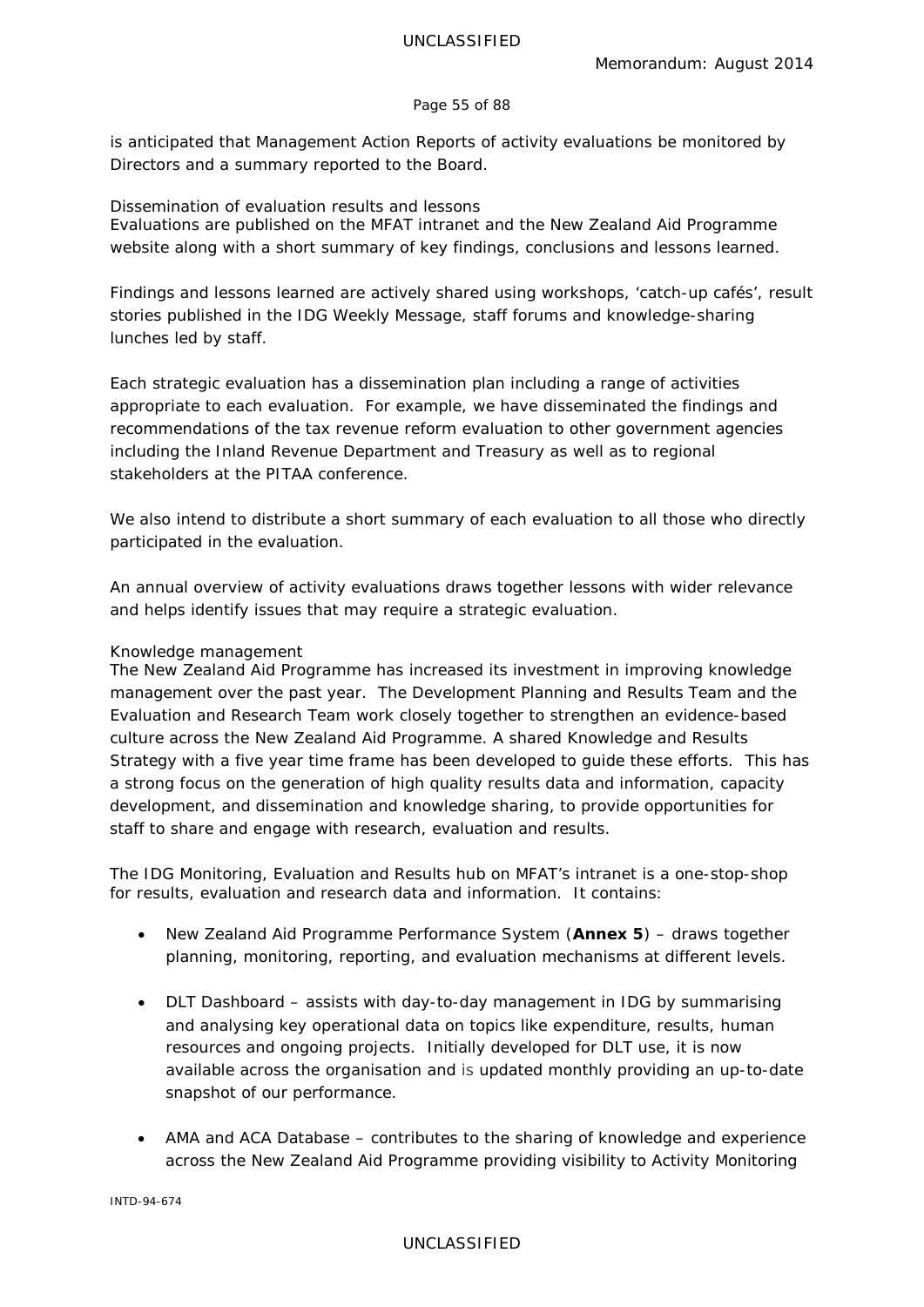### Page 56 of 88

*Assessments* (AMAs) and *Activity Completion Assessments* (ACAs) carried out in different programmes. It provides a tally of assessments completed by each programme, gives access to individual assessments, and uses filters to drill down on specific groups of assessments based on a chosen criterion. The database is updated weekly.

- *Strategic Results Framework* reports on the outputs and outcomes of the activities we support. Over time it will become an important strategic planning tool.
- *Consolidated Forward Aid Programmes* report on the current and forecast activities by programme, and enable viewing of numbers and actual/forecast expenditure by sector, theme, region and programme. It also details the total country aid flow.
- *Evaluation and Research* includes information on the Evaluation and Research Programme as well as resources for activity and programme evaluations.
- *Transparency and IATI* outlines our approach to transparency and our involvement in IATI.
- *Statistics* contains information about statistics initiatives and provides links to data sets of the SPC, World Bank and ADB and other reports of interest to staff.

In addition, there is a programme of monitoring, evaluation and results dissemination events including catch-up cafés, staff forums, 'Brown Paper Bag' lunches, workshops and guest speakers. Advisers in the Development Planning and Results Team are working closely with Principal Development Managers in each sector to share information from Activity monitoring and completion assessments and evaluations, support greater discussion of these results, and disseminate them throughout the organisation through sector synthesis reports.

# **6.4. Communication, accountability and development awareness**

# *Transparency and accountability*

MFAT's accountability to Parliament is exercised through the *MFAT Annual Report* and the annual *Estimates* hearing for Vote ODA of the *Foreign Affairs, Defence and Trade Committee*.

There is limited scrutiny by domestic stakeholders of what the New Zealand Aid Programme is achieving at a whole of programme level. We meet regularly with CID to discuss New Zealand Aid Programme priorities and the views of CID members. The Council regularly comments on the volume and focus of the New Zealand Aid Programme including through its *Brief to the Incoming Government* which details specific actions it is urging the Government to act on in the short and medium term relating to international aid and development. NZADDs, an independent group of academics and practitioners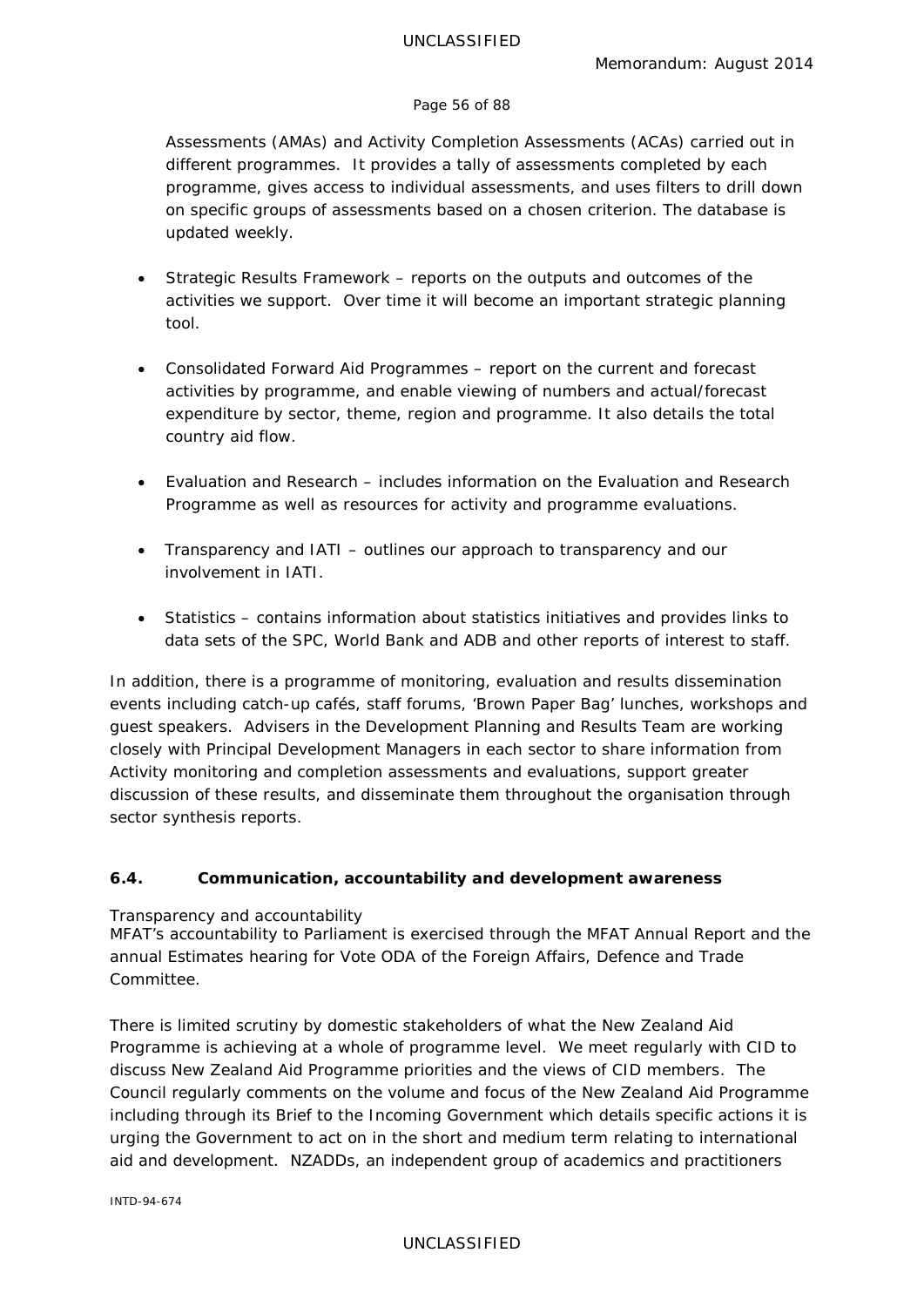### Page 57 of 88

working together to promote dialogue and critical thinking about New Zealand's role in international development, actively analyses and blogs on the New Zealand Aid Programme.

The New Zealand Aid Programme commenced reporting using the IATI Standard in April 2012 (reporting on a 6-monthly basis). Although we have made good progress, there is room to improve. We have developed a staged implementation plan over the next 18 months that will see improvements to data quality and an expansion to our range and frequency of aid reporting.

We ranked 18th out of 67 aid organisations (7th out of 49 bilateral organisations) in the 2013 Aid Transparency Index. In 2012, New Zealand was 16th out of 72 aid organisations and 5th out of 47 bilateral organisations.

The New Zealand Aid Programme published the [New Zealand Implementation Schedule for the](http://www.aid.govt.nz/webfm_send/515)  [Transparency Common Standard](http://www.aid.govt.nz/webfm_send/515) in December 2012, outlining our plans to implement the transparency common standard, in support of commitments made in Busan. The schedule was updated in December 2013. We are working towards full compliance with the common standard by December 2015.

Although good progress has been made with increased activity reporting to the public, expanding the scope of future reporting is constrained by the capabilities of the *Aid Activity Management System* (AMS). Our ability to meet full compliance with the common standard in an efficient way is dependent on improving our systems for collating and reporting activity information. A replacement for AMS is currently under development.

# *Communicating results and risks*

Investment in improvements to evaluation, monitoring and results is building a stronger evidence base to support communication with major stakeholders. This remains a work in progress as the implementation of quality assurance systems is an important element of IDG having confidence in the integrity of New Zealand Aid Programme data.

The *MFAT Annual Report* is the primary means of communicating results to the Minister and the Parliament. The annual *Aid Year in Review* publication communicates results to the broader public. Both documents<sup>[38](#page-56-0)</sup> draw on information gathered in the *Strategic Results Framework*. Data from the frameworks are also used as an input to High Level Consultations with our partners. Evaluation findings are published on the New Zealand Aid Programme website.

The external website is our primary channel for raising public awareness and communicating policy, results and evaluations. A major redevelopment is under way in 2014 with the new site going live in 2015. The new website will pull together all of the Ministry's current websites (including the New Zealand Aid Programme's external website

<span id="page-56-0"></span> <sup>38</sup> Available at:<http://www.aid.govt.nz/media-and-publications/publications>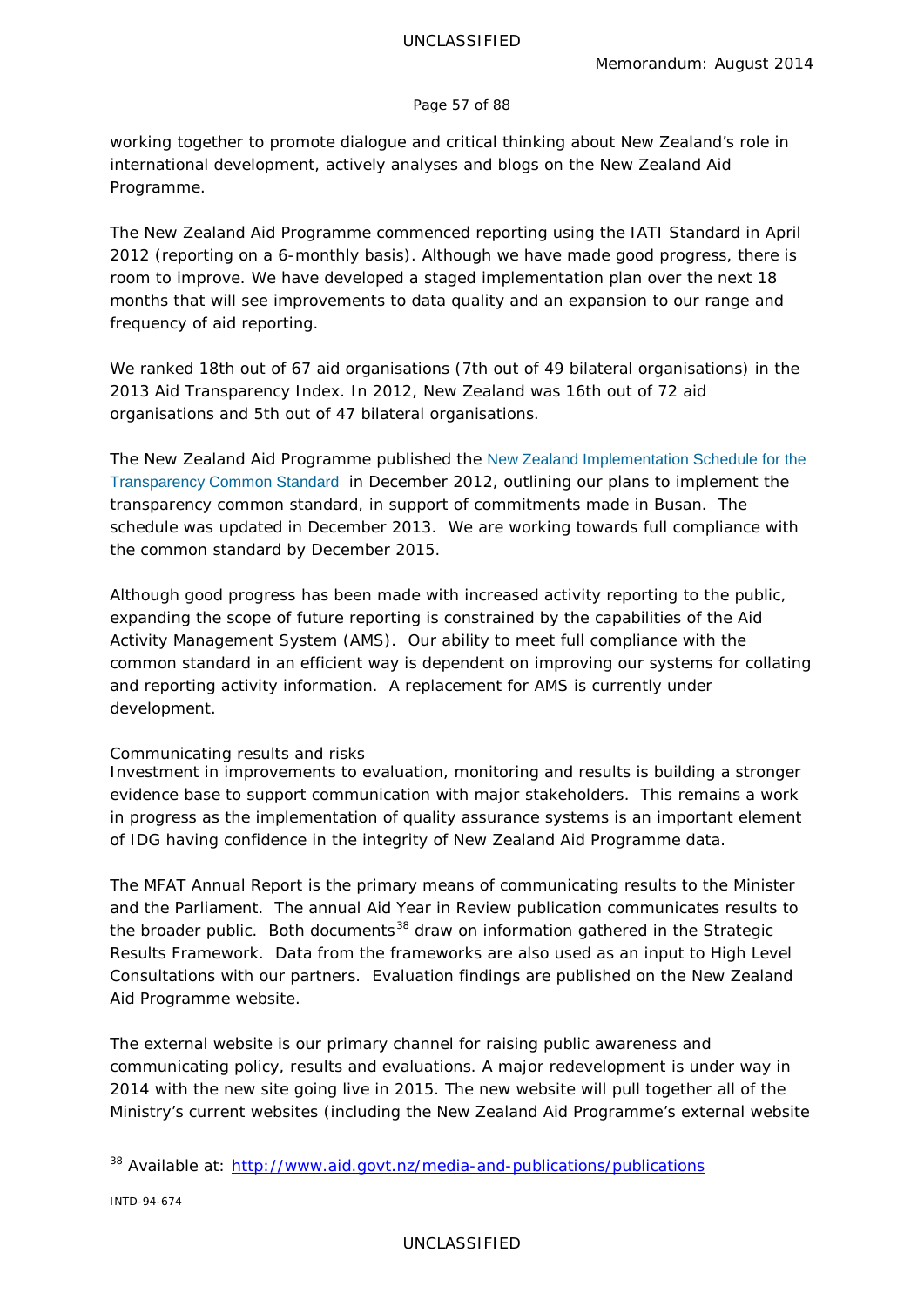#### Page 58 of 88

[www.aid.govt.nz\)](http://www.aid.govt.nz/) into a central hub. It will be a responsive design, suited to the increasing number of people accessing our site via mobile devices. The Aid and Development section of the new website will feature a revised information architecture and content rewritten specifically for the web, which will help users find information more easily and efficiently.

On the current website, development stories provide an on-the-ground perspective of the development activities that New Zealand supports in the Pacific and further afield. Up to December 2013 an email newsletter, *NewZAID,* collected these web stories and was sent to subscribers at the end of each month. Due to changing audience preferences, the *NewZAID* email has been suspended. However, news stories continue to be regularly published on the website and promoted on the homepage. This will continue in the new website.

MFAT is increasingly using social media as an outreach tool to promote website content and other information – e.g. scholarships information, promotion of events and milestones are published via Facebook sites of our offshore posts.

An overarching *New Zealand Aid Programme Communications Strategy* is under development. While some aspects of the Communications Strategy that was developed in 2012 have been implemented, some of the proposed tactics have not been possible to implement due to resource constraints and changing priorities for the New Zealand Aid Programme and MFAT communications more generally. The revised strategy seeks to develop a more sustainable communications approach. It includes greater focus on the new website that is currently under development and the increasing importance of social media as an outreach and accountability tool.

#### *Internal communication*

The Deputy Secretary provides a weekly internal communications bulletin *IDG Weekly Report* which outlines key priorities, events and developments. The *Weekly Report* also contains a *Result of the Week* and all *Back-to-Office Reports* by staff are published for other staff to read. The internal narrative of *Changing lives, Saving lives* is designed to keep results and impact at the forefront of staff focus and commitment.

#### *Raising development awareness*

The New Zealand Aid Programme website is our primary channel for raising public awareness and communicating policy, results and evaluations.

A suite of five core print publications is available online as well as in hard copy:

- the *International Development Policy Statement*,
- *Development that Delivers: the New Zealand Aid Programme Strategic Plan 2012-15*
- the *New Zealand Aid Programme Sector Priorities 2012-15*
- the annual *Aid Year in Review* publication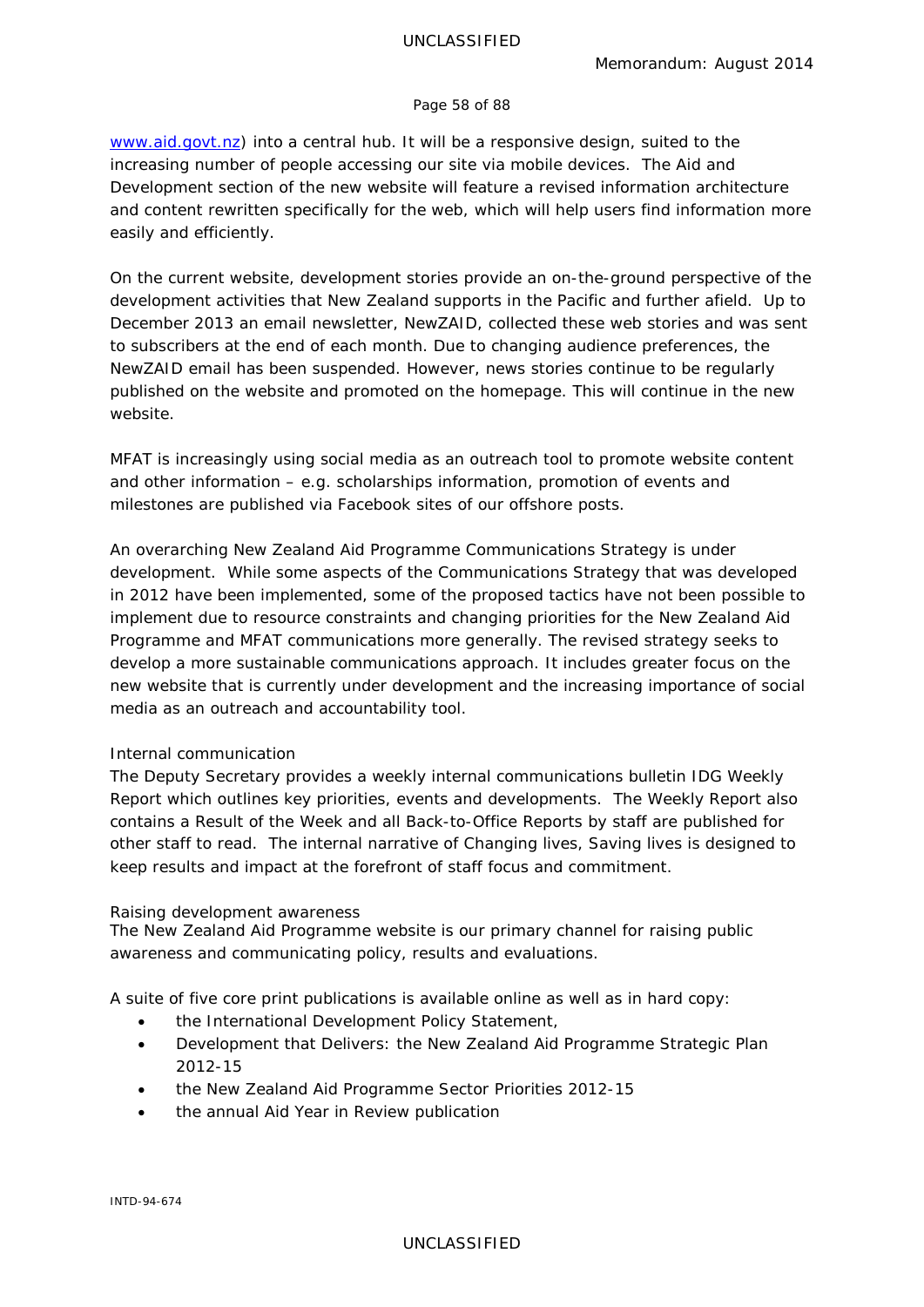### Page 59 of 88

• *Development in the Pacific 2012: Partnerships for Progress[39](#page-58-0)*

In addition, documents are produced for specific issues and events such as a summary of how New Zealand is [implementing the Busan commitments as of April 2014](http://www.aid.govt.nz/webfm_send/599) prepared for the High Level Meeting of the Global Partnership for Effective Development Cooperation in April 2014.

The Ministry funds *New Zealand Aid Programme Awards* for postgraduate students. Allocation of the Awards is done by an assessment committee consisting of academics from New Zealand Universities who have a strong interest in development. One of the overarching goals of the programme is to build awareness of the approach, focus and objectives of the New Zealand Aid Programme.

<span id="page-58-0"></span> <sup>39</sup> [http://www.aid.govt.nz/webfm\\_send/299](http://www.aid.govt.nz/webfm_send/299)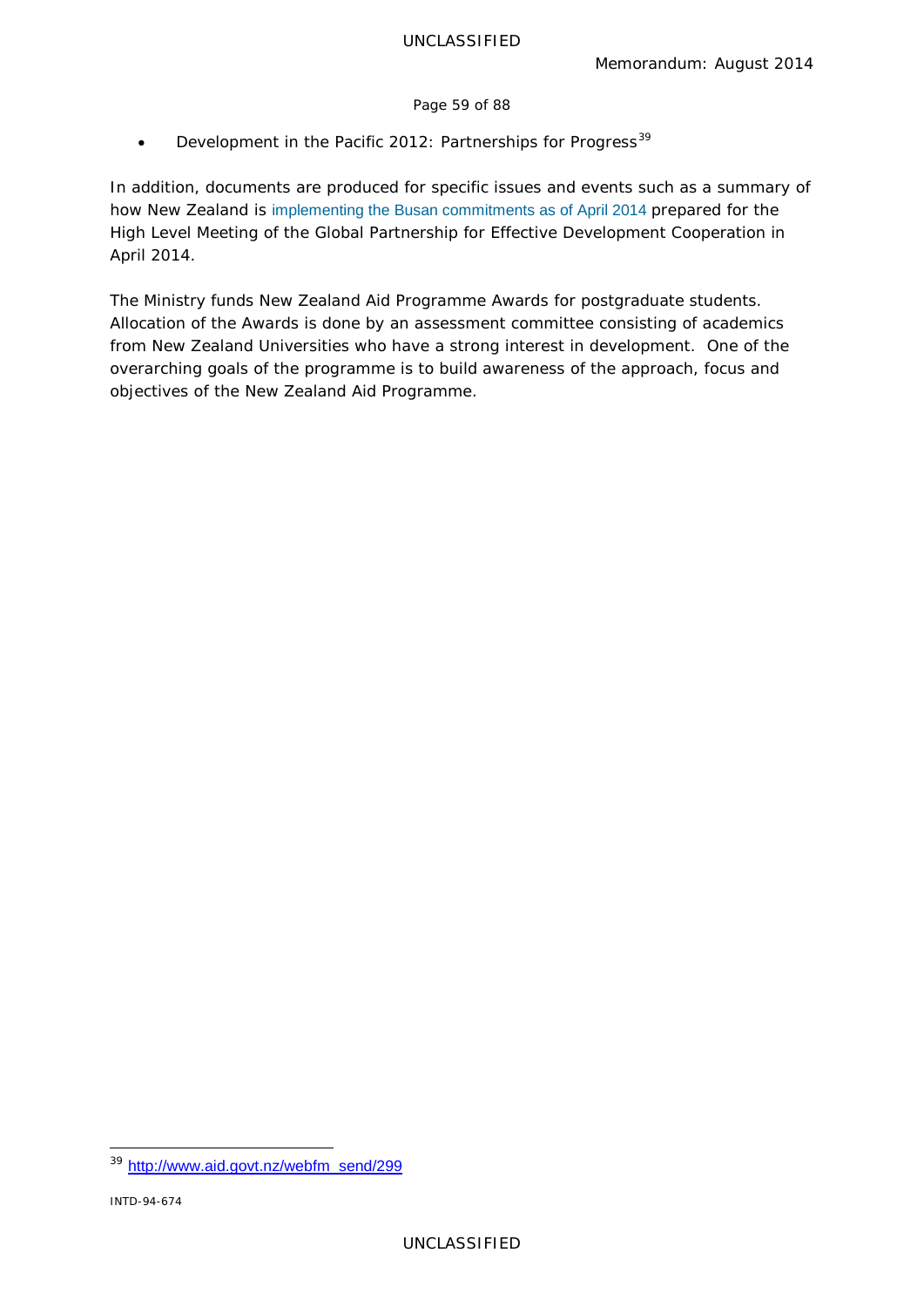Page 60 of 88

# 7. Humanitarian assistance

# **7.1. Strategic framework**

*Humanitarian policy and/or strategic framework*

New Zealand's policy framework for humanitarian assistance and disaster response is outlined in the [Policy and Strategies for Humanitarian Assistance and Disaster Risk Reduction](http://www.aid.govt.nz/webfm_send/325) and the [10 Guiding Principles for the provision of humanitarian assistance in the Pacific](http://www.aid.govt.nz/webfm_send/527)<sup>[40](#page-59-0)</sup>. These documents reflect clear political directives for a swift, streamlined and principled response to natural disasters in the region.

New Zealand is a signatory to the **Principles and Good Practice of Humanitarian** [Donorship](http://www.goodhumanitariandonorship.org/gns/principles-good-practice-ghd/overview.aspx) (GHD principles), and bases its decisions on humanitarian assistance on the principles of humanity, impartiality, neutrality and independence.

New Zealand also adheres to all international legal obligations relevant to humanitarian assistance, including international humanitarian law, human rights law and refugee law.

New Zealand views its international commitments on the rights of women, children, refugees, internally displaced people, and persons with disabilities as particularly important in ensuring the effectiveness of its humanitarian assistance.

### *Approach towards recovery and transition*

The Pacific, New Zealand's focus for humanitarian and development assistance, is not characterised by protracted crises or transition environments. Nevertheless, staff from relevant bilateral and regional development programmes are closely involved from the earliest stages of each humanitarian response to ensure close links between emergency relief, early recovery, and long-term development outcomes.

# *Approach towards disaster risk reduction and resilience*

Disaster risk reduction is a key aim of the New Zealand Aid Programme and our investments in this area aim to help countries and communities to improve levels of preparedness and mitigate the effects of natural disasters and climate change. These investments are guided by the Humanitarian and Disaster Management programme's policy and strategy frameworks, national and regional strategies for disaster risk management and the *Hyogo Framework for Action 2005-2015*, to which New Zealand is a signatory.

New Zealand's investment in disaster risk reduction is strongly focused on the Pacific and Southeast Asia. Existing investments in the Pacific are focused on building the national disaster risk management and response capability of selected Pacific country governments. Support in Southeast Asia also has a strong focus on building national and regional capability. These investments are led by both the humanitarian programme and by bilateral country programmes.

<span id="page-59-0"></span> <sup>40</sup> [http://www.aid.govt.nz/about-aid-programme/how-we-work/policies-and](http://www.aid.govt.nz/about-aid-programme/how-we-work/policies-and-priorities/improve-resilience-and-recovery-emergencies)[priorities/improve-resilience-and-recovery-emergencies](http://www.aid.govt.nz/about-aid-programme/how-we-work/policies-and-priorities/improve-resilience-and-recovery-emergencies)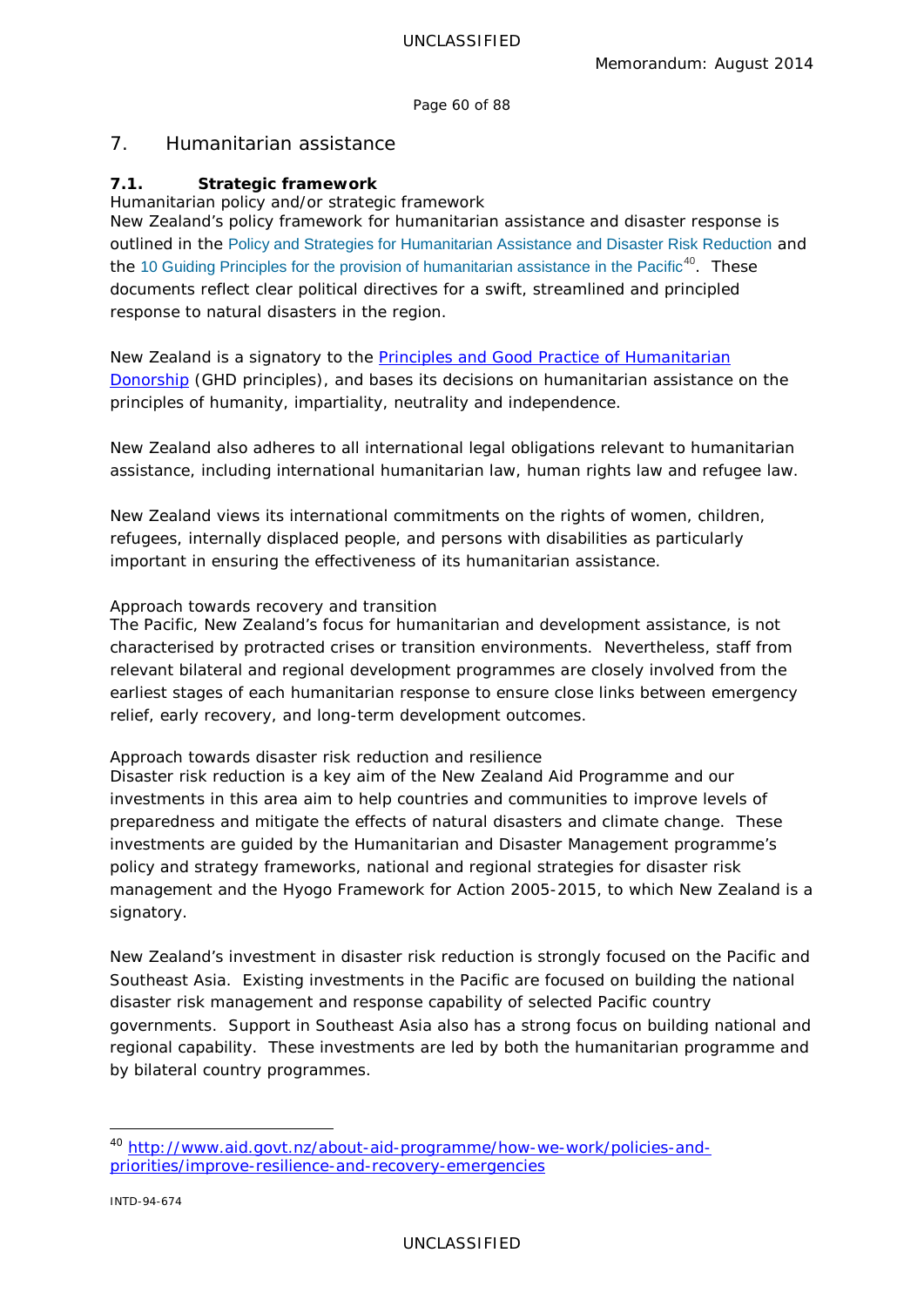#### Page 61 of 88

# *Overall humanitarian budget and trends*

The Humanitarian and Disaster Management Programme expenditure for 2013/14 totalled NZ\$20.56 million. This budget comprises *allocated* financial resources for planned activities (e.g. disaster risk reduction and management) and *unallocated* financial resources to enable the New Zealand government to respond to disasters as they occur. This enables us to manage longer-term strategic programmes while retaining flexibility to be responsive to sudden-onset disasters.

The chart below shows New Zealand's total DAC-reportable humanitarian expenditure for the past eight calendar years.



# **7.2. Effective programme design**

*Criteria for who, what and where to fund* New Zealand's humanitarian assistance is designed around needs-based responses to, and recovery from, emergencies. The focus is on achieving concrete results: saving lives, alleviating suffering, maintaining human dignity and supporting sustainable recovery.

As per the *[Policy and Strategies for Humanitarian Assistance and Disaster Risk Reduction,](http://www.aid.govt.nz/webfm_send/319)*  the Pacific and South East Asia are the primary focuses of New Zealand's humanitarian assistance and investments in disaster risk reduction. This focus reflects our comparative advantage in terms of contextual understanding, existing relationships and cultural links. Beyond these regions, New Zealand contributes to international efforts to help meet unmet humanitarian needs in rapid onset or significantly worsening humanitarian crises that are significant in scale.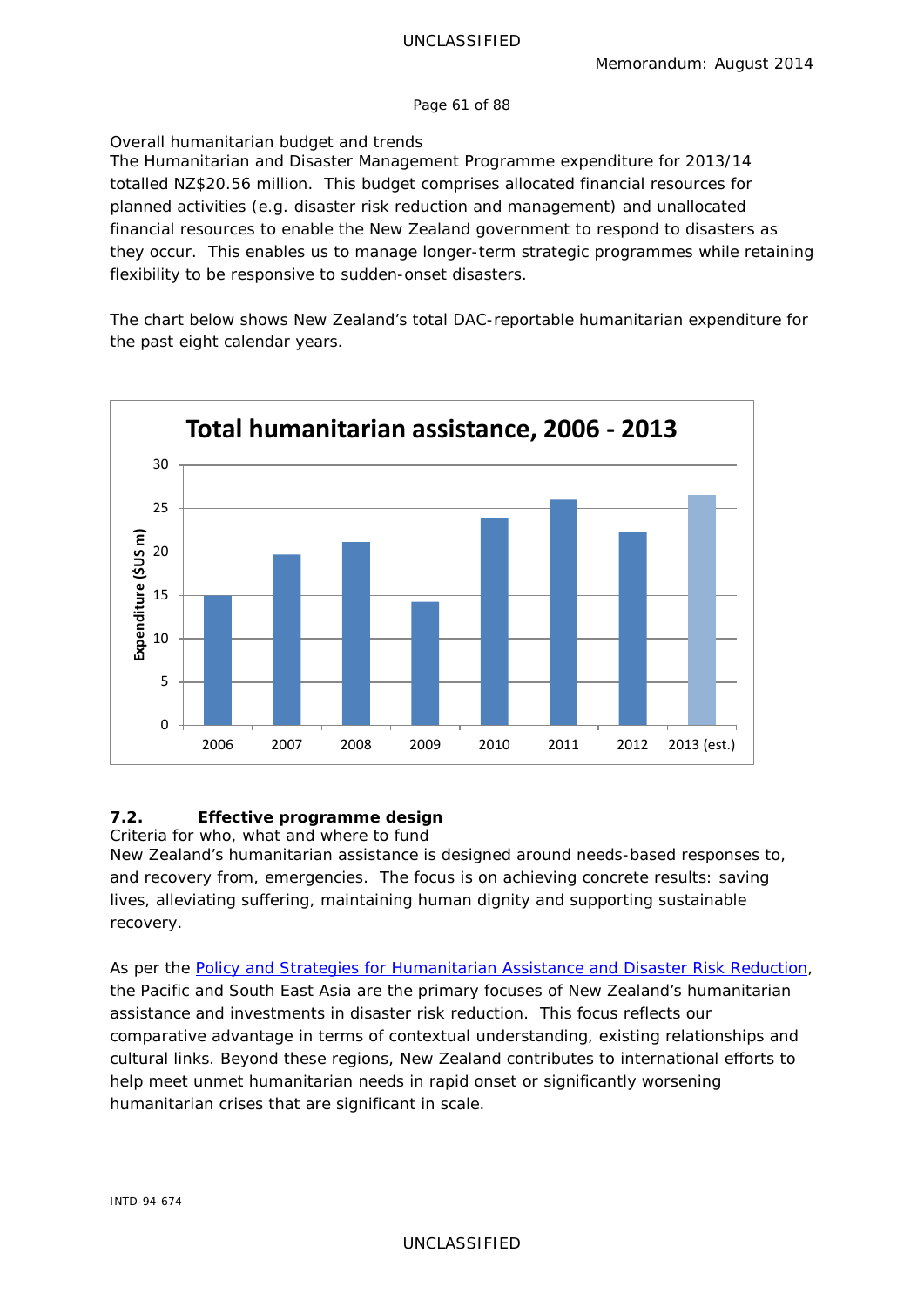### Page 62 of 88

Decision making is transparent and determined through Ministerial submissions. Appraisals are undertaken of response agencies prior to making a decision on which implementing partners to support in a particular response.

### *Role of early warning*

New Zealand applies the four 'R's – reduction, readiness, response and recovery – in its humanitarian, disaster risk reduction and development activities.

Investments in early-warning (readiness) are underpinned by robust science. Community input is sought in designing, planning and implementing such activities. The traditional and natural early-warning systems are integrated with technical and scientific approaches where appropriate. Investment in early warning systems involves multiple hazards and includes technical hardware solutions, capability strengthening and public awareness raising.

# *Approach towards participation of beneficiaries*

The Humanitarian and Disaster Management programme strategy articulates a clear commitment to beneficiary participation, with a focus on vulnerable people, women and marginalised groups. New Zealand requires implementing partners to demonstrate how beneficiaries have been involved in the programme cycle prior to approving funding. These partners usually have strong local partners and can form relatively direct links with beneficiaries. In addition, beneficiary participation must be demonstrated in order for NGOs to obtain accreditation to the *NGO Disaster Response Partnership*.

The New Zealand Aid Programme is committed to the deployment of specialist staff to assist with a response (especially in the Pacific) and to post-event monitoring visits. Both assist in strengthening links with beneficiaries.

# **7.3. Effective delivery, partnerships and instruments**

*Tools available for protracted crises and recovery*

New Zealand's crisis response and recovery efforts are strongly focused on the Pacific and, increasingly, on major events in Southeast Asia<sup>[41](#page-61-0)</sup>.

New Zealand employs a range of tools appropriate to the types of events it responds to. These include:

- A dedicated Emergency Task Force (ETF) comprising New Zealand government agencies, New Zealand NGOs, the New Zealand Red Cross and FRANZ<sup>[42](#page-61-1)</sup> partners France and Australia
- A dedicated Wellington Emergency Coordination Centre (WECC) which serves as the hub for coordinating responses
- The NGO Disaster Response Partnership facility, the mechanism through which funding is rapidly made available to NGOs who can respond quickly in disasters
- Pre-positioning of emergency relief supplies in the Pacific and Southeast Asia

<span id="page-61-0"></span> <sup>41</sup> <http://www.aid.govt.nz/where-we-work/emergencies-developing-countries>

<span id="page-61-1"></span><sup>&</sup>lt;sup>42</sup> The 1992 FRANZ Arrangement between New Zealand, Australia and France provides for sharing of information and coordination of the delivery of disaster relief in the Pacific.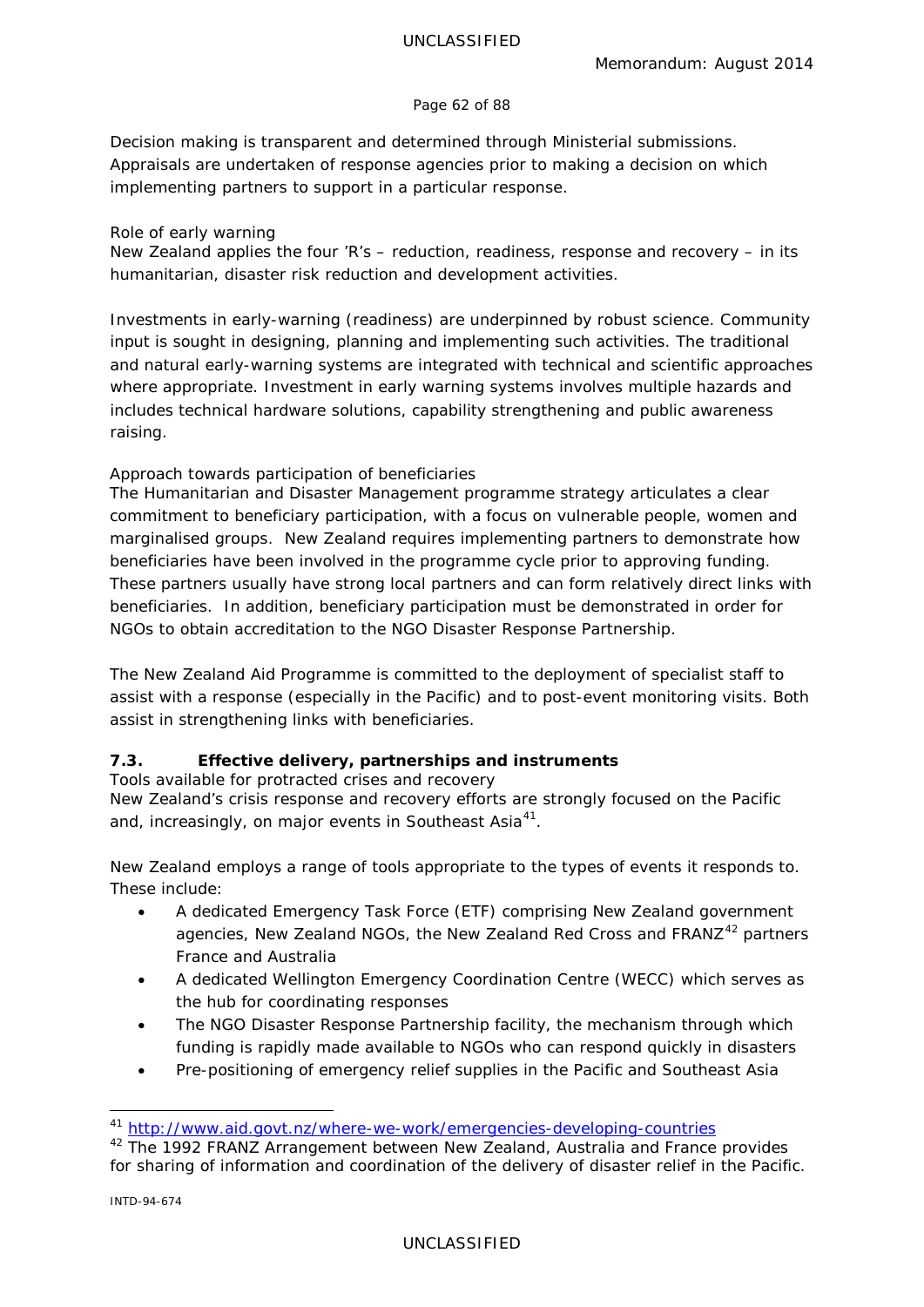### Page 63 of 88

- Pre-existing arrangements with the New Zealand Red Cross to provide relief supplies and technical expertise in disasters
- Memorandums of Understanding with New Zealand government agencies (including Civil Defence and Emergency Management, Health, and the New Zealand Fire Service) to provide response and Disaster Risk Management (DRM) capability to Pacific and Southeast Asian partners (including deployable technical capabilities)
- A rapidly available \$50,000 Head of Mission funding mechanism for New Zealand Heads of Mission to support local, life-saving activities immediately following a natural disaster
- Existing arrangements with UN agencies and the Red Cross Movement to respond to emergencies

Once the immediate response and early recovery phases have been completed, the relevant bilateral country programme team takes responsibility for rehabilitation and development initiatives.

# *Rapid response tools and mechanisms*

New Zealand's crisis responses are managed by an ETF, whose members include MFAT, the NZDF, the Department of Prime Minister and Cabinet (DPMC), New Zealand Police, and Health, the New Zealand Fire Service, NGO partners (represented by CID), the New Zealand Red Cross, and FRANZ partners.

ETF meetings are held daily during the emergency response phase. This allows for rapid dissemination of information and effective coordination across government and more broadly.

Options for the early recovery funding phase of New Zealand's response are developed through the ETF, in which representatives from the New Zealand Aid Programme's bilateral teams participate as the response phase transitions from relief to early recovery. This ensures that the transition to recovery leverages existing bilateral investments and responds to needs.

ETF members participate in comprehensive "lessons learned" exercises following each response.

# *Partnerships with the humanitarian community*

The New Zealand Aid Programme administers an NGO *New Zealand Disaster Response*  Partnership (NZDRP)<sup>43</sup>. New Zealand-based NGOs may apply for accreditation to the NZDRP every three years, and are assessed against clear criteria. Successful NGOs enter into a Head Agreement with MFAT which puts standard contractual term and conditions up-front and reduces transaction costs and time in a response. There are currently sixteen accredited NGOs.

<span id="page-62-0"></span><sup>&</sup>lt;sup>43</sup> [http://www.aid.govt.nz/funding-and-contracts/new-zealand-disaster-response](http://www.aid.govt.nz/funding-and-contracts/new-zealand-disaster-response-partnership)[partnership](http://www.aid.govt.nz/funding-and-contracts/new-zealand-disaster-response-partnership)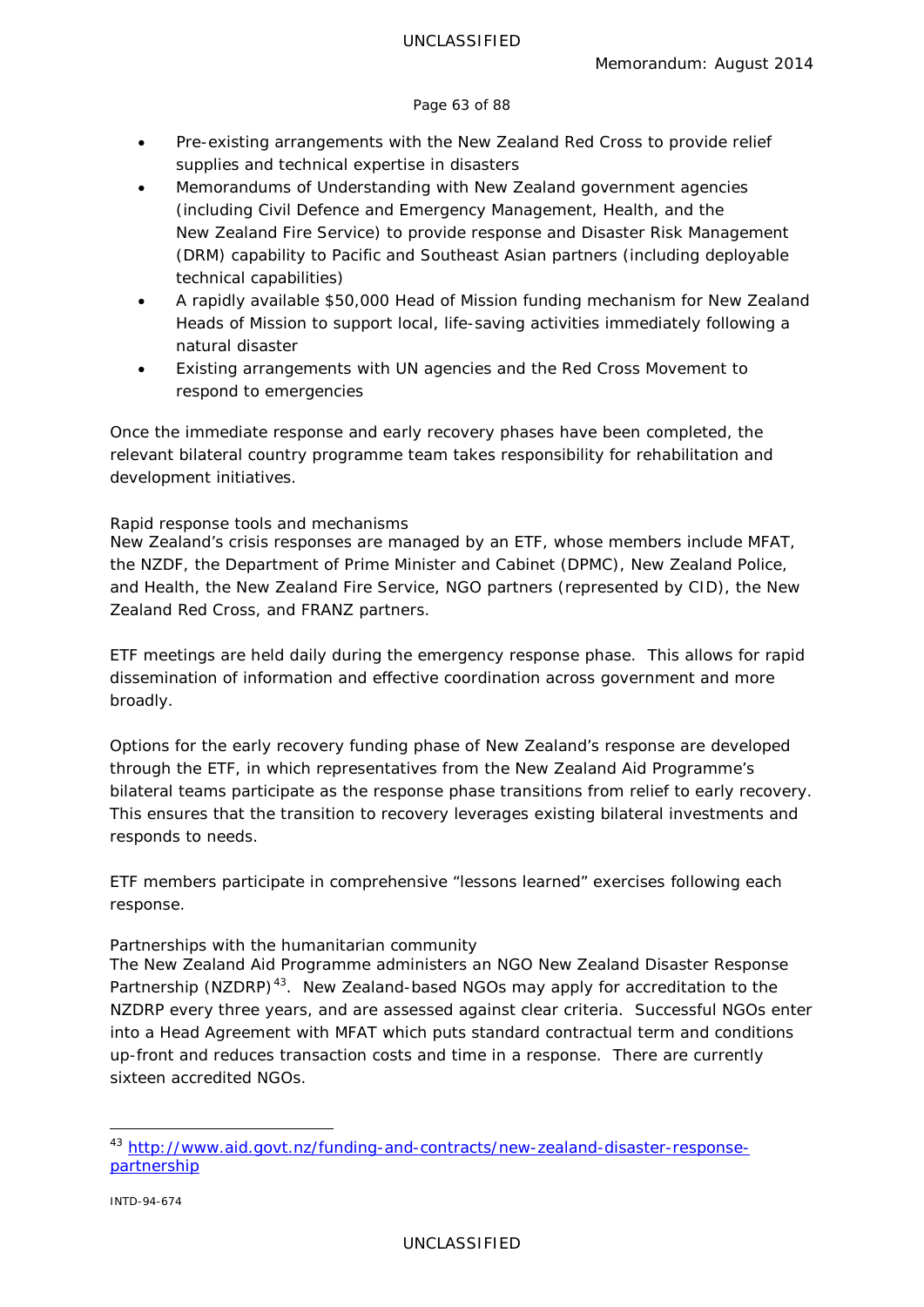### Page 64 of 88

When a humanitarian crisis occurs, the New Zealand Aid Programme invites accredited NGOs to submit applications for funding for response and early recovery projects through the NZDRP. Funding for each NGO is capped at NZ\$250,000. Projects must be expected to conclude within twelve months of application. During the last NZDRP round, in the April 2014 response to flooding in Solomon Islands, NZ\$600,000 was awarded to four NGOs for a range of projects.

The NZDRP structure gives a high degree of transparency as to how the New Zealand Aid Programme will work with the humanitarian community during a crisis. It allows the New Zealand Aid Programme to support NGOs to respond rapidly and with a minimum of transaction costs. MFAT's emergency contracting and finance procedures support rapid appraisals, approvals, contracting and payments in a crisis.

MFAT also has arrangements with NGOs for pre-positioning of relief supplies in selected countries with associated processes that allow for quick release of supplies in a crisis.

# *Coordination with other donors*

New Zealand recognises OCHA's mandate for coordination of responses in situations of humanitarian need, and actively supports OCHA in its work in the Pacific and elsewhere.

New Zealand is party to the 1992 FRANZ Arrangement between New Zealand, Australia and France, the leading humanitarian donors in the Pacific. The FRANZ Arrangement provides a clear basis for information exchange between participating countries to enhance the effectiveness of respective partners' responses to crises. Under the Arrangement, the three partners undertake to share information and coordinate the delivery of disaster relief. The Arrangement is pragmatic, flexible, and generally viewed to be highly effective.

A meeting of FRANZ staff is held annually (hosted by the FRANZ chair, which rotates among the three participating countries) to exchange information on response procedures, discuss lessons from the most recent responses, and build familiarity among key disaster response contacts and associated capabilities.

As noted above, FRANZ partners are also represented at Emergency Task Force meetings through which MFAT develops and implements its response to crises.

# **7.4. Organisation fit for purpose**

# *Coordination across government*

As noted above, New Zealand's crisis responses are managed by an Emergency Task Force. Humanitarian action of the New Zealand government is guided by the *10 Guiding Principles for the Provision of Humanitarian Assistance in the Pacific*. MFAT leads New Zealand's response to humanitarian emergencies offshore.

There is a strong interplay between New Zealand's humanitarian and development funding, with bilateral and regional programmes responsible for long-term development outcomes involved from the earliest stages of humanitarian response. However, there is less of a security focus in New Zealand's approach to humanitarian aid, given the focus

INTD-94-674

### UNCLASSIFIED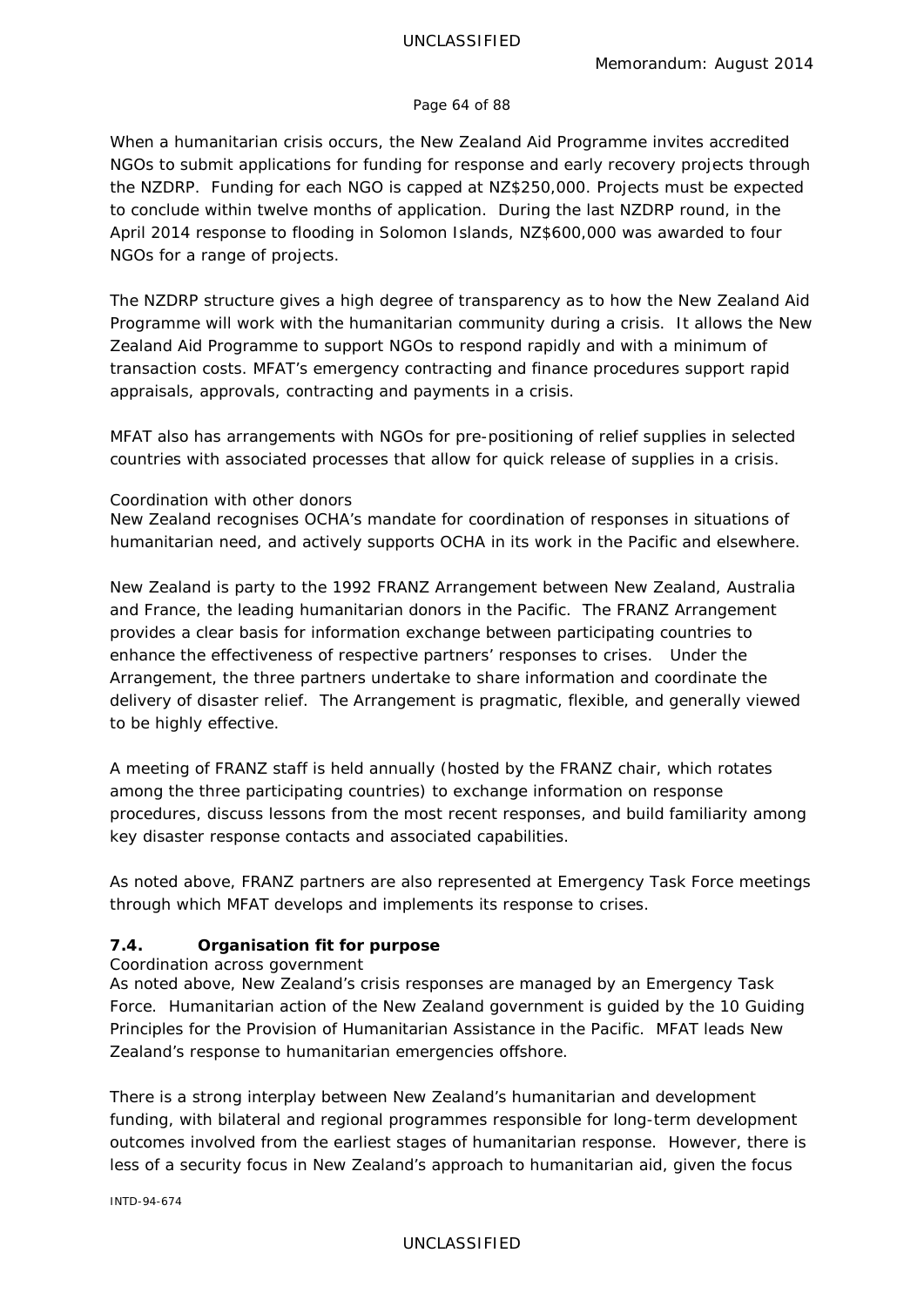### Page 65 of 88

on the Pacific and South-east Asia, where natural disasters occur more frequently than armed conflict.

# *Approach to civil-military coordination*

All New Zealand humanitarian responses are civilian-led, through MFAT. In line with GHD principles, MFAT's core policy documents on humanitarian response (including *[Policy and](http://www.aid.govt.nz/webfm_send/319)  [Strategies for Humanitarian Assistance and Disaster Risk Reduction](http://www.aid.govt.nz/webfm_send/319)*) require adherence to international guidelines on civil-military cooperation in responses to natural disasters and complex emergencies.

MFAT has developed core principles for civil-military cooperation in emergency response through the New Zealand Aid Programme. However, New Zealand does not generally respond directly to humanitarian needs caused by armed conflict.

In 2013 New Zealand co-hosted a week-long workshop to strengthen awareness of issues in civil-military cooperation in the Pacific. This workshop was attended by around forty representatives of Pacific governments, armed forces and NGOs.

# *Humanitarian staff*

New Zealand maintains a network of ten diplomatic missions throughout the Pacific, all of which include experienced staff from the New Zealand Aid Programme.

In Wellington, humanitarian responses are led and managed by a small group of core staff, who are trained and experienced in coordinating responses. A larger pool of staff from across the organisation is trained to perform specific roles using *Standard Operating Procedures*. This training takes place once per year, and involves practical responses to scenarios. This pool is drawn upon when the WECC is stood up to manage an emergency response.

Wellington-based specialist staff are deployed as required to countries affected by natural disasters to provide surge capacity to off shore Posts when needed.

Relatively few of New Zealand's overseas posts are in countries that are currently affected by active armed conflict. All staff members seconded to diplomatic posts receive training (including security training) and support appropriate to the context in which they must operate. MFAT staff have undertaken the United Kingdom Foreign and Commonwealth Office Security in Fragile Environments course prior to being posted to Afghanistan.

Prior to travel to high risk countries MFAT staff must advise the Security Division (SEC) and receive a briefing. SEC will advise if staff should travel although final decisions rest with managers and individual staff members.

# **7.5. Results, learning and accountability**

# *Monitoring own performance*

Monitoring and reporting on MFAT's own performance in humanitarian response is through the whole of government Emergency Task Force, which ensures responses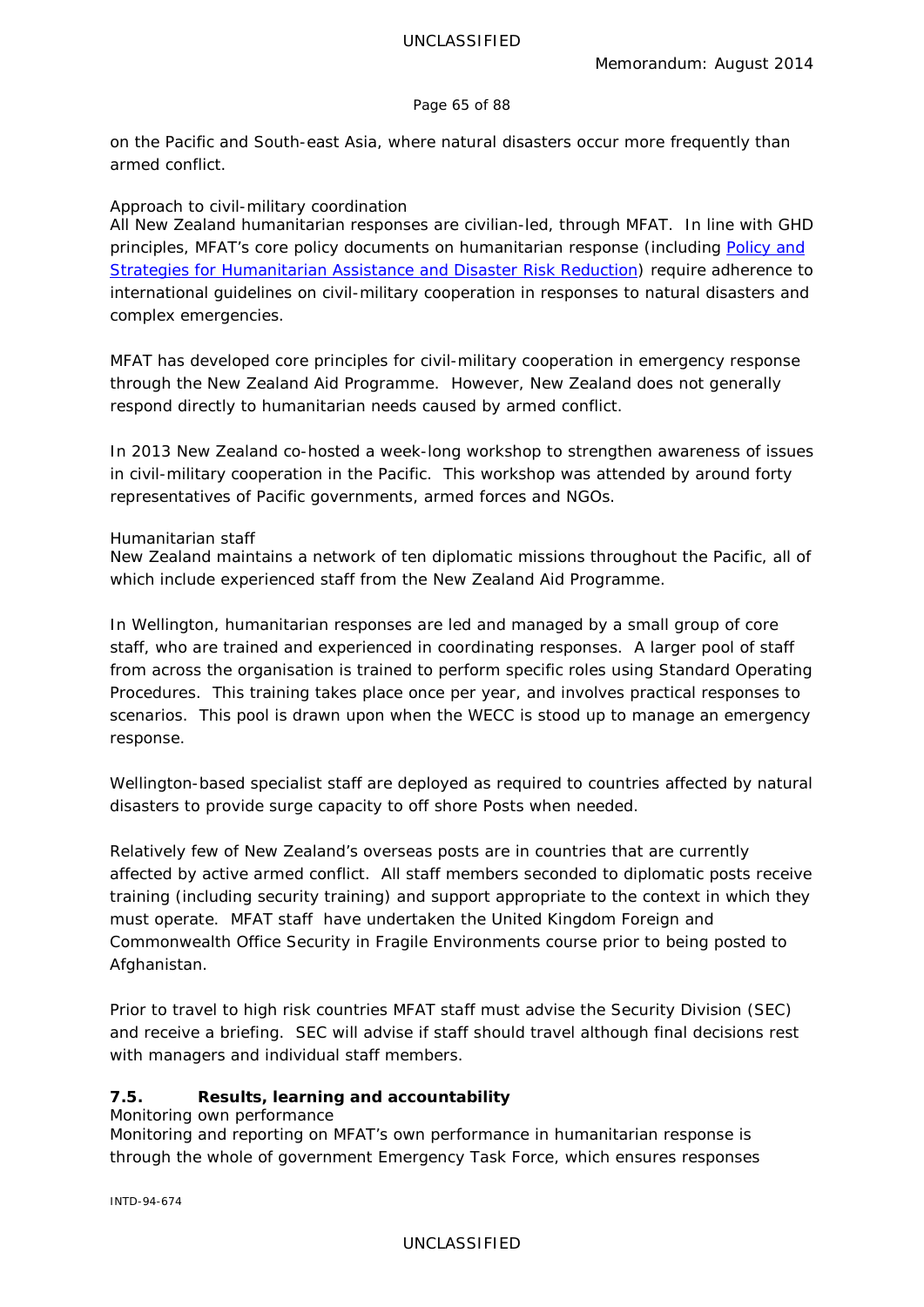#### Page 66 of 88

achieve the objective and through periodic monitoring exercises. A lessons learned exercise is conducted after every major response and outcomes implemented to ensure MFAT is continuously improving its response.

New Zealand's overseas Posts provide field monitoring of relief supplies and other activities as part of New Zealand's emergency management. We also deploy staff from Wellington to the field from time to time to provide a monitoring function to ensure that, in conjunction with the national government, the immediate objective of saving lives is met.

At the conclusion of a response, we assess the overall impact of activities through an ACA, focusing on the results (the outcomes and outputs) achieved.

Implementing partners are required to report against agreed outputs using agreed DAC criteria and New Zealand Aid Programme reporting procedures.

#### *Monitoring the impact of programmes*

The draft *Humanitarian and Disaster Management Programme Strategic Results Framework 2012 – 2015* provides overall direction for the Humanitarian and Disaster Management programme. The programme's Annual Plan identifies priorities for each financial year and the programme Annual Report assesses progress against these at the programme level.

New Zealand employs a range of tools to monitor the impact of its humanitarian responses. New Zealand's overseas Posts work closely with respective National Disaster Management Offices (NDMO) to ensure immediate needs are being met. NGOs that are contracted by New Zealand to assist in disaster response are required to have an agreed results framework with indicators and targets for assessing performance. Partners are supported to monitor activities and from time to time MFAT leads or participates in joint monitoring with partners.

The lessons learned exercise is conducted internally and with partners after each response and following the cyclone season. Lessons are collated, documented and an implementation plan developed for ensuring they are implemented in a timely way.

# *Communicating results*

The Humanitarian and Disaster Management Team communicates results through their annual programme report, which feeds into the MFAT *Annual Report*. This is available to the public. New Zealand also communicates results through the New Zealand Aid Programme's external website [\(www.aid.govt.nz\)](http://www.aid.govt.nz/) and through the lessons learnt exercises to the whole of government Emergency Task Force. Annually, New Zealand attends the Pacific Humanitarian Task Force, in which we report on the year's emergency responses, and for New Zealand posts in the Asia-Pacific region we report through our formal messaging system.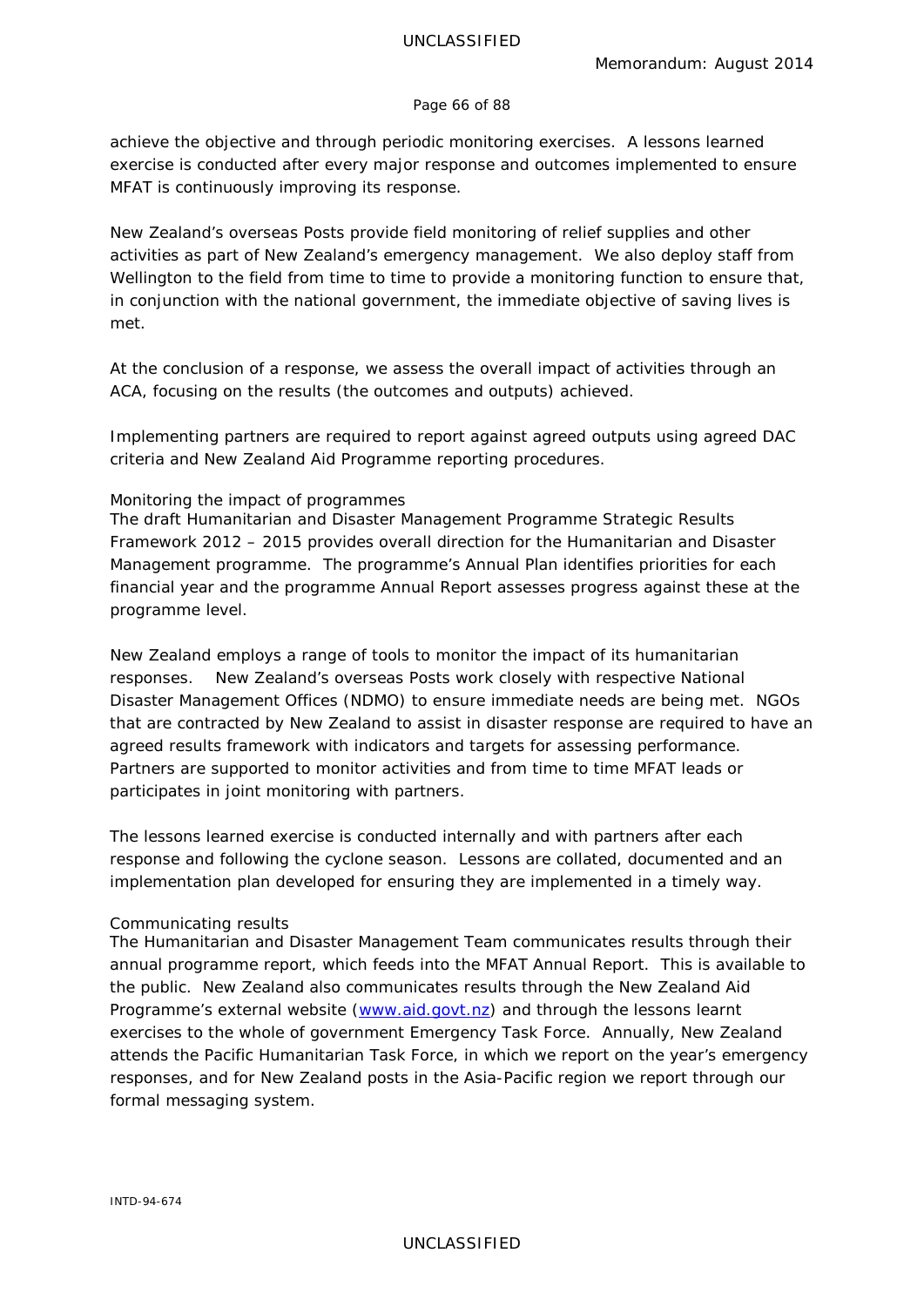Page 67 of 88

# Annex 1: Programme Framework

This *Programme Framework* lists by category and name all approved international aid and development Programmes and Other Crown Expenditure that make up the New Zealand Aid Programme managed by the Ministry of Foreign Affairs and Trade.

| Category                            | Name of Programme                                                                                                                                                                    |                                         |  |  |  |
|-------------------------------------|--------------------------------------------------------------------------------------------------------------------------------------------------------------------------------------|-----------------------------------------|--|--|--|
| Sub-category                        |                                                                                                                                                                                      |                                         |  |  |  |
| <b>Bilateral Country Programmes</b> | <b>Pacific</b>                                                                                                                                                                       | Asia                                    |  |  |  |
|                                     | Cook Islands<br>Fiji<br>Kiribati<br>Nauru<br>Niue<br>Papua New Guinea<br>Samoa<br>Solomon Islands<br>Tokelau<br>Tonga<br>Tuvalu                                                      | Afghanistan<br>Timor-Leste<br>Indonesia |  |  |  |
| <b>Other Programmes</b>             | Vanuatu                                                                                                                                                                              |                                         |  |  |  |
| Regional Programmes                 | Pacific Economic Development<br>Pacific Human Development<br>Pacific Regional Agencies<br><b>ASEAN Regional</b><br>Mekong<br>Latin America and Caribbean Regional<br>Africa Regional |                                         |  |  |  |
| Agency Programme                    | Multilateral Agencies                                                                                                                                                                |                                         |  |  |  |
|                                     | Humanitarian<br>New Zealand Partnerships<br>Scholarships                                                                                                                             |                                         |  |  |  |
| <b>Other Crown Expenditure</b>      |                                                                                                                                                                                      |                                         |  |  |  |
|                                     | French Pacific Territories<br>Strategic Evaluation and Research<br>Pacific Head of Mission Funds<br>Pacific Islands Participation Fund<br><b>Transformational Projects</b>           |                                         |  |  |  |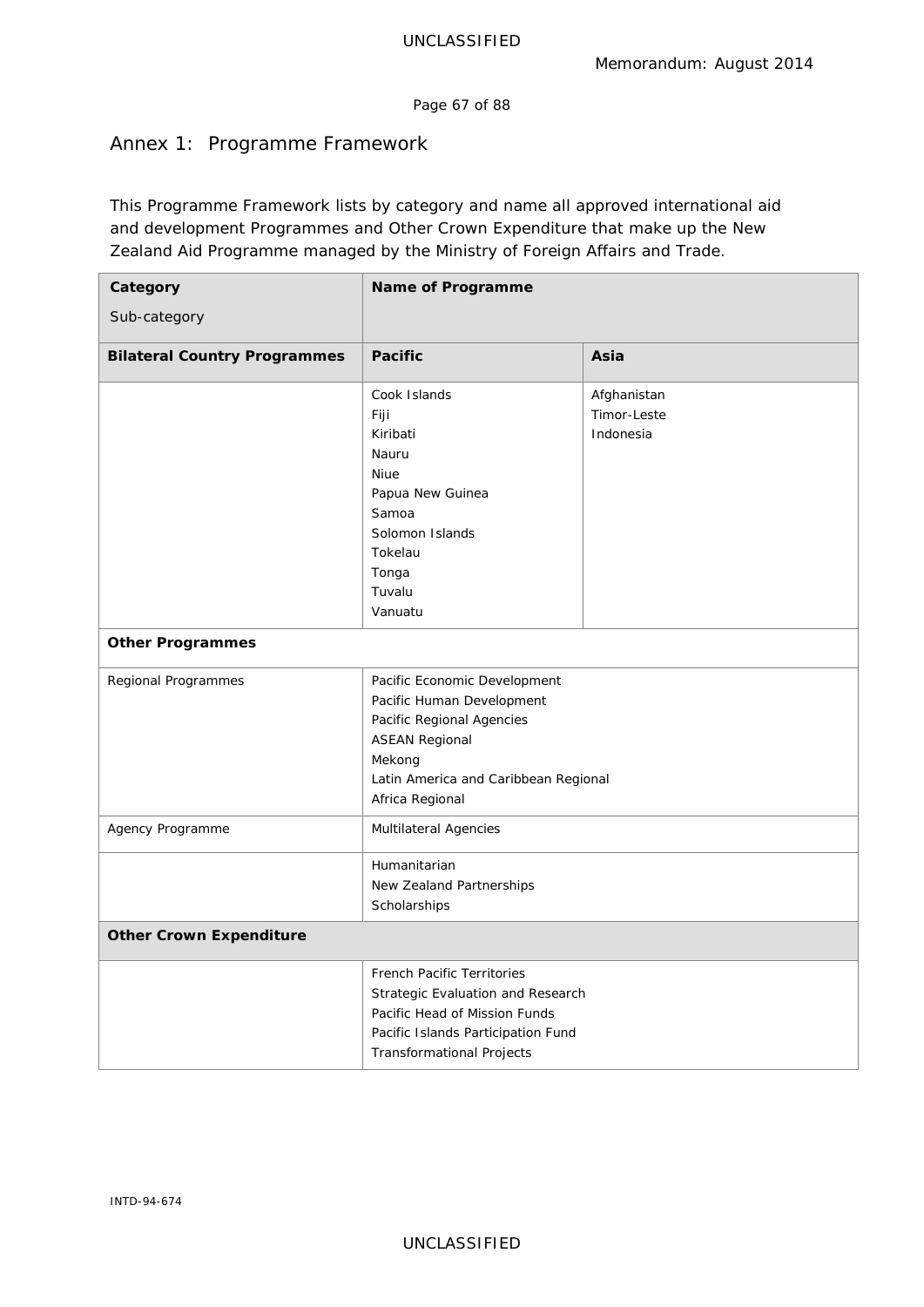# Annex 2: MFAT and IDG Organisational Structure

| <b>MFAT Organisational Structure</b>                                                                                                         |                                                                                                                                                  |                                                                                               |                                                                                                                                                                                                                     |                                                                     |  |                                                                                                                                                                              |                                       |                                                |  |
|----------------------------------------------------------------------------------------------------------------------------------------------|--------------------------------------------------------------------------------------------------------------------------------------------------|-----------------------------------------------------------------------------------------------|---------------------------------------------------------------------------------------------------------------------------------------------------------------------------------------------------------------------|---------------------------------------------------------------------|--|------------------------------------------------------------------------------------------------------------------------------------------------------------------------------|---------------------------------------|------------------------------------------------|--|
|                                                                                                                                              |                                                                                                                                                  |                                                                                               |                                                                                                                                                                                                                     | <b>Chief Executive</b>                                              |  |                                                                                                                                                                              |                                       |                                                |  |
| Deputy<br>Deputy<br>Secretary<br>Secretary<br>Australia, Pacific,<br>Americas and<br>Europe Group<br>Asia, Middle East<br>and Africa Group   | Deputy<br>Secretary<br>Trade and<br>Economic Group                                                                                               |                                                                                               | Deputy<br>Secretary<br>Multilateral and<br>Legal Affairs<br>Group                                                                                                                                                   | Deputy<br>Secretary<br><b>International</b><br>Development<br>Group |  | Group Manager<br><b>Services</b>                                                                                                                                             | <b>Director</b><br>Human<br>Resources | Group Manager<br>Strategy and<br>Governance    |  |
| International Development Group Structure                                                                                                    |                                                                                                                                                  |                                                                                               |                                                                                                                                                                                                                     |                                                                     |  |                                                                                                                                                                              |                                       |                                                |  |
|                                                                                                                                              | <b>Deputy Secretary Office, IDG</b><br>(DS IDG)                                                                                                  |                                                                                               |                                                                                                                                                                                                                     |                                                                     |  |                                                                                                                                                                              |                                       |                                                |  |
| <b>Pacific Development Division</b>                                                                                                          |                                                                                                                                                  |                                                                                               | <b>Global Development Division</b>                                                                                                                                                                                  |                                                                     |  | Partnerships, Humanitarian and                                                                                                                                               |                                       |                                                |  |
| (PACDEV)<br>PNG, Solomons, Nauru<br>Kiribati, Vanuatu, Samoa<br>$\bullet$<br>Fiji, Tuvalu, Tonga<br>$\bullet$<br>Tokelau, Niue, Cook Islands |                                                                                                                                                  | (GLO)<br>Asia<br>$\bullet$<br>Africa, Latin America, Afghanistan, Timor<br>$\bullet$<br>Leste |                                                                                                                                                                                                                     |                                                                     |  | <b>Multilateral Division</b><br>(PHM)<br>Humanitarian & Disaster Management<br>$\bullet$<br>Multilateral & Pacific Regional<br>$\bullet$<br>Partnership & Funds<br>$\bullet$ |                                       |                                                |  |
| <b>Division</b><br>(SED)<br>Economic Development<br>Human Development<br>Scholarships<br>$\bullet$                                           | Sustainable Economic Development<br>$\bullet$<br>Energy, Infrastructure & Environment<br>$\bullet$<br>$\bullet$<br>$\bullet$<br>and<br>$\bullet$ |                                                                                               | Development, Strategy and Effectiveness<br><b>Division</b><br>(DSE)<br>Development Effectiveness<br>Development Planning & Results<br>Evaluation & Research<br>Procurement<br>Principal Development Manager, Policy |                                                                     |  |                                                                                                                                                                              | (PAM)                                 | <b>Project and Activity Management Project</b> |  |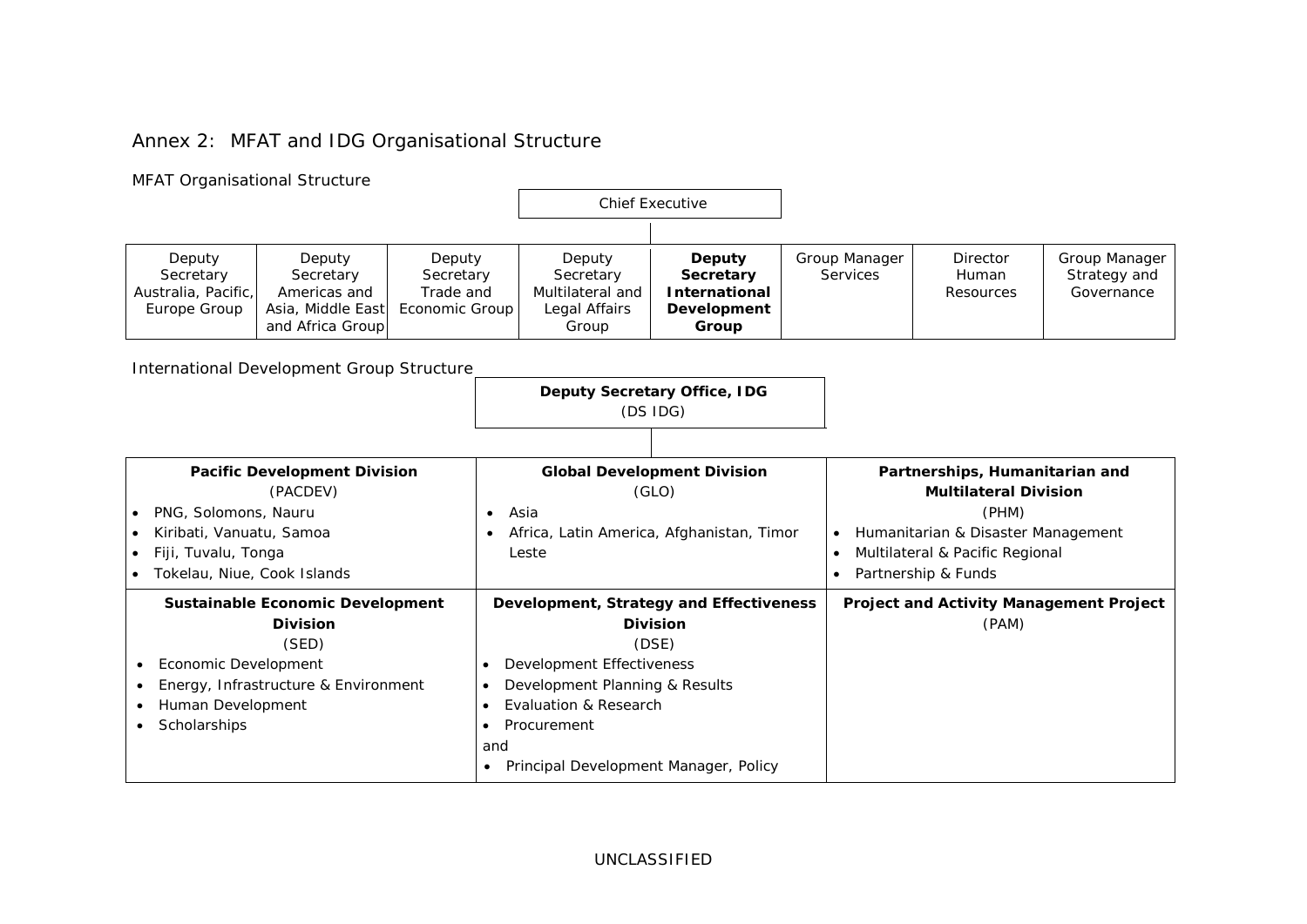# Annex 3: Vote ODA

New Zealand's development cooperation comprises Vote ODA (approx. 94%) which is appropriated by Parliament and managed by MFAT and expenditure by other departments (approx. 6%). The main contributors are the New Zealand Defence Force for humanitarian work, the Department of Immigration for costs associated with resettlement of refugees and MFAT, and Department of Health and Ministry of Primary Industries for subscriptions to eligible international organisations.

| Appropriation         | 2009/10 | 2010/11 | 2011/12 | <b>Total 3 vrs</b> | 2012/13 | 2013/14 | 2014/15 | <b>Total 3 yrs</b> |
|-----------------------|---------|---------|---------|--------------------|---------|---------|---------|--------------------|
| Crown                 | 435.333 | 495.016 | 510.495 | 1,440.844          | 437.022 | 532.804 | 530.592 | 1,500.418          |
| Departmental          | 38.473  | 61.948  | 54.251  | 154.672            | 53.106  | 54.682  | 55.898  | 163.686            |
| <b>Total Vote ODA</b> | 473.806 | 556.964 | 564.746 | 1.595.516          | 490.128 | 587.486 | 586.490 | 1.664.104          |
| Other ODA from NZ     |         |         |         |                    |         |         |         |                    |
| Government            | 34.611  | 35.132  | 33.747  | 103.490            | 36.318  | 33.794  | 34.000  | 104.112            |
| <b>Total NZ ODA</b>   | 508.417 | 592.096 | 598.493 | 1,699.006          | 526.446 | 621.280 | 620.490 | 1,768.216          |

**Table: Total ODA from Vote ODA and other Votes** (NZ\$ million)

Vote ODA comprises three appropriations:

- *Management of New Zealand Official Development Assistance* (NZ\$56 million in 2014/15) is an annual appropriation for advice and representation on international development issues and the management of the New Zealand ODA programme.
- *International Agency Funding* is a multi-year appropriation (NZ\$282.881 million for the period 1 July 2012 – 30 June 2015) for funding multilateral agencies and international voluntary agencies.
- *International Development Assistance* is a multi-year appropriation (NZ\$1,217.539 million for the period 1 July 2012 – 30 June 2015) for bilateral and regional ODA, including humanitarian activities.

At the start of a multi-year appropriation the Minister approves allocations for the three year period (currently 2012/13 – 2014/15) based on indicative spend by programme and sector, estimated total country aid flows and the strategic focus and funding implications for each programme. **Annex 4** lists actual and forecast expenditure for the 2012/13 - 2014/15 triennium.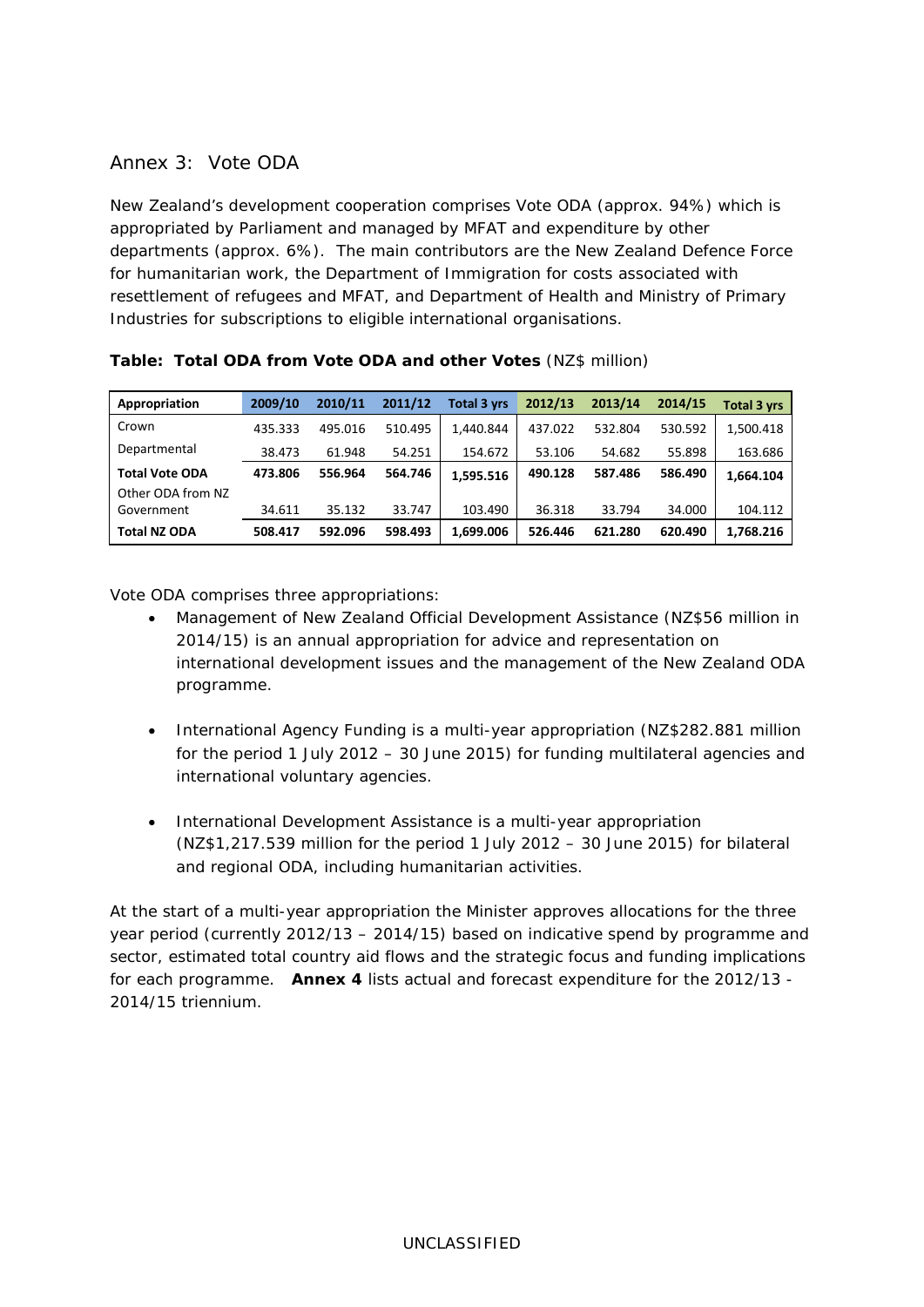#### Page 70 of 88

# Annex 4: Total New Zealand Aid Programme and Country Expenditure (2012-2015)

| Programme Expenditure and Allocations for 2012/13 to 2014/15 (1) |                | <b>Total Country Aid</b> |                   |                 |                |                |
|------------------------------------------------------------------|----------------|--------------------------|-------------------|-----------------|----------------|----------------|
|                                                                  |                |                          |                   |                 | Flow(3)        |                |
|                                                                  |                |                          |                   | <b>Total</b>    |                |                |
|                                                                  | 2012/13        | 2013/14                  | 2014/15           | <b>Forecast</b> | 2012/13        | 2013/14        |
|                                                                  | <b>Actuals</b> | <b>Actuals</b>           | <b>Allocation</b> | triennium       | <b>Actuals</b> | <b>Actuals</b> |
| Programme                                                        | \$M\$          | \$M                      | \$M\$             | \$M             | \$M\$          | \$M\$          |
| Cook Islands (2)                                                 | 6.8            | 24.0                     | 18.2              | 49.0            | 8.2            | 25.5           |
| Fiji                                                             | 5.1            | 5.1                      | 10.0              | 20.2            | 8.4            | 9.1            |
| Kiribati                                                         | 3.4            | 14.3                     | 15.7              | 33.4            | 5.8            | 17.5           |
| Nauru                                                            | 2.3            | 2.2                      | 2.3               | 6.8             | 2.5            | 2.7            |
| Niue                                                             | 13.6           | 14.2                     | 12.7              | 40.5            | 13.8           | 14.4           |
| Papua New Guinea                                                 | 14.7           | 15.1                     | 20.2              | 50.0            | 26.4           | 23.6           |
| Samoa (2)                                                        | 16.0           | 16.5                     | 20.8              | 53.3            | 25.6           | 23.2           |
| Solomon Islands                                                  | 32.3           | 28.5                     | 19.2              | 80.0            | 39.3           | 35.2           |
| Tokelau (2)                                                      | 19.2           | 30.9                     | 19.6              | 69.7            | 19.2           | 30.9           |
| Tonga (2)                                                        | 9.8            | 15.9                     | 14.8              | 40.5            | 14.1           | 20.8           |
| Tuvalu (2)                                                       | 3.1            | 11.2                     | 7.8               | 22.1            | 4.2            | 12.4           |
| Vanuatu (2)                                                      | 7.7            | 18.9                     | 14.8              | 41.4            | 14.5           | 23.6           |
| Afghanistan                                                      | 20.8           | 5.2                      | 4.4               | 30.4            | 21.1           | 5.2            |
| Indonesia                                                        | 2.3            | 10.6                     | 15.1              | 28.0            | 8.2            | 14.6           |
| Timor-Leste                                                      | 4.4            | 10.4                     | 9.2               | 24.0            | 8.0            | 13.7           |
| Pacific Economic Development (2)                                 | 18.5           | 25.6                     | 15.5              | 59.6            |                |                |
| Pacific Human Development                                        | 10.6           | 21.0                     | 13.4              | 45.0            |                |                |
| <b>Pacific Regional Agencies</b>                                 | 19.1           | 22.0                     | 19.9              | 61.0            |                |                |
| <b>Pacific Transformational Projects</b><br>(2)                  |                |                          | 19.2              | 19.2            |                |                |
| <b>ASEAN Regional</b>                                            | 5.2            | 8.7                      | 4.1               | 18.0            |                |                |
| Mekong                                                           | 15.7           | 16.8                     | 11.4              | 43.9            |                |                |
| Latin America Regional                                           | 0.8            | 2.4                      | 7.7               | 10.9            |                |                |
| Africa Regional                                                  | 1.1            | 5.9                      | 8.0               | 15.0            |                |                |
| Humanitarian                                                     | 14.6           | 20.6                     | 17.5              | 52.7            |                |                |
| Partnerships                                                     | 44.5           | 42.2                     | 51.3              | 138.0           |                |                |
| Scholarships                                                     | 51.4           | 46.4                     | 55.8              | 153.6           |                |                |
| Multilateral                                                     | 92.1           | 96.8                     | 94.0              | 282.9           |                |                |
| Other Non-programme                                              | 1.9            | 1.5                      | 7.9               | 11.3            |                |                |
| <b>Grand Total</b>                                               | 437.0          | 532.8                    | 530.5             | 1500.3          |                |                |

Note 1: In 2012/13, the first year of a three year multi-year appropriation, the programme framework was updated. In particular a new scholarships programme was established. The cost of scholarships was previously included as part of bilateral country programmes.

Note 2: Pacific Transformational Project funding totalling \$67m has been allocated to specific projects in the countries indicated, and included in the total actuals for 2012/13 and 2013/14 and 2014/15 allocation. Remaining funds of \$19.2m will be allocated in 2014/15.

Note 3: Total Country Flow includes amounts flowing directly to the partner country through programmes other than the bilateral programme, for example from the Scholarships, Partnerships, and Humanitarian programmes.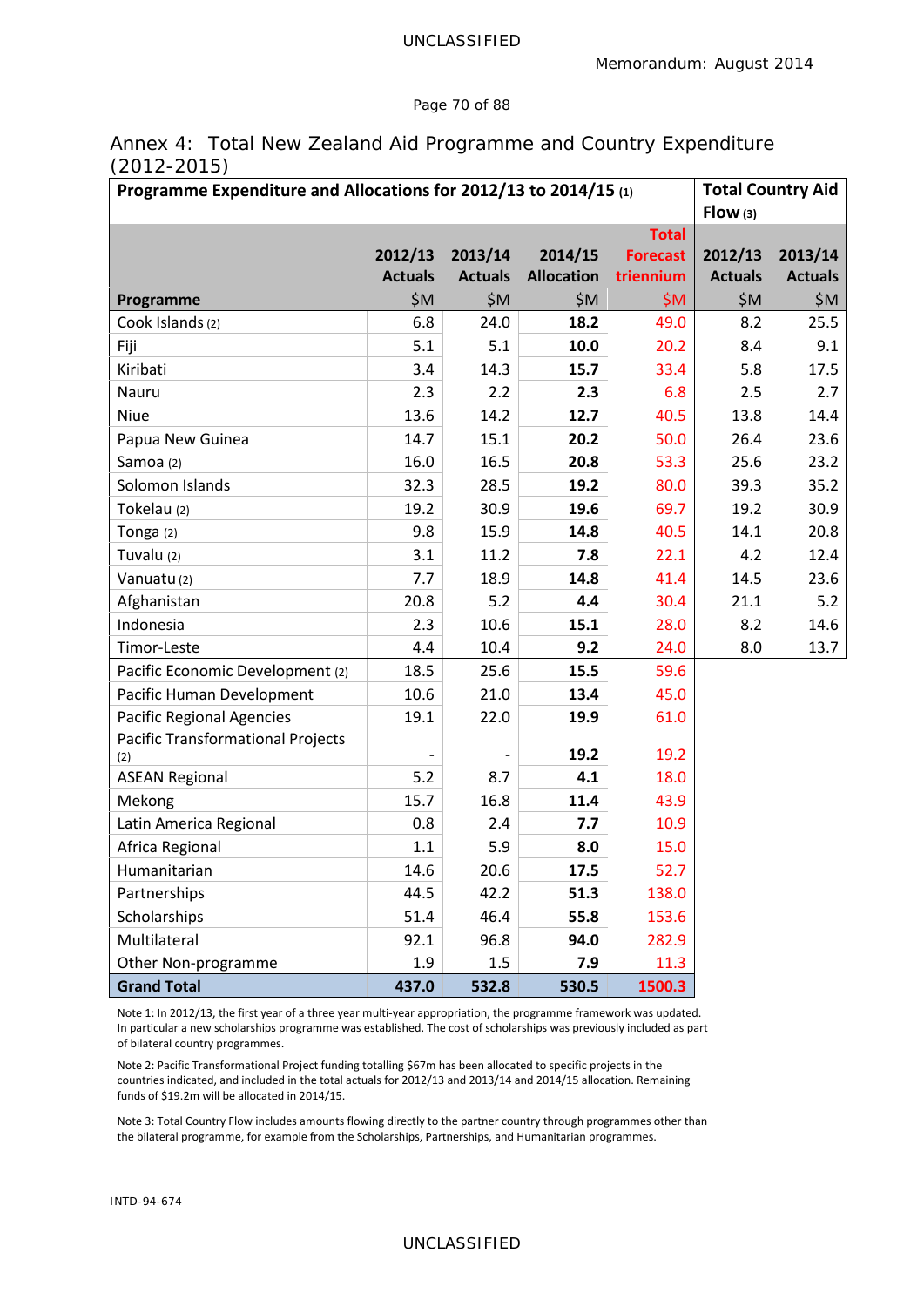

# Annex 5: New Zealand Aid Programme Performance System

UNCLASSIFIED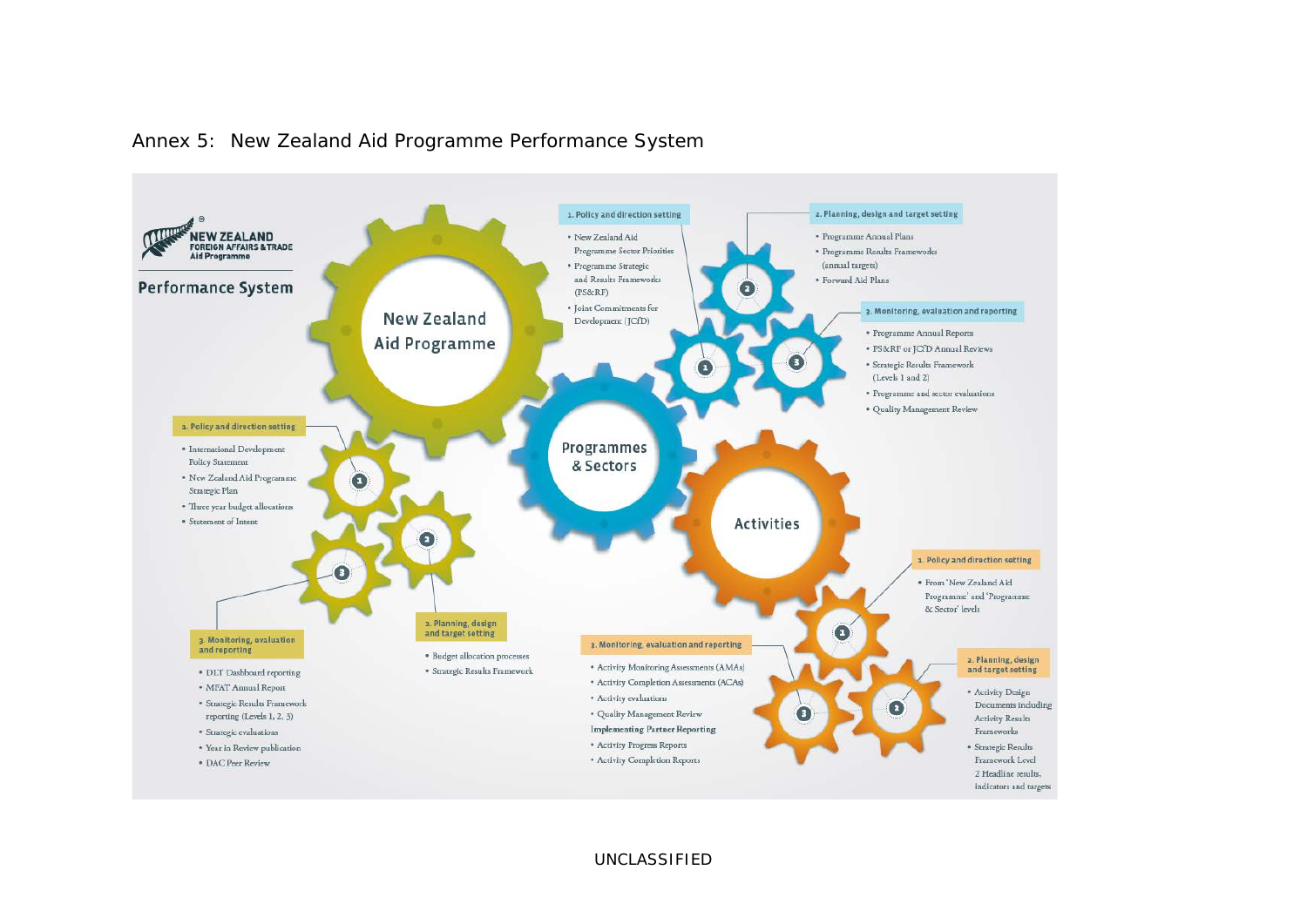# Annex 6: Issues with Untying New Zealand ODA

In September 2012, New Zealand undertook an analysis of our untying/tying status. Using 2011 figures we found that there are four main elements contributing to the portion of New Zealand's Vote ODA that is currently reported as tied (approximately NZD100 million):

- Scholarships<sup>[44](#page-71-0)</sup> approximately 62% of the bilateral Vote ODA reported as tied was due to scholarships in New Zealand and the Pacific.
- New Zealand Police funding to New Zealand Police accounted for 15% of bilateral Vote ODA considered as tied.
- New Zealand State Sector Organisations (SSOs) funding to New Zealand SSOs accounted for approximately 13% of New Zealand's tied aid. This is predominantly in the form of technical assistance using SSOs' own staff, although the Recognised Seasonal Employer scheme also falls into this category.
- New Zealand companies and contractors -Approximately 10% (NZD10 million) of New Zealand's Vote ODA reported as tied went to New Zealand companies and contractors that were not selected through an open international procurement process.

Definitions of what classifies as tied/untied aid can be very unclear and we suspect that DAC members interpret them differently. At the 30 October 2012 DAC Meeting, the Chair asked that members provide written feedback on the points that they wished to raise in relation to untying aid. New Zealand raised four areas:

Regional Procurement – a proposal: While local (in-country) procurement of goods and services is considered as untied, regional procurement covering all developing countries in a region is considered to be fully tied. New Zealand proposed that, in instances where a particular country is unable to supply goods and services (as happens in a number of small island developing states in the Pacific, for example), that regional procurement be treated as equivalent to in-country procurement and considered to be untied.

Scholarships – consistency of reporting – We note that DAC members who run similar schemes to New Zealand are reporting bilateral ODA as almost fully untied. While it may be that scholarships to home countries make up a much smaller proportion of total ODA for other DAC members, or are not reported as ODA, we do wonder whether scholarships to home countries are being consistently classified as tied aid.

Funding to Non-Governmental Organisations (NGOs) – an observation The 2001 Recommendation covers funding to NGOs for 'procurement related activities' (where a donor goes out to market asking for specific activities to be implemented). Any reporting on the whole ODA bilateral programme, however, includes *all* funding to NGOs. There is provision whereby un-earmarked contributions to NGOs for core costs and their own

<span id="page-71-0"></span> <sup>44</sup> Note that scholarships are considered Free Standing Technical Cooperation so are not reported under the 2001 Recommendation.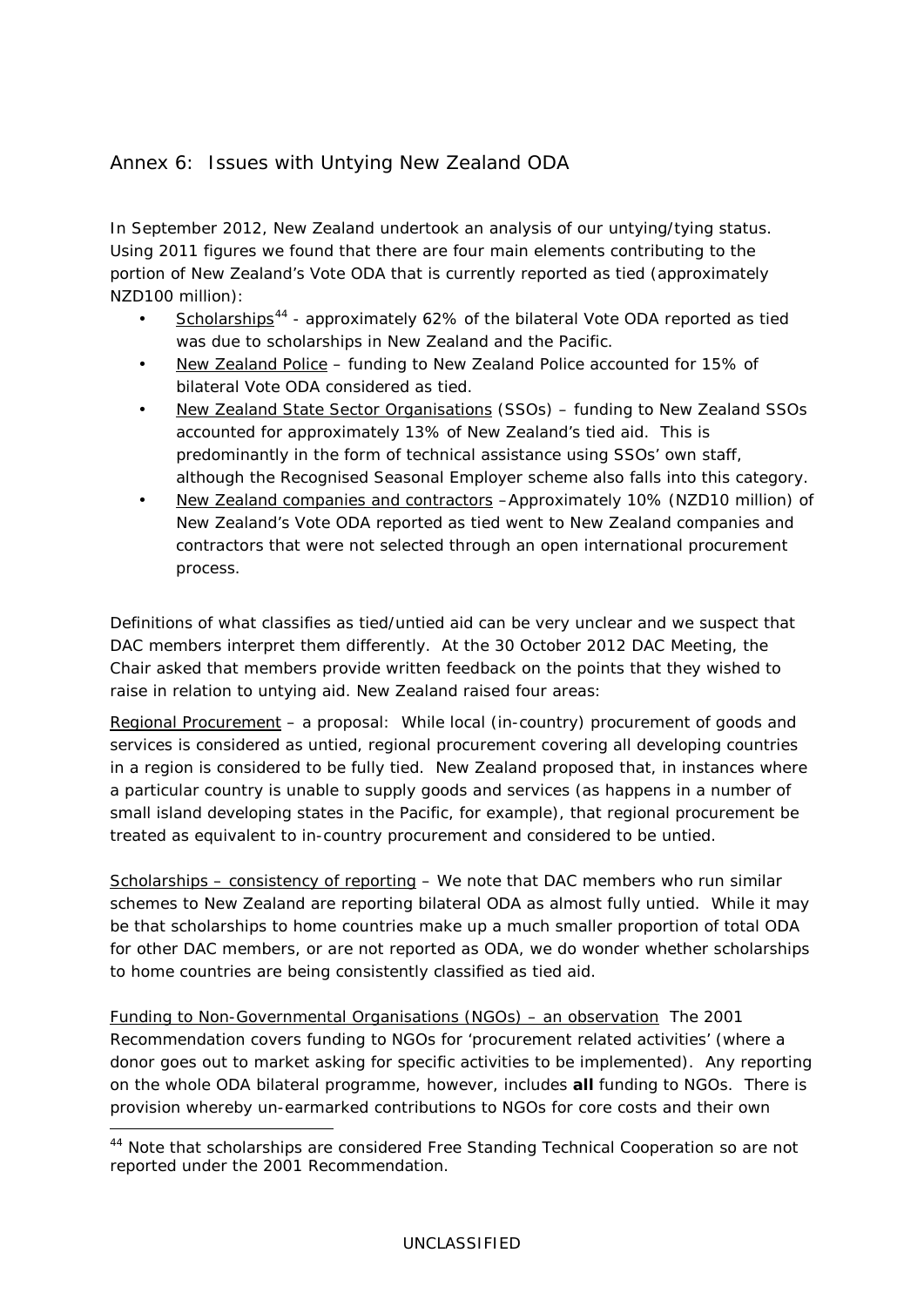## Page 73 of 88

programmes can be regarded as untied. Thus, funding given to NGOs under a contestable fund (such as New Zealand's Sustainable Development Fund) can be reported as untied, provided NGOs contribute co-financing and the fund is a contestable fund where activities are not specified in advance. It strikes us that this may be seen as an inconsistency that un-earmarked funds provided to New Zealand NGOs without international competition are untied, whereas earmarked funds for specified projects would be tied unless there was such competition.

Funding to State Sector Organisations – an interpretation We consider that the tied status of funding to New Zealand State Sector Organisations should be determined by how the receiving agency procures goods and services with ODA funds. If funding is used to pay for staff of State Sector Organisations to provide technical assistance, then it is considered tied. If, however, State Sector Organisations use open procurement processes, or procure locally, then their activities would be regarded as untied.

On Scholarships, the OECD acknowledged that there is inconsistent reporting and the aim should be to get DAC clarity on how to report (tied or untied) and then get members to respect that decision in reporting. On the other three issues, it was acknowledged that discussion is required within WP-STAT in advance of a decision by the DAC.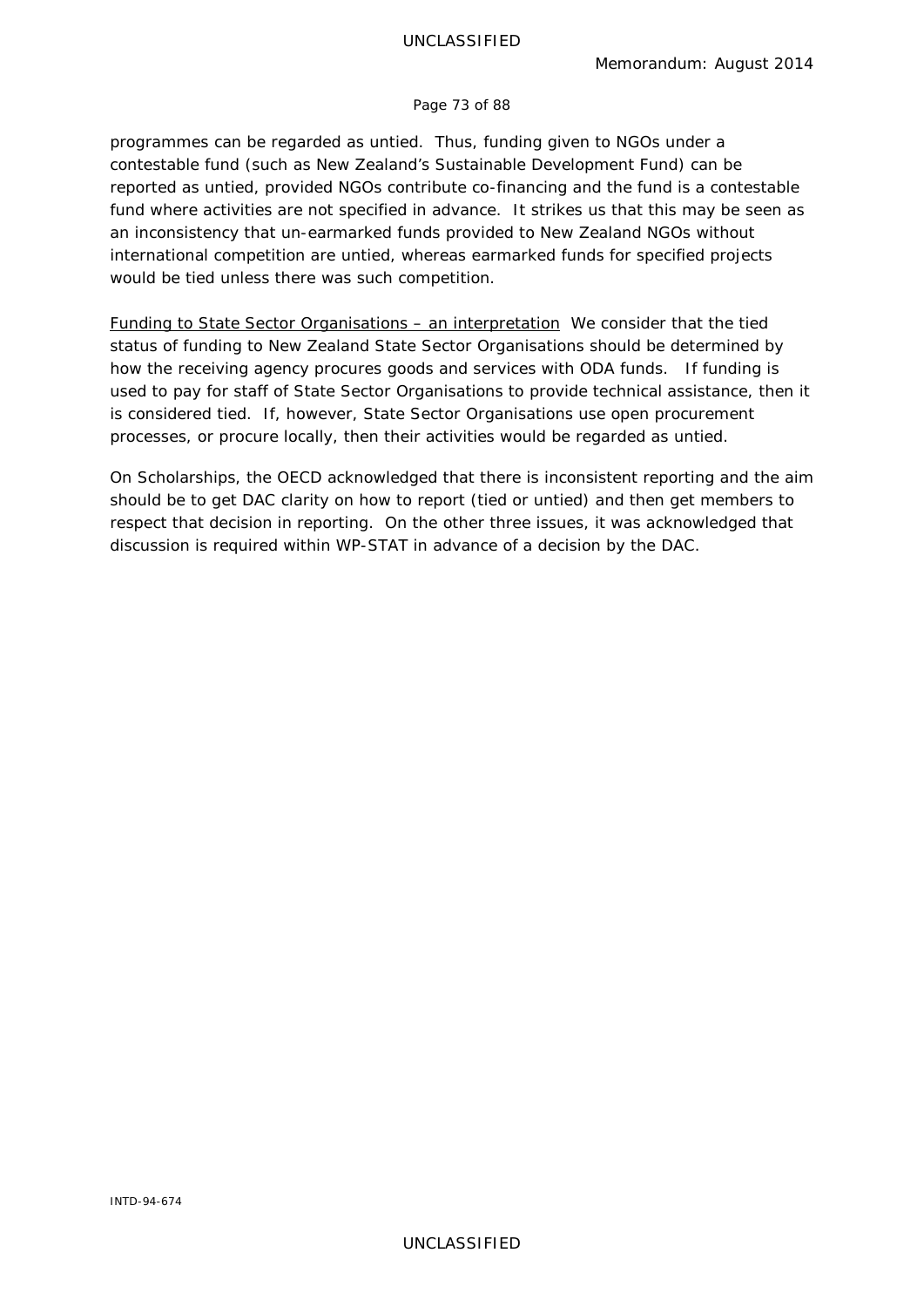## Annex 7: Progress against Recommendations from the 2010 DAC Peer Review of New Zealand: August 2014

| <b>Recommendation</b>                                                                                                                                                                                                                                                                                                | August 2014 (action undertaken / planned)                                                                                                                                                                                                                                                                                                                                                                                                                                                                                                                                                                                                                                                                                                                                                                                                                                                                                                                                                                                                                                                                                                                                                                                                                                   | Impact (achieved / planned)                                                                                                                                                                                                                                                                                                                                                                                                                                                                                                                                                                                                                                                                                                                                     |
|----------------------------------------------------------------------------------------------------------------------------------------------------------------------------------------------------------------------------------------------------------------------------------------------------------------------|-----------------------------------------------------------------------------------------------------------------------------------------------------------------------------------------------------------------------------------------------------------------------------------------------------------------------------------------------------------------------------------------------------------------------------------------------------------------------------------------------------------------------------------------------------------------------------------------------------------------------------------------------------------------------------------------------------------------------------------------------------------------------------------------------------------------------------------------------------------------------------------------------------------------------------------------------------------------------------------------------------------------------------------------------------------------------------------------------------------------------------------------------------------------------------------------------------------------------------------------------------------------------------|-----------------------------------------------------------------------------------------------------------------------------------------------------------------------------------------------------------------------------------------------------------------------------------------------------------------------------------------------------------------------------------------------------------------------------------------------------------------------------------------------------------------------------------------------------------------------------------------------------------------------------------------------------------------------------------------------------------------------------------------------------------------|
| <b>Overall framework for Development Co-operation</b><br>i.                                                                                                                                                                                                                                                          |                                                                                                                                                                                                                                                                                                                                                                                                                                                                                                                                                                                                                                                                                                                                                                                                                                                                                                                                                                                                                                                                                                                                                                                                                                                                             |                                                                                                                                                                                                                                                                                                                                                                                                                                                                                                                                                                                                                                                                                                                                                                 |
| 1. Clarify the new strategic<br>orientations of the aid programme<br>and develop a medium-term<br>strategy explaining the<br>government's approach to<br>economic development to reduce<br>poverty, while recognising the<br>importance of the environmental<br>and social dimensions of<br>sustainable development. | The International Development Policy Statement: Supporting<br>sustainable development was approved by the Minister of Foreign<br>Affairs in March 2011. This clarifies the high level focus and themes<br>for New Zealand's development cooperation programme and links<br>these to the goal of reducing poverty and contributing to a more<br>secure, equitable and prosperous world. The Government's approach<br>to economic development is outlined. It also describes the<br>importance of social and environmental issues to effective<br>development.<br>The New Zealand Aid Programme Strategic Plan 2012-15:<br>Development that Delivers sets out the themes and expected<br>outcomes for New Zealand's development assistance and the overall<br>strategy that is to be pursued to deliver these over the multi-year<br>appropriation announced in Budget 2012. It also includes indicative<br>programme allocations. The strategic plan clarifies programme,<br>policy, operational and organisational priorities.<br>The New Zealand Aid Programme Sector Priorities 2012-15 is a<br>companion to the strategic plan and provides sector-specific guidance<br>in the delivery of the strategic plan priorities and the New Zealand Aid<br>Programme's mission. | Achieved. The overarching policy<br>statement has broadened and improved<br>understanding of the focus of New<br>Zealand's development efforts, both within<br>the Ministry and with our partners in New<br>Zealand and overseas.<br>The strategic plan clearly articulates<br>operational and organisational priorities<br>and how these will be measured and<br>reported.<br>The sector priorities clarify New Zealand's<br>approach to sustainable economic<br>development, identifying drivers of growth,<br>enablers of growth including social and<br>environmental dimensions of sustainable<br>development and cross-cutting issues.<br>A Pacific Focus, Global Reach<br>differentiation on delivery has been in<br>place for the last eighteen months. |
| 2. Adopt a more strategic and<br>systematic approach to cross-<br>cutting issues, including disaster<br>risk management and climate<br>change, backed up with appropriate<br>systems and resources, and clear                                                                                                        | The three year strategy, Strengthening the Integration of Cross-<br>cutting Issues into the New Zealand Aid Programme (2012-15), was<br>agreed in March 2012 and outlines five work-streams through which<br>the three Cabinet-mandated cross-cutting issues will be integrated<br>across the Aid Programme.                                                                                                                                                                                                                                                                                                                                                                                                                                                                                                                                                                                                                                                                                                                                                                                                                                                                                                                                                                | Achieved. New Zealand's policy<br>architecture provides clarity to staff and<br>partners how cross-cutting issues,<br>including disaster risk management and<br>climate change are approached.                                                                                                                                                                                                                                                                                                                                                                                                                                                                                                                                                                  |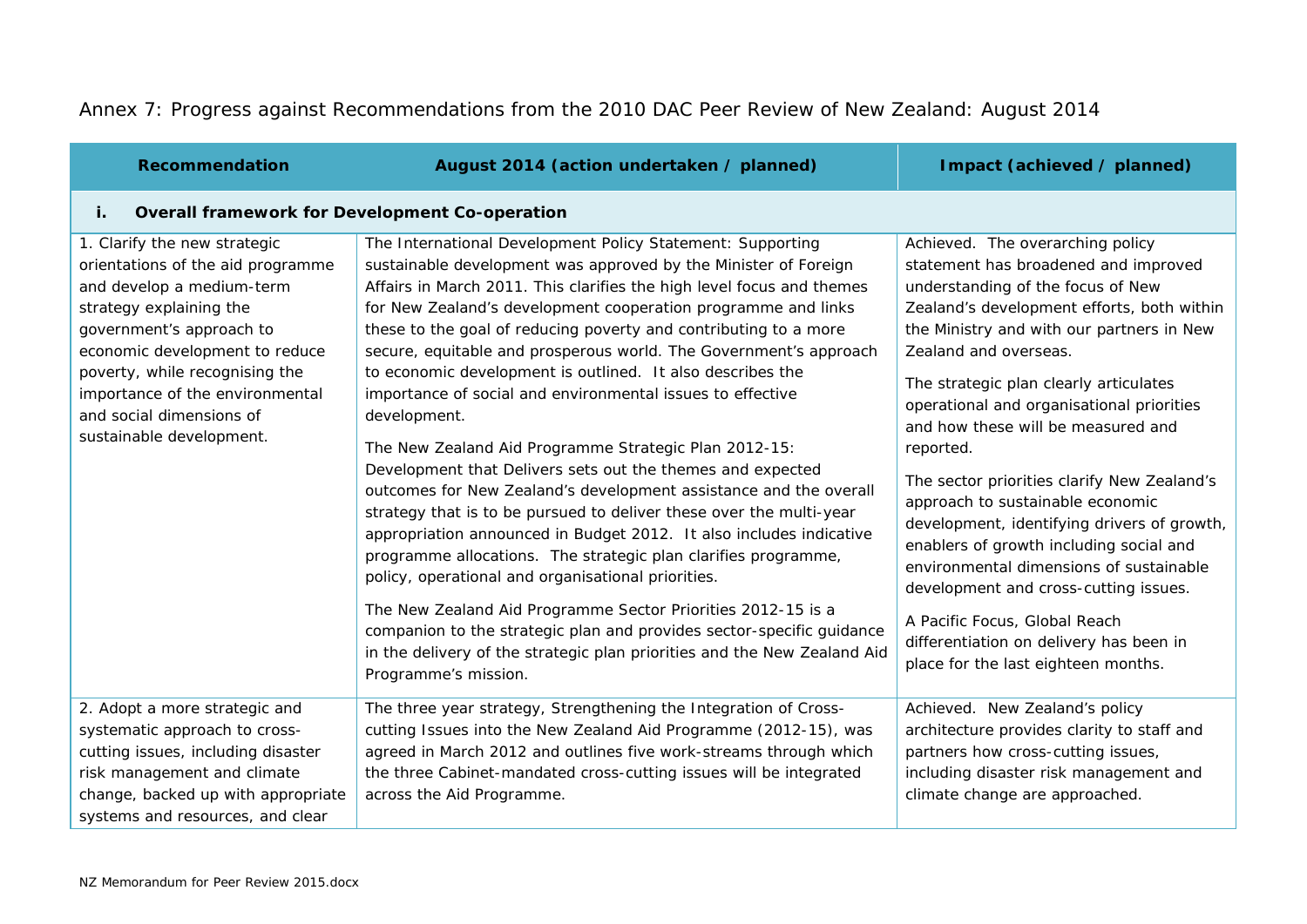| 75                                                                                                                                                                   |                                                                                                                                                                                                                                                                                                                                                                                                                                                                                                                                                                                                                                                                                                                                                                                                                                                                                                                                                                           |                                                                                                                                                                                                                                                                                                                                                                                                                                                                                        |  |
|----------------------------------------------------------------------------------------------------------------------------------------------------------------------|---------------------------------------------------------------------------------------------------------------------------------------------------------------------------------------------------------------------------------------------------------------------------------------------------------------------------------------------------------------------------------------------------------------------------------------------------------------------------------------------------------------------------------------------------------------------------------------------------------------------------------------------------------------------------------------------------------------------------------------------------------------------------------------------------------------------------------------------------------------------------------------------------------------------------------------------------------------------------|----------------------------------------------------------------------------------------------------------------------------------------------------------------------------------------------------------------------------------------------------------------------------------------------------------------------------------------------------------------------------------------------------------------------------------------------------------------------------------------|--|
| <b>Recommendation</b>                                                                                                                                                | August 2014 (action undertaken / planned)                                                                                                                                                                                                                                                                                                                                                                                                                                                                                                                                                                                                                                                                                                                                                                                                                                                                                                                                 | Impact (achieved / planned)                                                                                                                                                                                                                                                                                                                                                                                                                                                            |  |
| connections between development<br>and humanitarian activities.                                                                                                      | Three roles were established in April 2011 to focus on the cross-<br>cutting issues of gender, environment and human rights. These have<br>lead responsibility for mainstreaming cross-cutting issues and<br>providing advice on policies, programmes and activities. Directors<br>have been appointed as 'champions' to each of the cross-cutting<br>issues.<br>IDG has also developed the following policies for cross-cutting issues:<br>Climate Change Operational Policy;<br>$\bullet$<br>Environment and Social Impacts Operational Policy;<br>Policy and Strategies for Humanitarian Assistance and Disaster<br><b>Risk Reduction</b><br>Business processes for activity and programme management,<br>disseminated in 2011 and 2012, clearly identify responsibilities and<br>accountabilities for treatment of cross-cutting issues. Gender<br>disaggregated measures are required in all results frameworks<br>including monitoring and reporting against these. | The policy settings have enabled<br>New Zealand to meet its commitment to<br>fast start finance and to assist developing<br>countries to adapt to and mitigate the<br>effects of climate change.<br>Disaster risk reduction and preparedness<br>activities are an important element of the<br>Aid Programme's work in the Pacific and<br>South East Asia and complement our<br>humanitarian activities.                                                                                |  |
| 3. Update its development co-<br>operation communication strategy<br>and maintain dedicated resources<br>to promote the policy statement<br>and communicate results. | The Ministry's new structure provides IDG with a dedicated account<br>manager in the MFAT Communications team as well as access to<br>broader communications support. IDG has been supplementing this<br>resource with external support.<br>A Communications Strategy was approved in 2012. While some<br>elements of the strategy were implemented, some of the proposed<br>tactics have not been possible to implement due to resource<br>constraints and changing priorities for the New Zealand Aid<br>Programme and MFAT's Communications Division.<br>An overarching New Zealand Aid Programme Communications<br>Strategy is under development.<br>The website is our primary channel for raising public awareness and                                                                                                                                                                                                                                              | Planned. The new communications<br>strategy is expected to provide greater<br>guidance for the Ministry's development-<br>related communication efforts. Resourcing<br>will be assessed in the capability review to<br>be carried out in conjunction with the next<br>strategic plan.<br>Reporting under the Strategic Results<br>Framework is producing a rich source of<br>material which is being used in central<br>government performance reporting and<br>public communications. |  |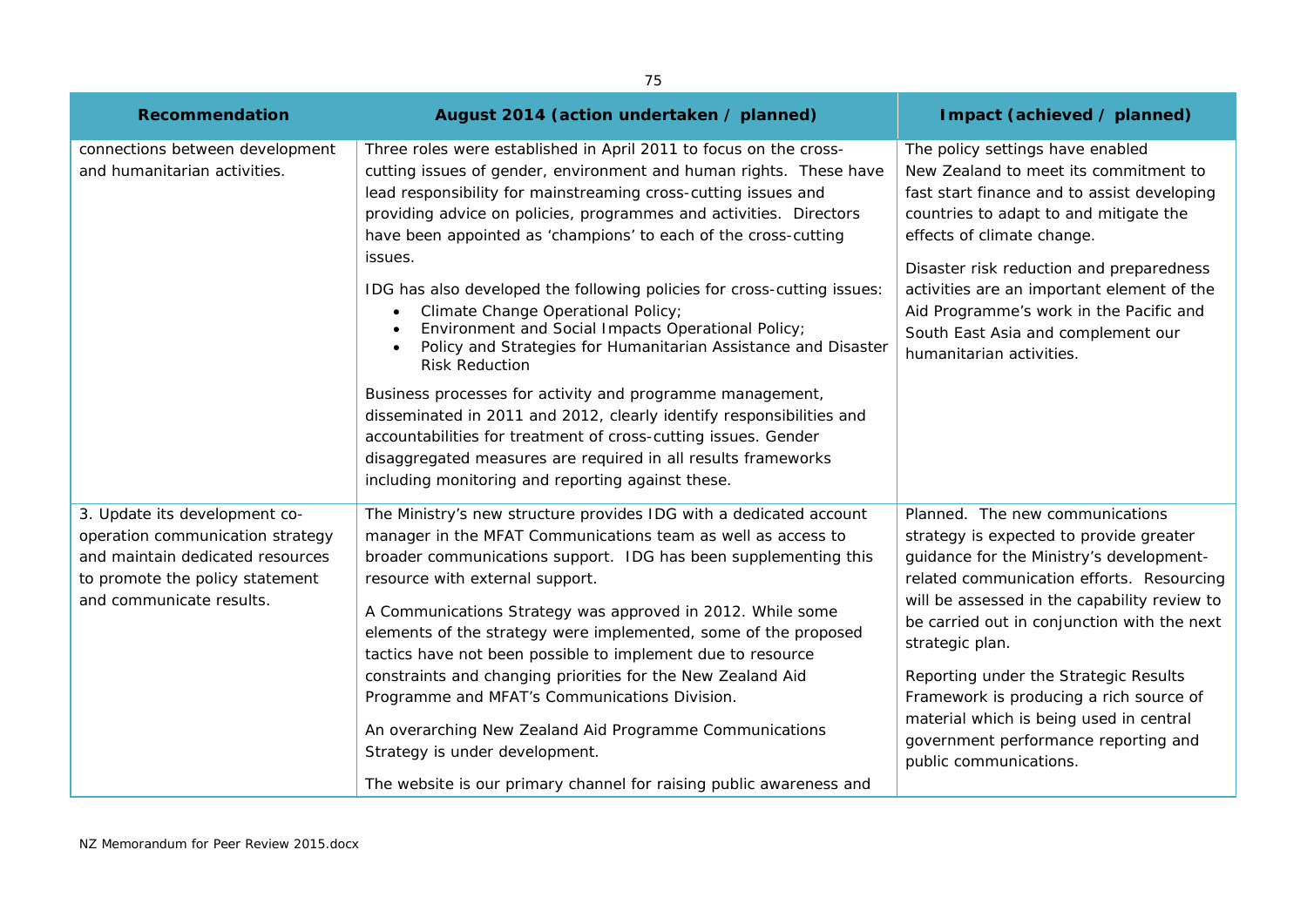| 76                                                                                                                                                                                                              |                                                                                                                                                                                                                                                                                                                                                                                                                                                                                                                                                                                                                                                                      |                                                                                                                                                                                                                                                                                                                                                                                                                                                                                                                                                                                                                                                                                                                                                                                            |
|-----------------------------------------------------------------------------------------------------------------------------------------------------------------------------------------------------------------|----------------------------------------------------------------------------------------------------------------------------------------------------------------------------------------------------------------------------------------------------------------------------------------------------------------------------------------------------------------------------------------------------------------------------------------------------------------------------------------------------------------------------------------------------------------------------------------------------------------------------------------------------------------------|--------------------------------------------------------------------------------------------------------------------------------------------------------------------------------------------------------------------------------------------------------------------------------------------------------------------------------------------------------------------------------------------------------------------------------------------------------------------------------------------------------------------------------------------------------------------------------------------------------------------------------------------------------------------------------------------------------------------------------------------------------------------------------------------|
| <b>Recommendation</b>                                                                                                                                                                                           | August 2014 (action undertaken / planned)                                                                                                                                                                                                                                                                                                                                                                                                                                                                                                                                                                                                                            | Impact (achieved / planned)                                                                                                                                                                                                                                                                                                                                                                                                                                                                                                                                                                                                                                                                                                                                                                |
|                                                                                                                                                                                                                 | communicating policy, results and evaluations. A major<br>redevelopment of MFAT's website is under way in 2014 with the new<br>site due to go live in 2015. The aid and development section of the<br>website will feature a revised information architecture and content<br>rewritten specifically for the web which will help users find<br>information more easily and efficiently.                                                                                                                                                                                                                                                                               |                                                                                                                                                                                                                                                                                                                                                                                                                                                                                                                                                                                                                                                                                                                                                                                            |
| 4. Continue to develop whole-of-<br>government frameworks, agreed<br>with partner countries, to ensure<br>stronger oversight of all activities<br>implemented by New Zealand<br>departments in these countries. | Bilateral country programmes have Strategic and Results Frameworks<br>that reflect total country aid flows from New Zealand, including<br>support from New Zealand government agencies. These frameworks<br>are agreed with partner countries and in the case of Pacific Island<br>countries, they are signed as Joint Commitments for Development at<br>Ministerial level.<br>The Forward Aid Plans (FAPs) capture total country aid flows,<br>including relevant regional programmes, programmes led by other                                                                                                                                                      | Partly achieved. The strategic and results<br>frameworks are creating opportunities for<br>wider dialogue on development priorities<br>with partner governments and bringing<br>greater clarity about whole-of-government<br>engagement by New Zealand but are not<br>yet truly whole-of-government<br>frameworks.<br>There is greater awareness across<br>government of international development<br>work carried out by other departments.<br>This is improving coherence and is<br>reducing the risk of fragmentation or<br>duplication of New Zealand Government<br>efforts. This frames New Zeaand's policy<br>coherence (e.g. migration and fisheries<br>sectors) and institutional linkages that<br>support efforts in capacity development for<br>Pacific Island countries (PICs). |
|                                                                                                                                                                                                                 | New Zealand departments, NGOs and other actors. FAPs are shared<br>with partner countries on at least an annual basis.<br>IDG has a team responsible for partnerships with other New Zealand<br>departments. The Partnerships and Funds Team has established<br>Partnership Arrangements with specific government agencies. These<br>focus on the longer-term (5-10 years), strategic and policy alignment,<br>and results. They cover the New Zealand Customs Service, New<br>Zealand Police, the Ministry of Primary Industries, the Ministry of<br>Business and Innovation, Statistics New Zealand and the Ministry of<br>Civil Defence and Emergency Management. |                                                                                                                                                                                                                                                                                                                                                                                                                                                                                                                                                                                                                                                                                                                                                                                            |
|                                                                                                                                                                                                                 | IDG was closely engaged in developing the whole-of-government (NZ<br>Inc) ASEAN Strategy, currently the only NZ Inc strategy where<br>development is an important element. The ASEAN Strategy was<br>completed after the Indonesian Strategic Framework for Development<br>but is reflected in results frameworks for the Mekong and ASEAN                                                                                                                                                                                                                                                                                                                           | The joined up approach to trade<br>negotiations with PICs has been<br>particularly important given the emphasis<br>that PICs place on trade-related                                                                                                                                                                                                                                                                                                                                                                                                                                                                                                                                                                                                                                        |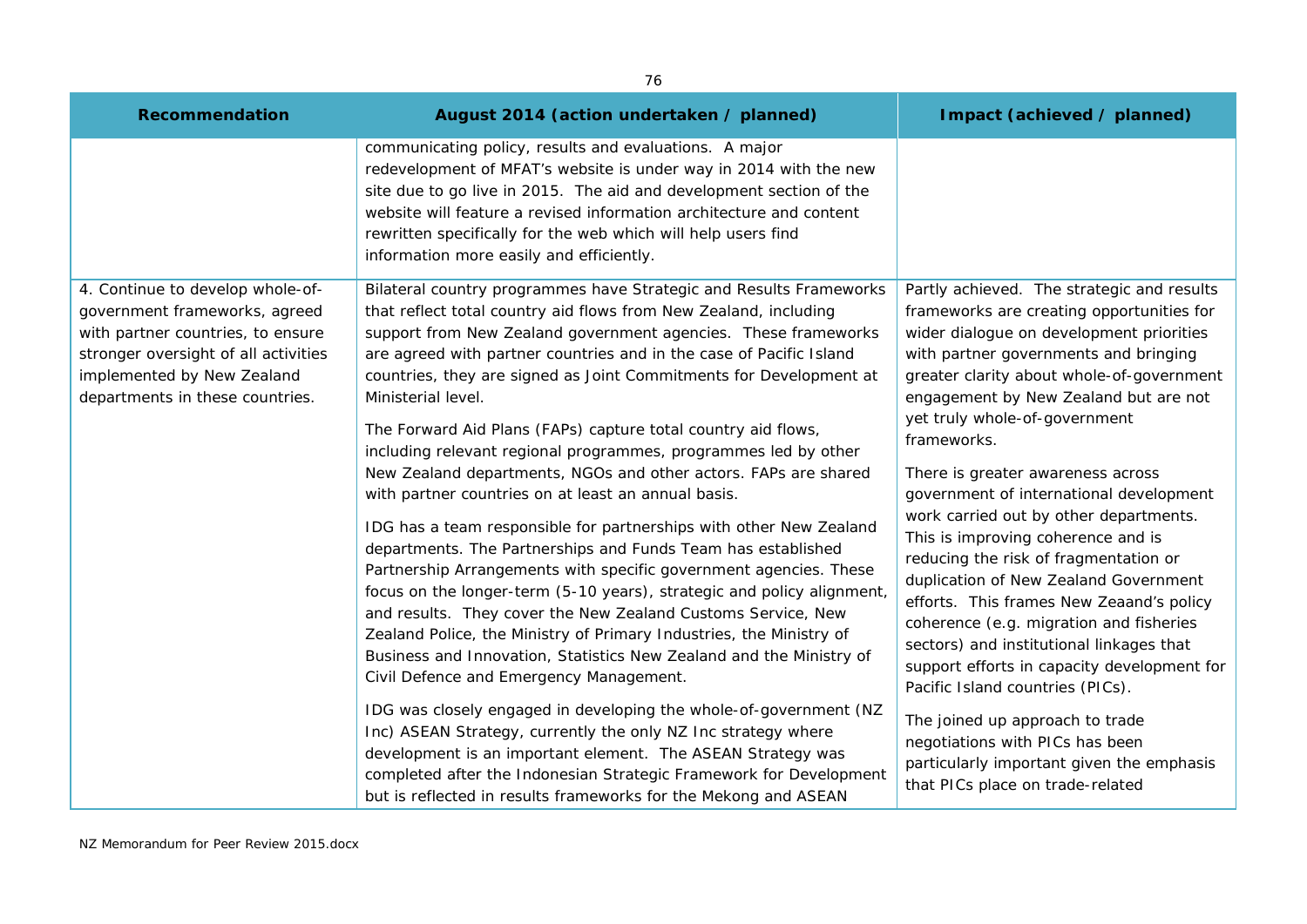| 77                                                                                                                                                                               |                                                                                                                                                                                                                                                                                                                                                                                                                                                                                                                                                                                                                                                               |                                                                                                                                                                                                                                                                                                                                                                                                            |  |
|----------------------------------------------------------------------------------------------------------------------------------------------------------------------------------|---------------------------------------------------------------------------------------------------------------------------------------------------------------------------------------------------------------------------------------------------------------------------------------------------------------------------------------------------------------------------------------------------------------------------------------------------------------------------------------------------------------------------------------------------------------------------------------------------------------------------------------------------------------|------------------------------------------------------------------------------------------------------------------------------------------------------------------------------------------------------------------------------------------------------------------------------------------------------------------------------------------------------------------------------------------------------------|--|
| <b>Recommendation</b>                                                                                                                                                            | August 2014 (action undertaken / planned)                                                                                                                                                                                                                                                                                                                                                                                                                                                                                                                                                                                                                     | Impact (achieved / planned)                                                                                                                                                                                                                                                                                                                                                                                |  |
|                                                                                                                                                                                  | programmes and features in planning for the next strategy period<br>with ASEAN (2015-2020).<br>New Zealand is pursuing a whole-of-government approach to<br>negotiations with Pacific Island countries on the PACER Plus trade<br>agreement. New Zealand delegations to PACER Plus meetings include<br>officials from MFAT, the Ministry of Business Innovation and<br>Enterprise, the Ministry of Primary Industries and the New Zealand<br>Customs Service.<br>A recent review of New Zealand's international engagement priorities<br>identified the need to consider how to improve the coherence of<br>New Zealand's engagement in the Pacific.          | development assistance in areas such as<br>customs, sanitary and phyto-sanitary<br>measures, and rules of origin as part of<br>any negotiated agreement.                                                                                                                                                                                                                                                   |  |
| 5. Set and monitor inter-<br>departmental targets with agreed<br>indicators in priority areas of<br>domestic and foreign policies to<br>further promote development<br>concerns. | Partnership Arrangements with government departments contain<br>results frameworks focused on medium to long term outcomes.<br>Sector measures with targets and indicators are built into the New<br>Zealand Aid Programme Strategic Results Framework.<br>The next generation of Partnership Arrangements will include a focus<br>on policy coherence for development.<br>Following research into opportuntiels for improving New Zealand's<br>policy coherence for development, a PCD policy was approved and an<br>action plan agreed, The action plan includes a focus on inter-agency<br>policy dialogue and information sharing focused on the Pacific. | Research indicates that New Zealand<br>government agencies are quite well<br>attuned to the actual or potential flow-on<br>effects of domestic policies for New<br>Zealand's development country partners.<br>Formalising individual agency contributions<br>to policy coherence in Partnership<br>Agreements is more likely to be successful<br>than trying to establish whole-of-<br>government targets. |  |
| Aid Volume, channels and allocation<br>ii.                                                                                                                                       |                                                                                                                                                                                                                                                                                                                                                                                                                                                                                                                                                                                                                                                               |                                                                                                                                                                                                                                                                                                                                                                                                            |  |
| 6. Work towards increasing its<br>official aid to meet the UN target of<br>0.7% ODA/GNI. A first step could<br>be to develop a clear and strategic                               | The New Zealand fiscal situation worsened since the last DAC peer<br>review due to the impact of the Christchurch earthquakes. New<br>Zealand remains committed to the longer term goal of 0.7%, as and<br>when resources permit. With the improving fiscal outlook, the                                                                                                                                                                                                                                                                                                                                                                                      | The New Zealand government policy on aid<br>volume is to set a dollar figure for<br>increases in ODA, not ODA/GNI targets.                                                                                                                                                                                                                                                                                 |  |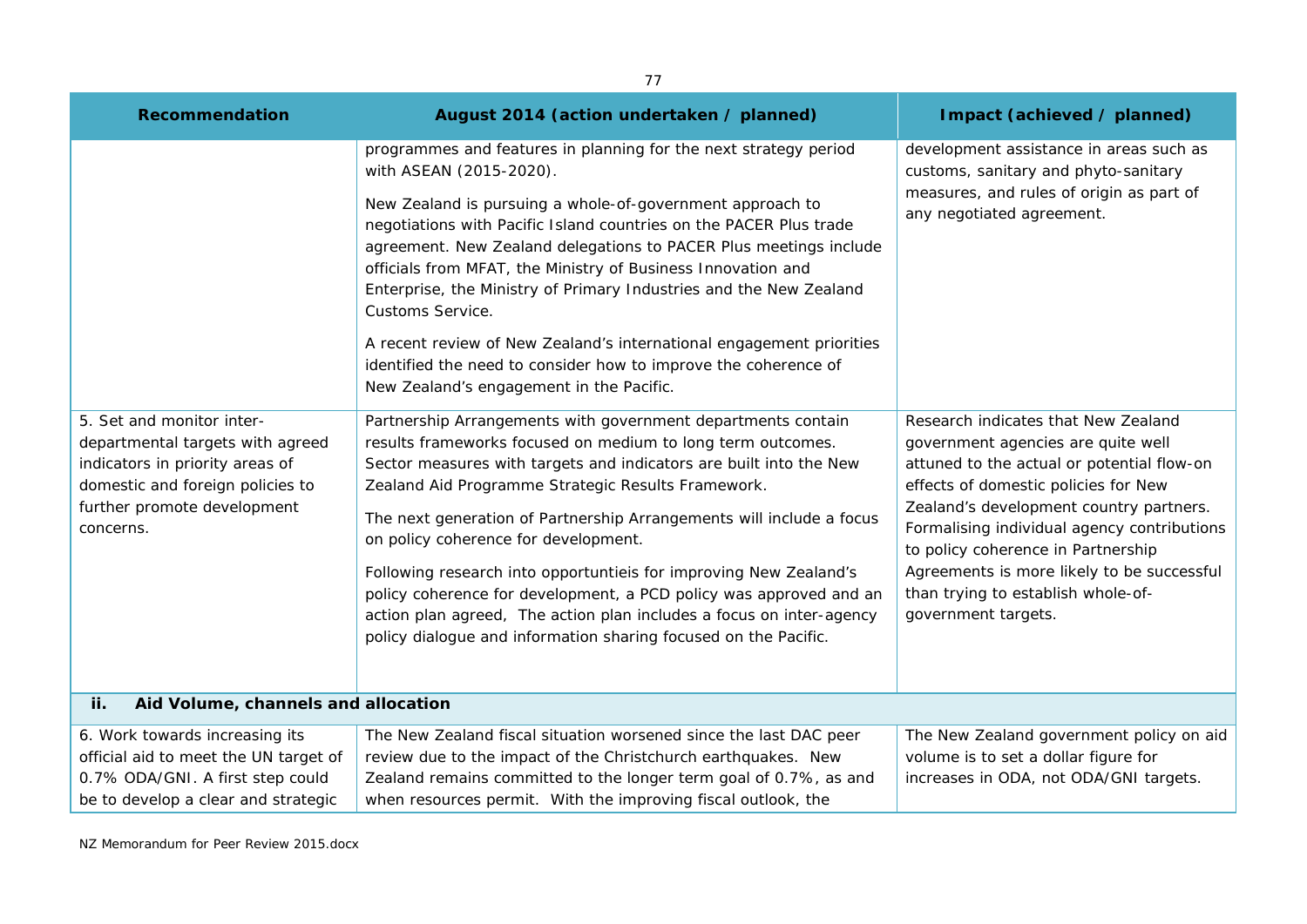| <b>Recommendation</b>                                                                                                                                                                                                                                                                                                           | August 2014 (action undertaken / planned)                                                                                                                                                                                                                                                                                                                                                                                                                                                                                                                                                                                                                                                                                                                                                                                                                                                                                                                                                                                                                                                                                                                                                                                                                                                                                                                       | Impact (achieved / planned)                                                                                                                                                                                                                                                                                                                                                                                                                                                                                                                                                                                                                                                                                                                     |
|---------------------------------------------------------------------------------------------------------------------------------------------------------------------------------------------------------------------------------------------------------------------------------------------------------------------------------|-----------------------------------------------------------------------------------------------------------------------------------------------------------------------------------------------------------------------------------------------------------------------------------------------------------------------------------------------------------------------------------------------------------------------------------------------------------------------------------------------------------------------------------------------------------------------------------------------------------------------------------------------------------------------------------------------------------------------------------------------------------------------------------------------------------------------------------------------------------------------------------------------------------------------------------------------------------------------------------------------------------------------------------------------------------------------------------------------------------------------------------------------------------------------------------------------------------------------------------------------------------------------------------------------------------------------------------------------------------------|-------------------------------------------------------------------------------------------------------------------------------------------------------------------------------------------------------------------------------------------------------------------------------------------------------------------------------------------------------------------------------------------------------------------------------------------------------------------------------------------------------------------------------------------------------------------------------------------------------------------------------------------------------------------------------------------------------------------------------------------------|
| forward spending plan setting out<br>an intermediate target and a<br>timeline for achieving it.                                                                                                                                                                                                                                 | Government has decided to increase funding for the next three-year<br>period. This will see ODA increase to NZ\$650 million by 2017/18.                                                                                                                                                                                                                                                                                                                                                                                                                                                                                                                                                                                                                                                                                                                                                                                                                                                                                                                                                                                                                                                                                                                                                                                                                         |                                                                                                                                                                                                                                                                                                                                                                                                                                                                                                                                                                                                                                                                                                                                                 |
| 7. Further reduce geographic<br>dispersion beyond the Pacific by<br>setting out priorities for<br>programming based on its<br>comparative advantage. In doing<br>so, New Zealand should ensure new<br>arrangements on division of labour<br>are developed following the<br>principles agreed in the Accra<br>Agenda for Action. | The New Zealand Aid Programme Strategic Plan 2012-15:<br>Development that Delivers sets out priority areas for programming<br>and the importance being attached to working in partnership with<br>others. A renewed focus on improving collaboration with others is<br>being reflected in an increasing number of joint activities. This<br>includes joint programmes with other donors, co-financing, triangular<br>cooperation, sector-based approaches and delegated cooperation.<br>The annual "Quads" meeting between Australia, New Zealand, the<br>World Bank and the Asian Development Bank has been expanded to<br>include the European Union and Japan. The Forum (Cairns) Compact<br>on Strengthening Development Coordination in the Pacific has<br>resulted in greater country leadership regarding aid.<br>The Pacific Focus - Global Reach framework has clarified our<br>approach to geographical allocation of the New Zealand Aid<br>Programme and the distinct roles New Zealand plays in the Pacific<br>and beyond. Outside of the Pacific, New Zealand is a niche donor<br>seeking to achieve impact in five specific areas where we have a<br>comparative advantage - agriculture and food security, renewable<br>energy, disaster risk management, transparent government including<br>ease of doing business, and knowledge and skills. | Good progress. Bilateral programmes to<br>Viet Nam, Laos, Cambodia and the<br>Philippines have been consolidated,<br>together with a new focus on Myanmar,<br>into two programmes within the ASEAN<br>region. This has created management<br>efficiencies and improved alignment with<br>ASEAN regional processes.<br>Enhanced engagement in Africa and the<br>Caribbean has a tight sectoral focus and<br>programmes in ASEAN reflect agreed<br>flagship and priority areas, based on<br>New Zealand's comparative advantage.<br>The increased focus on working through<br>partnerships with others, the work of the<br>Forum Compact and an expansion of the<br>Quads to include the EU and Japan has<br>improved coordination in the Pacific |
| 8. Replicate its good practice on<br>predictability for bilateral and<br>regional programming by making<br>multi-year commitments to its<br>priority multilateral partners.                                                                                                                                                     | Provision for multi-year appropriations for New Zealand's ODA<br>contributions to multilateral agencies was confirmed in the 2012<br>Budget.<br>New Zealand remains committed to providing transparent forward<br>commitments to both its bilateral and multilateral partners.                                                                                                                                                                                                                                                                                                                                                                                                                                                                                                                                                                                                                                                                                                                                                                                                                                                                                                                                                                                                                                                                                  | Achieved. Multiyear appropriations are in<br>place for international agencies leading to<br>multi-year commitments to most<br>multilateral partners.                                                                                                                                                                                                                                                                                                                                                                                                                                                                                                                                                                                            |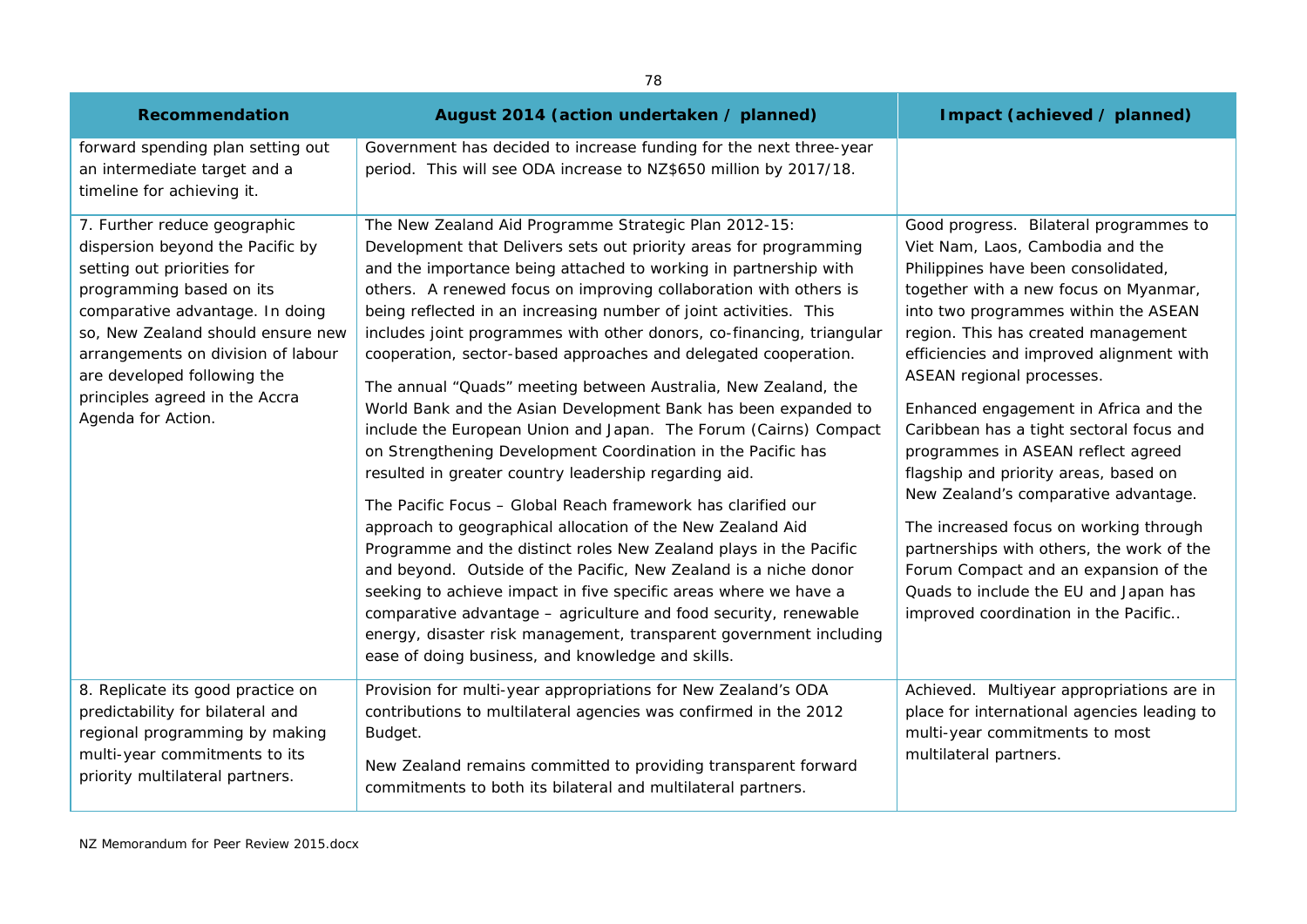| <b>Recommendation</b>                                                                                                                                                                                                                                                                                                                                                                             | August 2014 (action undertaken / planned)                                                                                                                                                                                                                                                                                                                                                                                                                                                                                                                                                                                                                                                                                                                                                                                                                                                                                         | Impact (achieved / planned)                                                                                                                                                                                                                                                                                                                                                                                                                                                                                                                                                                                                                                                                                |
|---------------------------------------------------------------------------------------------------------------------------------------------------------------------------------------------------------------------------------------------------------------------------------------------------------------------------------------------------------------------------------------------------|-----------------------------------------------------------------------------------------------------------------------------------------------------------------------------------------------------------------------------------------------------------------------------------------------------------------------------------------------------------------------------------------------------------------------------------------------------------------------------------------------------------------------------------------------------------------------------------------------------------------------------------------------------------------------------------------------------------------------------------------------------------------------------------------------------------------------------------------------------------------------------------------------------------------------------------|------------------------------------------------------------------------------------------------------------------------------------------------------------------------------------------------------------------------------------------------------------------------------------------------------------------------------------------------------------------------------------------------------------------------------------------------------------------------------------------------------------------------------------------------------------------------------------------------------------------------------------------------------------------------------------------------------------|
| iii.<br>Organisation and management                                                                                                                                                                                                                                                                                                                                                               |                                                                                                                                                                                                                                                                                                                                                                                                                                                                                                                                                                                                                                                                                                                                                                                                                                                                                                                                   |                                                                                                                                                                                                                                                                                                                                                                                                                                                                                                                                                                                                                                                                                                            |
| 9. Complete the MFAT's<br>organisational change process. In<br>re-integrating the aid programme,<br>the ministry should build on its<br>strengths while recognising its<br>specificity and its related needs, in<br>particular as regards development<br>expertise capacity.                                                                                                                      | The organisational change process and re-integration of the aid<br>programme have been completed. The approach taken retains the<br>professionalism and expertise required to deliver an effective aid<br>programme. It builds on our strengths in developing partnerships,<br>brings programming and policy together and supports implementation<br>of the new focus on sustainable economic development by addressing<br>gaps in economic development expertise.<br>See also comment on recommendation 11 below.                                                                                                                                                                                                                                                                                                                                                                                                                | Achieved. The new structure better<br>reflects our policy priorities. It provides a<br>clearer focus on the development and<br>management of partnerships and on<br>economic development. It also channels<br>more resourcing to programme delivery.<br>Design processes are clearer and more<br>consistently apply good practice.                                                                                                                                                                                                                                                                                                                                                                         |
| 10. Finish adjusting IDG's business<br>model to the new aid mandate to<br>enable it to continue to deliver a<br>growing aid programme efficiently<br>and with more effective delegation<br>of authority to country offices. This<br>requires IDG to equip posts with<br>appropriate capability, streamline<br>its aid management systems and<br>clarify functions and lines of<br>accountability. | The business model and new business processes have been rolled<br>out, implemented and reviewed.<br>Relationships with Posts and across wider MFAT have been clarified,<br>with Posts and the Heads of Mission being given greater authority<br>over the aid programmes in their countries.<br>The Minister of Foreign Affairs' target of reducing the number of<br>activities funded under the New Zealand Aid Programme by 33% by<br>the end of June 2012 was met.<br>A review of devolution to Posts undertaken in 2011/12 found that<br>good progress had been made with devolution of activity<br>management to Posts. It was decided that MFAT would not go ahead<br>with more devolution to Posts.<br>Work is currently underway to design a new aid management IT<br>system. This will incorporate a strong focus on measuring results and<br>is intended to support the seamless management of programmes<br>from Posts. | Achieved. A 2012 stocktake review of the<br>new business model and structure found<br>the model was fundamentally sound and<br>made recommendations for continuous<br>improvement.<br>New business processes have led to<br>greater clarity of roles, more consistency<br>of good practice, better mainstreaming of<br>cross-cutting issues, and more focus on<br>development effectiveness. There is<br>improved and more streamlined design,<br>appraisal and monitoring practice.<br>The number of activities funded was<br>reduced by 33% at the end of June 2012<br>and there has been a steady shift towards<br>larger value and longer duration activities.<br>Heads of Mission are exercising more |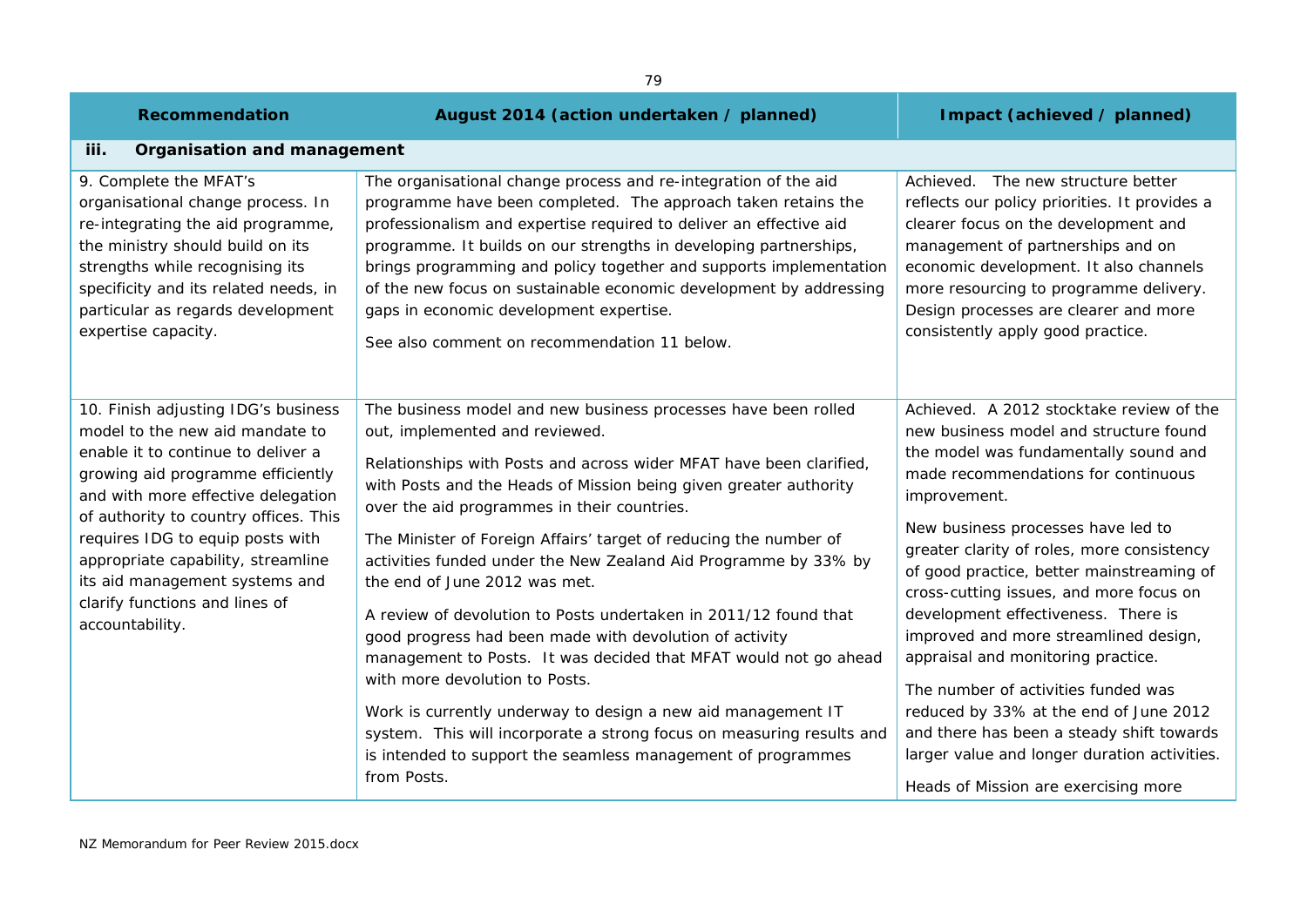| 80                                                                                                                                                                                                                                                                                                               |                                                                                                                                                                                                                                                                                                                                                                                                                                                                                                                                                                                                                                                                                                                                                                                                                                                                                                                                                                                                                           |                                                                                                                                                                                                                                                                                                                                                                                                                  |
|------------------------------------------------------------------------------------------------------------------------------------------------------------------------------------------------------------------------------------------------------------------------------------------------------------------|---------------------------------------------------------------------------------------------------------------------------------------------------------------------------------------------------------------------------------------------------------------------------------------------------------------------------------------------------------------------------------------------------------------------------------------------------------------------------------------------------------------------------------------------------------------------------------------------------------------------------------------------------------------------------------------------------------------------------------------------------------------------------------------------------------------------------------------------------------------------------------------------------------------------------------------------------------------------------------------------------------------------------|------------------------------------------------------------------------------------------------------------------------------------------------------------------------------------------------------------------------------------------------------------------------------------------------------------------------------------------------------------------------------------------------------------------|
| Recommendation                                                                                                                                                                                                                                                                                                   | August 2014 (action undertaken / planned)                                                                                                                                                                                                                                                                                                                                                                                                                                                                                                                                                                                                                                                                                                                                                                                                                                                                                                                                                                                 | Impact (achieved / planned)                                                                                                                                                                                                                                                                                                                                                                                      |
|                                                                                                                                                                                                                                                                                                                  |                                                                                                                                                                                                                                                                                                                                                                                                                                                                                                                                                                                                                                                                                                                                                                                                                                                                                                                                                                                                                           | oversight over, ownership of, and<br>engagement with, the aid programme.                                                                                                                                                                                                                                                                                                                                         |
| 11. Maintain a core cadre of<br>development professionals and<br>reinforce workforce and training<br>planning to ensure IDG has the<br>right skills mix. IDG should also<br>consider options for widening the<br>role of local staff, while ensuring<br>that their added value is recognised<br>in the ministry. | IDG and relevant positions at Posts continue to be staffed by a core<br>cadre of development specialists and staff with other relevant<br>expertise dedicated to the international development function. Roles,<br>functions and lines of accountability have been clearly defined. A<br>major recruitment exercise was completed in 2012/13 to bring in staff<br>with expertise related to the aid programme's priorities. Workforce<br>planning will be updated in conjuction with the strategic plan for the<br>next three years.<br>The responsibilities of local staff have increased with the<br>establishment of Senior Development Coordinator roles at seven<br>Posts. New management processes and related training have been<br>introduced.<br>A review of staff training and professional development needs<br>(including locally engaged staff) has been undertaken, An IDG<br>Learning and Career Development Strategy has been agreed and a<br>development skills training programme is being implemented. | Achieved. MFAT has retained a core cadre<br>of development professionals in IDG and<br>at Posts.<br>We now have a clear strategy and<br>resources for ensuring staff in Wellington<br>and at Posts are inducted, oriented, and<br>trained and that they have access to more<br>formal professional development support.<br>We have invested in management training<br>for tier four managers (Deputy Directors). |
| 12. Build on positive efforts to<br>manage for results and knowledge<br>sharing to develop a more strategic<br>use of monitoring and evaluation<br>for forward-looking management.                                                                                                                               | Following a peer review and endorsement of IDG's organisational<br>results framework, IDG has operationalized its performance system.<br>At the heart of this is the strategic results framework which draws on<br>activity monitoring and completion assessment reports.<br>We have invested in data capture, analytical and reporting capability<br>to strengthen forecasting and reporting for management decision<br>making.<br>A new approach to evaluation and research has been launched, with<br>an increased focus on strategic evaluations. Responsibility for<br>programme and activity evaluations rests with programme staff. At                                                                                                                                                                                                                                                                                                                                                                             | Good progress. The culture around<br>managing for results is strengthening.<br>The focus for both the results and<br>evaluation areas is firmly on utility, with<br>processes in place for knowledge sharing<br>from results, evaluation and research<br>products, management reporting on<br>results and management responses to<br>evaluations.<br>The strategic results framework feeds into                  |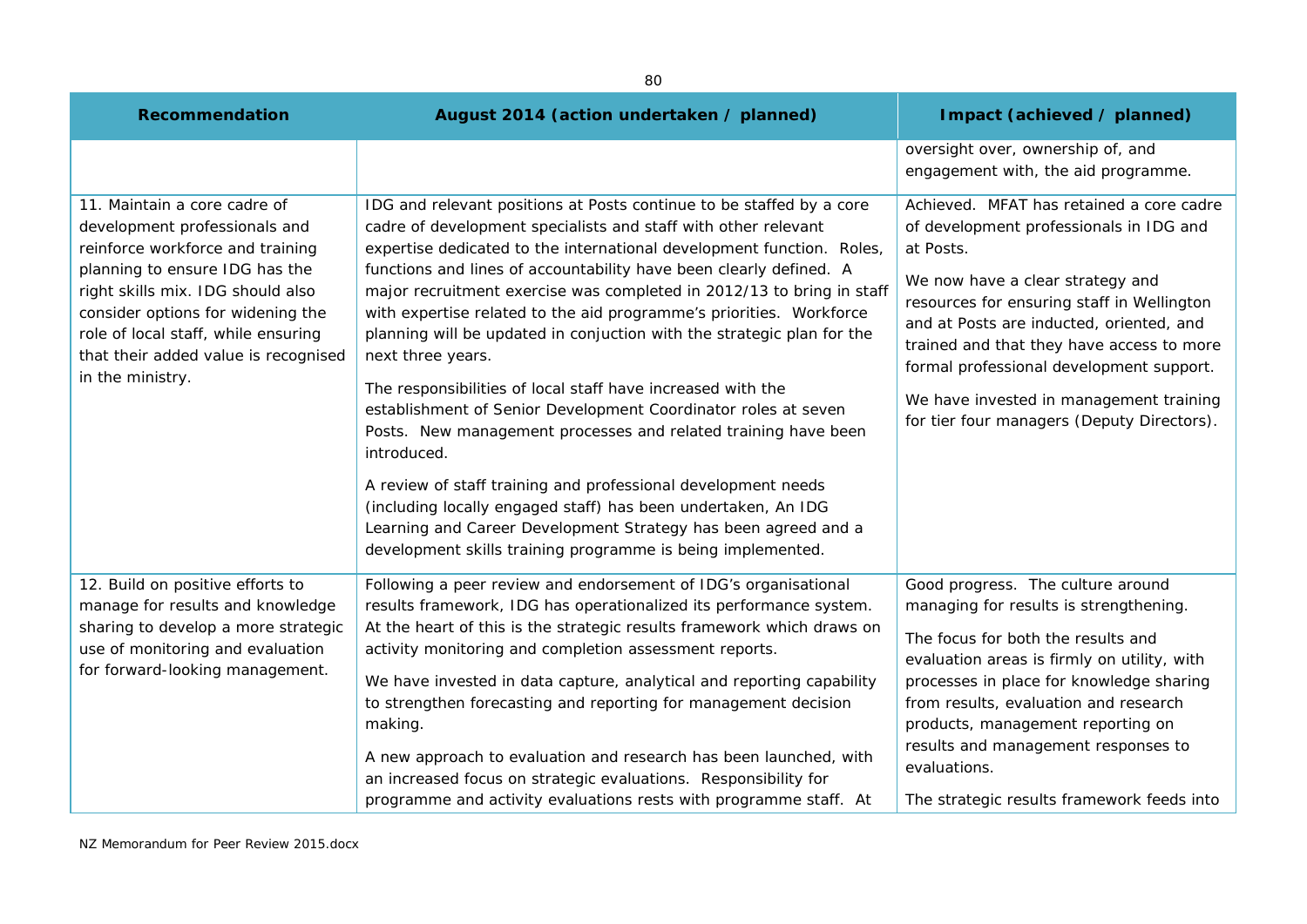| <b>Recommendation</b>                                                                                                                                                                                                                                                                                                                      | August 2014 (action undertaken / planned)                                                                                                                                                                                                                                                                                                                                                                                                                                                                                                                                                                                                                                                                                                                                                                                                                                                                                  | Impact (achieved / planned)                                                                                                                                                                                                                                                                                                                                                                                                                                                                                                |
|--------------------------------------------------------------------------------------------------------------------------------------------------------------------------------------------------------------------------------------------------------------------------------------------------------------------------------------------|----------------------------------------------------------------------------------------------------------------------------------------------------------------------------------------------------------------------------------------------------------------------------------------------------------------------------------------------------------------------------------------------------------------------------------------------------------------------------------------------------------------------------------------------------------------------------------------------------------------------------------------------------------------------------------------------------------------------------------------------------------------------------------------------------------------------------------------------------------------------------------------------------------------------------|----------------------------------------------------------------------------------------------------------------------------------------------------------------------------------------------------------------------------------------------------------------------------------------------------------------------------------------------------------------------------------------------------------------------------------------------------------------------------------------------------------------------------|
|                                                                                                                                                                                                                                                                                                                                            | the activity level there is more focus on managing and monitoring<br>against agreed results frameworks.                                                                                                                                                                                                                                                                                                                                                                                                                                                                                                                                                                                                                                                                                                                                                                                                                    | the aid programme's overall performance<br>system.                                                                                                                                                                                                                                                                                                                                                                                                                                                                         |
|                                                                                                                                                                                                                                                                                                                                            |                                                                                                                                                                                                                                                                                                                                                                                                                                                                                                                                                                                                                                                                                                                                                                                                                                                                                                                            | Our next step is to continue to strengthen<br>results-based practice through a focus on<br>improving results-based management of<br>activities.                                                                                                                                                                                                                                                                                                                                                                            |
| 13. Develop a strategic approach to<br>the private sector and research<br>institutes to implement the new<br>orientations of the aid programme.<br>IDG should plan a review of the<br>way it engages with NGOs at<br>headquarters and in the field, and<br>ensure it makes the most of<br>synergies between the aid<br>programme and NGOs. | The Sustainable Development Fund was established in July 2010 to<br>provide co-financing to NGOs and sought to encourage better<br>alignment to New Zealand Aid programme priorities. It was replaced<br>in 2012 with the multi-sectoral New Zealand Partnerships for<br>International Development Fund which seeks to leverage the<br>knowledge and strengths of New Zealand NGOs, the private sector,<br>Crown Research Institutes and state sector institutions for<br>development outcomes. Six-monthly consultations are held with the<br>range of stakeholders involved in the Fund and networking<br>opportunities between them encouraged and promoted.<br>Since 2010, we have placed emphasis both on developing the private<br>sector to drive sustainable economic development in partner<br>countries and on engaging the New Zealand private sector in New<br>Zealand's international development objectives. | Partially achieved. New Zealand NGOs<br>now have a much stronger focus on results<br>and are adding intellectual property to<br>their activiites with partners. They are<br>also partnering more with the private<br>sector and volunteer-sending<br>organisations.<br>While we have enhanced private sector<br>engagement in delivering development<br>cooperation, we are still exploring options<br>for private sector partnerships that would<br>lead to greater private sector investment<br>in developing countries. |
| Practices for better impact<br>iv.                                                                                                                                                                                                                                                                                                         |                                                                                                                                                                                                                                                                                                                                                                                                                                                                                                                                                                                                                                                                                                                                                                                                                                                                                                                            |                                                                                                                                                                                                                                                                                                                                                                                                                                                                                                                            |
| 14. Promote broader understanding<br>and dedication to aid effectiveness<br>within the ministry and other<br>government departments, and set<br>out a more systematic approach to<br>implementation which is agreed by<br>all relevant government                                                                                          | A Development Effectiveness Action Plan based on Busan<br>commitments was approved in May 2012 and is currently being<br>updated. This forms the basis for progress reports on IDG's efforts to<br>improve development effectiveness.<br>A position responsible for Development Effectiveness within IDG and<br>its integration in our business processes has been established.                                                                                                                                                                                                                                                                                                                                                                                                                                                                                                                                            | Partially Achieved. The Development<br>Effectiveness Action Plan provides a<br>coherent and prioritised whole of IDG<br>approach to meeting Busan Commitments.<br>Following finalisation of the global<br>monitoring framework, development<br>effectiveness indicators have been                                                                                                                                                                                                                                          |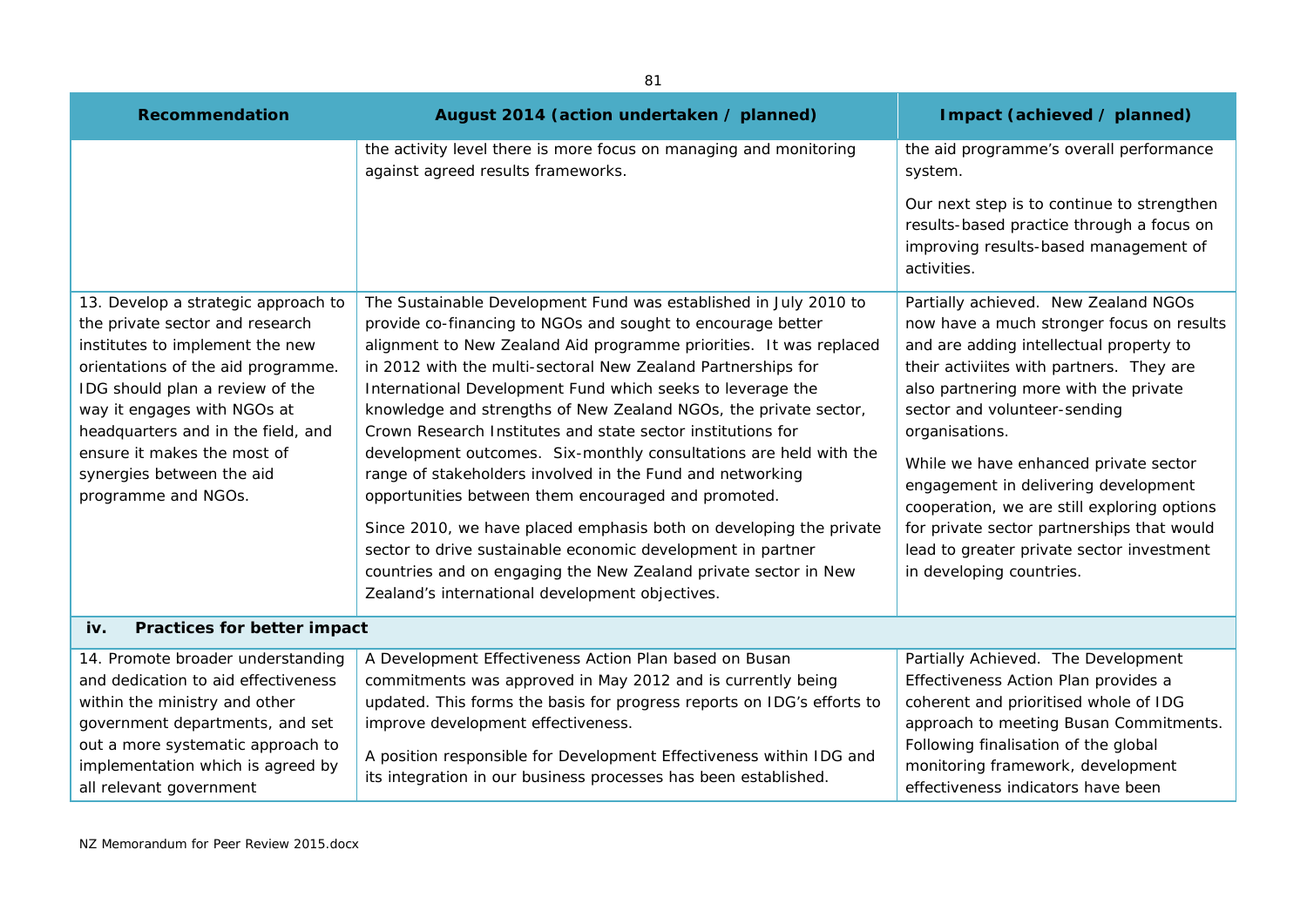| 82                                                                                                                                                                                                                                                                                        |                                                                                                                                                                                                                                                                                                                                                                                                                                                                                                                                                                                                                                                                                                                                                                                                                                                                                                                                                                                                                                                                                                          |                                                                                                                                                                                                                                                                                                                                                                                                                                                                                                                                                                                                                                                                                                                    |
|-------------------------------------------------------------------------------------------------------------------------------------------------------------------------------------------------------------------------------------------------------------------------------------------|----------------------------------------------------------------------------------------------------------------------------------------------------------------------------------------------------------------------------------------------------------------------------------------------------------------------------------------------------------------------------------------------------------------------------------------------------------------------------------------------------------------------------------------------------------------------------------------------------------------------------------------------------------------------------------------------------------------------------------------------------------------------------------------------------------------------------------------------------------------------------------------------------------------------------------------------------------------------------------------------------------------------------------------------------------------------------------------------------------|--------------------------------------------------------------------------------------------------------------------------------------------------------------------------------------------------------------------------------------------------------------------------------------------------------------------------------------------------------------------------------------------------------------------------------------------------------------------------------------------------------------------------------------------------------------------------------------------------------------------------------------------------------------------------------------------------------------------|
| Recommendation                                                                                                                                                                                                                                                                            | August 2014 (action undertaken / planned)                                                                                                                                                                                                                                                                                                                                                                                                                                                                                                                                                                                                                                                                                                                                                                                                                                                                                                                                                                                                                                                                | Impact (achieved / planned)                                                                                                                                                                                                                                                                                                                                                                                                                                                                                                                                                                                                                                                                                        |
| departments.                                                                                                                                                                                                                                                                              | The IDG Orientation Progamme briefs Wellington and Post staff on<br>the importance of development effectiveness, which is one of the best<br>practice criteria against which all activities are appraised.<br>Development effectiveness indicators are tracked as part of the<br>New Zealand Aid Programme's performance and results frameworks.<br>Work is under way on a new framework for development partnerships<br>with the state sector. Its goal is to establish higher level leadership<br>involvement, more strategic engagements and to increase 'New<br>Zealand Inc' co-ownership of New Zealand Aid Programme objectives.                                                                                                                                                                                                                                                                                                                                                                                                                                                                   | incorporated into programme results<br>frameworks.<br>Partnership arrangements and outreach<br>sessions with other government<br>departments are bringing improvements in<br>policy coherence and more effective efforts<br>in capacity development for Pacific Island<br>Countries. Commitments to development<br>effectiveness and policy coherence will be<br>the centre of new partnerships with other<br>government departments.                                                                                                                                                                                                                                                                              |
| 15. Continue to move towards<br>greater use of programme- and<br>sector-based approaches and<br>budget support, equipping itself to<br>handle the different accountabilities<br>and risks associated with these<br>types of modalities and ensuring<br>appropriate training and guidance. | Programme and activity management business processes require a<br>greater focus on using partner PFM systems. A Use of Partner<br>Government Public Financial Management Systems policy and<br>accompanying guideline was issued in 2012. New Zealand uses<br>Australia's Assessment of National Systems and sector-level PFM and<br>Procurement Assessments in the Pacific where we make most use of<br>programme- and sector-based approaches and general and sector<br>budget support.<br>In 2013, IDG and some Post staff were trained in the use of PFM<br>systems by Australia's PFM training provider. We are intending to use<br>our recently appointed Development Economist and other in-house<br>resources for future staff training.<br>A three year trial initiative to incentivise locally owned public finance<br>and SOE reform in Samoa using a general budget support modality<br>has proven very successful and we are considering this approach in<br>other countries in the region where targeted and high value reforms<br>could achieve development outcomes that other programme | Achieved. Most bilateral programmes use<br>partner government public financial<br>management systems to some extent.<br>New Zealand provides sector budget<br>support in six Pacific countries and general<br>budget support in four Pacific countries.<br>New business processes encourage greater<br>use of partner systems.<br>Staff training and more specialist support<br>is available and will allow MFAT to play a<br>stronger role in strengthening the systems<br>of partner governments so greater use of<br>sector approaches and budget support will<br>be possible.<br>Use of such approaches is realistic given<br>the challenge of capacity in many of our<br>partners, especially in the Pacific. |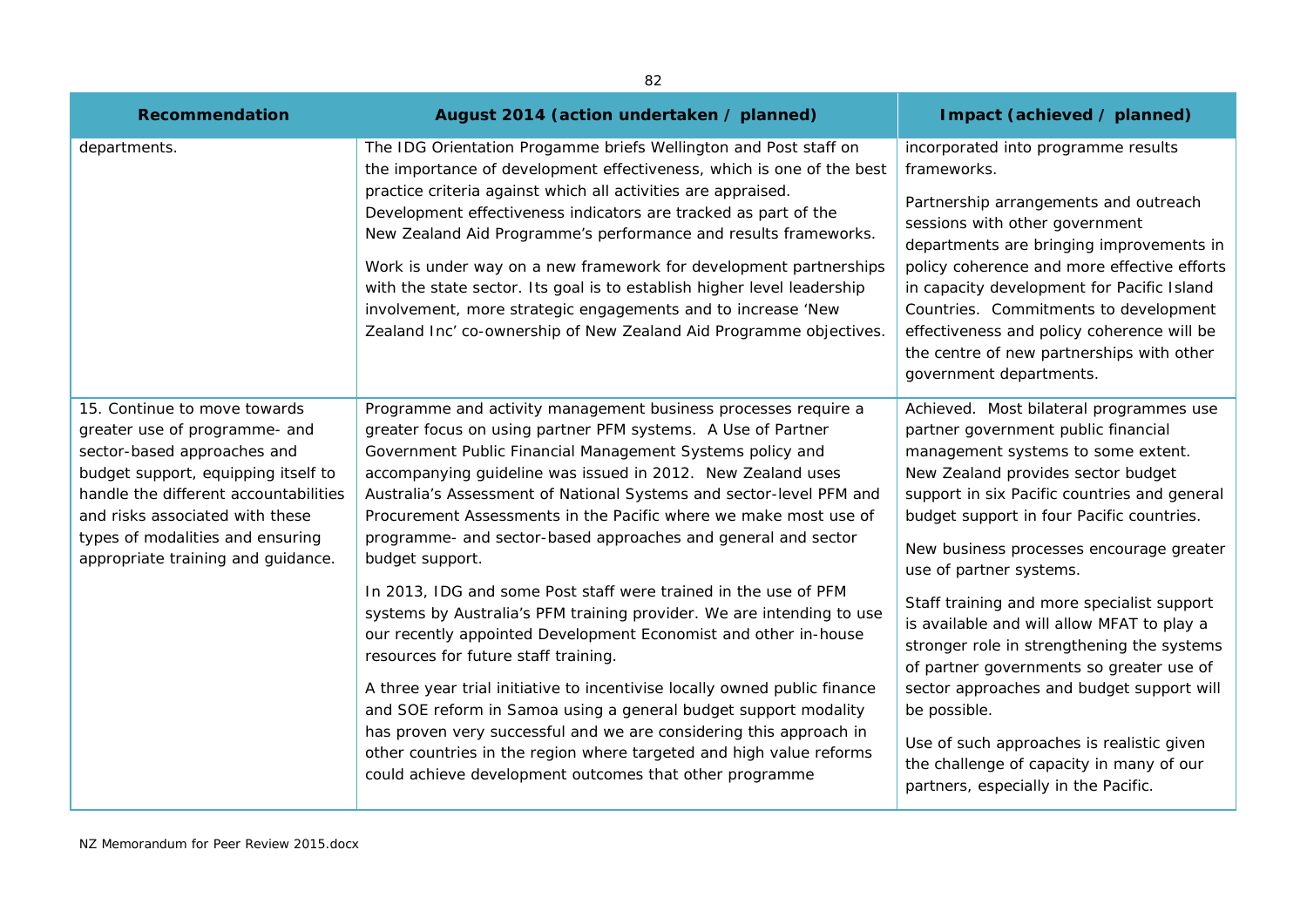| Recommendation                                                                                                                                                                               | August 2014 (action undertaken / planned)                                                                                                                                                                                                                                                                                                                                                                                                                                                                                                                                                                   | Impact (achieved / planned)                                                                                                                                                                                                                                                                                                                                                                                                                                                                                                |
|----------------------------------------------------------------------------------------------------------------------------------------------------------------------------------------------|-------------------------------------------------------------------------------------------------------------------------------------------------------------------------------------------------------------------------------------------------------------------------------------------------------------------------------------------------------------------------------------------------------------------------------------------------------------------------------------------------------------------------------------------------------------------------------------------------------------|----------------------------------------------------------------------------------------------------------------------------------------------------------------------------------------------------------------------------------------------------------------------------------------------------------------------------------------------------------------------------------------------------------------------------------------------------------------------------------------------------------------------------|
|                                                                                                                                                                                              | modalities are less likely to achieve.                                                                                                                                                                                                                                                                                                                                                                                                                                                                                                                                                                      |                                                                                                                                                                                                                                                                                                                                                                                                                                                                                                                            |
| 16. Explore ways to make its aid<br>more predictable in the medium<br>term in line with its Accra Agenda<br>for Action commitments.                                                          | New Zealand provides four year rolling indicative Forward Aid Plans<br>(FAPs) to all bilateral partner governments on an annual basis. These<br>include total country aid flows, including bilateral ODA, expenditure<br>funded through regional agencies, other New Zealand government<br>departments, contestable funds and all other New Zealand Aid<br>Programme managed funding streams. The only funding that is not<br>included is core funding to multilateral agencies as these cannot be<br>apportioned at a country level.<br>The FAPs also include actual disbursements for the preceding year. | Achieved. All bilateral country partners<br>now receive full information on indicative<br>funding levels for the upcoming four years.<br>We will continue to work with partner<br>countries so that in the future all New<br>Zealand ODA is captured 'on budget' in all<br>partner countries.<br>We are now able to make multi-year                                                                                                                                                                                        |
|                                                                                                                                                                                              | Information is designed to enable alignment with partner<br>governments' financial years and budgeting processes.<br>In 2012/13, New Zealand introduced multi-year grant funding<br>arrangements to a small number of multilateral organisations in<br>receipt of core funding, expanding this to most of the remaining<br>organisations in 2013/14.                                                                                                                                                                                                                                                        | commitments and provide predictability of<br>funding for multilateral partners.                                                                                                                                                                                                                                                                                                                                                                                                                                            |
| 17. Promote understanding of<br>capacity development across<br>government and beyond, and<br>assess the range of tools at its<br>disposal and their contribution to<br>capacity development. | Lessons on capacity development are being identified through the<br>new strategic evaluation programme with the first examples being the<br>Policing and Tax evaluations. Lessons on capacity development from<br>strategic evaluations are shared with other Government agencies.<br>The publication of the DAC 12 lessons on capacity development has<br>created a further opportunity to promote and discuss good practice<br>with other Government agencies, which we will pursue.                                                                                                                      | Partially achieved. Government agencies<br>are beginning to demonstrate sustainable<br>capacity development practice. Our work<br>with government agencies to move<br>towards a longer term approach (rather<br>than thinking of capacity development as<br>individual, short term projects) is starting<br>to have effect, e.g. New Zealand Police are<br>now providing their advisers with<br>mentoring training prior to deployment<br>and other organisations are building in-<br>country capacity to deliver training |

83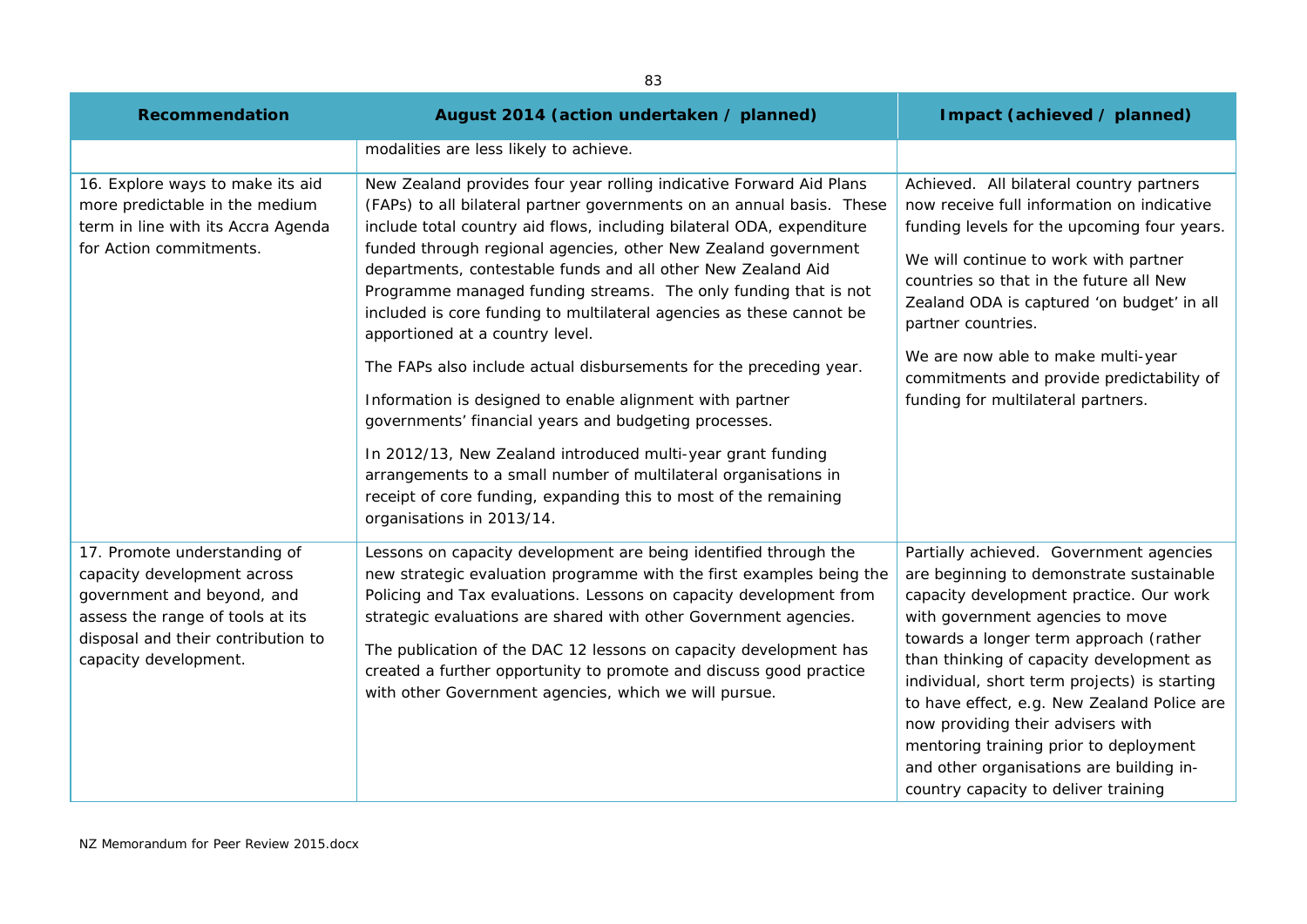| <b>Recommendation</b>                                                                                                                                             | August 2014 (action undertaken / planned)                                                                                                                                                                                                                                                                                                                                                                                                                                                                                                                                                                                                                                                                                                                                                                                                                                                                                                                                                                                          | Impact (achieved / planned)                                                                                                                                                                                                                                              |
|-------------------------------------------------------------------------------------------------------------------------------------------------------------------|------------------------------------------------------------------------------------------------------------------------------------------------------------------------------------------------------------------------------------------------------------------------------------------------------------------------------------------------------------------------------------------------------------------------------------------------------------------------------------------------------------------------------------------------------------------------------------------------------------------------------------------------------------------------------------------------------------------------------------------------------------------------------------------------------------------------------------------------------------------------------------------------------------------------------------------------------------------------------------------------------------------------------------|--------------------------------------------------------------------------------------------------------------------------------------------------------------------------------------------------------------------------------------------------------------------------|
|                                                                                                                                                                   |                                                                                                                                                                                                                                                                                                                                                                                                                                                                                                                                                                                                                                                                                                                                                                                                                                                                                                                                                                                                                                    | themselves.                                                                                                                                                                                                                                                              |
| Humanitarian support<br>v.                                                                                                                                        |                                                                                                                                                                                                                                                                                                                                                                                                                                                                                                                                                                                                                                                                                                                                                                                                                                                                                                                                                                                                                                    |                                                                                                                                                                                                                                                                          |
| 18. Clarify its rationale for engaging<br>in both global response and policy<br>debates, and how these are linked<br>and mutually supportive.                     | Our approach is articulated within a new, three year operational<br>policy and strategic framework, Policy and Strategies for<br>Humanitarian Assistance and Disaster Risk Reduction, that aligns<br>with and builds on the New Zealand Aid Programme's overarching<br>policy statement and three year strategy<br>New Zealand's comparative advantage and the primary<br>geographic focus for our humanitarian (and disaster risk<br>reduction) assistance is the Pacific. Beyond the Pacific, the New<br>Zealand Aid Programme invests in Disaster Risk Reduction (DRR)<br>in ASEAN. We also support the coordinated action of the<br>international community in responding to emergencies in line with<br>stated principles and other considerations.<br>The New Zealand Aid Programme draws on New Zealand's<br>domestic and Pacific experience in particular to inform our policy<br>engagement on humanitarian assistance and DRR, and to share<br>lessons and expertise that contribute to improved policy and<br>practice. | Achieved. There is a clearly articulated<br>rationale and focus now for our<br>humanitarian and disaster risk reduction<br>assistance and policy engagement. This<br>provides improved clarity for MFAT and<br>our partners.                                             |
| 19. Bring together in one team the<br>humanitarian specialist expertise in<br>the Pacific and Global humanitarian<br>teams and review its humanitarian<br>policy. | The specialist humanitarian staff from the Global and Pacific<br>teams were brought together into one function as part of the<br>restructure in 2011.<br>In 2010 MFAT has invested in enhancing capabilities for effective<br>humanitarian responses in the Pacific through development of new<br>whole of government guidelines and standard operating<br>procedures, training and additional staffing resources. Disaster                                                                                                                                                                                                                                                                                                                                                                                                                                                                                                                                                                                                        | Achieved. New Zealand now has a<br>dedicated humanitarian team which<br>implements our humanitarian policy.<br>The team draws on trained staff from<br>IDG and other MFAT Divisions as well as<br>other government agencies and NGOs in<br>managing responses to natural |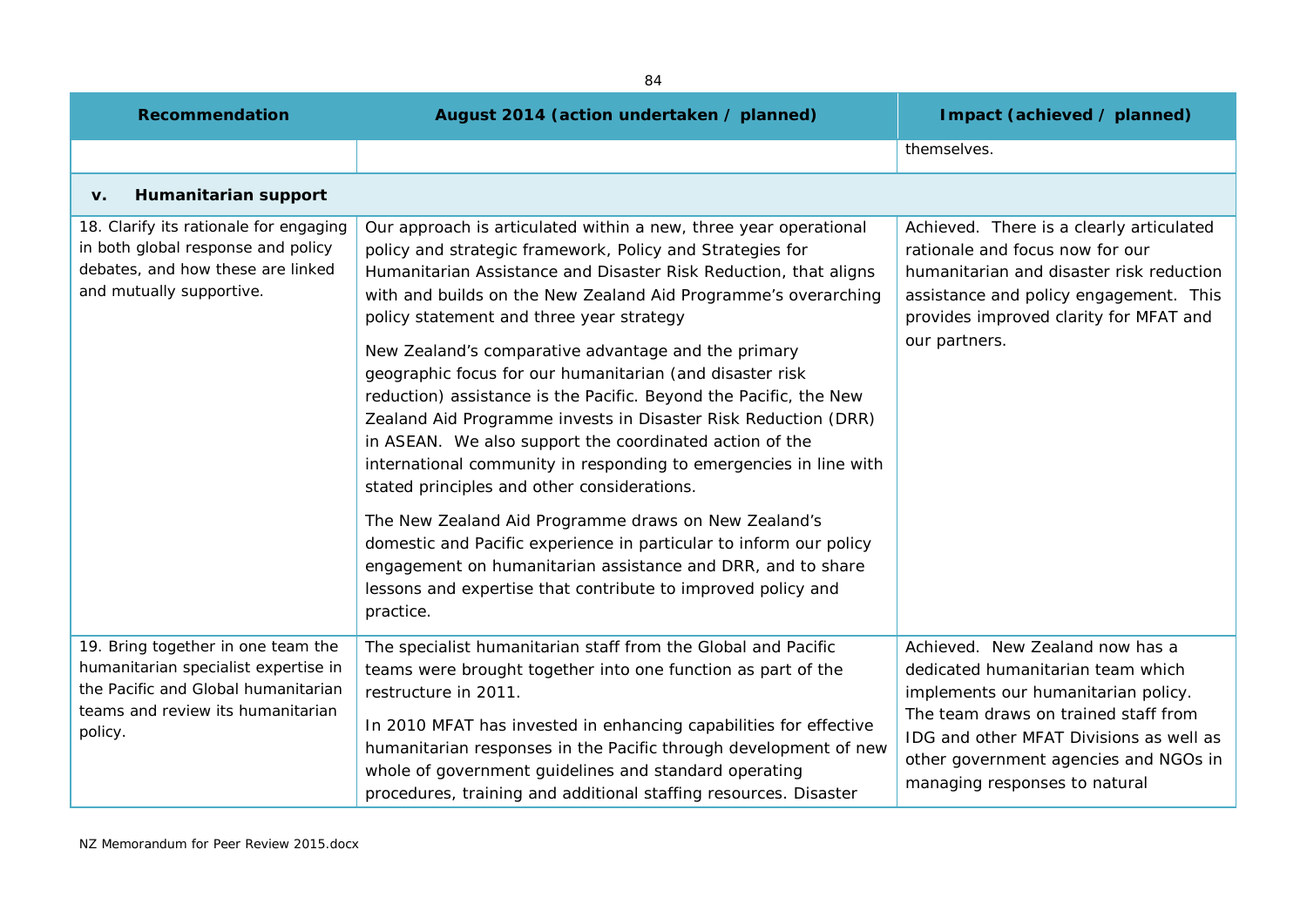| 85             |                                                                                                                                                                                                                                              |                             |
|----------------|----------------------------------------------------------------------------------------------------------------------------------------------------------------------------------------------------------------------------------------------|-----------------------------|
| Recommendation | August 2014 (action undertaken / planned)                                                                                                                                                                                                    | Impact (achieved / planned) |
|                | response capability has been increased by the appointment of a<br>new specialist to the team.<br>The humanitarian policy is published in Policy and Strategies for<br>Humanitarian Assistance and Disaster Risk Reduction (see 18<br>above). | disasters.                  |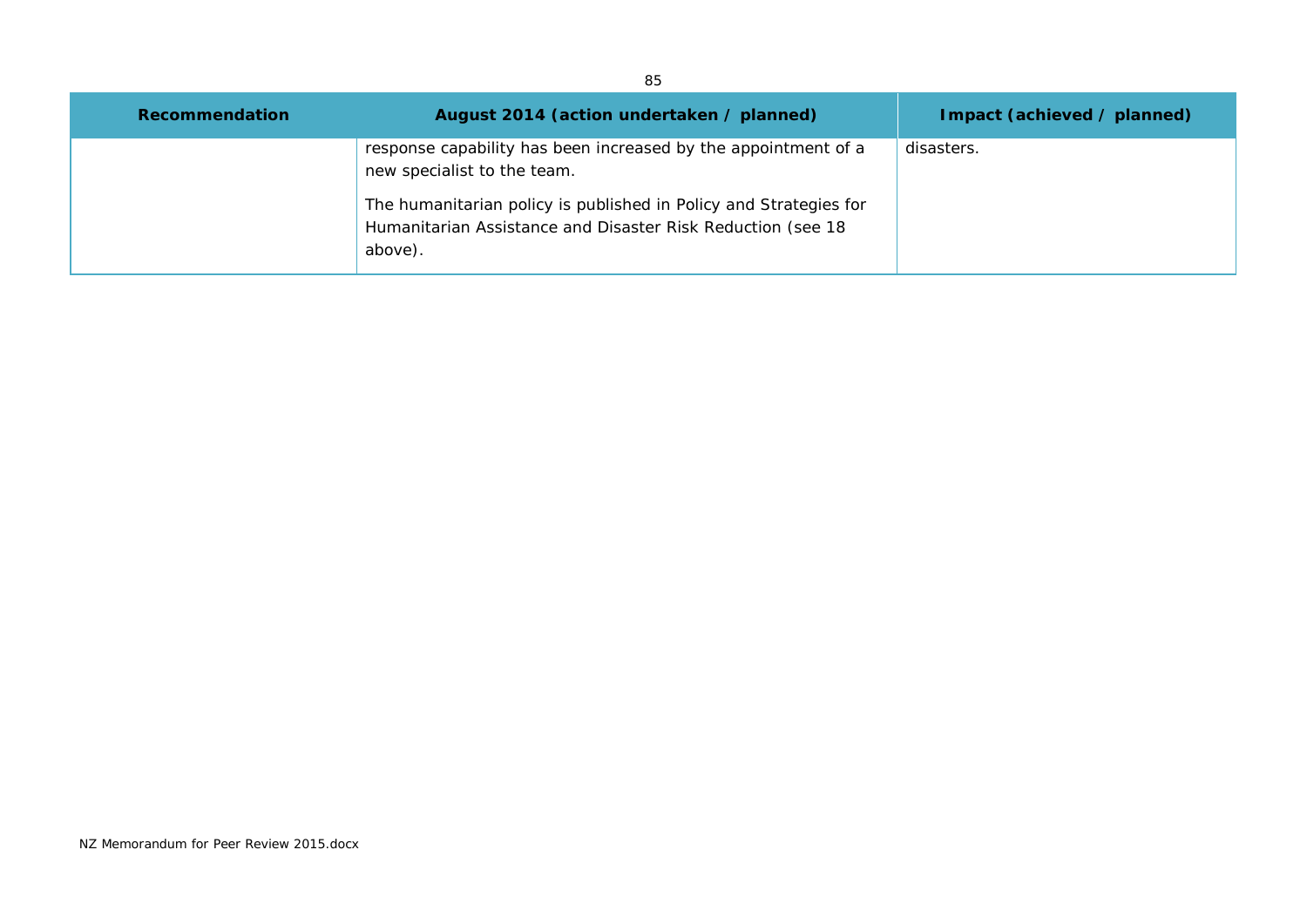## Annex 8: Abbreviations

| <b>ACA</b>   | <b>Activity Completion Assessment</b>                          |
|--------------|----------------------------------------------------------------|
| ADB          | Asian Development Bank                                         |
| AHA          | ASEAN Humanitarian Assistance Centre                           |
| AMA          | <b>Activity Monitoring Assessment</b>                          |
| AMER         | Americas Division of MFAT                                      |
| <b>AMS</b>   | <b>Activity Management System</b>                              |
| ASEAN        | Association of South East Asian Countries                      |
| <b>BCPP</b>  | Bougainville Community Policing Project                        |
| <b>BPS</b>   | <b>Bougainville Police Service</b>                             |
| CAP          | <b>Community Auxiliary Police</b>                              |
| <b>CGIAR</b> | Consultative Group on International Agricultural Research      |
| <b>CEWG</b>  | Core Economic Working Group in Solomon Islands                 |
| CHAI         | <b>Clinton Health Access Initiative</b>                        |
| <b>CID</b>   | Council for International Development                          |
| <b>CSO</b>   | Civil Society Organisations                                    |
| <b>DAC</b>   | Development Assistance Committee of the OECD                   |
| <b>DFID</b>  | Department for International Development of the United Kingdom |
| <b>DLT</b>   | Development Leadership Team of IDG                             |
| <b>DPMC</b>  | Department of Prime Minister and Cabinet                       |
| <b>DRM</b>   | Disaster Risk Management                                       |
| DS IDG       | (Office of the) Deputy Secretary of IDG                        |
| <b>DSE</b>   | Development Strategy and Effectiveness Division of MFAT        |
| ECO          | Economic Division of MFAT                                      |
| <b>ENV</b>   | <b>Environment Division of MFAT</b>                            |
| ER           | Evaluation and Research Team of DSE                            |
| <b>ETF</b>   | <b>Emergency Task Force</b>                                    |
| EU           | European Union                                                 |
| FAP          | Forward Aid Plan                                               |
| <b>FIN</b>   | Finance Division of MFAT                                       |
| <b>FIC</b>   | Forum Island Countries                                         |
| <b>FTE</b>   | <b>Full Time Equivalent</b>                                    |
| G20          | Group of Twenty Countries                                      |
| <b>GNI</b>   | <b>Gross National Income</b>                                   |
| GDP          | <b>Gross Domestic Product</b>                                  |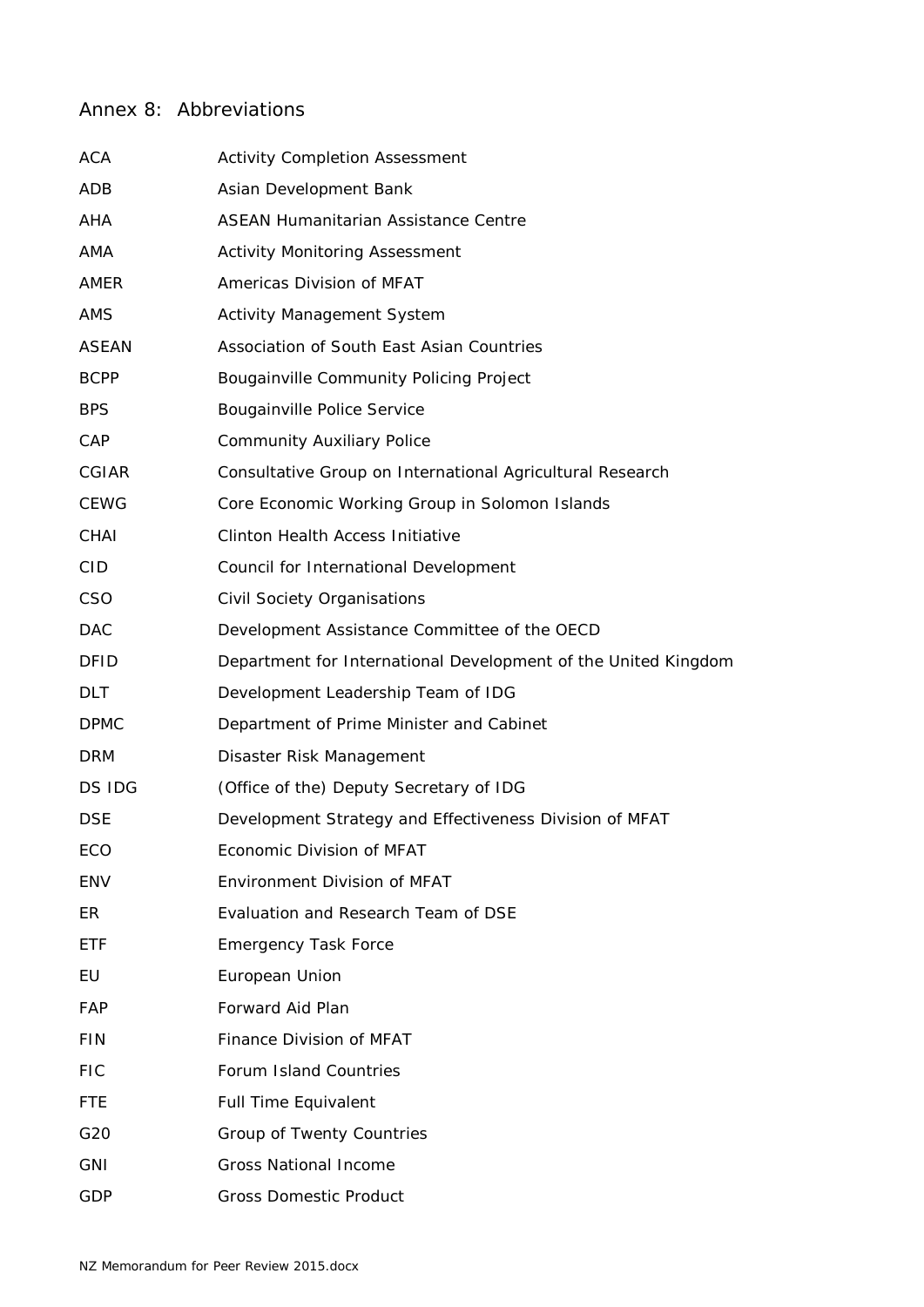| <b>GHD</b>    | Good Humanitarian Donorship                                      |
|---------------|------------------------------------------------------------------|
| <b>GLO</b>    | Global Development Division of MFAT                              |
| <b>GNS</b>    | Institute of Geological and Nuclear Science                      |
| <b>HOM</b>    | <b>Head of Mission</b>                                           |
| <b>IATI</b>   | International Aid Transparency Initiative                        |
| IDF           | Indonesia Disaster Fund                                          |
| <b>IDG</b>    | International Development Group of MFAT                          |
| <b>IFAD</b>   | International Fund for Agricultural Development                  |
| <b>IFC</b>    | International Finance Corporation - part of the World Bank Group |
| <b>ISED</b>   | International Security and Disarmament Division of MFAT          |
| <b>JCfD</b>   | Joint Commitment for Development                                 |
| <b>LDC</b>    | Least Developed Country                                          |
| <b>LES</b>    | Locally Engaged Staff                                            |
| MBIE          | Ministry of Business Innovation and Employment                   |
| <b>MDGs</b>   | Millennium Development Goals                                     |
| MEA           | Middle East and Africa Division of MFAT                          |
| <b>MFAT</b>   | Ministry of Foreign Affairs and Trade                            |
| <b>MPI</b>    | Ministry of Primary Industries                                   |
| <b>NDMO</b>   | National Disaster Management Office                              |
| <b>NGO</b>    | Non-Governmental Organisation                                    |
| ΝZ            | New Zealand                                                      |
| NZ Inc        | New Zealand's whole-of-government approach                       |
| <b>NZADDS</b> | New Zealand Aid and Development Dialogues                        |
| <b>NZDF</b>   | New Zealand Defence Force                                        |
| <b>NZDRP</b>  | New Zealand Disaster Response Partnership                        |
| <b>OCHA</b>   | Office for the Coordination of Humanitarian Affairs              |
| <b>ODA</b>    | <b>Official Development Assistance</b>                           |
| OECD          | Organisation for Economic Cooperation and Development            |
| <b>PACER</b>  | Pacific Agreement on Closer Economic Relations                   |
| <b>PAC</b>    | Pacific Division of MFAT                                         |
| <b>PACDEV</b> | Pacific Development Division of MFAT                             |
| <b>PAM</b>    | Programme and Activity Management                                |
| PCD           | Policy Coherence for Development                                 |
| <b>PEFA</b>   | Public Expenditure and Financial Accountability assessment       |
| <b>PFM</b>    | Public Financial Management                                      |